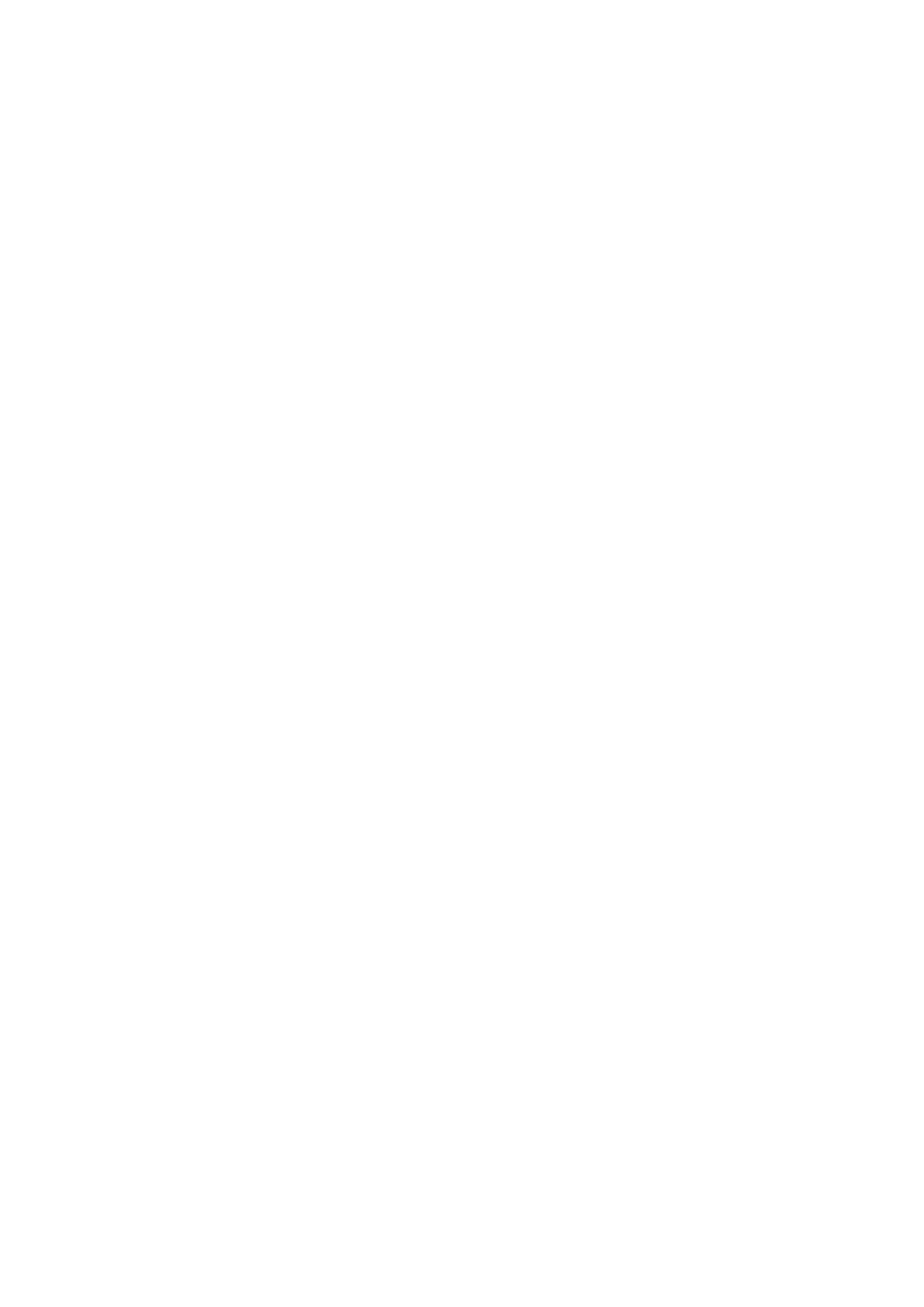# *Table of Contents*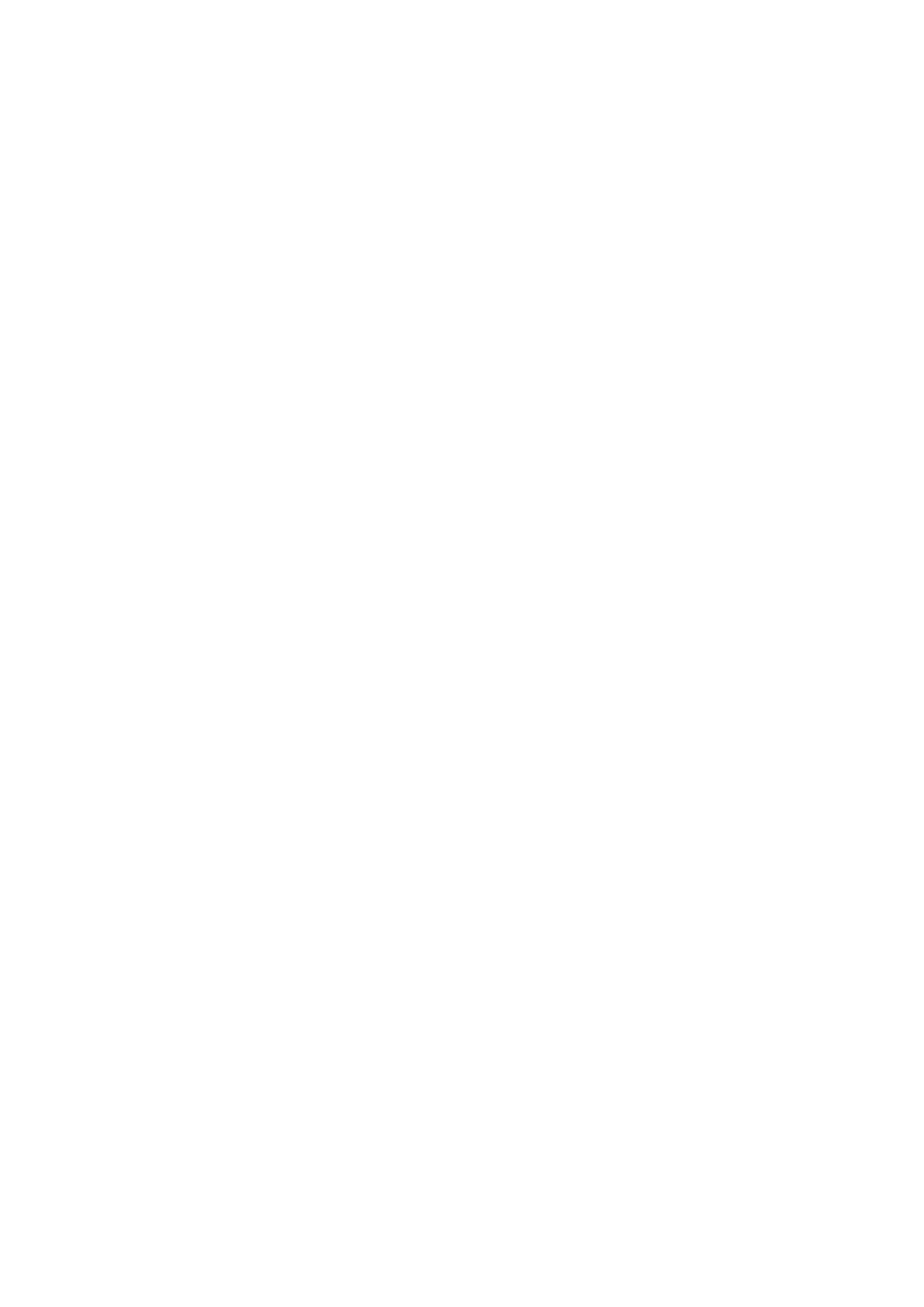# *Glossary*

The following abbreviations and acronyms are used throughout this explanatory memorandum.

| Abbreviation    | <b>Definition</b>                                   |
|-----------------|-----------------------------------------------------|
| <b>ALRC</b>     | Australian Law Reform Commission                    |
| ASIC            | Australian Securities and Investments<br>Commission |
| Bill            | Insurance Contracts Amendment Bill 2010             |
| ET Act          | Electronic Transactions Act 1999                    |
| IC Act          | <b>Insurance Contracts Act 1984</b>                 |
| Review<br>Panel | The Panel appointed to review the IC Act            |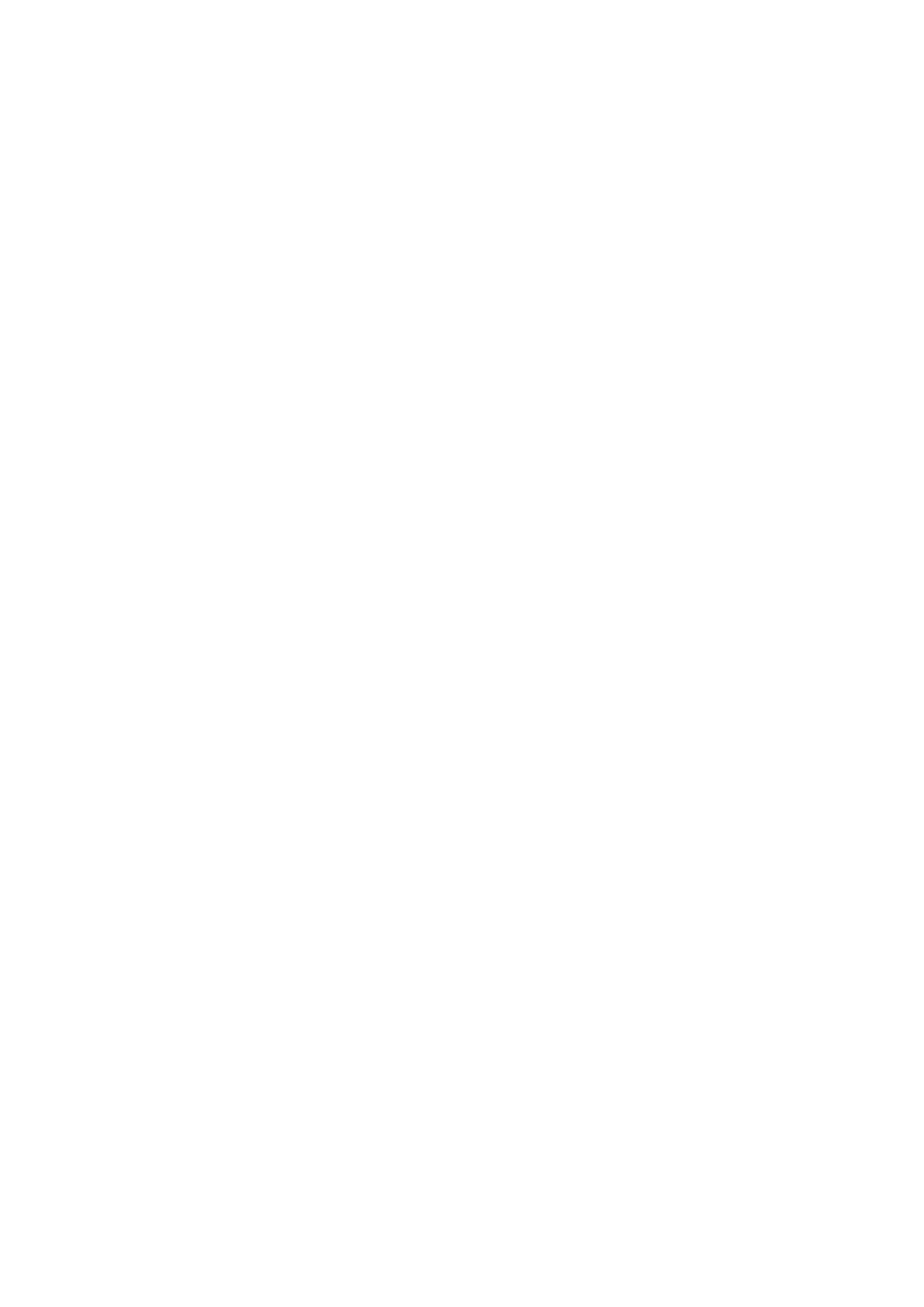## *General outline and financial impact*

## **Outline**

1.1 The Insurance Contracts Amendment Bill 2010 (the Bill) arose out of recommendations made by a review of the *Insurance Contracts Act 1984* (the IC Act). This review was conducted by a Panel comprising Mr Alan Cameron AM and Ms Nancy Milne (the Review Panel). The Review Panel's main conclusion was that the IC Act was generally working satisfactorily to the benefit of insurers and insureds. However, the Review Panel found that some changes would be beneficial, given the passage of time since the Act was originally enacted, developments in the insurance market since that time and judicial interpretation of IC Act provisions.

1.2 The Review Panel made detailed recommendations for changes to the IC Act to address issues that had been identified as arising from the above factors. This Bill gives effect to a number of the Review Panel's recommendations. In several areas the Review Panel's recommended approach was modified to take account of subsequent consultations with stakeholders on the details of the proposed amendments.

## **Major elements**

1.3 The following is a brief summary of the measures included in the Bill, outlined under their particular Schedule number.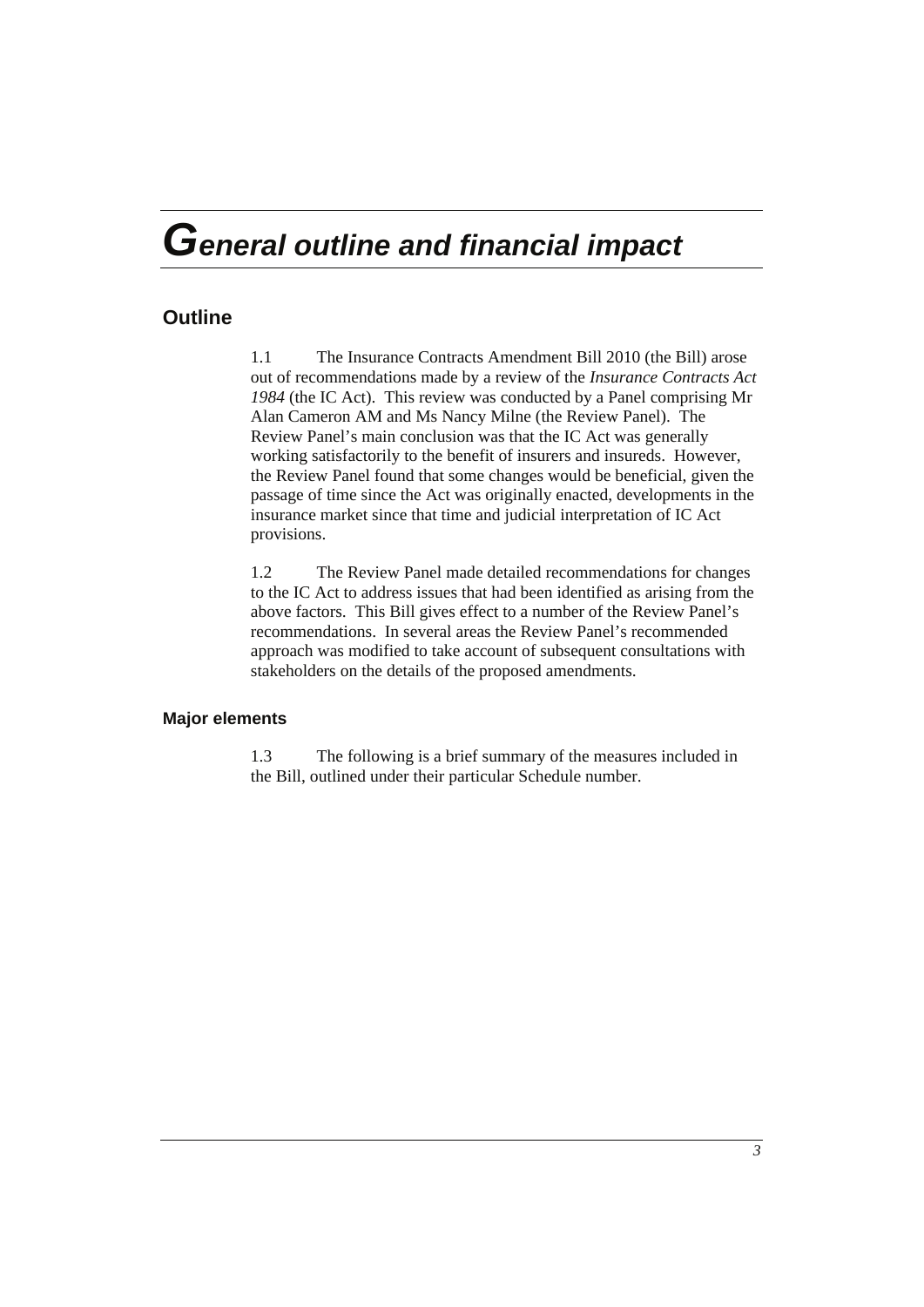## *Schedule 1 — Scope and application*

1.4 Schedule 1 to the Bill contains amendments that relate to the scope and application of the IC Act. It amends the IC Act so that:

- failure to comply with the duty of utmost good faith is a breach of the IC Act;
- contracts of insurance that are entered into or proposed to be entered into for the purposes of workers' compensation law continue to be exempt under the IC Act, notwithstanding that they also include cover against employer liability at common law to pay damages for employment-related personal injury; and
- contracts of insurance that include elements of cover that are exempted from the IC Act as well as cover that falls under the IC Act, are treated as exempt from the Act only in respect of the exempt elements.

*Date of effect*: On Royal Assent.

## *Schedule 2 — Electronic communication*

1.5 It is proposed that the regulations under the *Electronic Transactions Act 1999* will be amended so that the IC Act will no longer be exempt from that Act. Schedule 2 to the Bill amends the IC Act to make technical changes to provisions in the IC Act regarding the giving of notices, documents and information, including a note that the *Electronic Transactions Act* will apply to permit electronic communication of notices or documents required to be given in writing.

*Date of effect*: Schedule 2 will take effect on a day to be fixed by Proclamation. This will permit coordination of the commencement with the proposed amendment to the Electronic Transactions Regulations.

## *Schedule 3 — Powers of ASIC*

1.6 Schedule 3 to the Bill amends the IC Act to give the Australian Securities and Investments Commission (ASIC) a statutory right to intervene in any proceeding relating to matters arising under the IC Act and under Part 3 of the *Medical Indemnity (Prudential Supervision and Product Standards) Act 2003*.

*Date of effect*: On Royal Assent.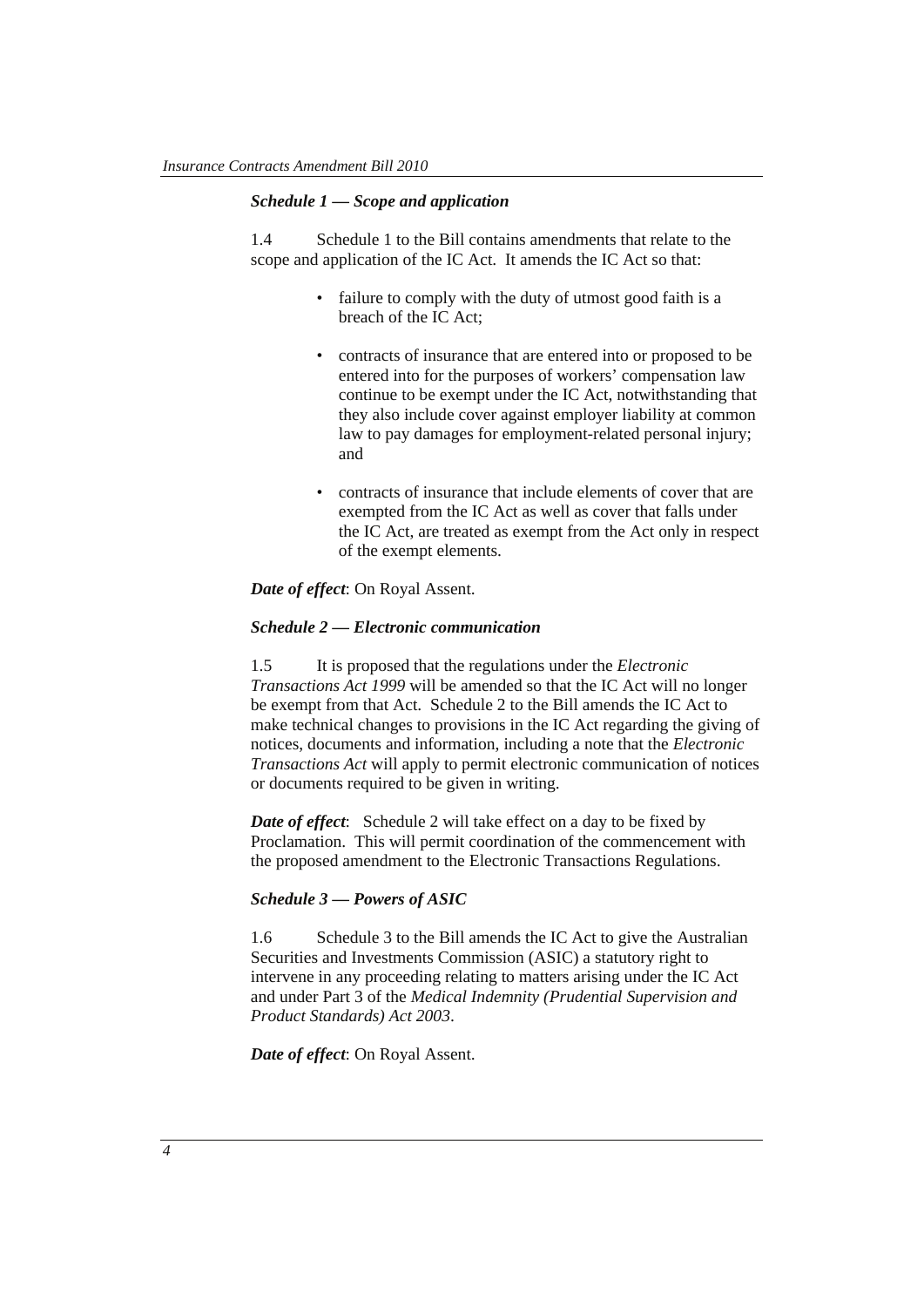## *Schedule 4 — Disclosure and misrepresentations*

- 1.7 Schedule 4 to the Bill amends the IC Act so that:
	- the mixed objective/subjective test in section 21 of the IC Act, which is used to determine if an insured has met their duty of disclosure, is clarified;
	- the requirement to ask proposed insureds specific questions under section 21A as a condition of enforcing the insured's duty of disclosure will apply on renewal of an eligible contract of insurance (proposed new section 21B) as well as at inception (but not for a variation, a reinstatement or an extension), and 'catch all' questions will no longer be permitted;
	- on renewal, insurers may choose to seek updates to answers previously provided by insureds, rather than asking specific questions again;
	- an insurer must notify the insured, before the contract of insurance is entered into, that the duty of disclosure obligations continue until the time the policy is actually entered into;
	- the IC Act provides that a form of words may be prescribed by regulation for use by insurers to inform persons of their duty of disclosure obligations; and
	- any person who is not the insured but proposes to become a life insured under a contract of life insurance is subject to a duty to disclose, as well as a duty not to misrepresent, and the insurer must give this person notice of the duty before the contract is entered into;
	- a failure to disclose by the proposed life insured will be imputed to the insured.

*Date of effect*: The amendments take effect 18 months after the date of Royal Assent. This delay in commencement is to allow insurers an opportunity to amend their business practices in response to the new rules regarding the operation of the duty of disclosure and notification of that duty.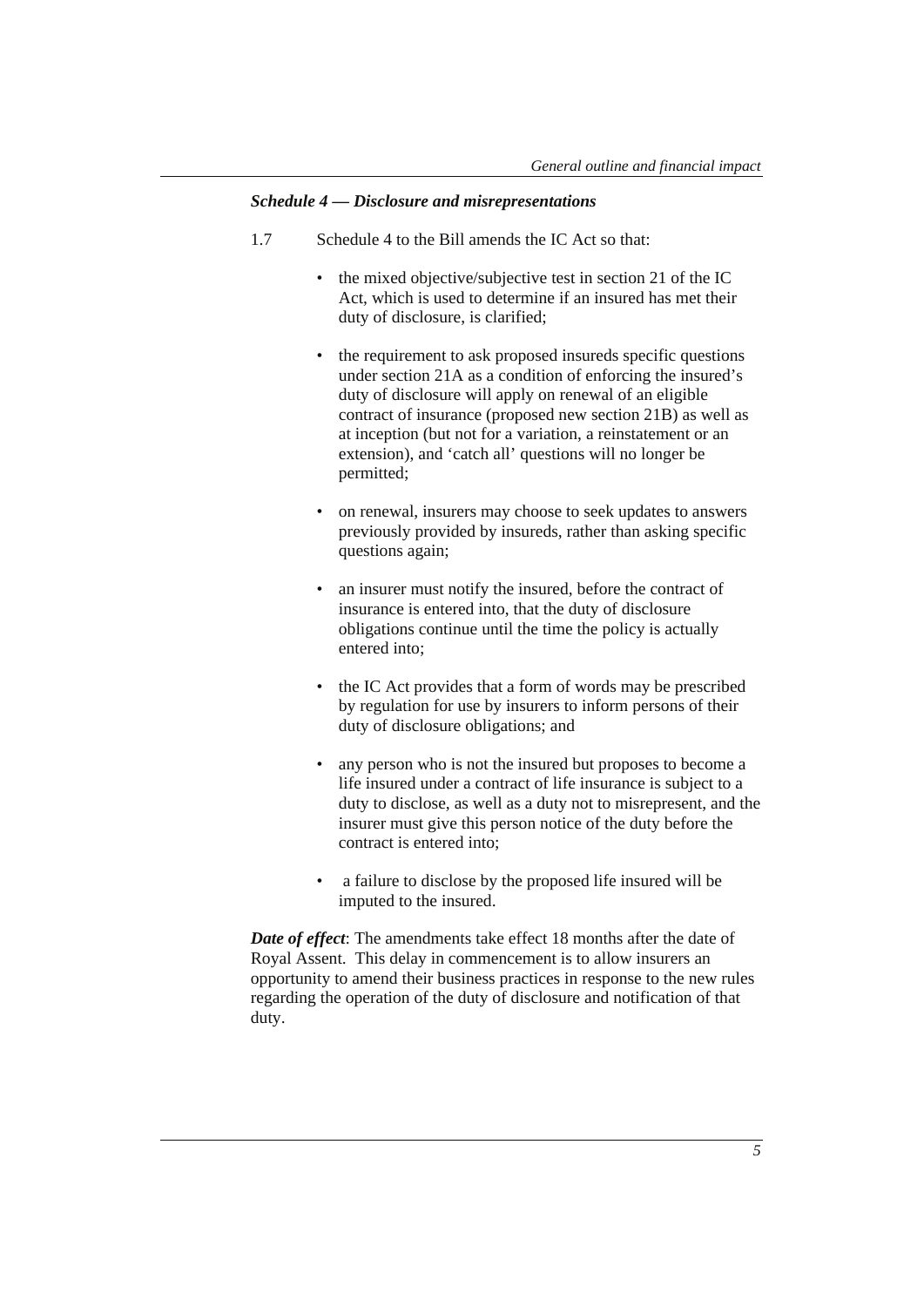## *Schedule 5 — Remedies of insurers: life insurance contracts*

1.8 The IC Act contains provisions that prescribe remedies for insurers that may be used where a person who became insured under a contract of insurance either misrepresented or did not disclose matters that should have been disclosed prior to entering into the contract. Section 28 deals with general insurance and section 29 deals with life insurance.

1.9 In some cases, the remedies in respect of bundled contracts of life insurance are inappropriate. Schedule 5 to the Bill amends the IC Act so that:

- the remedies in section 29 are limited to contracts of life insurance that contain, or will contain, a surrender value or provide cover in respect of the death of a life insured — other types of life insurance are dealt with under a new subsection 28(1A) that offers similar remedies to section 28 in its current form;
- life insurance contracts that combine more than one type of cover and more than one life insured are 'unbundled' for the purpose of applying the relevant remedies for non-disclosure or misrepresentation;
- the insurer can avoid a life insurance contract to which section 29 applies on the basis of non-disclosure or misrepresentation only if the insured would not have entered that particular contract (as opposed to the current standard of *any* life insurance contract) on any terms;
- insurers are entitled to change the expiration date of a life insurance contract (all types of life insurance, whether governed by new subsection 28(1A) or by section 29) where that date has been calculated by reference to the insured's incorrectly-stated date of birth; and
- the statutory framework in the IC Act for cancellation of general insurance contracts will be extended to life insurance contracts (subject to forfeiture rights for non-payment of premiums under the *Life Insurance Act 1995*)*.*

*Date of effect*: The amendments regarding unbundling of life insurance contracts and entitlement of insurers to change expiration dates and to cancel contracts of life insurance take effect on Royal Assent. The amendments regarding changes to the remedies for particular contracts of life insurance commence 12 months after the date of Royal Assent. The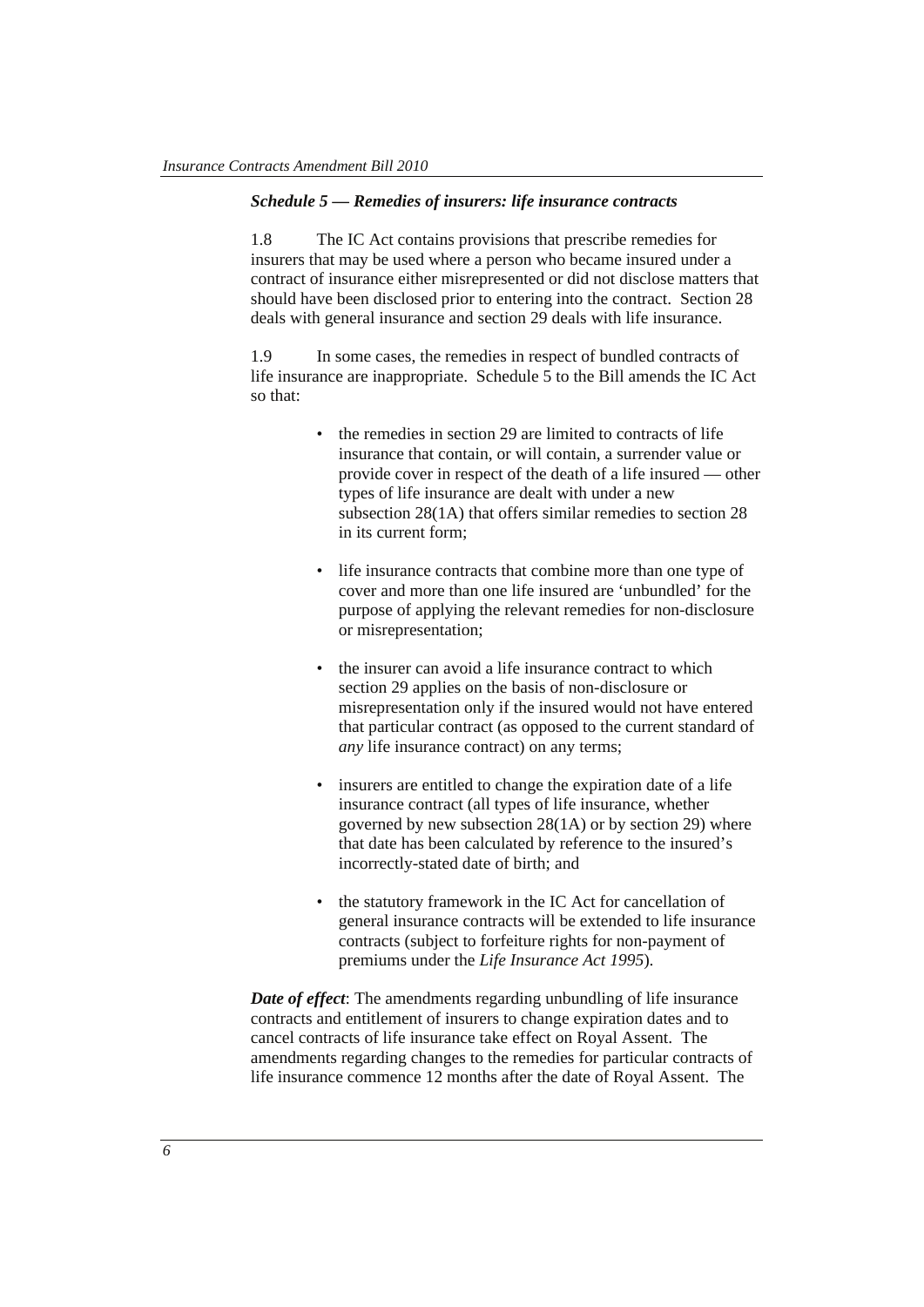delay in commencement is to allow insurers an opportunity to factor into their affairs the changes to available remedies.

#### *Schedule 6 — Third parties*

- 1.10 Schedule 6 to the Bill amends the IC Act so that:
	- individuals who have rights under a contract of insurance ('third party beneficiaries') but who are not the insured, have access to particular rights and obligations currently held by insureds;
	- third parties with damages claims against an insured or third party beneficiary who has died or cannot be found may recover directly against the insurer;
	- ASIC will have powers to bring representative actions on behalf of third party beneficiaries;
	- remedies for misrepresentation and non-disclosure are available in relation to contracts of life insurance that are offered as part of a group scheme that is unrelated to superannuation; and
	- remedies are available in respect of any misrepresentation or non-disclosure that occurs between when an insured became a member of a superannuation or other group scheme and when the life insurance cover takes effect.

*Date of effect*: ASIC's powers to bring representative actions commence on the date of Royal Assent. The remainder of Schedule 6 commences 12 months after the date of Royal Assent. The delay in commencement is to allow insurers a reasonable opportunity to factor the new rights and obligations of third party beneficiaries into their business operations.

## *Schedule 8 — Subrogation*

- 1.11 Schedule 7 to the Bill amends the IC Act so that:
	- section 67 of the IC Act, which deals with the allocation of moneys recovered when an insurer exercises a right of subrogation in relation to an insurance claim, is revised to reflect wording of a draft provision dealing with subrogation proposed by the Australian Law Reform Commission in its Review of the *Marine Insurance Act 1909* (Cth); and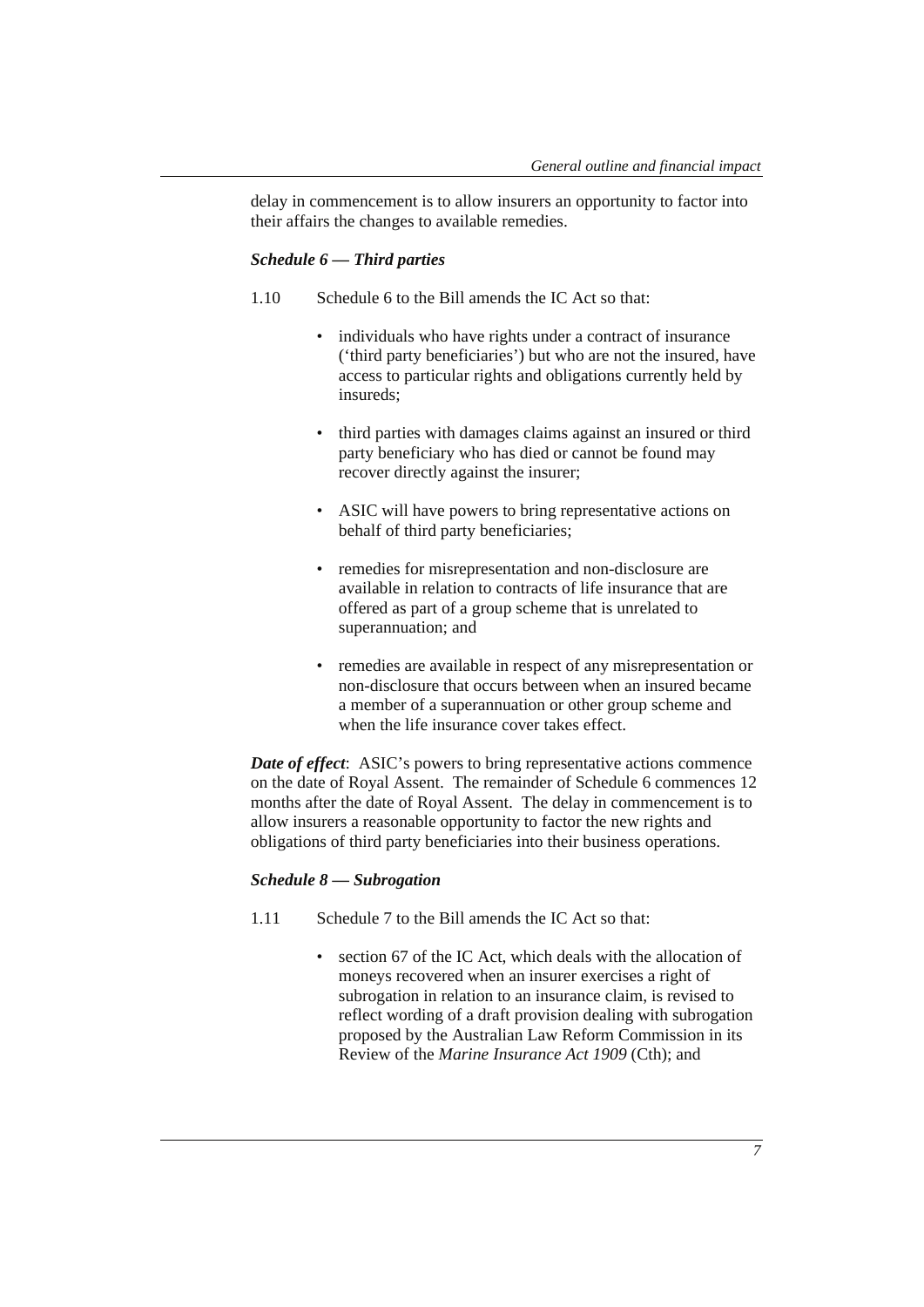• Part VIII of the IC Act, which relates to subrogation, applies to claims made by third party beneficiaries as well as by insureds.

*Date of effect*: Schedule 7 commences six months after the date of Royal Assent. The delay in commencement is to allow insurers an opportunity to factor the new rules regarding subrogation into their business operations.

## **Financial impact statement**

1.12 The Insurance Contracts Amendment Bill 2010 will have no financial impact on the Commonwealth.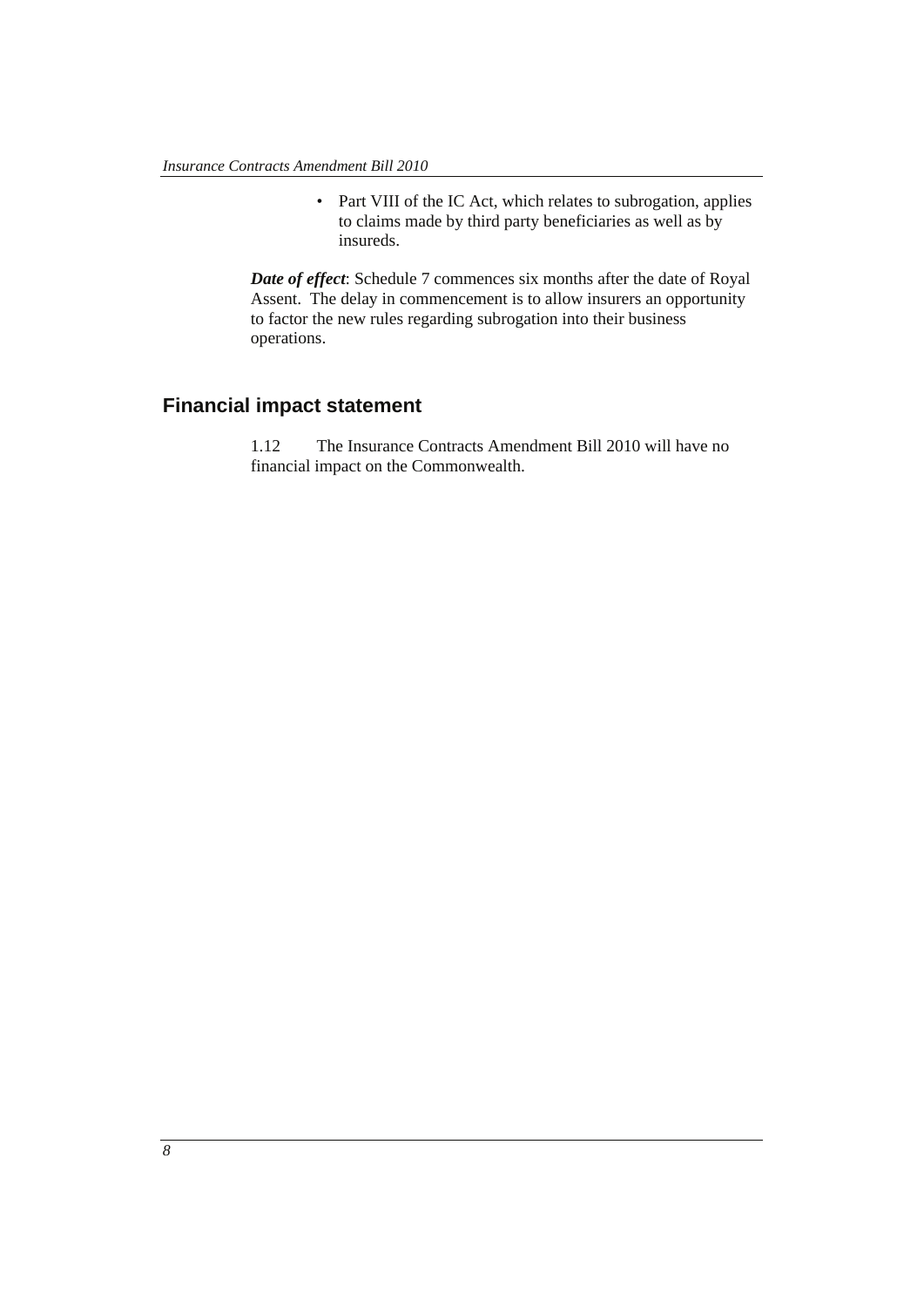## *Chapter 1 Notes on clauses*

## **Schedule 1 — Scope and application**

2.1 Schedule 1 to the Bill contains a range of provisions to change and/or clarify the scope and application of the IC Act. The provisions relate to:

- breaches of implied terms and the duty of utmost good faith (including extending the duty to third party beneficiaries);
- including a definition of 'third party beneficiary';
- exemptions for 'bundled' workers' compensation contracts; and
- application of exemptions to 'bundled' contracts generally.

## **Part 1 — Duty of utmost good faith**

## *Breach of the duty of utmost good faith*

2.2 There is implied into all contracts of insurance, pursuant to section 13 of the IC Act, a provision that requires each party to that contract of insurance to act with the utmost good faith towards the other party in respect of any matters arising under or in relation to the contract.

2.3 Under the current law, parties to a contract of insurance may enforce compliance with this implied duty of utmost good faith through private legal action. However, this may present too great an expense for some parties and does not provide long-term solutions to systemic breaches of utmost good faith committed over time.

2.4 Item 4 in Part 1 of Schedule 1 inserts a subsection (2) in section 13 of the IC Act to address this issue by making a breach of the duty of utmost good faith a breach of the IC Act. The amendment allows ASIC to commence or continue representative action on behalf of an insured against an insurer, pursuant to section 55A of the IC Act. Pre-conditions to ASIC undertaking representative action on behalf of an insured are that the insured or insureds have suffered damage or there has been a breach of the IC Act.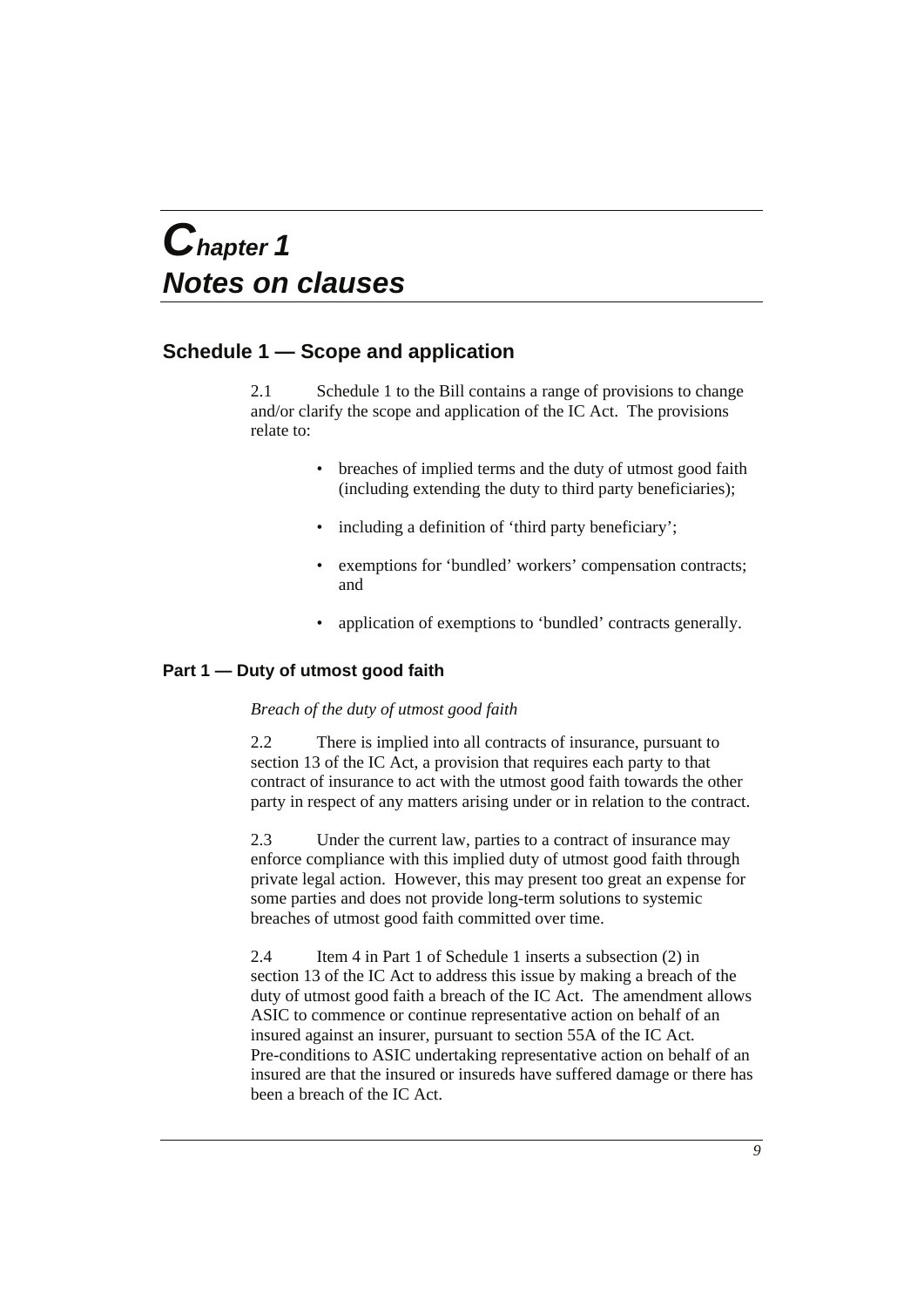2.5 The amendments to section 13 will also have the result that breaches of the duty of utmost good faith (and consequently of the IC Act) by an insurer may enable ASIC to access various remedies under the *Corporations Act 2001* in relation to Australian Financial Services Licence holders. These remedies include a banning order under section 920A of the Corporations Act, suspension or cancellation of the insurer's financial services licence, the imposition of conditions on the licence or the acceptance of an enforceable undertaking not to act in a particular manner. Item 5 will insert new section 14A in the IC Act, to avoid any doubt that the remedies are available for breaches of the duty of utmost good faith by an insurer in the handling or settlement of a potential claim. Arguably, regulations made under the Corporations Act in relation to the treatment of claims handling and settlement for the purposes of Chapter 7 of the Corporations Act may imply otherwise.

2.6 Banning orders made by ASIC have the effect of prohibiting the affected person from providing all financial services, or one or more specified types of financial service. They may be permanent or last only for a specified period. An example of the type of conduct leading to a permanent banning order is a pattern of persistent contraventions that indicate systemic failures or a general lack of understanding of, and regard for, compliance. Isolated breaches of the duty would not be expected to result in ASIC pursuing a banning order.

2.7 A breach of the IC Act for failure to comply with the duty of utmost good faith implied into all contracts of insurance is not an offence against the IC Act, nor does it attract any penalty under the IC Act.

#### *Third party beneficiaries*

2.8 Third party beneficiaries are not the insured under a contract of insurance but may be specified or referred to in its terms, either individually or as part of a class, as persons to whom any benefits provided by the contract extend. It follows therefore that they should have access to some of the rights and obligations under the IC Act that extend to insureds.

2.9 As third party beneficiaries are not parties to the contract of insurance, they do not benefit from the duty of utmost good faith, which is implied by the current section 13.

2.10 New subsections 13(3) and 13(4) (see item 4 in Part 1 of Schedule 1) address this by extending the duty of utmost good faith to third party beneficiaries; however, the duty only commences after the contract is entered into. This is because applying the duty pre-contractually would be impractical. Further, the duty of utmost good faith will be of most relevance for third party beneficiaries where they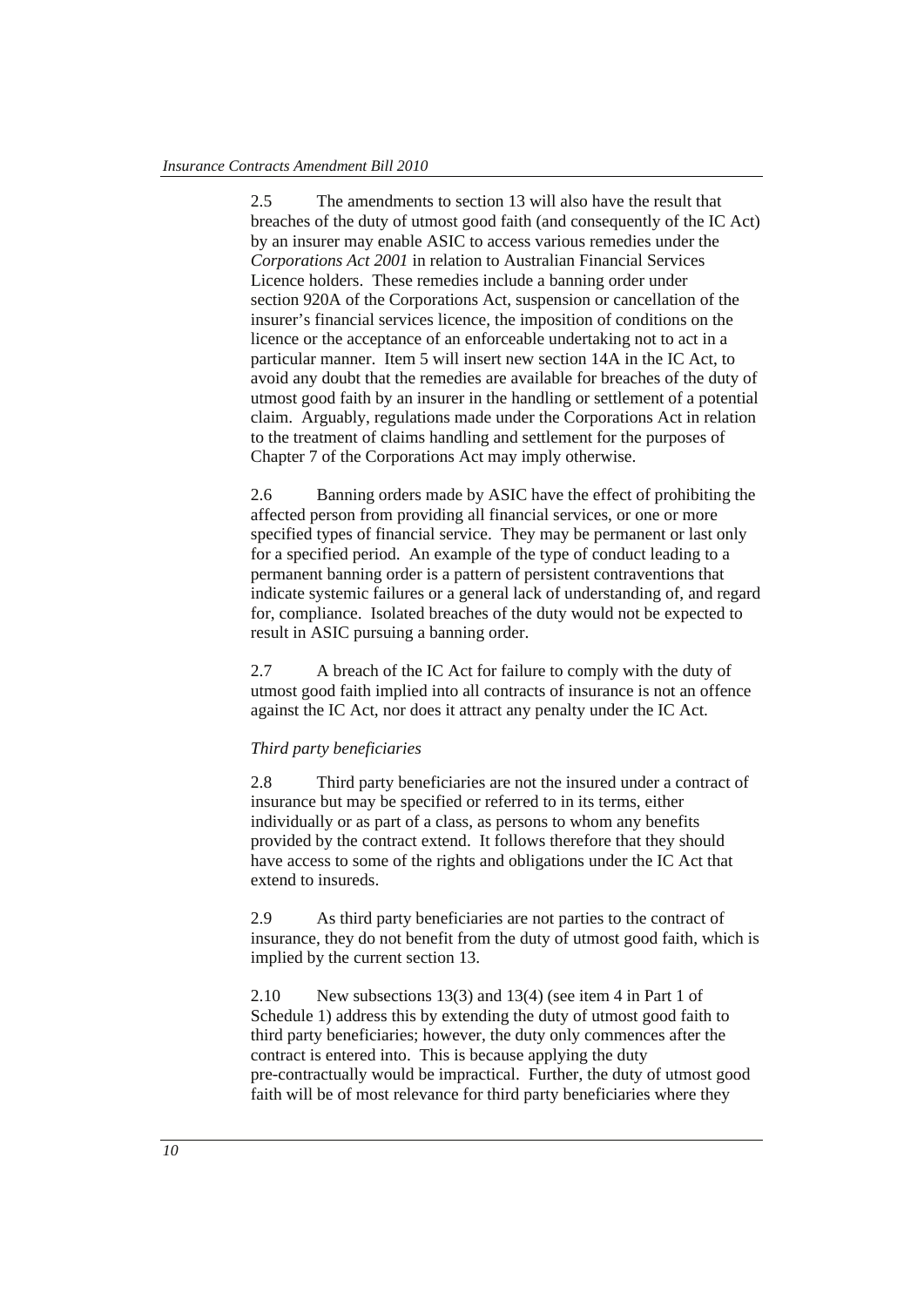wish to make a claim under a contract of insurance, as countenanced by subsection 48(2).

2.11 Item 2 of Part 1 of Schedule 1 inserts a definition of 'third party' beneficiary' in subsection 11(1) of the IC Act.

#### *Application*

2.12 By operation of item 6 in Part 1 of Schedule 1, the amendments in Part 1 apply as follows:

- (a) to a contract of insurance that was originally entered into after the commencement of item 6;
- (b) to a contract of general insurance that was originally entered into before the commencement of item 6 and is renewed after that commencement; and
- (c) if the contract is a contract of life insurance that was originally entered into before the commencement of this item and is varied after that commencement to increase a sum insured under the contract, or to increase the number of life insureds under the contract, or to provide one or more additional kinds of cover; then the contract is treated, to the extent of the variation, as if it had been originally entered into after the commencement of item 6, and the amendments apply to the contract to the extent of the variation.

2.13 By operation of clause 2 of the Bill, item 6 in Part 1 of Schedule 1 commences on the day the Act receives the Royal Assent.

## **Part 2 — 'Bundled' workers' compensation contracts**

2.14 Paragraph 9(1)(e) of the IC Act exempts from the scope of the Act actual or proposed contracts of insurance that have been entered for the purposes of a state or territory law that relates to workers' compensation or compensation for death or injury to a person arising from the use of a motor vehicle.

2.15 In practice, some contracts of insurance offer employees cover of the type described in paragraph 9(1)(e) and another type of cover. A particular example is contracts of insurance that bundle both cover for compulsory workers' compensation purposes and cover for liability to employees at common law arising from employment-related personal injury.

2.16 The question arises as to whether such 'bundled' contracts of insurance are exempt or not from the scope of the IC Act. The Review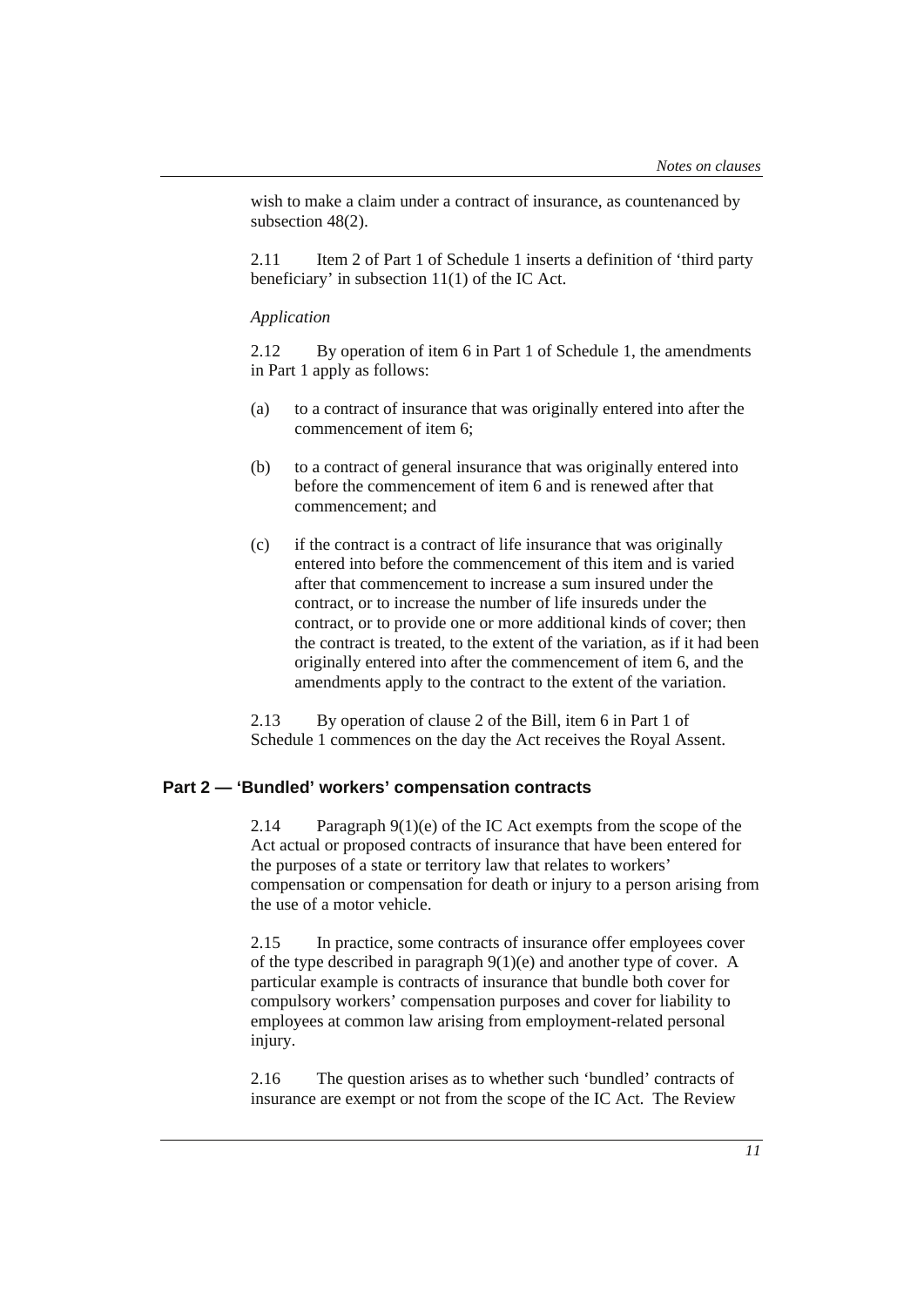Panel recommended that, in the case of the example described above, the most effective solution to overcome uncertainty about application is to make the entire contract exempt from the scope of the IC Act. In other examples of contracts of insurance that bundle exempt and non-exempt types of cover, the Review Panel considered it not desirable to rule the entire contract either in or out of the scope of the Act. That situation is dealt with in Part 3 of Schedule 1.

2.17 Item 7 in Part 2 of Schedule 1 includes a new paragraph  $9(1)(f)$ that exempts from the operation of the IC Act insurance contracts entered into (or proposed to be entered into) that bundle compulsory workers' compensation cover together with cover for an employer's liability at common law for damage suffered due to employment-related personal injury.

2.18 By operation of item 8 in Part 2 of Schedule 1, the amendments in Part 2 apply as follows:

- (a) to a contract of insurance that was originally entered into after the commencement of item 8; and
- (b) to a contract of general insurance that was originally entered into before the commencement of item 8 and is renewed after that commencement.

2.19 By operation of clause 2, item 8 in Part 2 of Schedule 1 commences on the day the Act receives the Royal Assent.

## **Part 3 — 'Bundled' contracts generally**

2.20 A contract of insurance may contain one or more types of cover to which the IC Act would *not* apply if they were contained in individual contracts, together with one or more types of cover to which the IC Act would apply if they were contained in individual contracts.

2.21 As was the case for the bundled contracts of insurance dealt with specifically in Part 2 of Schedule 1 described above, the Review Panel recommended that the exemption from the scope of the IC Act in subsection 9(1) of the Act be applied to each type of cover in a bundled insurance policy as if it were a separate contract.

2.22 Item 9 in Part 3 of Schedule 1 inserts new subsections 9(1A), 9(1B) and 9(1C). Under the new subsections, contracts of insurance that contain more than one type of cover, one of which is exempted and one of which is not (for this discussion called Cover A and Cover B respectively), would contain some terms that relate solely to Cover A,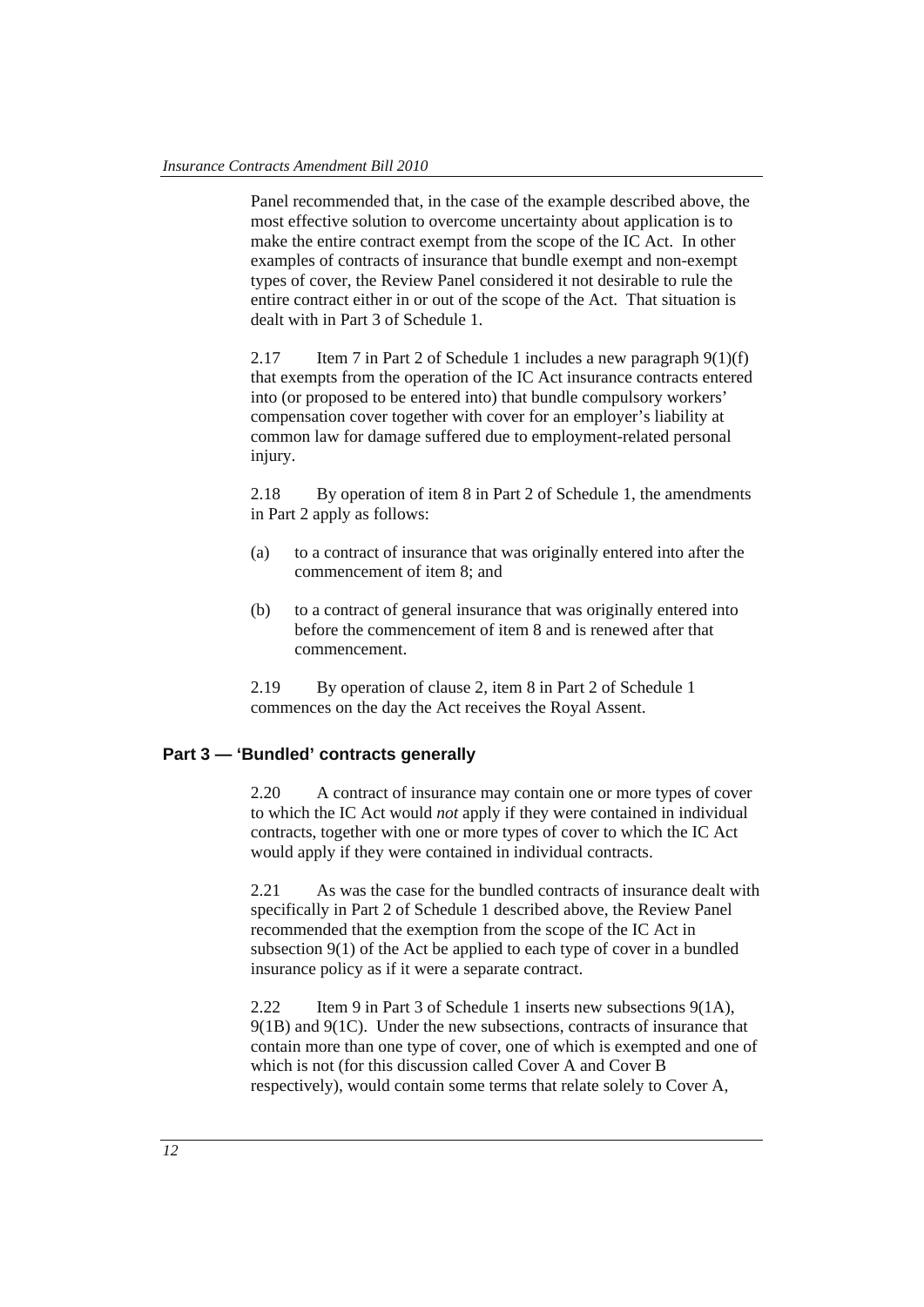some that relate solely to Cover B and some that relate to both Cover A and Cover B.

2.23 To create 'unbundled' contracts for the purposes of applying the exemption provisions, two notional contracts would be constructed. The first notional contract would comprise only those terms of the initial contract that are relevant to Cover A. The notional contract would also contain, as a consequence of subsection 9(1C), any terms of the initial contract that are relevant to both Cover A and Cover B.

2.24 Similarly, the second notional contract would comprise those terms of the initial contract that are relevant to Cover B only and the terms that are relevant to both Cover A and Cover B.

2.25 When the contents of the notional contracts are determined, the exemption provisions in subsection  $9(1)$  are applied to each as if that contract were a separate contract of insurance or proposed contract of insurance.

2.26 It may be that there are more than two types of cover bundled within a contract of insurance, in which case more than two notional contracts of insurance will need to be developed at the first stage. However, irrespective of whether there are two or more kinds of exempt covers, or two or more kinds of non-exempt covers, or both, the result of applying the unbundling process in subsections  $9(1A)$  and  $9(1C)$  is that only those contractual terms that relate to the exempt cover type(s) are exempt from the operation of the IC Act.

2.27 New subsection 9(1B) applies a different rule for unbundling if one of the types of cover is a cover that is referred to in new paragraph 9(1)(f) (described in paragraph 3.17 above). This different treatment is necessary to ensure that directors' liability cover (subparagraph  $9(1)(f)(ii)$ ) would only be exempted from the scope of the IC Act where it was bundled with compulsory workers' compensation cover (subparagraph  $9(1)(f)(i)$ ).

2.28 By operation of item 10 in Part 3 of Schedule 1, the amendments made by Part 3 apply as follows:

- (a) to a contract of insurance that was originally entered into after the commencement of item 8 (the day the Act receives the Royal Assent);
- (b) to a contract of general insurance that was originally entered into before the commencement of item 10 and is renewed after that commencement; and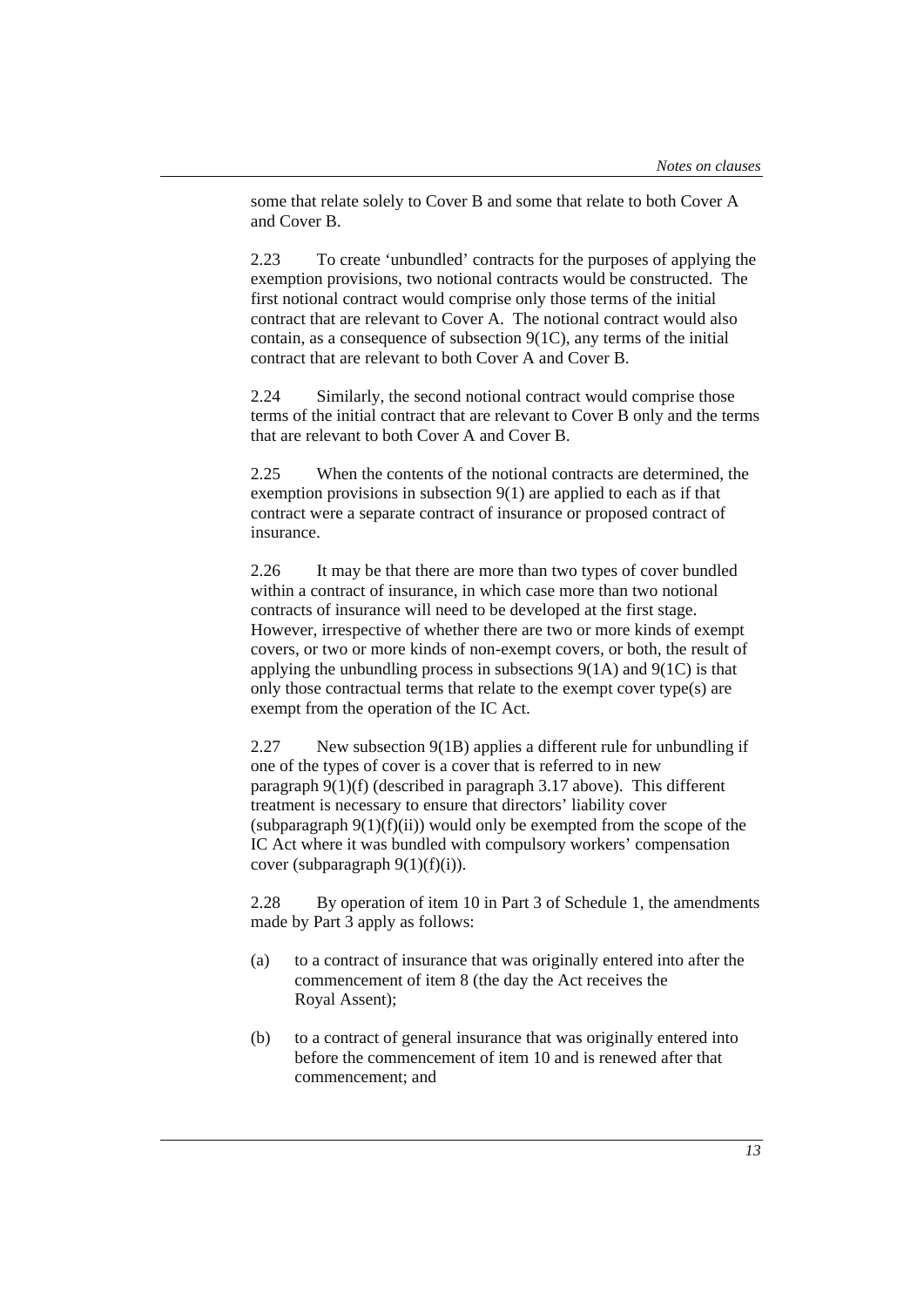(c) if the contract is a contract of life insurance that was originally entered into before the commencement of item 10 and is varied after that commencement to increase a sum insured under the contract, or to increase the number of life insureds under the contract, or to provide one or more additional kinds of cover; then the contract is treated, to the extent of the variation, as if it had been originally entered into after the commencement of this item, and the amendments apply to the contract to the extent of the variation.

2.29 By operation of clause 2, item 10 in Part 3 of Schedule 1 commences on the day the Act receives the Royal Assent.

## **Schedule 2 — Electronic communication**

2.30 The Review Panel analysed the increasing use of electronic communications in the context of the IC Act. Currently, the IC Act is exempt from the coverage of most of the operative parts of the *Electronic Transactions Act 1999* (the ET Act), which provides that, in general, where a Commonwealth law requires a notice to be given in writing, then it may be given by electronic communication if certain conditions are met.

2.31 For example, subsection 9(1) of the ET Act provides that any communication required by a Commonwealth Act may only be done electronically if:

- at the time the information was given, it was reasonable to expect that the information would be readily accessible so as to be useable for subsequent reference; and
- the person to whom the information is required to be given consents to the information being given by way of electronic communication.

2.32 Section 14 of the ET Act contains rules about time and place of receipt and dispatch of electronic communications.

2.33 The Review Panel expressed support for the notion of updating the IC Act to allow for communication by electronic means. A proposed amendment to the *Electronic Transactions Regulations 2000* is expected to remove the current exemption, so that communications under the IC Act are subject to the ET Act. Schedule 2 to the Bill amends various provisions of the IC Act to recognise that the IC Act will be subject to the ET Act.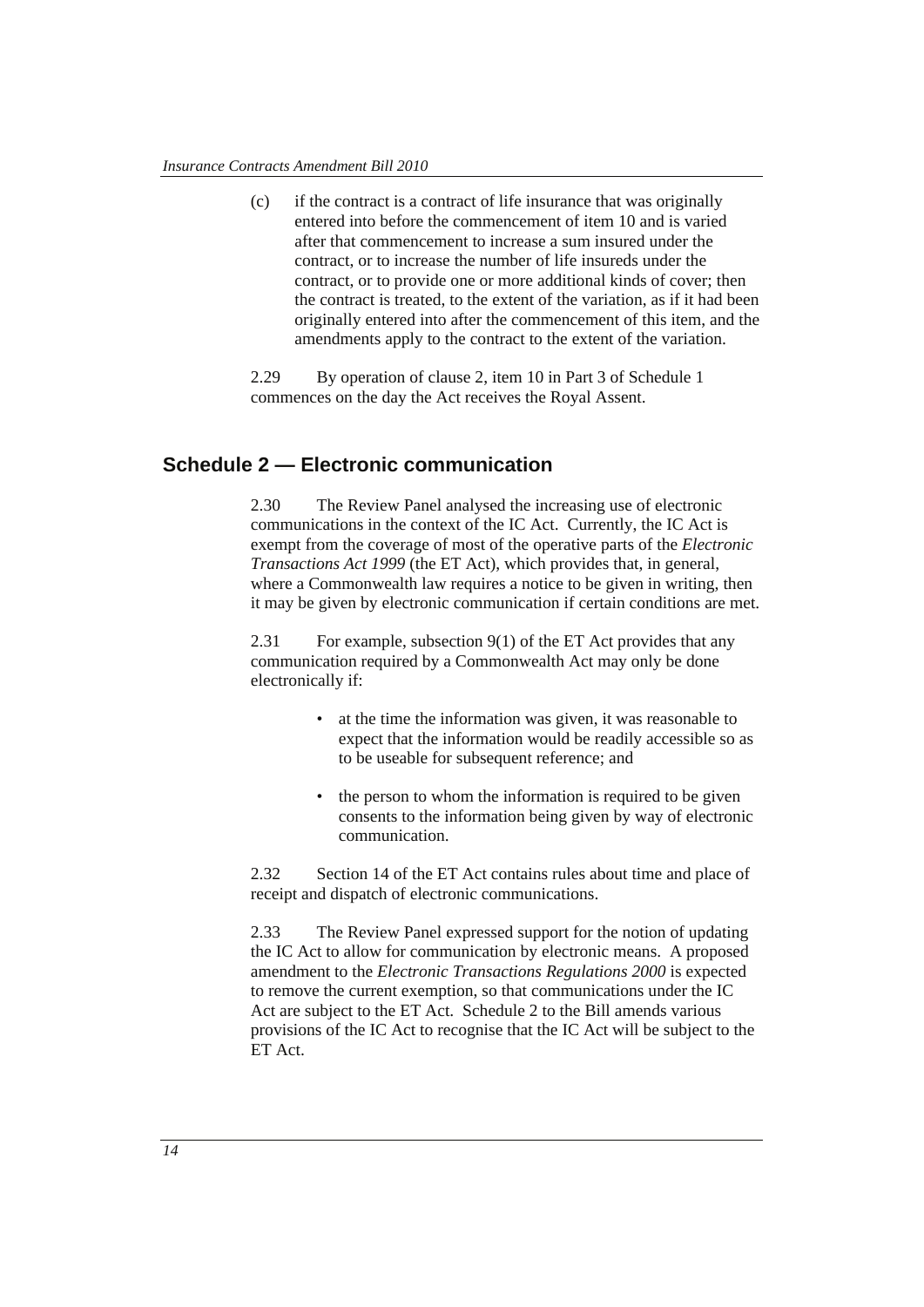2.34 For the sake of consistency of terms in sections 70, 71 and 72 of the IC Act dealing with notices, items 2 to 6 of Schedule 2 remove references to 'statement' (wherever occurring). The concept of a 'statement' is covered by the term 'notice or other document'.

2.35 Item 7 of Schedule 2 repeals the current section 72 of the IC Act (which is concerned with legibility of writing) and substitutes an expanded section 72. The purpose of this expansion is so that the regulation-making power in section 72 may deal not only with the content and legibility of the notice or other document itself, but also with material that may accompany the notice or other document or information. The power is intended to permit the making of regulations to ensure that the content of statutory notices under the IC Act is able to be digested by the recipient without interruption or distraction by other material provided with the notice.

2.36 Current section 77 of the IC Act applies generally in relation to notices or other documents or information that are required or permitted to be given by the IC Act. The section sets out the methods that may be used depending on whether the person to whom the notice or other document is to be given is a body corporate or a natural person. Subsection 77(2) also includes a rule regarding the time of receipt of a notice of cancellation of a contract of insurance.

2.37 Item 8 of Schedule 2 repeals current section 77 of the IC Act and Item 1 is a consequential amendment to subsection 62(1). Item 7 largely replicates the content of section 77 as new section 72A, but removes the rule regarding notice by post of cancellation. Section 29 of the *Acts Interpretation Act 1909* deals with that subject. Section 72A is not intended to affect the operation of subsection 71(1), which covers situations where insurance is arranged by brokers acting for the insureds.

## *Application*

2.38 By operation of item 9 of Schedule 2, the amendments in Schedule 2 apply to a notice or other document or information given to a person under the IC Act after the commencement of item 9 of Schedule 2.

2.39 By operation of clause 2, item 9 of Schedule 2 commences on the day the Act receives the Royal Assent.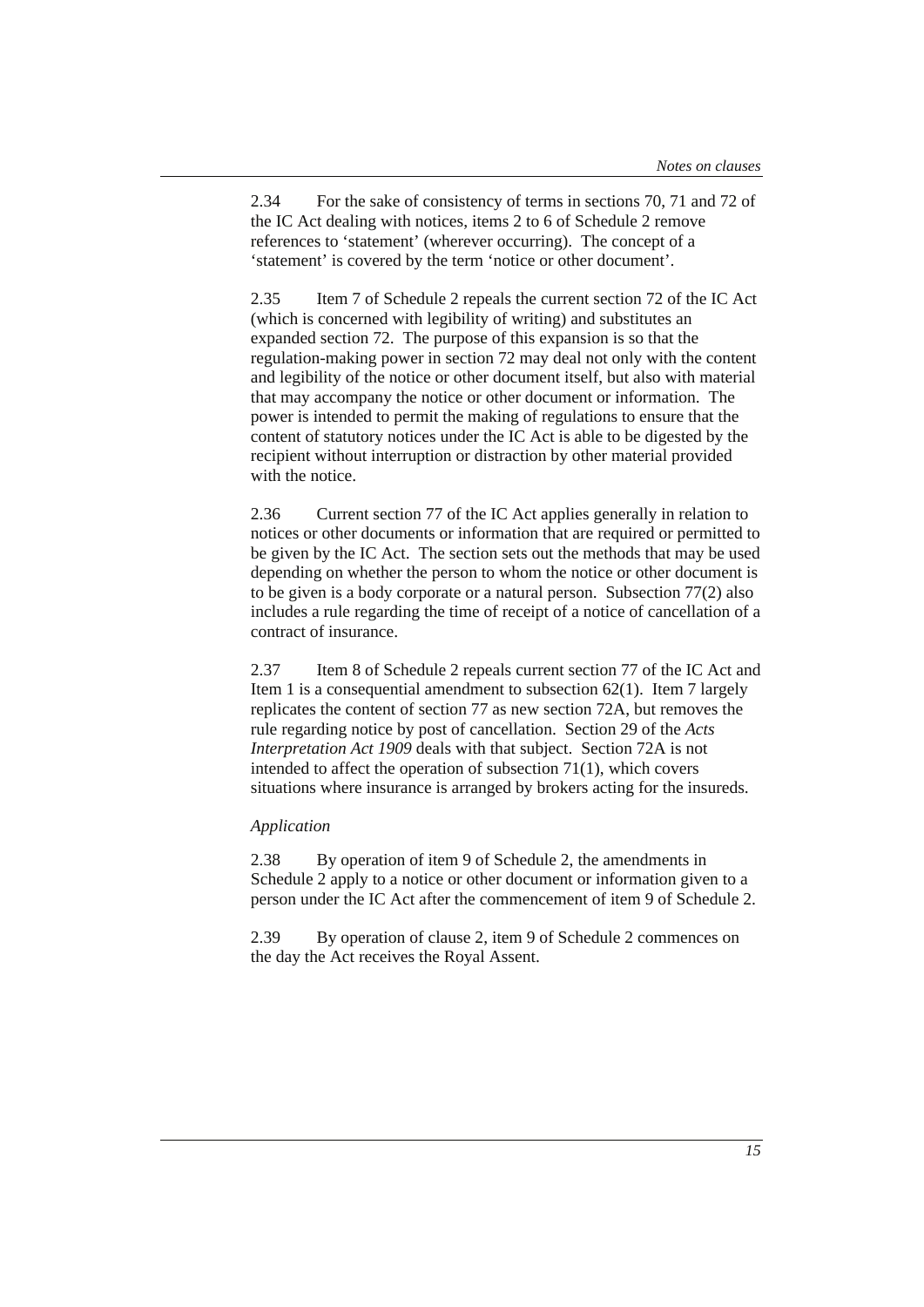## **Schedule 3 — Powers of ASIC**

2.40 Part IA of the IC Act gives the Australian Securities and Investments Commission (ASIC) responsibility for the general administration of the IC Act and vests in ASIC a number of specific powers to support this role, such as the power to obtain documents.

2.41 Item 1 of Schedule 3 inserts a new section 11F into the IC Act that gives ASIC powers to intervene in matters arising under the Act. The provision is similar in form to the existing power that ASIC has to intervene in proceedings begun by other persons about matters arising under the *Corporations Act 2001* (section 1330). It allows ASIC to be represented in the proceedings by a staff member, a delegate, a solicitor or counsel.

2.42 By new section 11F, ASIC may also intervene in a matter arising under Part 3 of the *Medical Indemnity (Prudential Supervision and Product Standards) Act 2003*. Part 3 of the *Medical Indemnity (Prudential Supervision and Product Standards) Act 2003* enables ASIC (and also other parties) to make application to the court to enforce product standards for medical indemnity insurance. The expanded power would enable ASIC to intervene in any proceeding relating to matters arising under Part 3.

## *Application*

2.43 By operation of item 2 of Schedule 3, the amendment made by Schedule 3 applies to a proceeding that is commenced after the commencement of item 2.

2.44 By operation of clause 2, item 2 of Schedule 3 commences on the day the Act receives the Royal Assent.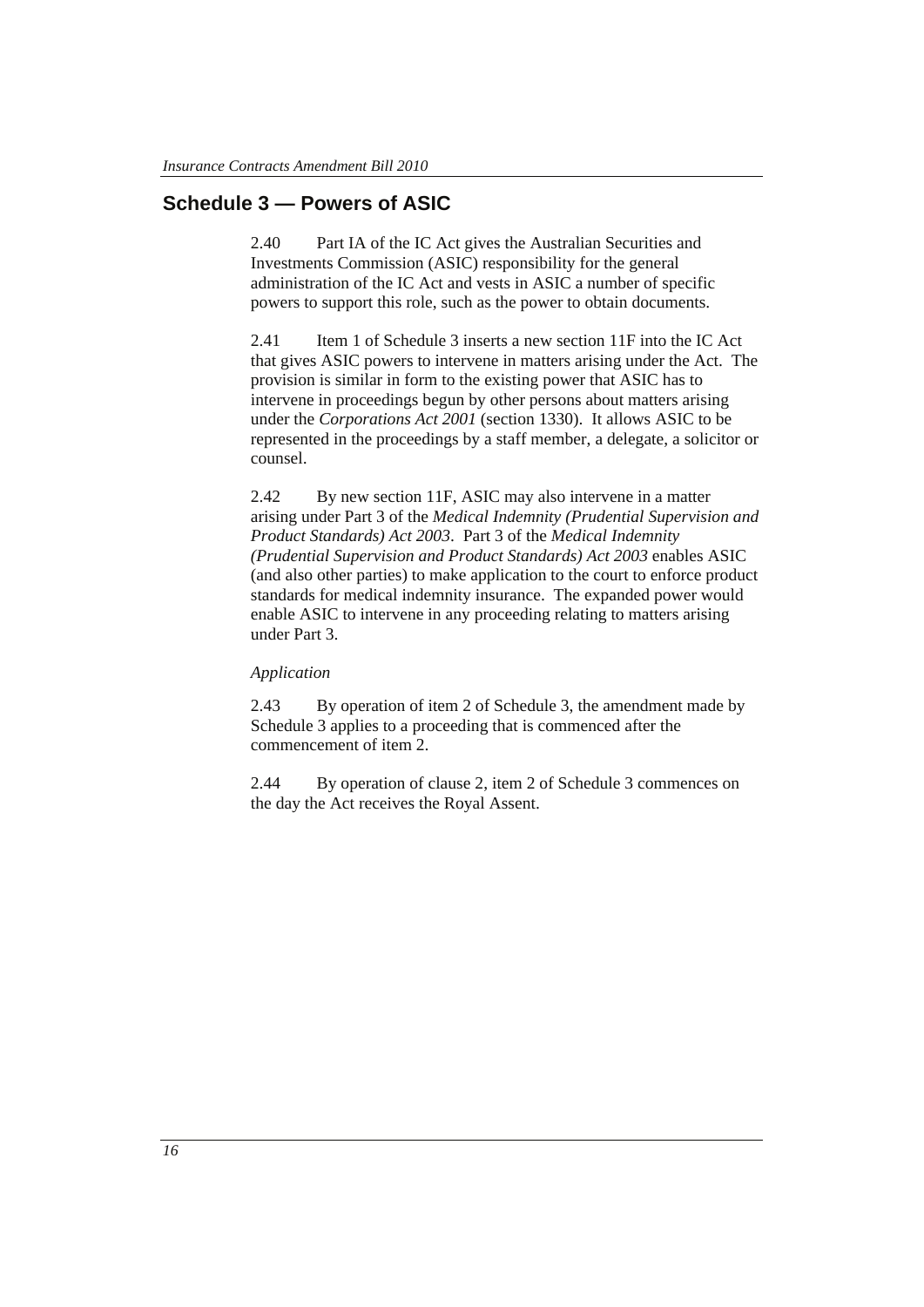## **Schedule 4 — Disclosure and misrepresentations**

2.45 Schedule 4 amends the manner in which the IC Act deals with particular types of disclosure and misrepresentations. The changes:

- clarify how the duty of disclosure test is applied;
- in relation to eligible contracts of insurance, amend the law to make the duty of disclosure apply on renewal of a contract of insurance and remove the option for insurers to ask 'catch all' questions';
- amend the law regarding circumstances in which an insurer must provide an insured with a reminder as to when their duty of disclosure obligation applies; and
- in relation to contracts of life insurance, amend the law so insurers must give a potential life insured, who is not the insured under the relevant contract of insurance, notice of their duty of disclosure.

2.46 The changes made by Schedule 4 will require insurers to adjust various their business practices. This will take time to implement. Accordingly, the commencement of Schedule 4 is delayed by 18 months from Royal Assent in order to allow insurers time to implement the necessary changes to their systems and documents as required.

## **Part 1 — Insured's duty of disclosure**

2.47 Sections 21 and 21A of the IC Act are key provisions that govern the insured's duty of disclosure obligations. Section 21 imposes a requirement on an insured, before a contract is entered into, to disclose various matters. What must be disclosed is determined by reference to a test that contains both subjective elements (what the insured knows to be relevant to the insurer's decision) and objective elements (what a reasonable person in the circumstances could be expected to know would be relevant to the insurer's decision).

2.48 The mixed subjective/objective test has not been applied consistently. To help clarify its interpretation, item 1 in Part 1 of Schedule 4 expands the objective element of the test in paragraph  $21(1)(b)$ of the IC Act to include a non-exclusive factor to which the court may have regard when determining whether a reasonable person in the circumstances could be expected to know a matter was relevant to the decision of the insurer whether to enter the contract of insurance. The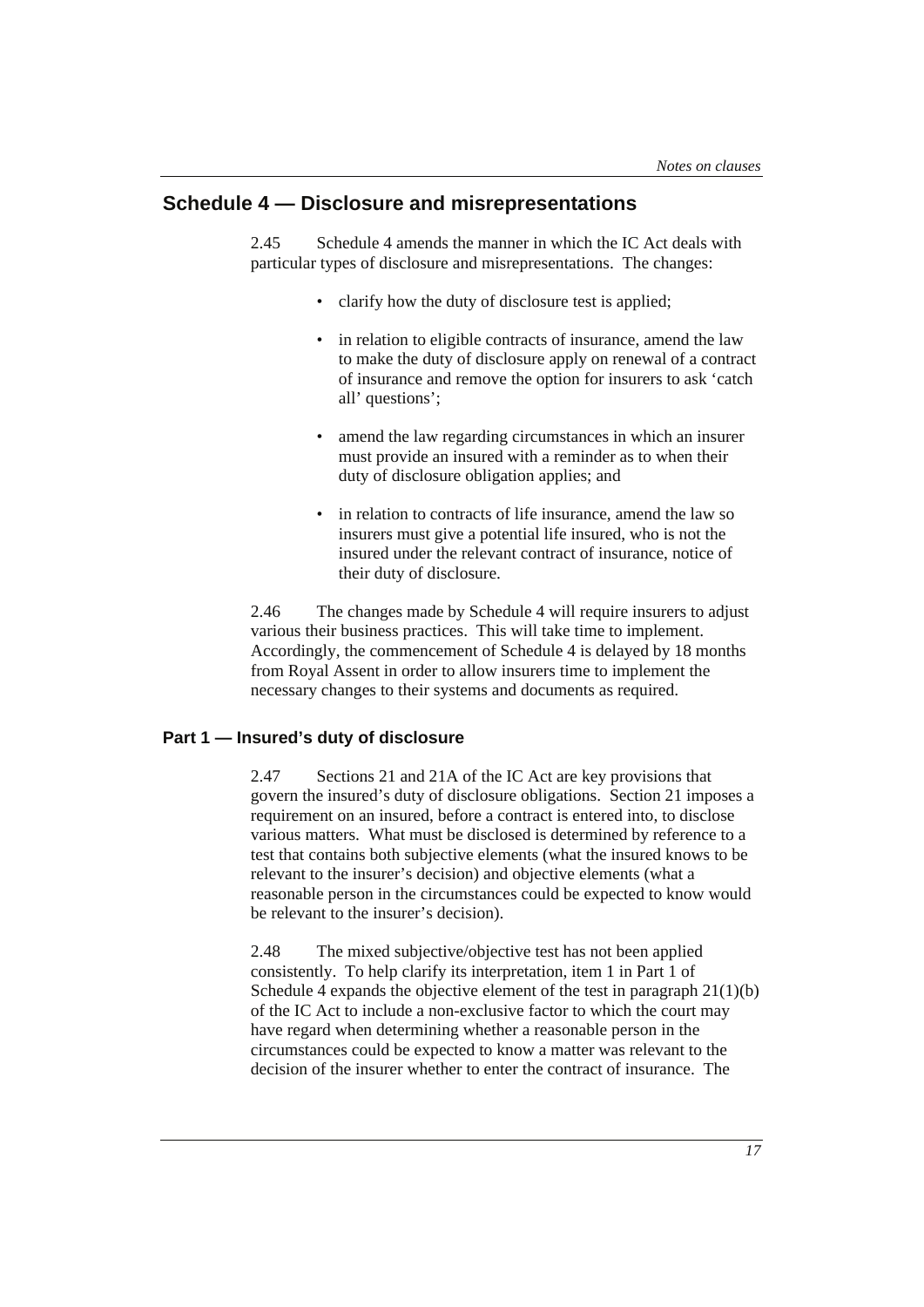factor is the nature and extent of the insurance cover to be provided under the relevant contract of insurance.

#### *Application*

2.49 By operation of item 2 in Part 1 of Schedule 4, the amendment in Part 1 of Schedule 4 applies as follows:

- (a) to a contract of insurance that was originally entered into after the commencement of item 2;
- (b) to a contract of general insurance that was originally entered into before the commencement of item 2 and is renewed after that commencement; and
- (c) if a contract is a contract of life insurance that was originally entered into before the commencement of item 2 and is varied after that commencement to increase a sum insured under the contract, or to increase the number of life insureds under the contract, or to provide one or more additional kinds of cover; then the contract is treated, to the extent of the variation, as if it had been originally entered into after the commencement of this item, and the amendment applies to the contract to the extent of the variation.

2.50 By operation of clause 2, item 2 in Part 1 of Schedule 4 commences on the day after the end of the period of 18 months beginning on the day the Act receives the Royal Assent.

## **Part 2 — Eligible contracts of insurance**

2.51 Section 21A of the IC Act supplements the general provisions regarding the duty of disclosure in section 21, but only in relation to certain 'eligible contracts of insurance'. 'Eligible contracts of insurance' are prescribed by regulations made under the IC Act. They include contracts that provide cover commonly sought by individual consumers, such as motor vehicle, home contents and travel insurance.

2.52 For an insurer to be able to rely on compliance by an insured with their duty of disclosure, section 21A requires the insurer to ask the insured specific questions that are relevant to the insurer's decision whether to accept the risk and, if so, on what terms. However, it is also currently permissible for the insurer to ask the insured a 'catch all' question, which requires an insured to disclose 'exceptional circumstances' that a reasonable person could be expected to know would be relevant to the insurer's decision whether to accept the risk, and about which would be unreasonable for the insurer to ask a specific question (subparagraph  $21A(4)(b)(iii)$ ). The current ability to ask 'catch all'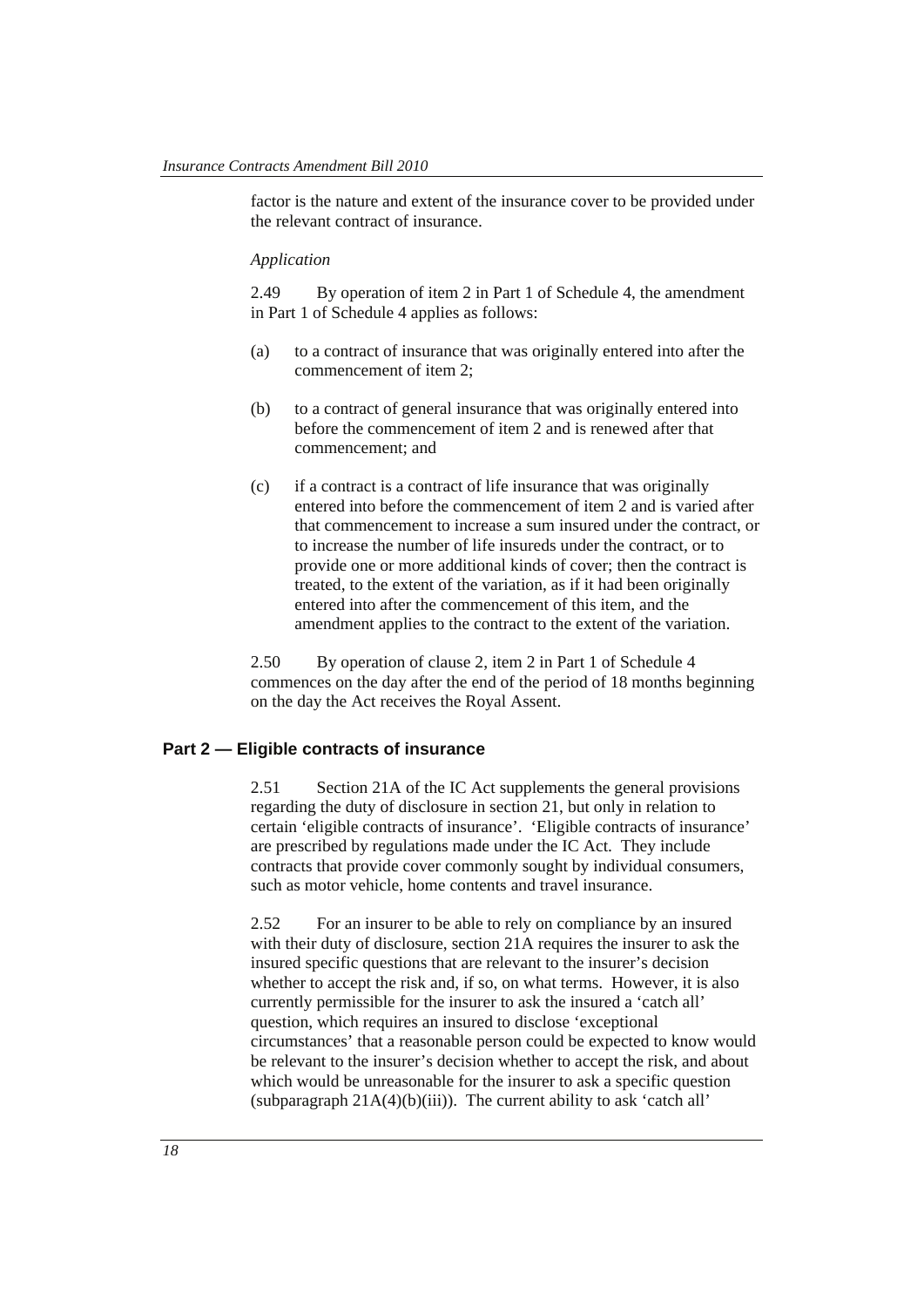questions tends to undermine the benefits for insureds of the framework for eligible contracts of insurance. Insurers should be in a position to decide what matters are material to their decision to provide eligible contracts of insurance and formulate specific questions accordingly. In the event that an insurer is unable to foresee a matter that is relevant to their decision whether to accept the risk of a particular contract, then it is difficult to justify expecting an unsophisticated insured to realise its relevance.

2.53 Section 21A only applies when a contract is first entered into it currently has no application to renewals (subsection 21A(1)). However, for the purposes of other provisions, a renewal is treated as entry into a new contract (subsection 11(9)). Accordingly, renewal of an eligible contract of insurance would trigger the general duty of disclosure provisions under section 21. This can be onerous for insureds in comparison with, for example, the framework for eligible contracts under section 21A.

2.54 The provisions in Part 2 of Schedule 4 are designed to:

- remove the ability of insurers to ask 'catch all' questions in relation to eligible contracts; and
- apply enhanced rules for the duty of disclosure on original inception and renewal of eligible contracts.

2.55 Item 4 in Part 2 of Schedule 4 substitutes a new section 21A and inserts a new section 21B.

2.56 In relation to the original entering into of an eligible contract of insurance, new section 21A provides that the insurer is required to ask the insured to answer one or more specific questions that are relevant to the insurer's decision whether or not to accept the risk, and is taken to have waived compliance with the insured's duty of disclosure if it does not do so. Further, asking 'catch all' questions covering any other matter outside the specific requests will result in a waiver of the duty of disclosure with respect to the other matters. The operation of new section 21A is not triggered by a variation, reinstatement or extension of a contract of insurance.

2.57 New section 21B applies in relation to the renewal of an eligible contract of insurance (new subsection 21B(1)). New subsections 21B(2) to (5) deal with the position of the insurer — in particular in what circumstances they are taken to have waived compliance with the duty of disclosure. In relation to the renewal of an eligible contract of insurance, new section 21B(2) requires an insurer wishing to rely on the insured's duty of disclosure to: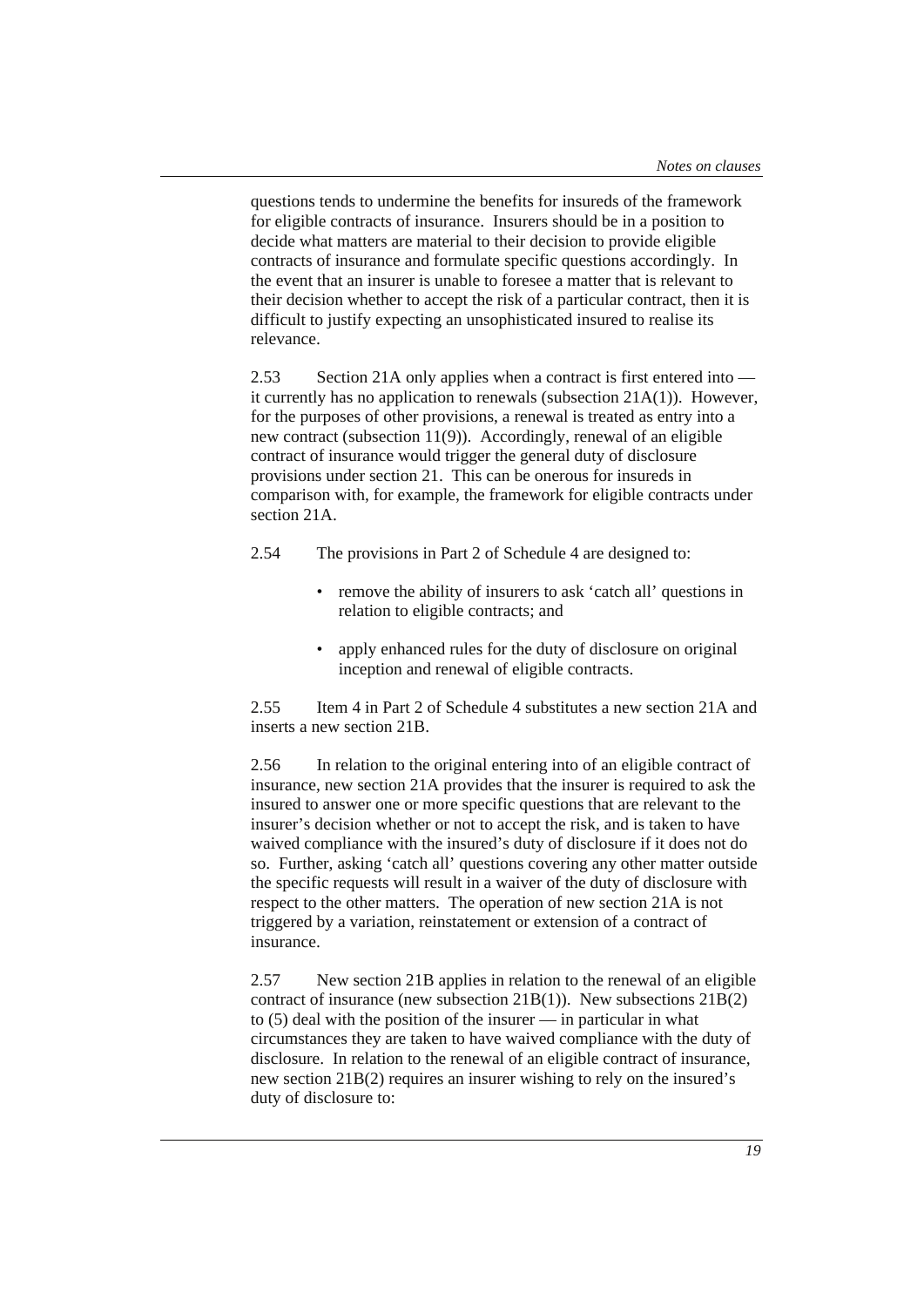- ask specific questions, just as they may on the original entering into of a contract; and/or
- provide the insured, prior to renewing the contract, with a copy of any matters previously disclosed by the insured in relation to the contract, and request the insured to disclose any changes to those matters or to indicate if there are no such changes.

If the insurer does neither of those things, new subsection 21B(3) provides that they are taken to have waived compliance with the duty of disclosure in relation to the renewed contract (subject to new subsection 21B(11), which deals with the effects of non-disclosures and misrepresentations that occurred on previous renewals or original inception).

2.58 New subsections 21B(4) and 21B(5) deal with 'catch all' questions. Asking 'catch all' questions covering other matters addition to asking specific questions and/or seeking updates to information previously disclosed will result in waiver of compliance with the duty of disclosure with respect to the other matters.

2.59 New subsections 21B(6) to (8) deal with the position of the insured — in particular, in what circumstances they are taken to have complied with the duty of disclosure.

2.60 Subsection 21B(6) deals with an insured who is only asked specific questions. In that case, to be taken to have complied with the duty of disclosure in relation to the renewed contract if they disclose, in response to each specific question, matters that are known to them and matters that a reasonable person in the circumstances would be expected to have disclosed in answer to the question.

2.61 Subsection 21B(7) deals with an insured who is only asked to update matters previously disclosed. In that case, to be taken to have complied with the duty of disclosure in relation to the renewed contract the insured must disclose any change to the matter or inform the insurer if there is no change.

2.62 Subsection 21B(8) deals with an insured who is both asked specific questions and asked to update answers previously provided. In that case, the insured must both disclose responses to the specific questions (similar to the requirements of subsection 21B(6)) and advise the insurer of any change/no change to the matters (similar to the requirements of subsection 21B(7)).

2.63 Subsections 21B(6) to 21B(8) are all subject to new subsection 21B(11), which provides that compliance by an insured with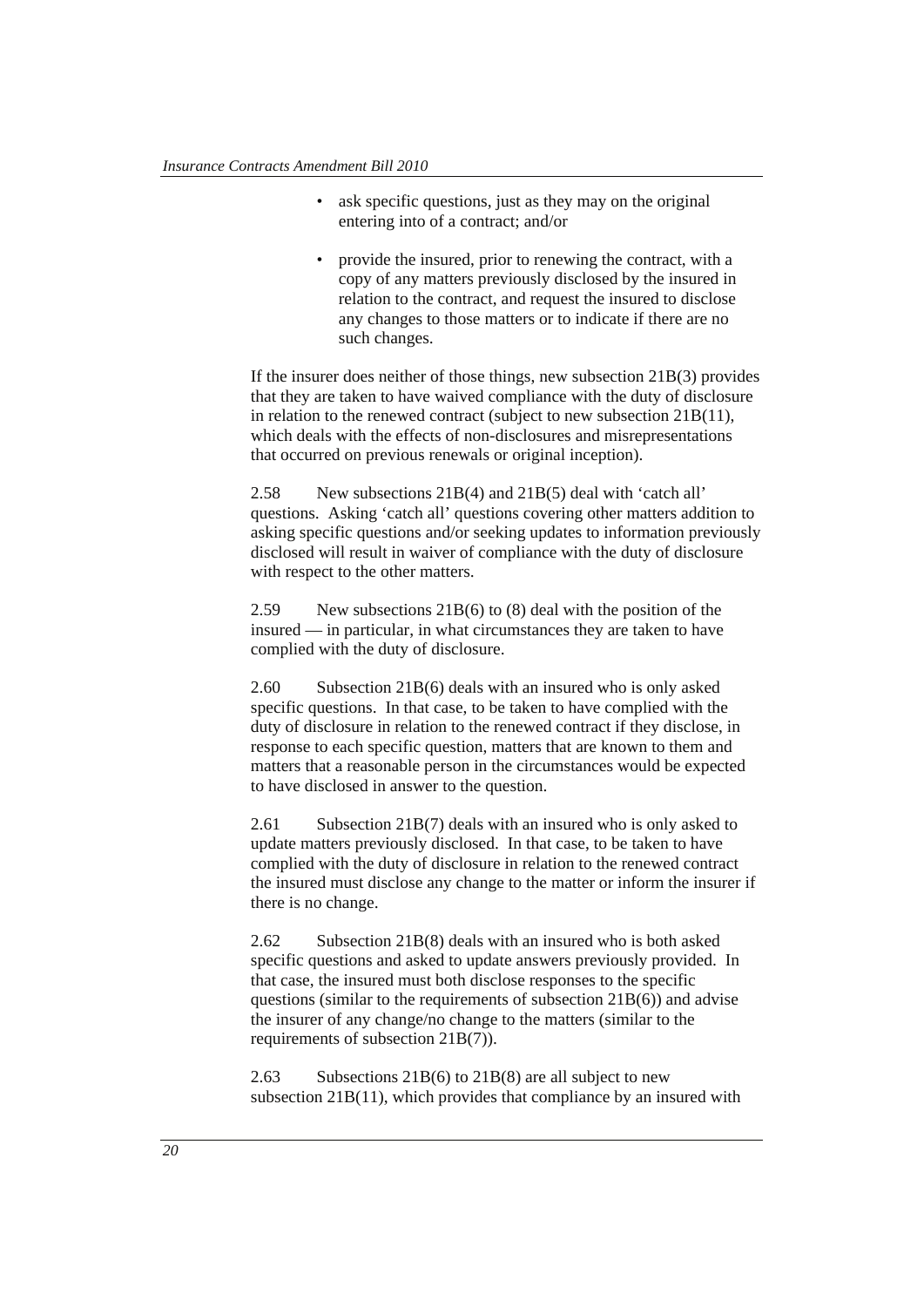the duty of disclosure on a renewal does not mean that a failure to comply with the duty of disclosure on original inception or a previous renewal is negated. For example, suppose when originally applying for a home buildings policy, an insured breaches the duty of disclosure in relation to providing information on the main construction materials used in the home. At a subsequent renewal, the insurer seeks updates to various matters but does not ask the insured to update the information previously provided on main construction materials, because they are unlikely to change between inception and renewal. In such a case, even though the insured may be taken to comply with the duty of disclosure in respect of the renewed contract by providing all updates as requested, the effect of subsection  $21B(11)$  is that compliance with the duty under the renewed contract does not operate to negate the earlier failure. The intention of this provision is to permit insurers to continue to rely on the accuracy, *as at the time of inception or the previous renewal,* of matters disclosed on inception and previous renewals. Otherwise, insurers seeking to rely on any information previously provided by an insured (such as, for example, what a home is constructed of) would need to seek updates to every such matter at every renewal, which would be onerous and time consuming for both insurers and insureds. For the sake of clarity, the rule in subsection 21B(11) should not be taken to imply that an insured who has complied with the duty of disclosure previously is under a continuing obligation to update matters that have changed at renewal, unless specifically requested to do so. If an insurer wishes to ensure that information is updated at renewal, they will need to either ask the insured a specific question regarding the matter, or ask the insured to update the information previously provided.

2.64 Some insureds may not respond to request to update matters previously provided, but nevertheless pay the renewal premium. If an insurer seeks an update to a matters previously provided but the insured provides no response before the contract is renewed, then new subsection  $21B(9)$  operates so that the insured is taken to have advised the insurer that there is no change to the matter. New subsection 21B(10) disapplies the provisions of subsections 21(3) and 27, which would otherwise provide for some consequences of an insured's failure to answer questions. Subsection 21B(10) also applies if the insured advises the insurer that there is no change to a matter.

#### *Application*

2.65 By operation of subitem 4(1) in Part 2 of Schedule 4, the amendments in Schedule 4 relating to the insertion of proposed new section 21A apply to an eligible contract of insurance originally entered into after the commencement of item 3.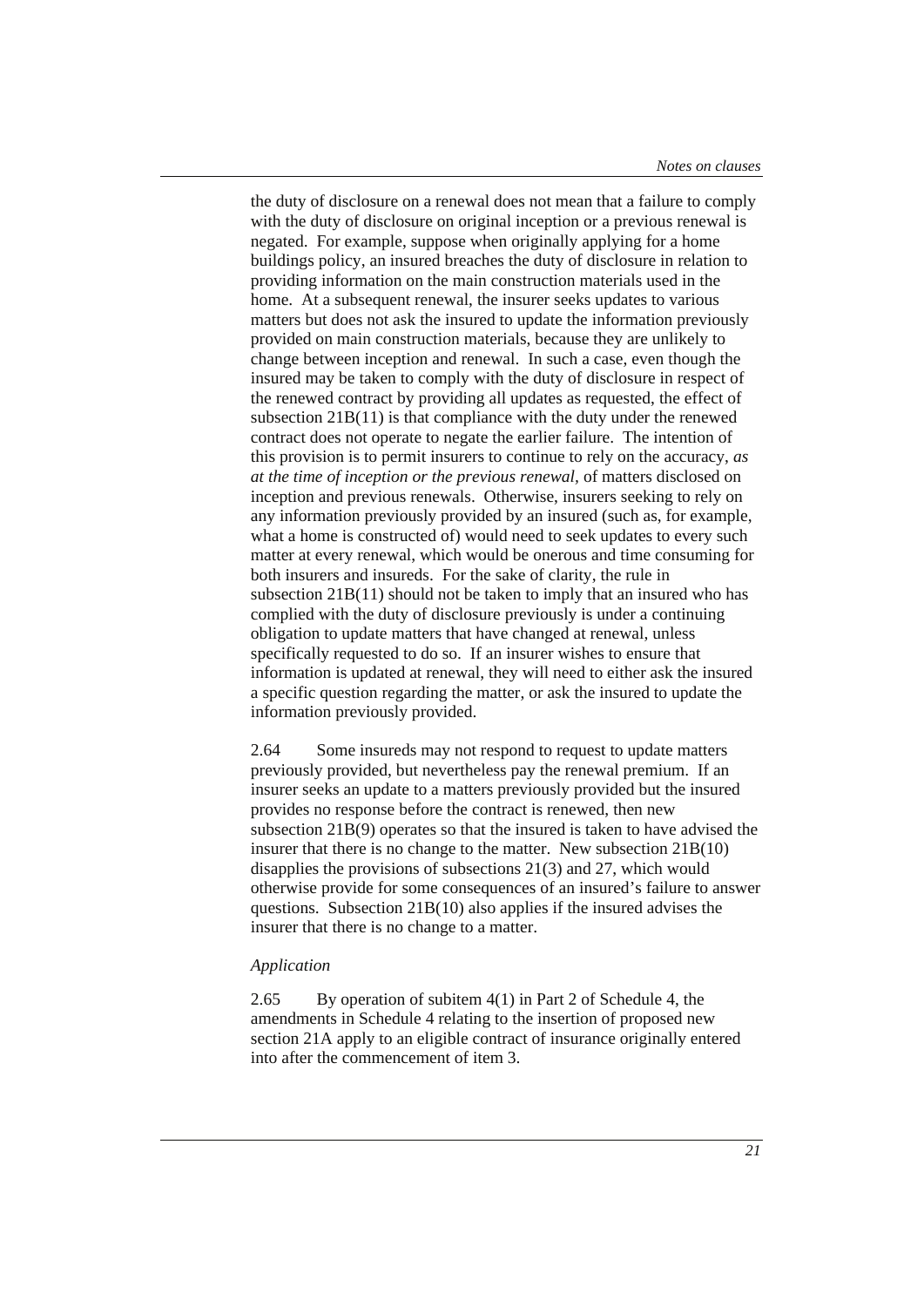2.66 By operation of subitem 4(2), the amendments in Schedule 4 relating to the insertion of proposed new section 21B apply to an eligible contract of insurance that is renewed after the commencement of item 3, regardless of when the contract was originally entered into.

2.67 By operation of clause 2, item 3 in Part 2 of Schedule 4 commences on the day after the end of the period of 18 months beginning on the day the Act receives the Royal Assent.

## *Saving of regulations*

2.68 Item 5 in Part 2 of Schedule 4 provides for the saving of existing regulations made for the purpose of the definition of 'eligible contract of insurance' in current subsection 21A(9), as if they had been made for the purposes of the definition of 'eligible contract of insurance' (as inserted in subsection 21A(6)). By operation of item 3 in Part 2 of Schedule 4, the definition of 'eligible contract of insurance' is inserted in subsection 21A(6) of the IC Act.

## **Part 3 — Insurers' duty to inform of duty of disclosure**

#### *Notification that the duty exists until contract begins*

2.69 The insured has a duty of disclosure until the time at which the relevant contract of insurance is entered into. In normal circumstances this presents no difficulty because the insured provides information to the insurer a short time before the contract begins. This is not always the case.

2.70 In some instances, particularly where long term contracts of life insurance are involved, there may be a significant time lag (sometimes months) between the time a prospective insured submits information to an insurer — usually when making an application — and the time the policy is actually issued. During this period, circumstances may change, or events may occur, that need to be disclosed to the insurer in order for the insured to comply with the duty of disclosure.

2.71 If the insured fails to disclose those circumstances or events before the contract is entered into, then any claim they later make could be at risk due to their failure to comply with the duty of disclosure. The Review Panel recommended, in order to minimise the possibility of harsh outcomes, that prospective insureds should be reminded that the duty of disclosure extends until the time the relevant policy is entered into.

2.72 Current subsection 22(1) of the IC Act requires insurers to notify insureds about the duty of disclosure any time 'before the contract is entered into'. Item 8 in Part 3 of Schedule 4 substitutes a new section 22,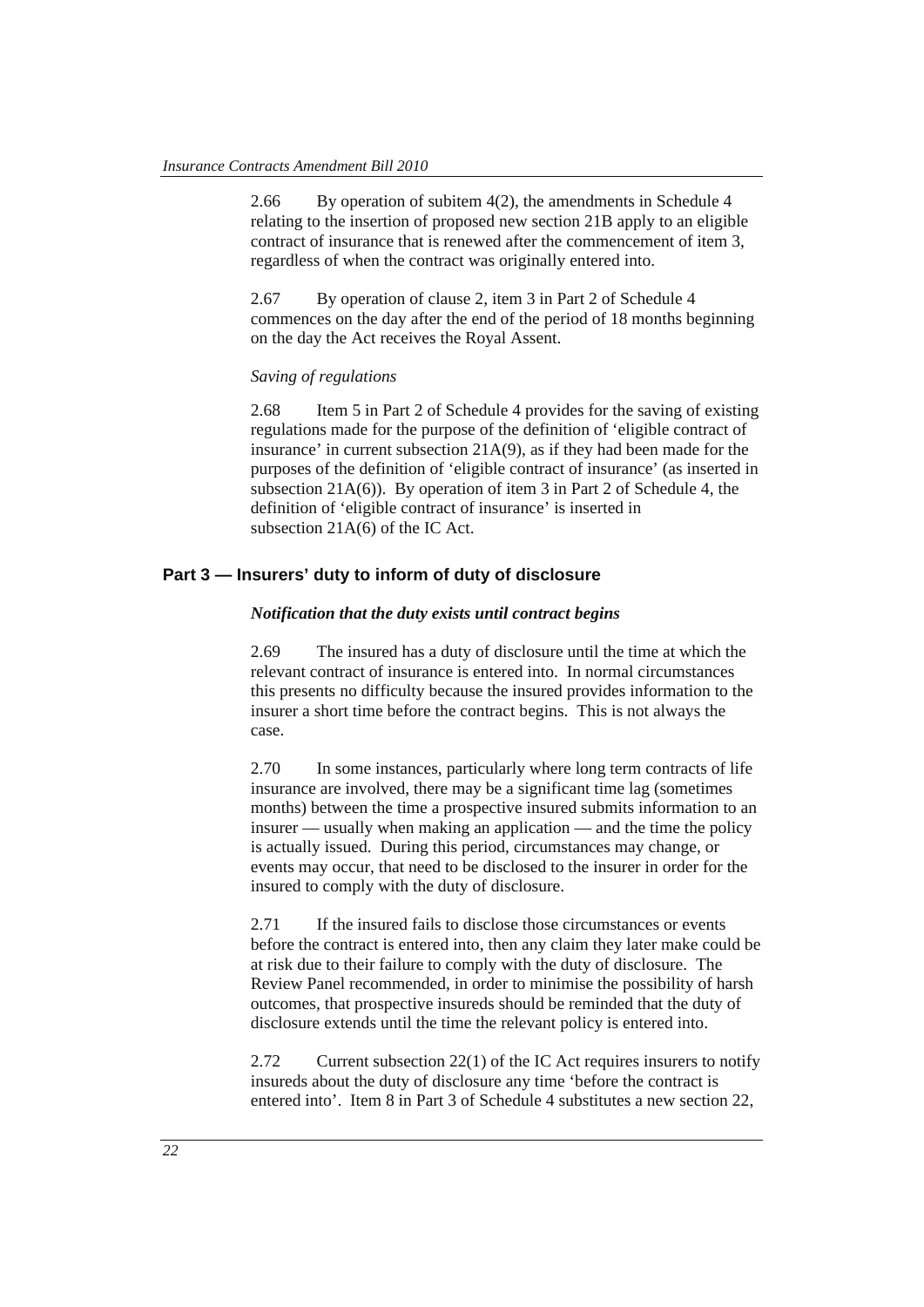providing that the insurer must clearly inform the insured of the general nature and effect of the duty of disclosure, and where relevant, the general nature and effect of sections 21A or 21B.

2.73 New subsection 22(2) requires insurers to inform proposed life insureds that they have a duty of disclosure. This includes information on the effect of proposed new section 31A (see below). Item 6 in Part 3 of Schedule 4 provides that the definition of a 'life insured' includes a proposed life insured.

2.74 New subsection 22(1) also makes it clear that any notification given to the insured pursuant to the section should explain that the duty of disclosure obligation applies until the time that the proposed contract is entered into (Item 8 in Part 3 of Schedule 4).

2.75 Item 8 also provides in new subsection 22(3) that where the insurer's acceptance, or counter-offer, in relation to the proposed contract of insurance, is made more than two months after the insured's most recent disclosure for the purposes of complying with their duty of disclosure, then along with the acceptance or counter-offer, the insurer must also provide the insured with a reminder that the duty of disclosure applies until the proposed contract (or, in the case of a counter-offer, the other contract) is entered into.

2.76 The addition of this reminder requirement in cases where there is a significant delay between the initial disclosure and the contract commencing is intended to promote disclosures being made current as at the contract date, so that the insurer is fully informed, and there can be an early renegotiation of the contract if necessary.

2.77 The additional reminder requirement imposed by new subsection 22(3) is not extended to a life insured, unless the life insured is also the contracting insured.

2.78 Item 8 in Part 3 of Schedule 4 provides under new subsection 22(4) that the form of writing used to inform a person of the matters referred to in subsection 22(1), and also for the reminder notice referred to in subsection 22(3), may be in accordance with the prescribed form, where the regulations prescribe a form of writing to be used for the purposes of section 22.

2.79 New subsection 22(5) applies such that an insurer that fails to comply with subsection 22(1) and, if applicable, subsection 22(2) will be precluded from exercising a right in respect of a failure by the insured to comply with their duty of disclosure under the contract, unless the particular failure is fraudulent. This is consistent with the current position in respect of insureds.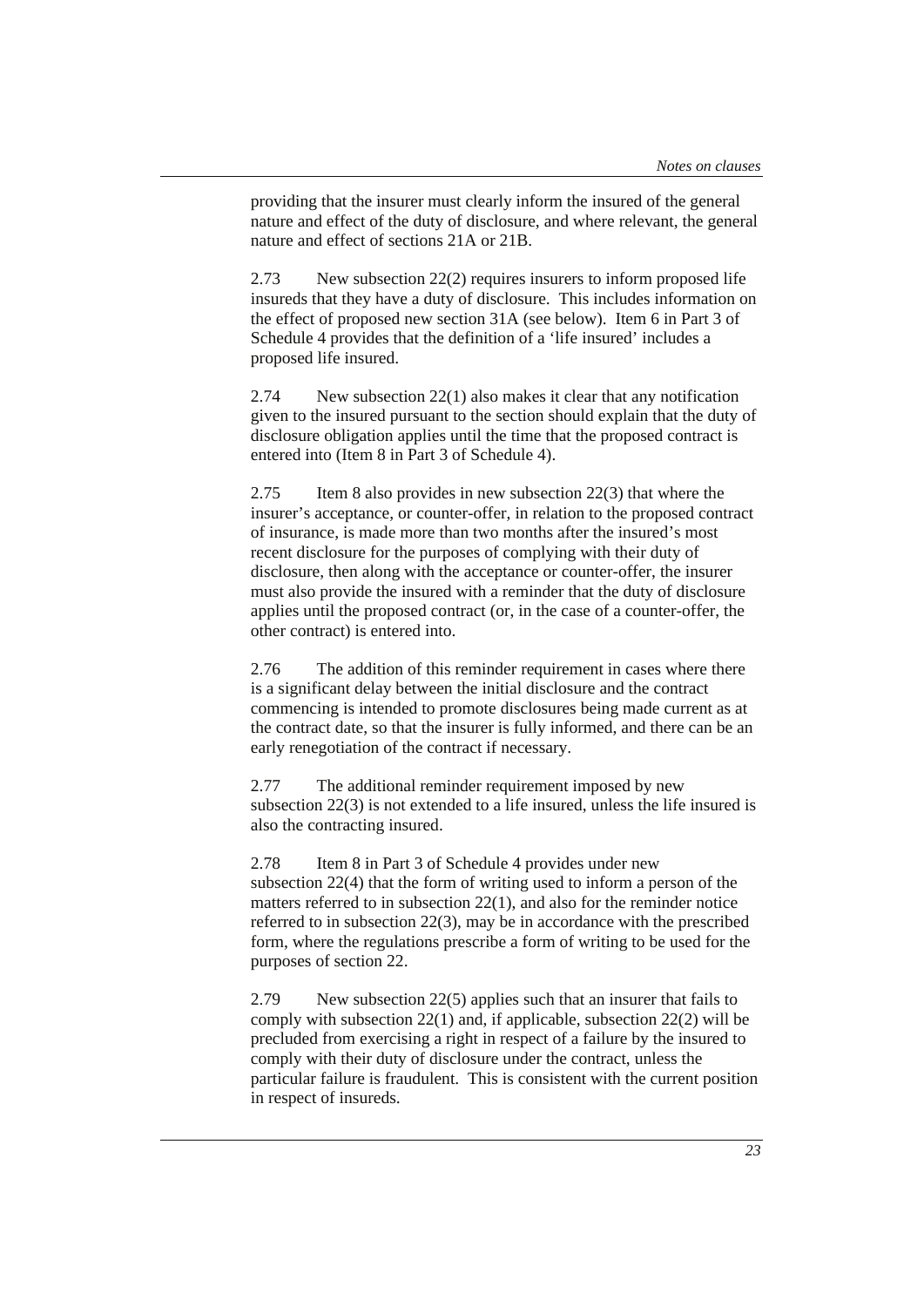2.80 New subsection 22(6) and (7) deals with an insurer that fails to comply with subsection 22(3), which is the provision requiring a reminder notice in cases of delay between initial disclosure and the contract commencing. In those circumstances, the insurer is precluded from exercising a right in respect of a failure to disclose any 'new matter', defined as a matter that the insured first become aware of after their most recent disclosure (and which, therefore, may not have been disclosed as a result of the failure to provide the reminder notice).

2.81 Item 7 in Part 3 of Schedule 4 amends paragraph 11(10)(b) of the IC Act with the effect that section 22 (in the case of both general and life insurance) and section 40 (in the case of general insurance) does not require an insurer to give information to the insured at or before a variation of the relevant contract of insurance, except where the variation is involved in a renewal, extension or reinstatement of the contract, or if the varied contract will provide a kind of insurance cover that was not provided by the contract immediately before the variation. Section 22 will also continue to apply in the case of variation of a contract of life insurance if the variation will increase a sum insured in respect of the insured.

2.82 Subsection 11(10) operates notwithstanding subsection 11(9) of the IC Act, which provides that a reference in the Act to the 'entering into' of a contract of insurance includes a reference to, in the case of life insurance, the making of an agreement by the parties to extend or vary the contract, and in the case of any other contract of insurance, the making of an agreement by the parties to the contract to renew, extend or vary the contract, or to the reinstatement of any previous contract.

2.83 Under paragraph  $11(10)(a)$  or (b) (as amended), the insurer may be taken to have satisfied the requirements of section 22 in relation to a renewal, extension or reinstatement if the insurer has previously given the information required by that section to the insured and certain other conditions are met. After the commencement of new section 22, the references in paragraphs 11(10)(a) and (b) to the information required under section 22 are to the information required under the new section 22. This means that, in most cases, the insurer will be required to comply with new section 22 in the case of a renewal, extension or reinstatement of a contract that was originally entered into before the commencement of new section 22, and also with respect to a variation of the kind referred to in amended paragraph  $11(10)(b)$  (that is, new subparagraph  $11(10)(b)(ii)$ ).

#### *Application*

2.84 Item 9 in Part 3 of Schedule 4 provides that the amendments in Part 3 apply to a contract of insurance whether entered into after commencement of item 9, and to a contract of insurance that was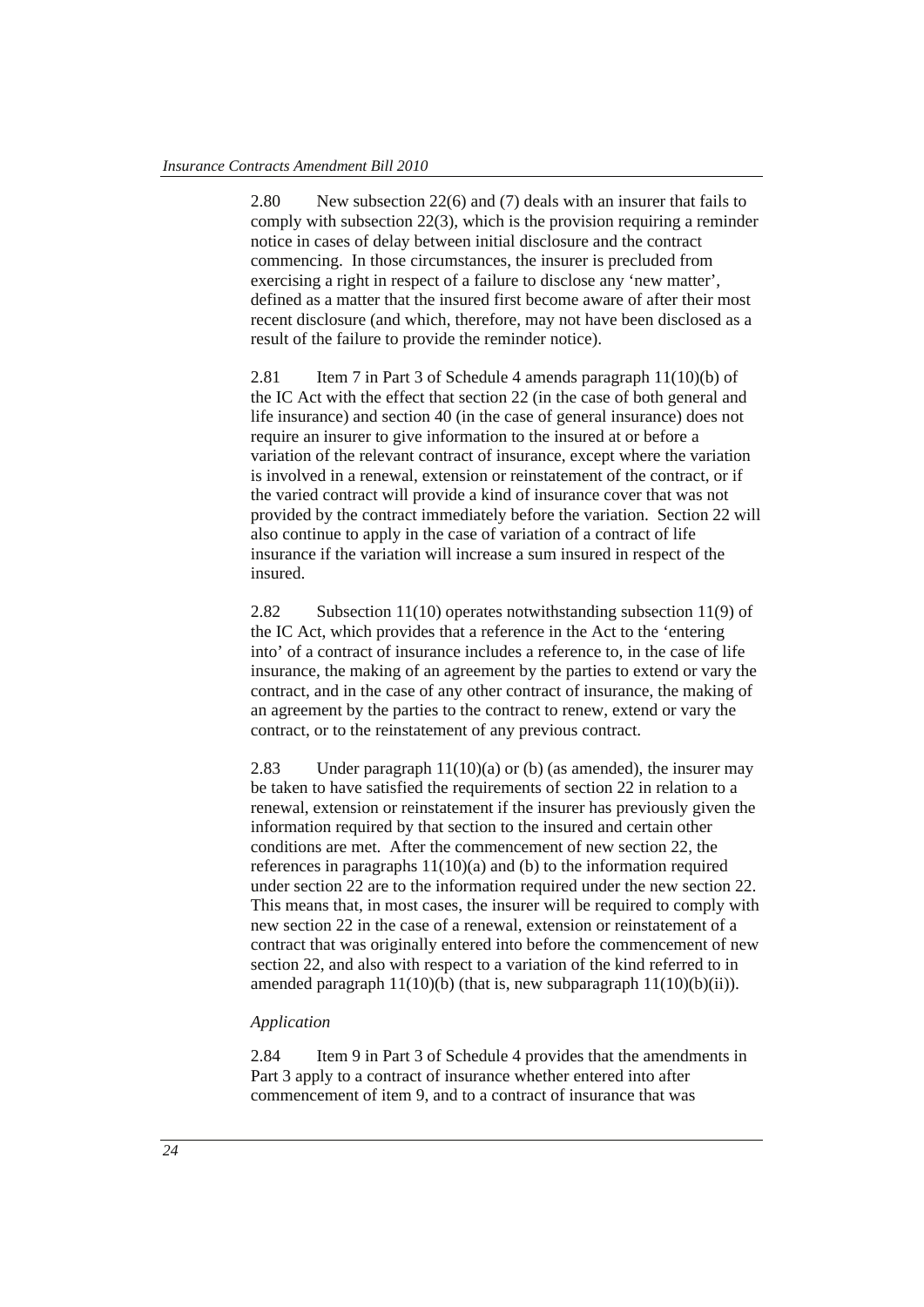originally entered into before commencement of item 9 that is renewed, extended, varied or reinstated after that commencement.

2.85 By operation of clause 2, item 9 in Part 3 of Schedule 4 commences on the day after the end of the period of 18 months beginning on the day the Act receives the Royal Assent.

## **Part 4 — Non-disclosure by life insured**

2.86 Contracts of life insurance are often entered into by one person to cover the life of another. A life insured under a contract of insurance may include persons who are not the insured and, therefore, not subject to duty of disclosure obligations under current law. Although not a contracting party, the person whose life is proposed to be insured (known as the 'life insured') will usually provide the insurer with information about matters such as their state of health, in order to assist the insurer to make a decision about whether, and on what terms, to issue the policy.

2.87 Section 25 of the IC Act provides that if, during the negotiations on a life insurance contract, a prospective life insured makes a misrepresentation, the IC Act takes effect as if the misrepresentation has been made by the contracting insured. However, the existing wording of section 25 only extends to misrepresentations

2.88 Non-disclosure can be similar in result to misrepresentation, in terms of the potential detrimental impact on an insurer's decision to enter into the contract. Accordingly, item 10 in Part 4 of Schedule 4 inserts a new section 31A in the IC Act, which is similar in its effect to section 25, except that it covers non-disclosures by lives rather than misrepresentations made by them. The life insured's duty of disclosure under new section 31A is similar to that applying to insureds under section 21, except any non-disclosure by a life insured is imputed to the insured. Like existing the duty of disclosure under section 21 for insureds, there is an exception applied for non-disclosure of matters that diminish the risk, are common knowledge, that the insurer knows or ought to know in the ordinary course of its business, or for which compliance with the duty is waived by the insurer.

#### *Application*

2.89 By operation of item 11 in Part 4 of Schedule 4, the amendment made by Part 4 of Schedule 4 applies as follows:

(a) to a contract of life insurance that was originally entered into after the commencement of item 11; and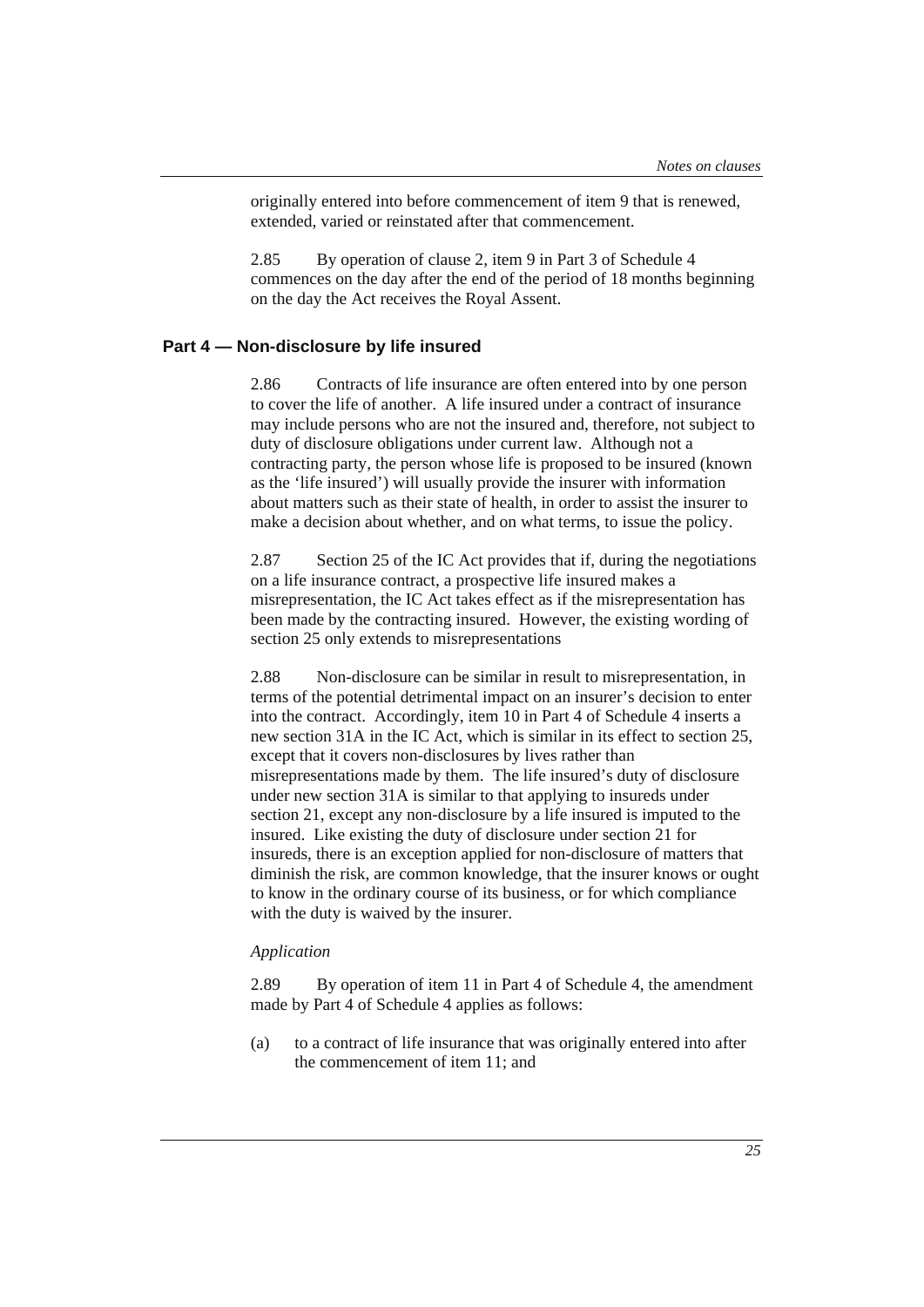(b) if a contract of life insurance that was originally entered into before the commencement of item 11 is varied after that commencement to increase a sum insured under the contract, or to increase the number of life insureds under the contract, or to provide one or more additional kinds of cover; then the contract is treated, to the extent of the variation, as if it had been originally entered into after the commencement of item 11, and the amendment applies to the contract to the extent of the variation.

2.90 By operation of clause 2, item 11 in Part 4 of Schedule 4 commences on the day after the end of the period of 18 months beginning on the day the Act receives the Royal Assent.

## **Schedule 5 — Remedies of insurers: life insurance contracts**

2.91 Schedule 5 amends the way in which the IC Act deals with remedies for life insurers in cases of misrepresentation or non-disclosure by insureds prior to entry into the contract of life insurance. The amendments, which are designed to make the remedies more flexible and tailored than those that are currently available, apply to:

- contracts of life insurance that provide two or more kinds of insurance cover, or a single kind of cover that is provided on different terms (for example, an element that is underwritten and another element that is not) or cover for two or more life insureds;
- allow the remedies to be applied to each different element of a bundled life insurance contract as if each element or aspect were a separate policy;
- introduce a distinction between the remedies applying to different forms of life insurance cover, so that the remedies applicable under section 29 would only apply to 'traditional' life insurance policies (that is, life insurance contracts with a surrender value or that provide cover in respect of death) and remedies similar to the remedies applying to general insurance contracts would apply to all other forms of life insurance, that is, contracts other than contracts with a surrender value or providing death cover; and
- expand the range of remedies that are available to a life insurer in cases where the misrepresentation involves a misstatement of the date of birth of a life insured under the contract.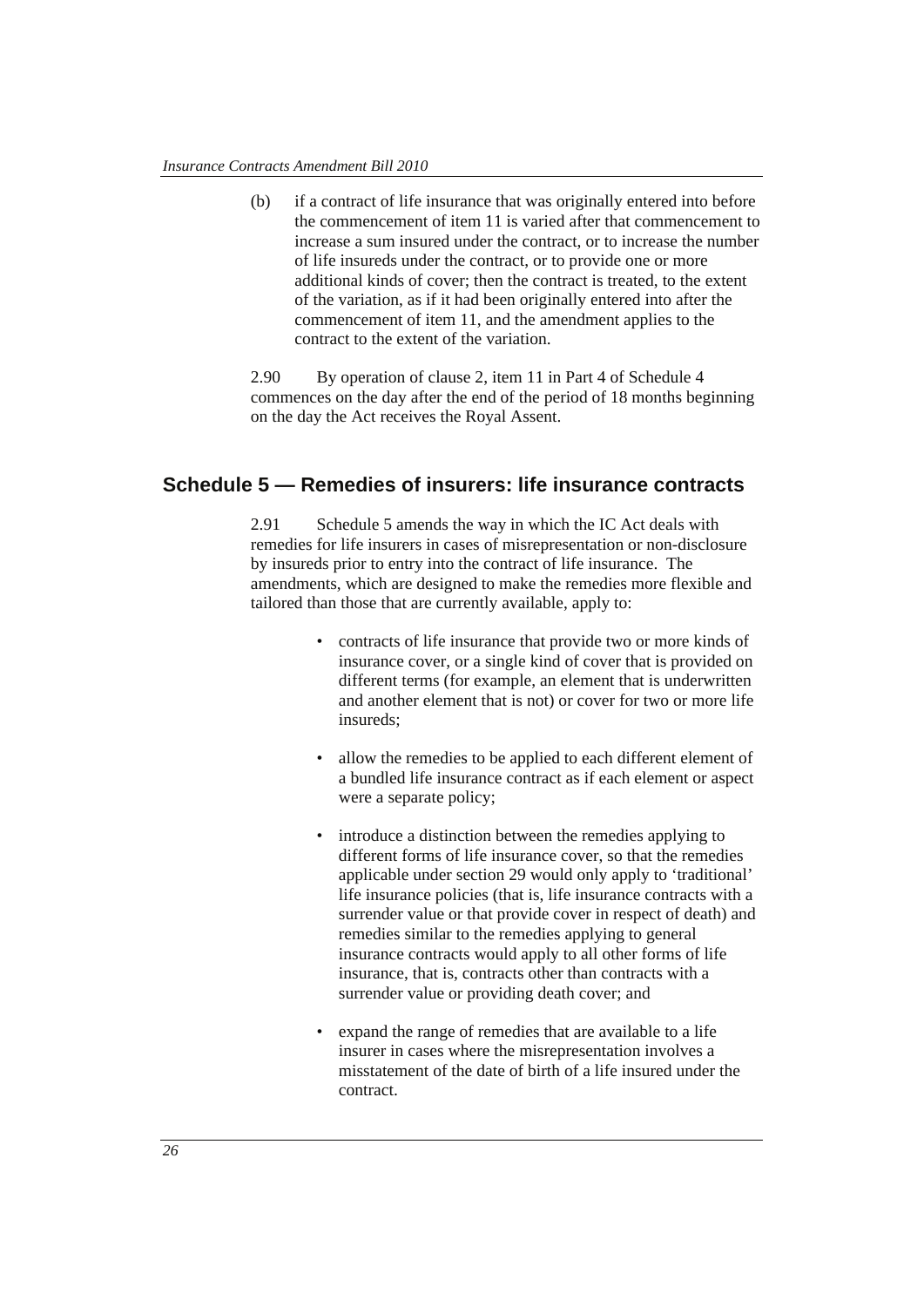## **Part 1 — 'Unbundling' of contracts**

2.92 Contracts of life insurance often 'bundle' different types of protection against more than one type of insurable event resulting from death, sickness or accident in the one contract. An application seeking cover for each type of insurable event will be 'unbundled' for separate consideration by an insurer in relation to each type of risk, and different factors will be taken into account as part of the underwriting process.

2.93 For example, an applicant may present with a family medical history of a condition that is well recognised as a risk factor in the development of a debilitating disease, but a disease that is unlikely to result in premature death. In those circumstances, the insurer is likely to accept a death cover component without a loading or exclusion, but the income protection cover would be offered with a modification to the policy terms or with a premium loading, in response to the additional risk caused by the family history of the condition.

2.94 Any misrepresentation or non-disclosure that affects one aspect of the insurance cover may not be relevant to the other. However, as currently drafted, the remedies that are available, such as for avoidance or variation of the contract, must be applied to the contract as a whole. This can be to the significant disadvantage of an insured and unnecessarily restrict the remedial options for an insurer.

2.95 Item 1 in Part 1 of Schedule 5 inserts a new section 27A into the IC Act, which provides that if a contract of life insurance contains two or more kinds of insurance cover or two or more life insureds, the remedies in Division 3 of Part IV for misrepresentation and non-disclosure apply to each type of cover or each life insured, as if the contract contained only the one kind of cover or provided cover in relation to only one life insured. Therefore, if a contract contains cover in respect of death and cover in respect of total and permanent disability, the remedies for misrepresentation or non-disclosure would apply to each type of cover and each life insured, separately, as required.

2.96 Similarly, new subsection 27A(3) provides that where a life insurance contract contains an element of cover that is underwritten on particular terms and another element that is either not underwritten or is underwritten on different terms, the elements are to be regarded as separate kinds of cover for the purposes of unbundling in section 27A. The intention of that provision is to permit unbundling under section 27A in circumstances such as where a person has cover under a group life scheme that is automatically provided to all members of the scheme and which is either not underwritten at all, or underwritten by, for example, a short-form questionnaire, in addition to additional 'top up' cover that is underwritten through, for example, a comprehensive questionnaire and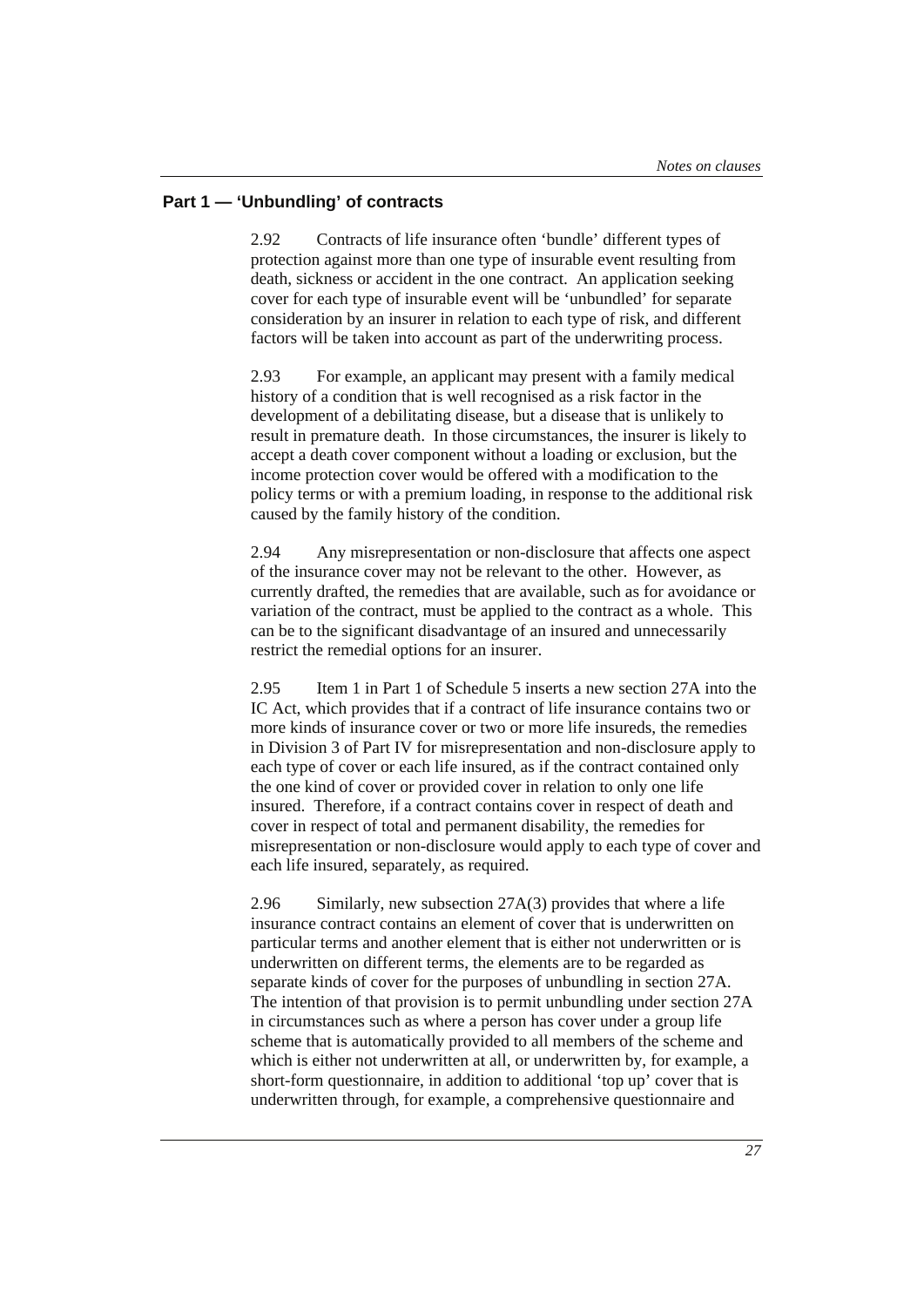full medical examination. This allows any remedies in respect of non-disclosure and misrepresentation in relation to obtaining the top-up cover to be utilised by a life insurer in relation to the top-up only, without affecting the person's automatic cover.

#### *Application*

2.97 By operation of item 2 in Part 1 of Schedule 5, the amendments made by Part 1 of Schedule 5 apply to a contract of life insurance whether originally entered into before or after commencement of item 2.

2.98 By operation of clause 2, item 2 in Part 1 of Schedule 5 commences on the day the Act receives the Royal Assent.

#### **Part 2 — Remedies for non-disclosure and misrepresentation**

2.99 The current section 29 of the IC Act lists remedies that may be applied by life insurance providers in cases of misrepresentation and non– disclosure. Whilst suitable for 'traditional' kinds of life insurance policy (that is, those with a surrender value or providing death cover), the current provision is not well-suited to many types of life insurance that are now made available (for example, short-term cover for income protection or total and permanent disability). In many cases, misrepresentation or non-disclosure in respect of non-traditional types of life insurance policy would be better dealt with through remedies akin to those available for general insurance policies.

2.100 Surrender value refers to the cash amount payable by the life insurance company to the policy owner in the event a policy is voluntarily terminated before its maturity or the death of the insured person. They are common in traditional 'whole of life' and 'endowment' investment-style insurance policies. The *Life Insurance Act 1995* sets the minimum standard for the calculation of a surrender value.

2.101 Item 5 in Part 2 of Schedule 5 inserts a new subsection 29(1A), which will define contracts of life insurance, for the purposes of applying the remedies in section 29, as contracts of life insurance that either have a surrender value or provides insurance cover in respect of the death of a life insured.

2.102 Item 4 in Part 2 of Schedule 5 inserts new section 28(1A) into section 28 of the IC Act to provide the same remedies for life insurance contracts, which do not have a surrender value or provide death cover, as are available with respect to general insurance policies under section 28 . Notes to items 4 and 5 indicate that new headings are inserted for section 28 and in relation to subsection 28(1), new subsection 28(1A) and revised section 29.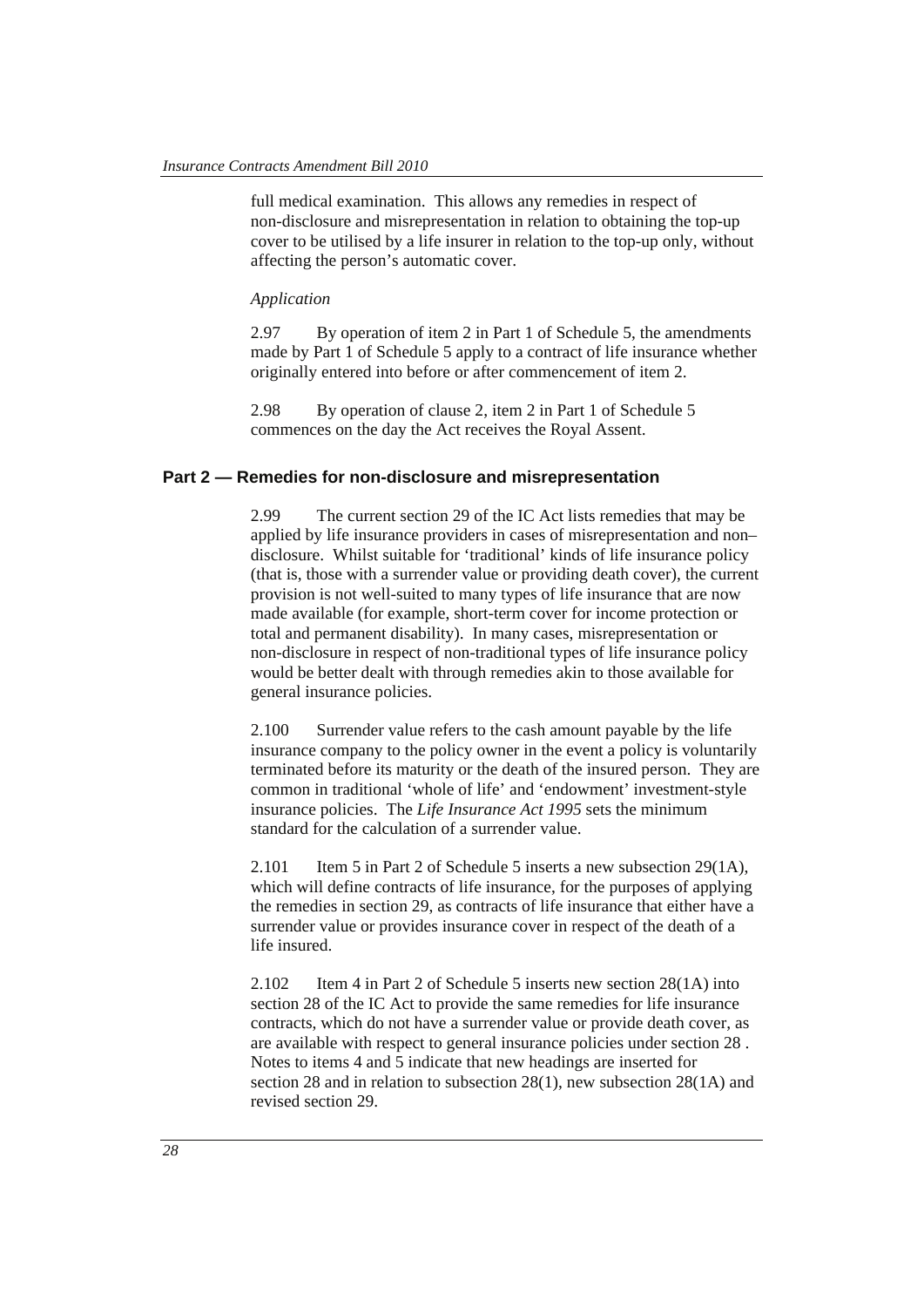2.103 Item 8 in Part 2 of Schedule 5 amends the reference to 'a contract' in subsection 29(3) of the IC Act to 'the contract'. This change is in response to a concern that, on one interpretation of the current subsection 29(3), the insurer can only avoid a contract for non-disclosure or misrepresentation if they show that they would not have been prepared to enter *any* contract of life insurance with the insured, had the insurer known the true facts. The intention of this change is to clarify that the insurer should be able to avoid the particular contract if they would not have extended cover of the risk proposed on any terms, had the true facts been known. The fact that the insurer may still have been willing to offer cover of a different type of risk had the true facts been known should not mean their right to avoid the particular contract for misrepresentation or non-disclosure under subsection 29(3) is lost. This issue is avoided by referring to 'the contract' rather than 'a contract'.

2.104 Items 6 and 7 make some minor technical drafting changes to the wording of section 29.

#### *Application*

2.105 By operation of item 9 in Part 2 of Schedule 5, the amendments made by Part 2 apply as follows:

- (a) to a contract of life insurance that was originally entered into after the commencement of item 9; and
- (b) if a contract of life insurance that was originally entered into before the commencement of item 9 is varied after that commencement to increase a sum insured under the contract, or to increase the number of life insureds under the contract, or to provide one or more additional kinds of cover, then the contract is treated, to the extent of the variation, as if it had been originally entered into after the commencement of item 9, and the amendments apply to the contract to the extent of the variation.

2.106 By operation of clause 2, item 9 in Part 2 of Schedule 5 commences on the day after the end of the period of 12 months beginning on the day the Act receives the Royal Assent.

## **Part 3 — Remedy for misstatement of date of birth**

2.107 Section 30 of the IC Act contains specific remedies for life insurers in circumstances where the date of birth of one or more life insureds was incorrectly stated at the time the contract was entered into. It covers situations where age was understated or overstated, and allows the insurer, when the true date of birth is known, to adjust the sum insured or reduce the premium payable. Item 10 in Part 3 of Schedule 5 inserts a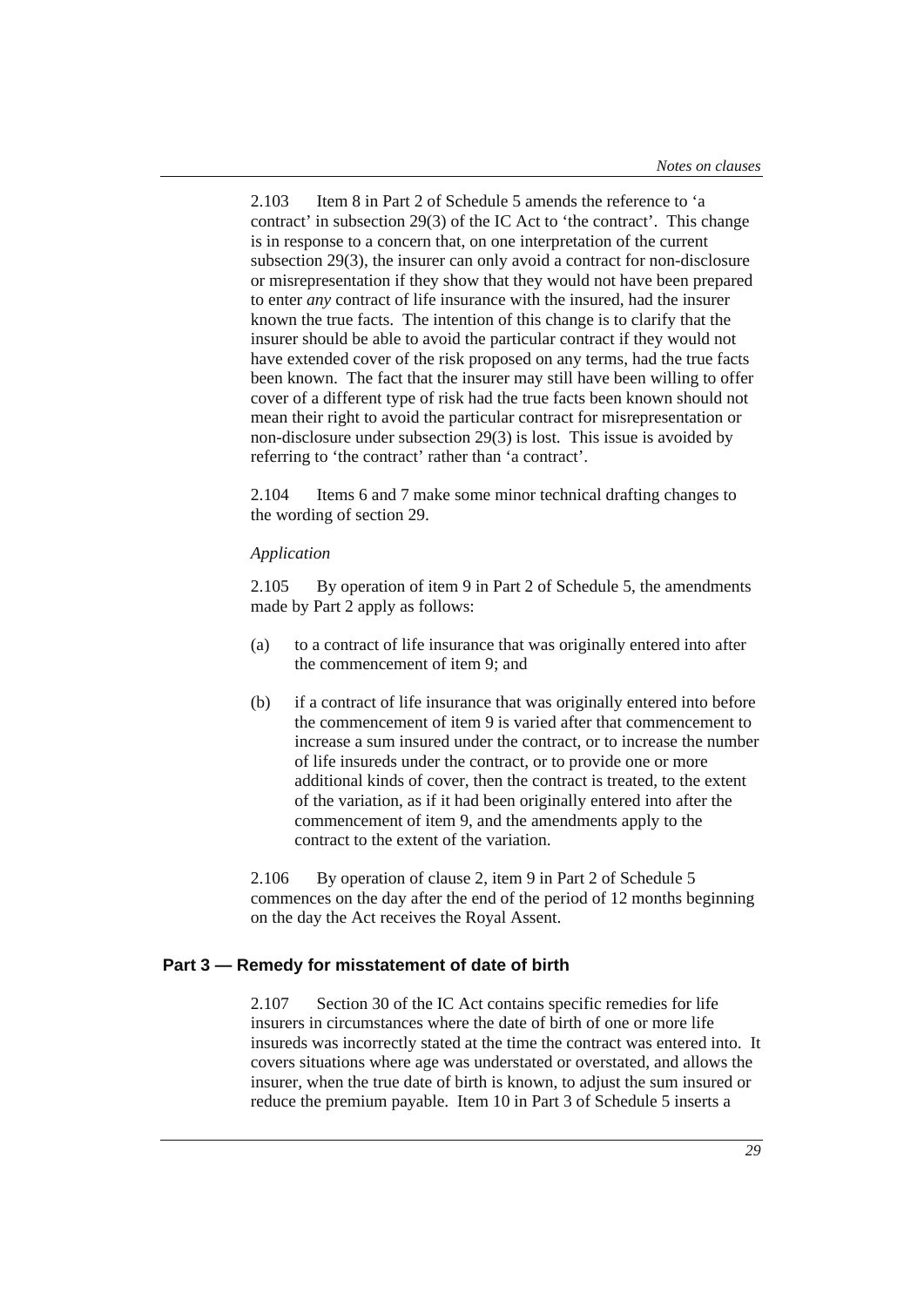new subsection 30(3A) in the IC Act to establish an additional remedy for an insurer in circumstances addressed by section 30. Under this new option, an insurer may vary the contract by changing its expiration date to a date calculated on the basis of the correct date of birth. This means that neither the amount insured nor the premium payable needs to be modified.

2.108 Item 11 in Part 3 of Schedule 5 amends subsection 30(4), so that a variation of the contract as permitted under the new subsection 30(3A) is taken to have occurred from the time the contract was entered into. This is in accordance with the rule regarding the existing remedies in subsection 30(2).

#### *Application*

2.109 By operation of item 12 in Part 3 of Schedule 5, the amendments made by Part 3 apply as follows:

- (a) to a contract of life insurance that was originally entered into after the commencement of item 12; and
- (b) if a contract of life insurance that was originally entered into before the commencement of item 12 is varied after that commencement to increase a sum insured under the contract, or to increase the number of life insureds under the contract, or to provide one or more additional kinds of cover, then the contract is treated, to the extent of the variation, as if it had been originally entered into after the commencement of item 12, and the amendments apply to the contract to the extent of the variation.

2.110 By operation of clause 2, item 12 in Part 3 of Schedule 5 commences on the day the Act receives the Royal Assent.

## **Part 4 — Cancellation of contracts**

2.111 Section 60 of the IC Act provides the circumstances in which an insurer may cancel a contract of general insurance. There is no section 60 equivalent for contracts of life insurance, and no provision in the IC Act that allows a life insurer to cancel a policy of life insurance for any reason. Cancellation of life insurance contracts for non-payment of premiums ('forfeiture') is regulated by the *Life Insurance Act 1995*. Rights of cancellation for other reasons (for example, a fraudulent claim) are currently left to the common law.

2.112 In response to court decisions regarding rights of cancellation regarding life insurance contracts under the common law, the Bill will introduce a statutory framework for life insurance cancellation similar to that applying to general insurance. Item 13 in Part 4 of Schedule 5 inserts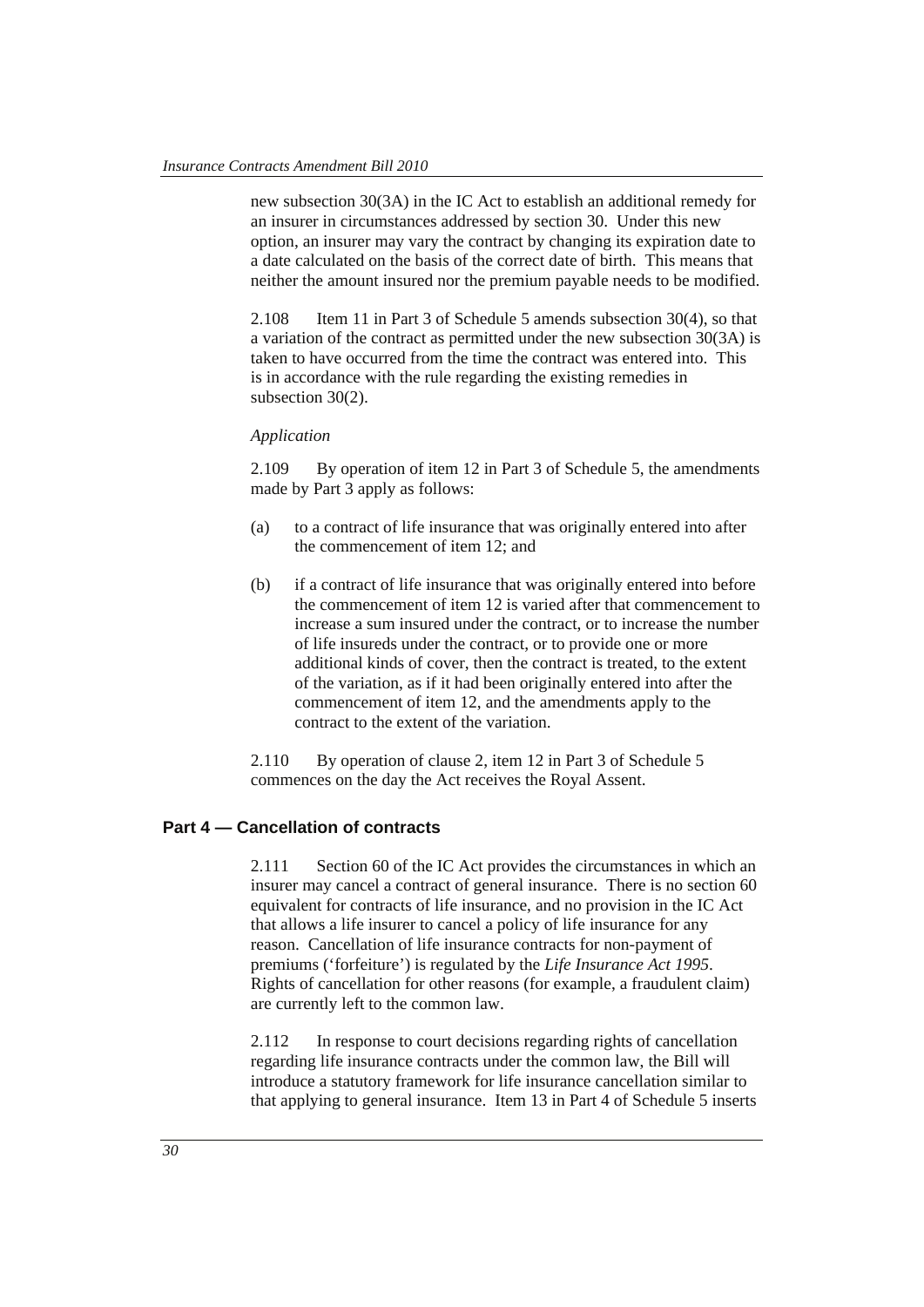after section 59 in Part VII of the IC Act (Expiration, renewal and cancellation) a new section (section 59A — Cancellation of certain contracts of life insurance) providing for a life insurer to cancel a life insurance contract for the same reasons that an insurer may cancel a contract of general insurance, except in relation to non-payment of a premium. A note to new paragraph 59A(d) indicates that section 210 of the *Life Insurance Act 1995* deals with forfeiture of a contract of life insurance because of non-payment of a premium.

2.113 Current section 63 prohibits an insurer from cancelling a contract of general insurance and any purported cancellation in contravention of section 63 is void. Item 14 in Part 4 of Schedule 5 amends section 63 to provide for a mirror contravention in relation to a purported cancellation (contrary to section 63) of a contract of life insurance. Accordingly, a cancellation of a life insurance contract (other than under the *Life Insurance Act 1995*) will have to be effected in accordance with the requirements of section 59A. This change does not affect the notice requirements under existing section 59.

## *Application*

2.114 By operation of item 15 in Part 4 of Schedule 5, the amendments made by Part 4 of Schedule 5 apply to a contract of life insurance that was originally entered into after the commencement of item 15.

2.115 The amendment to section 63 made by item 14 does not alter the law applying to general insurance, so that amendment applies to general insurance contracts entered into before or after the commencement of item 15.

2.116 By operation of clause 2, item 15 in Part 4 of Schedule 5 commences on the day the Act receives the Royal Assent.

## **Schedule 6 — Third parties**

2.117 Third parties may be persons that are specified in a contract of insurance (whether by name or otherwise) as being persons to whom cover provided by the contract extends ('third party beneficiaries') or they may be third parties against whose claims an insured or third party beneficiary has insurance cover. Schedule 6 contains a series of amendments designed to alter the rights and obligations of third parties under the IC Act.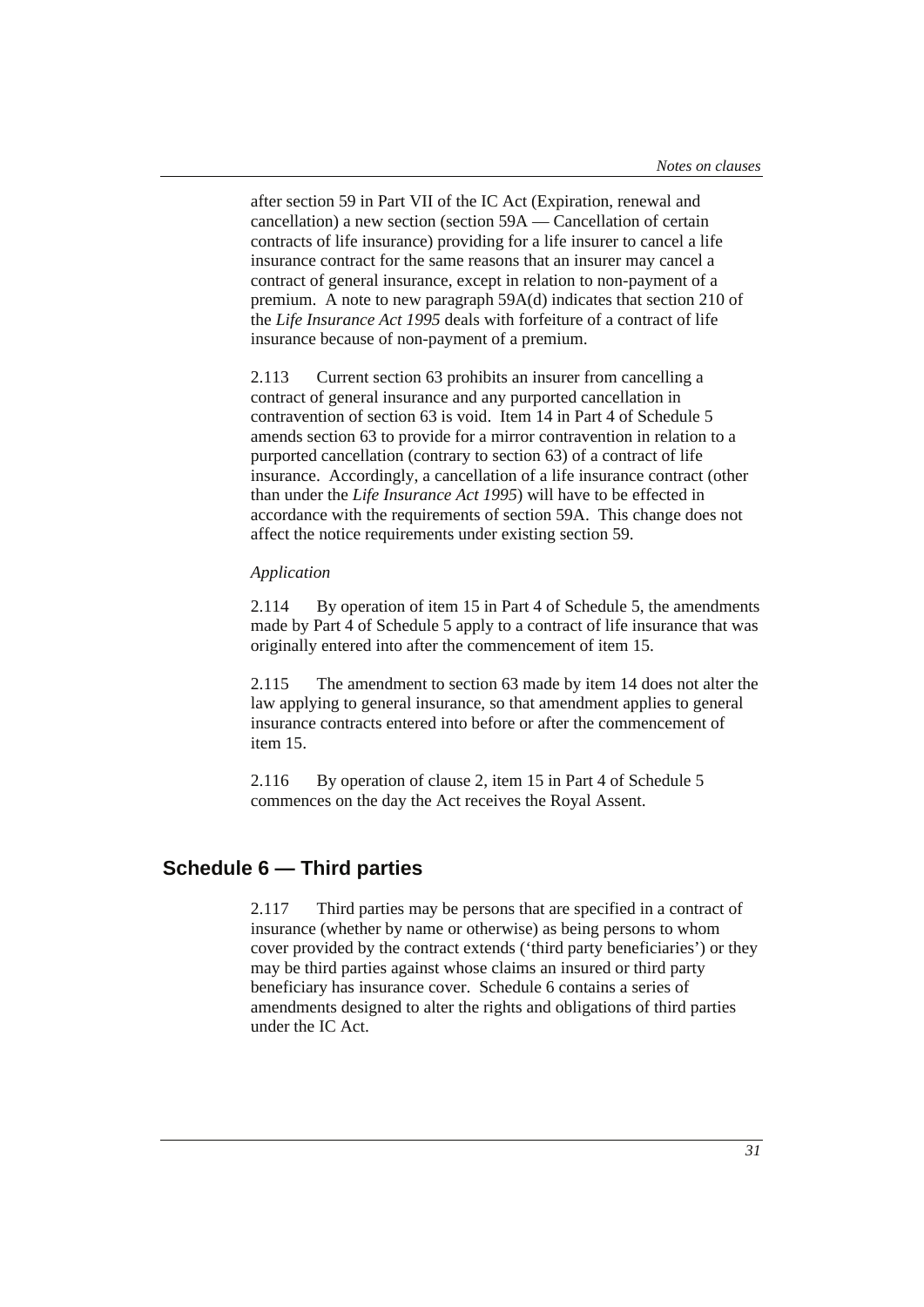## **Part 1 — Requests by third party beneficiaries to insurers for information**

2.118 Under current section 41 of the IC Act, an insured that has made a claim under a contract of liability insurance may require the insurer to inform them in writing:

- whether the insurer admits that the contract applies to the claim; and
- if the insurer so admits, whether the insurer proposes to conduct, on behalf of the insured, the negotiations and any legal proceedings in respect of the claim made against the insured.

2.119 Item 1 in Part 1 of Schedule 6 substitutes a new section 41 in substantially the same terms as the current section 41, except that it is extended to give third party beneficiaries (as claimants) the same rights as insureds under the section.

#### *Application*

2.120 By operation of item 2 in Part 1 of Schedule 6, the amendment made by Part 1 of Schedule 6 applies to a contract of liability insurance that was originally entered into after commencement of item 2. The amendment also applies to a contract of liability insurance that was originally entered into before the commencement of item 2 and is renewed after that commencement.

2.121 By operation of clause 2, item 2 in Part 1 of Schedule 6 commences after the end of the period of 12 months beginning on the day the Act receives the Royal Assent.

## **Part 2 — Insurer's defences in actions by third party beneficiaries**

2.122 Section 48 of the IC Act deals with, amongst other things, the defences available to a general insurer against a claim by a third party beneficiary. Section 48AA makes similar provision regarding contracts of life insurance offered in connection with Retirement Savings Accounts (RSAs).

2.123 Items 3 and 4 in Part 2 of Schedule 6 amend (including by repealing and substituting) subsections 48(1) and 48(2) so that they use the term 'third party beneficiary', now defined in section 11 (see item 1 in Part 1 of Schedule 1), but the substance of the subsections is unchanged. There are similar amendments to section 48AA in items 7 and 8 in Part 2 of Schedule 6.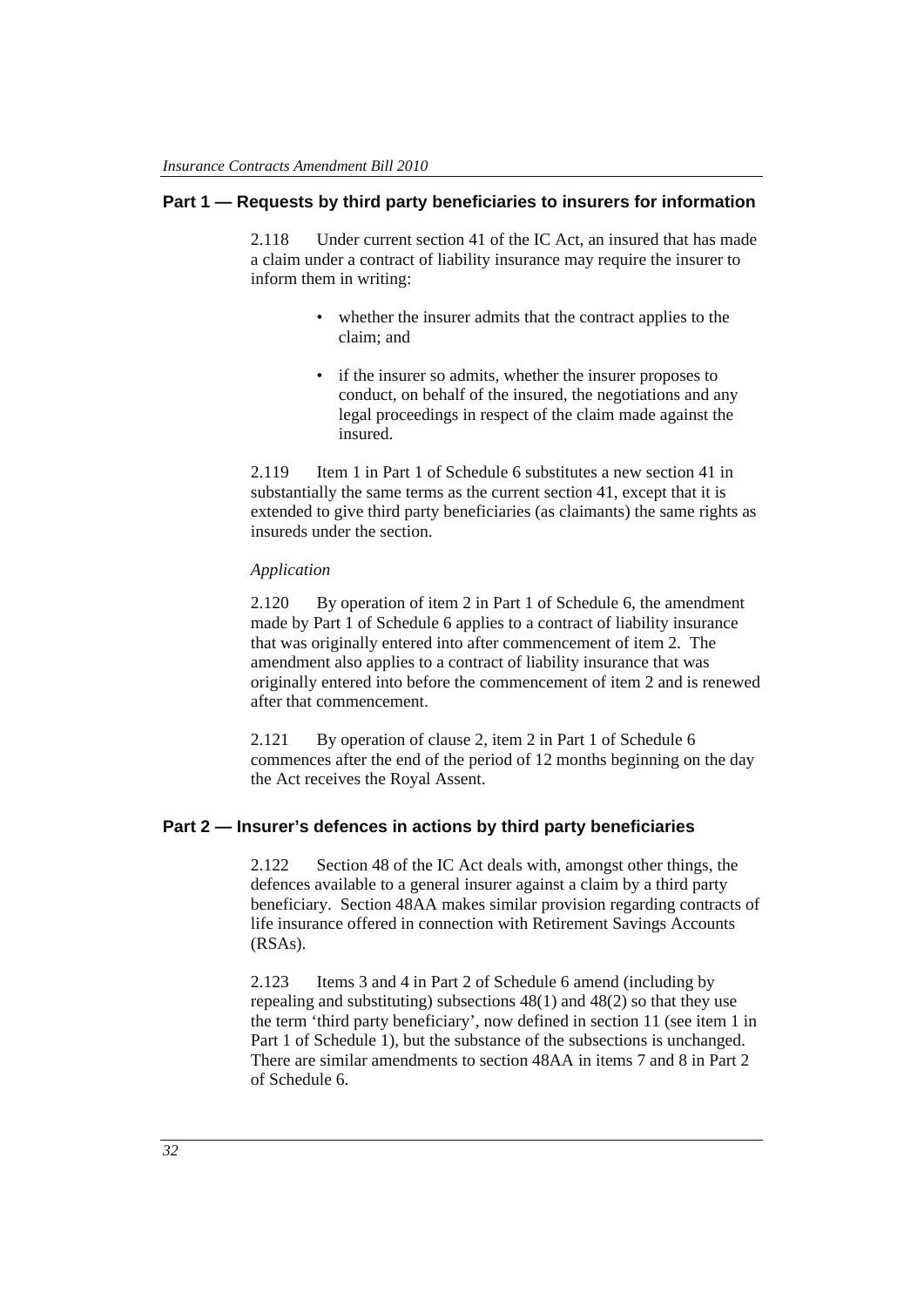2.124 Section 48AA is worded similarly to section 48, except that it deals with the defences a life insurer has against a claim by third party beneficiaries in relation to a contract of life insurance taken out by an RSA provider. To ensure greater consistency in the wording of sections 48AA and 48, items 5 and 9 amend paragraphs 48(2)(a) and 48AA(2)(a), so that the wording of the two sections mirror each other.

2.125 There has been some doubt as to whether subsection 48(3), and as a consequence subsection 48AA(3), allow for claims by third party beneficiaries to be tainted by the wrongful conduct of an insured. There is also doubt as to whether an insurer may raise pre-contractual conduct, such as a breach of the duty of disclosure, in assessing a claim by a third party beneficiary.

2.126 The intent of sections 48 and 48AA (as amended) is that third party beneficiaries should be in no better position, in terms of their ability to claim, than the insured. An insurer should be entitled to raise defences relating to the conduct of an insured, including conduct occurring prior to the time the contract was entered into.

2.127 To give effect to these intentions, items 6 and 11 in Part 2 of Schedule 6 amend subsections 48(3) and 48AA(3) respectively, to make it clear that, in defending an action by a third party beneficiary:

- an insurer may raise defences relating to the conduct of the insured; and
- the conduct that may be raised may have occurred either after the contract was entered into or before (for example, non-disclosure).

#### *Application*

2.128 By operation of subitem 12(1), the amendments made by items 3 to 6 in Part 2 of Schedule 6 apply to a contract of general insurance originally entered into after the commencement of subitem 12(1).

2.129 The amendments also apply to a contract of general insurance that was originally entered into before the commencement of subitem 12(1) and is renewed after that commencement.

2.130 By operation of subitem 12(2), the amendments made by items 7 to 11 in Part 2 of Schedule 6 apply to a contract of life insurance that was originally entered into after the commencement of subitem 12(2). If a contract of life insurance that was originally entered into before the commencement of subitem 12(2) is varied after that commencement to increase a sum insured under the contract, or to increase the number of life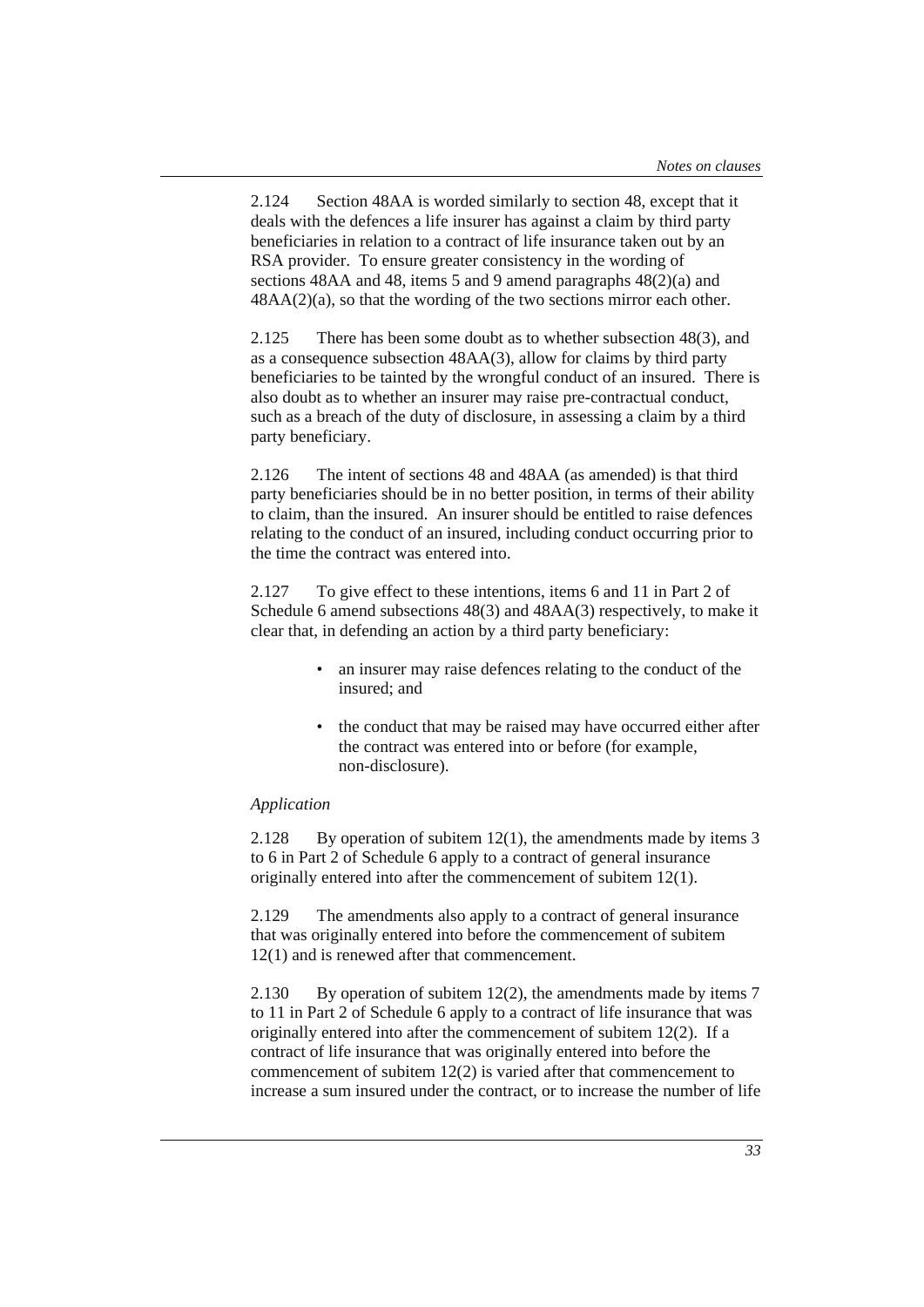insureds under the contract, or to provide one or more additional kinds of cover, then the contract is treated, to the extent of the variation, as if it had been originally entered into after the commencement of subitem 12(2), and the amendments made by items 7 to 11 apply to the contract to the extent of the variation.

2.131 By operation of clause 2, item 12 in Part 2 of Schedule 6 commences at the end of the period of 12 months beginning on the day the Act receives the Royal Assent.

### **Part 3 — Rights and obligations of third party beneficiaries under life insurance contracts**

2.132 Section 48A of the IC Act applies to contracts of life insurance that are effected on the life of one person but expressed to be for the benefit of another person (a third party beneficiary). As part of its review, the Review Panel recommended a series of amendments be made to section 48A in response to recent developments in the insurance industry.

2.133 Item 13 in Part 3 of Schedule 6 amends section 48A by repealing current subsections 48A(1) and (2) and substituting new subsections 48A(1) and (2) to:

- allow for circumstances in which a person whose life is insured under a contract of life insurance may be a third party beneficiary;
- ensure that a third party beneficiary who has a claim over money payable under the contract of life insurance may bring an action against the insurer in respect of the claim without the intervention of the policyholder; and
- ensure that the third party beneficiary is capable of giving a valid discharge to the insurer in relation to the insurer's obligations in respect of the claim.

#### *Application*

2.134 By operation of item 14 in Part 3 of Schedule 6, the amendment in Part 3 of Schedule 6 applies to a contract of life insurance that was originally entered into after the commencement of item 14.

2.135 If a contract of life insurance that was originally entered into before the commencement of item 14 is varied after that commencement to increase a sum insured under the contract, or to increase the number of life insureds under the contract, or to provide one or more additional kinds of cover, then the contract is treated, to the extent of the variation, as if it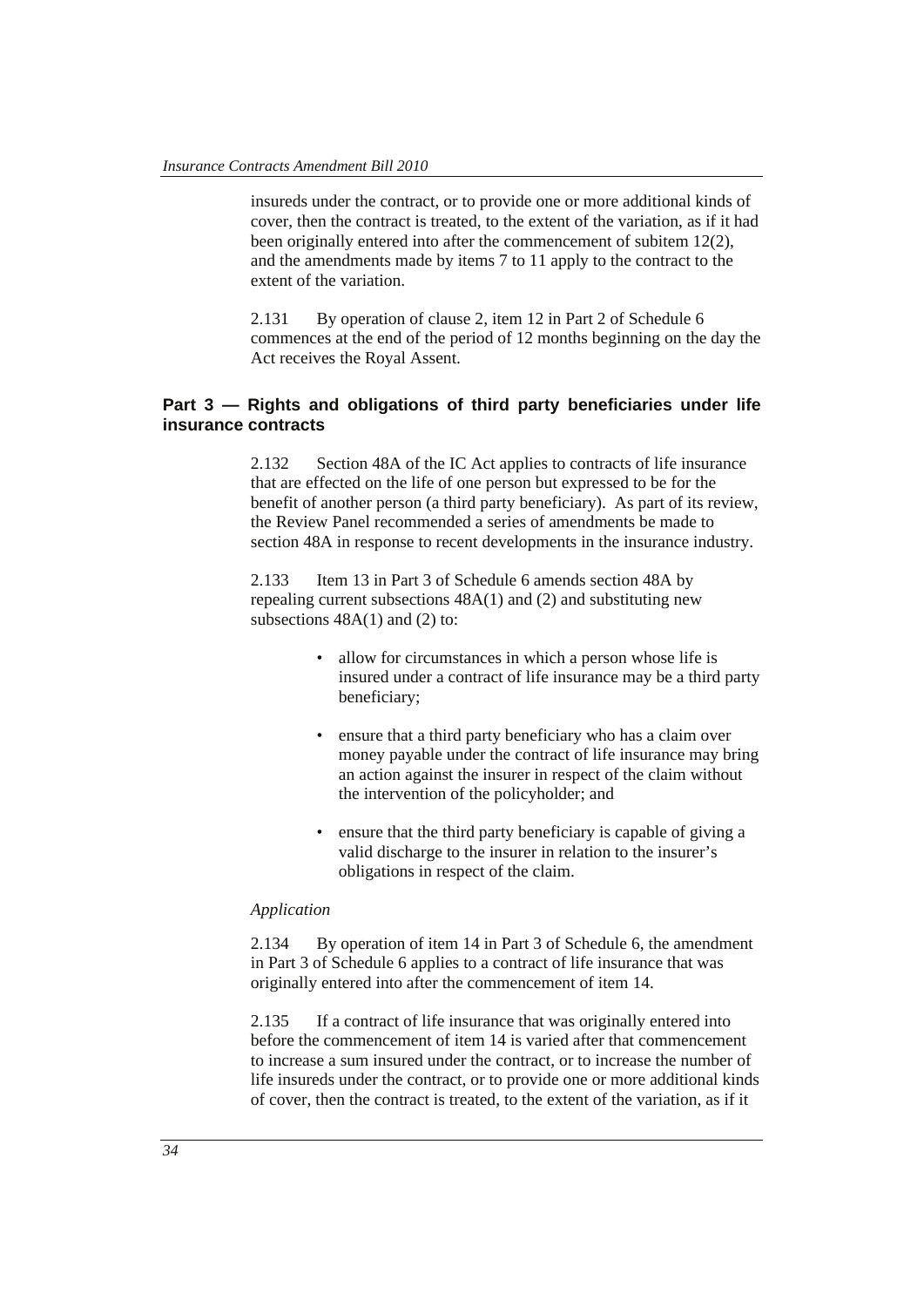had been originally entered into after the commencement of item 14, and the amendment made by item 13 in Part 3 of Schedule 6 applies to the contract to the extent of the variation.

2.136 By operation of clause 2, item 14 in Part 3 of Schedule 6 commences at the end of the period of 12 months beginning on the day the Act receives the Royal Assent.

#### **Part 4 — Rights of third party to recover against insurers**

2.137 Section 51 of the IC Act deals with the rights of third parties to recover directly against an insurer in circumstances where the insured under a contract of liability insurance is liable in damages to the third party. The section provides that, where an insured has died or cannot be found, the third party may bring an action against the insurer directly.

2.138 Items 15, 16 and 17 in Part 4 of Schedule 6 expand section 51 so that it not only covers liability of an insured but also liability of a third party beneficiary.

#### *Application*

2.139 By operation of item 18, the amendments in Part 4 of Schedule 6 apply to a contract of liability insurance originally entered into after the commencement of item 18. The amendments also apply to a contract of liability insurance that was originally entered into before the commencement of item 18 and is renewed after that commencement.

2.140 By operation of clause 2, item 18 in Part 4 of Schedule 6 commences on the day after the end of the period of 12 months beginning on the day the Act receives the Royal Assent.

# **Part 5 — Representative actions by ASIC on behalf of third party beneficiaries**

2.141 Section 55A of the IC Act permits ASIC, if it considers it in to be the public interest, to bring or continue actions against insurers on behalf of one or more insureds in relation to certain breaches by the insurer of the IC Act.

2.142 Items 19 to 24 of Part 5 of Schedule 6 make several amendments to section 55A to extend ASIC's powers to cover bringing or continuing actions against insurers on behalf of third party beneficiaries as well as insureds.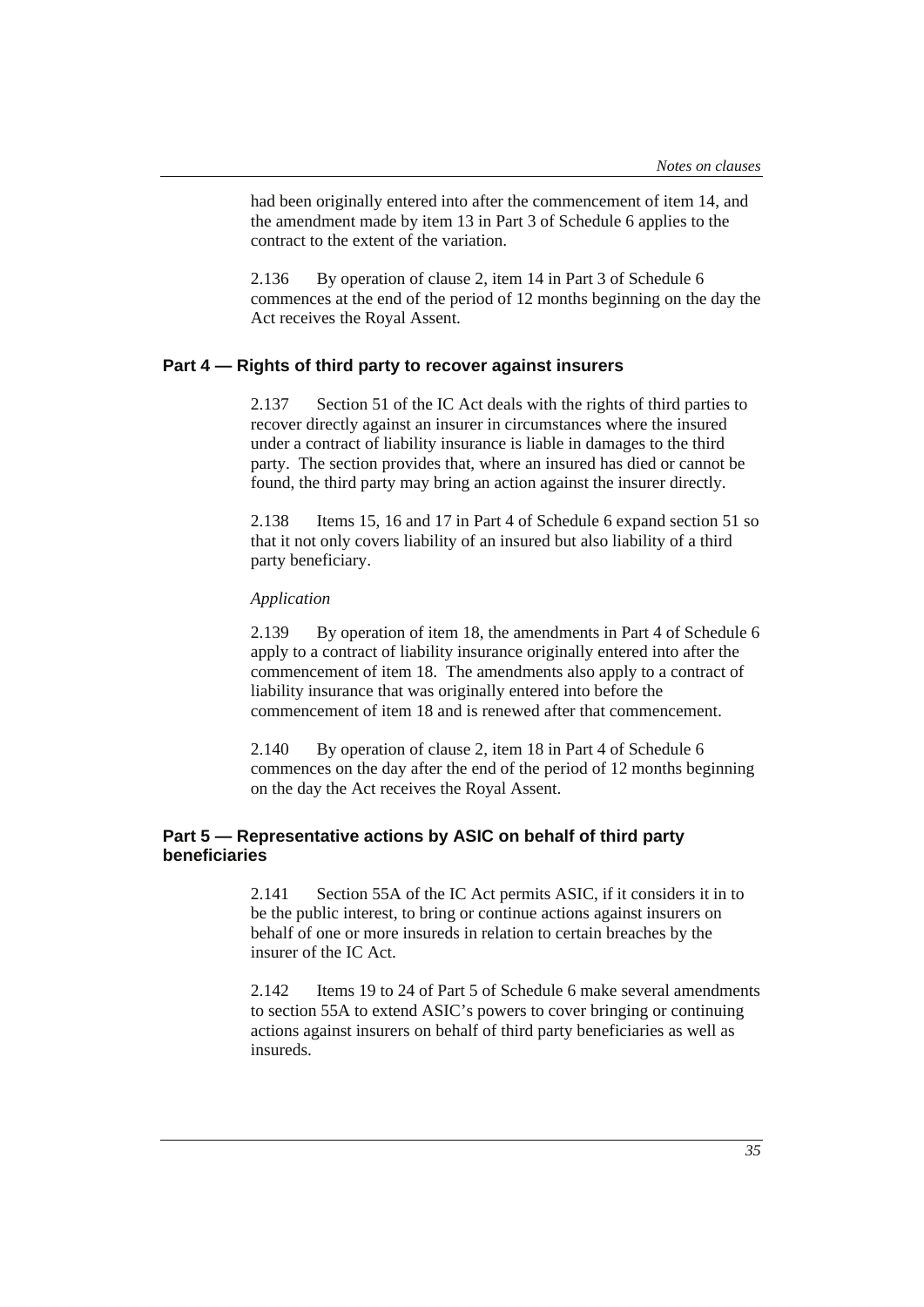#### *Application*

2.143 By operation of item 25, the amendments in Part 5 of Schedule 6 apply to contracts of insurance whether originally entered into before or after the commencement of item 25.

2.144 By operation of clause 2, item 25 in Part 5 of Schedule 6 commences on the day the Act receives the Royal Assent.

### **Part 6 — Non-disclosure or misrepresentation by members of group life insurance schemes**

2.145 Insurers normally have a remedy for non-disclosures and misrepresentations made by insureds only prior to the time the contract was entered into. However, in the case of group contracts of life insurance that are taken out by, for example, superannuation trustees for the benefit of all the scheme members, the contract date will often pre-date the joining of the scheme by fund members. As a consequence, an insurer would ordinarily have no remedy for non-disclosure and misrepresentation in relation to members who join a group scheme and receive cover under the relevant contract of life insurance after the contract date.

2.146 To deal with this situation, current section 32 of the IC Act provides that non-disclosures or misrepresentations made in respect of scheme members of superannuation and retirement schemes are treated as though the contract were an individual contract of life insurance that was entered into at the time when the proposed member joined the scheme.

2.147 In some circumstances, individuals will join a superannuation scheme but there will be some delay before life insurance cover they acquire as part of joining that scheme is commenced. For example, a new employee may join a superannuation scheme and superannuation contributions may be made on their behalf, but before the insurer provides life insurance cover, that employee must undergo a medical examination and/or answer questions about their health.

2.148 In those circumstances, the existing section 32 would still deny the insurer a remedy if non-disclosure or misrepresentation occurred during the interim period, because under current paragraph 32(b), the contract is taken to be entered into when the member joined the scheme.

2.149 Replacement section 32 in item 34 in Part 6 of Schedule 6 addresses this difficulty by providing that, where there is a delay from the time of joining the scheme until the time that cover is actually effected, the relevant contract of life insurance is taken to have commenced (that is, to be 'entered into') at the time the proposed life insured became a life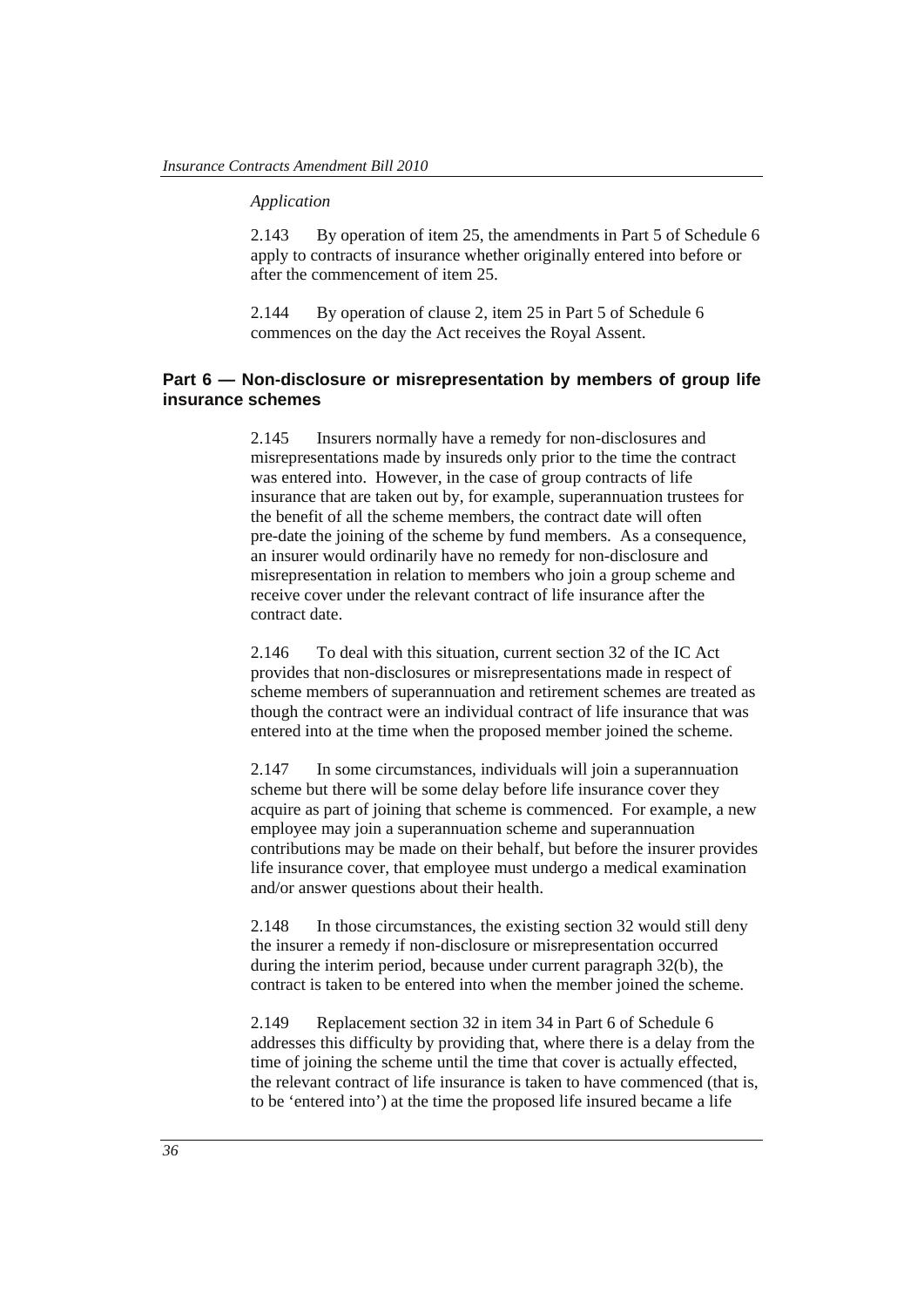insured under the scheme, in other words, at the time the life insurance cover under the scheme took effect in relation to the member concerned.

2.150 There are, in addition to 'blanket' contracts of life insurance taken out in connection with a superannuation scheme, other circumstances in which life insurance is taken out for a group of people, many of whom may become eligible for cover after the contract date. For example, contracts of life insurance for groups of people linked by a common factor such as employees of a company, or a scheme unrelated to employment such as membership of a health insurance scheme that offers members optional life insurance cover. Those other contracts also present a difficulty with the availability of insurer remedies for non-disclosure and misrepresentation.

2.151 A broader term is to be introduced for the purposes of the new section 32, namely, a 'group life contract*'*, which is defined to mean a contract of life insurance that is maintained for the purpose of a superannuation or retirement scheme, or another scheme (including one not related to employment). This definition is inserted into subsection 11(1) by item 27.

2.152 The term 'blanket superannuation contract' in subsection 4(2) of the IC Act is replaced by item 2 with the expression 'superannuation contract (other than an individual superannuation contract)', and items 29 to 31 make some consequential changes to subsection 11(4).

2.153 Items 28, 32 and 33 change the phase 'superannuation or retirement scheme' to 'superannuation, retirement or other group life scheme' in paragraph (b) of the definition of 'proposal form' in subsection  $11(1)$  and in paragraphs 23(a) and 26(3)(a). This change enlarges the scope of operation of those provisions to encompass other types of group life schemes.

2.154 Item 35 corrects a typographical error in section 32A.

### *Application*

2.155 By item 36 in Part 6 of Schedule 6, the amendments relating to replacement of the term 'blanket superannuation contract' by items 26, 29, 30 and 31 apply to a contract of life insurance whether originally entered into prior to, or subsequent to, the commencement of item 36. The amendment to correct an error in 32A also applies to contracts entered into before or after commencement of item 36.

2.156 The remainder of the amendments in Part 6 apply to a contract of life insurance entered into after commencement of item 36 in Part 6 of Schedule 6.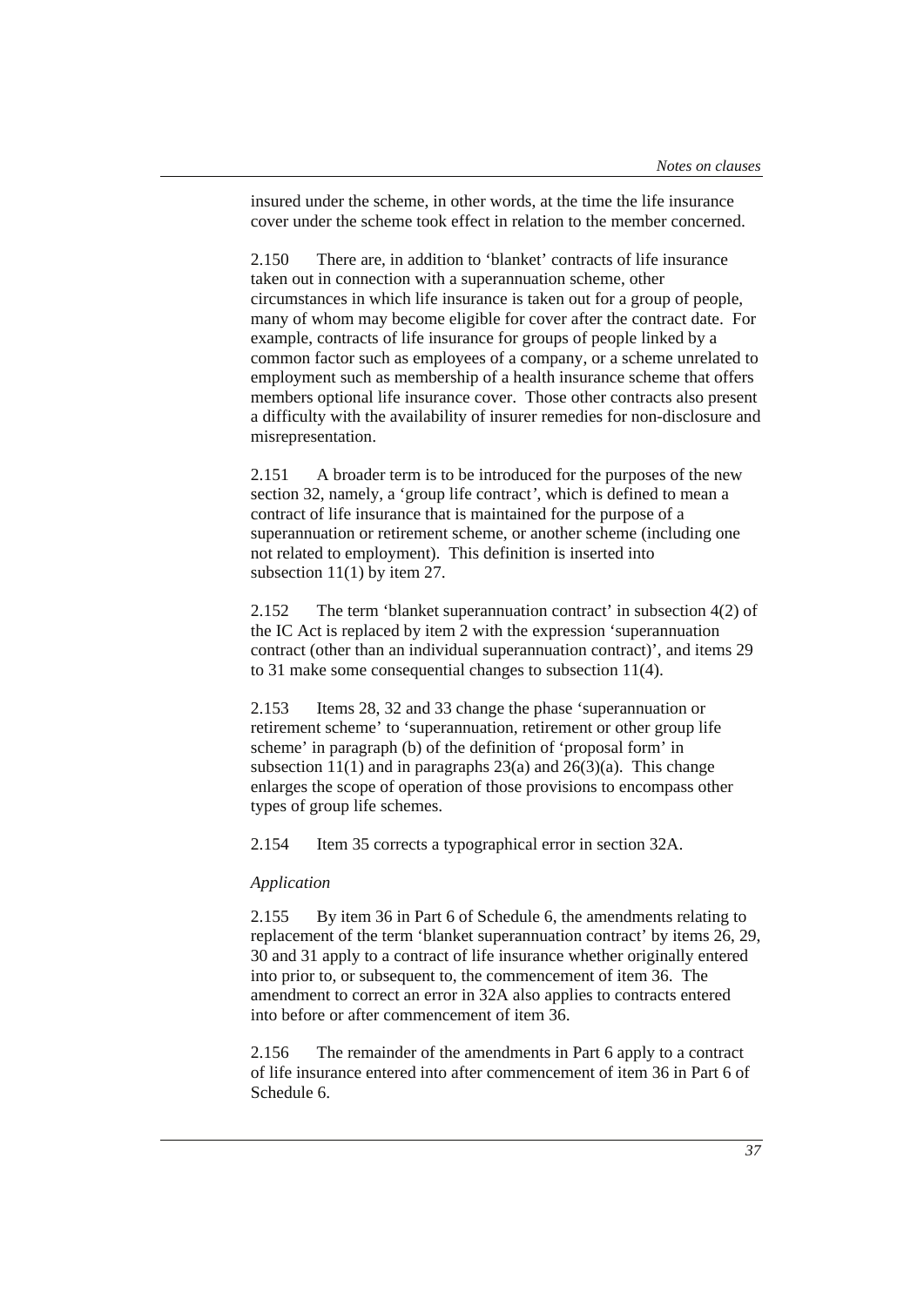2.157 Where a contract of life insurance that was originally entered into before the commencement of item 36 in Part 6 of Schedule 6 is varied after that commencement to increase a sum insured under the contract, or to increase the number of life insureds under the contract, or to provide one or more additional kinds of cover, then the contract is treated, to the extent of the variation, as if it had been originally entered into after the commencement of item 36, and the amendments made by items 27, 28 and 32 to 34 apply to the contract to the extent of the variation.

2.158 By operation of clause 2, Part 6 of Schedule 6 commences on the day after the end of the period of 12 months beginning on the day the Act receives the Royal Assent.

# **Schedule 7 — Subrogation**

2.159 In the case of indemnity insurance, unless excluded by the terms of the contract, there is a right for an insurer to bring an action in the name of the insured (that is, the insurer is subrogated to the rights and remedies of the insured in respect of the subject matter insured) to pursue any claims the insured may have against third parties which have contributed to a loss. So if, for example, an insurer pays a claim to an insured arising from a motor vehicle collision, the insurer may, in the name of the insured, pursue actions against the person who caused the collision.

2.160 The amount recovered from the third party is often not equal to the amount the insurer has paid to the insured in respect of the loss. The costs of the action, and any difference between the amount of the loss and the amount insured, must also be considered when deciding to whom any recovered moneys should be paid.

2.161 Section 67 of the IC Act provides rules for how moneys recovered from a third party by an insurer under a right of subrogation should be divided between the insurer and the insured. The Review Panel listed a number of criticisms of section 67 in its review.

2.162 To address some of the difficulties experienced with the existing section 67, item 2 of Schedule 7 introduces a replacement section 67 containing rules that are intended to provide for the division of any proceeds from a recovery action. This provision is based on the following principles.

> • First, the party taking the recovery action should be entitled to reimbursement for the administrative and legal costs of that action from any moneys recovered. If both parties contribute, they both should be reimbursed (see new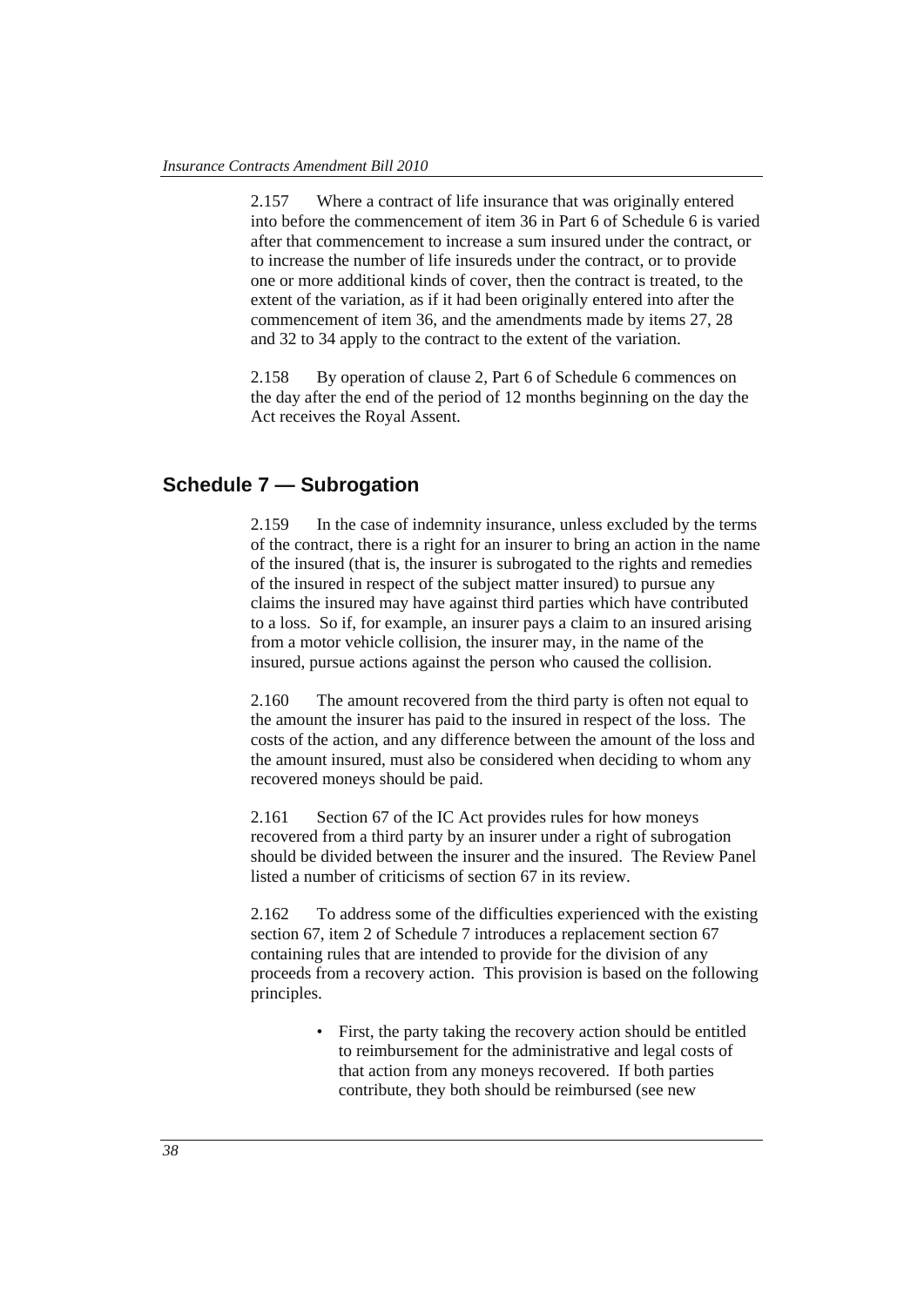subsection 67(4)), or share the reimbursement pro rata if there is insufficient recovered money to reimburse both in full (see new subsection 67(5)).

- Secondly, there are three possibilities for distribution of remaining sums depending on who has funded the recovery action.
- (a) If the insurer funds the recovery action pursuant to its rights of subrogation, it is entitled to an amount equal to the amount that it has paid to the insured under the contract of insurance. The insured is then entitled to any further amount necessary for it to ultimately recover from the insurer under the contract of insurance or the third party in the recovery action, or both in combination, the full amount of its loss (not just the measure of indemnity under the policy). This entitlement does not diminish the insured's right to receive payment under the policy in a prompt manner in accordance with the terms of the contract and the insurer's obligation to pay promptly, subject to any contrary agreement between the parties (see new subsection 67(2)).
- (b) If the insured funds the recovery action, the order in the preceding paragraph is reversed. The insured is entitled to retain an amount so that the total that it receives from the recovery action and under the policy is equal to its total loss. The insurer is entitled at this point to an amount equal to the amount that it has paid to the insured under the insurance contract (see new subsection 67(3)).
- (c) If the action is funded jointly by both the insurer and insured, they are both entitled to the same amounts as referred to in (a) and (b) above pro rata if there are insufficient funds to reimburse them in full (see new subsection  $67(5)$ ).
- Thirdly, any *excess* or windfall recovery is then to be distributed to both parties in the same proportions as they contributed to the administrative and legal costs of the recovery action (see new subsection 67(7)). Through this process, the party (or parties) that bore most of the cost and risk of the recovery action should receive the benefit of the windfall. Most commonly this would be the insurer — but the insurer only gets the benefit after the insured has received full recovery for all its losses, because the insured would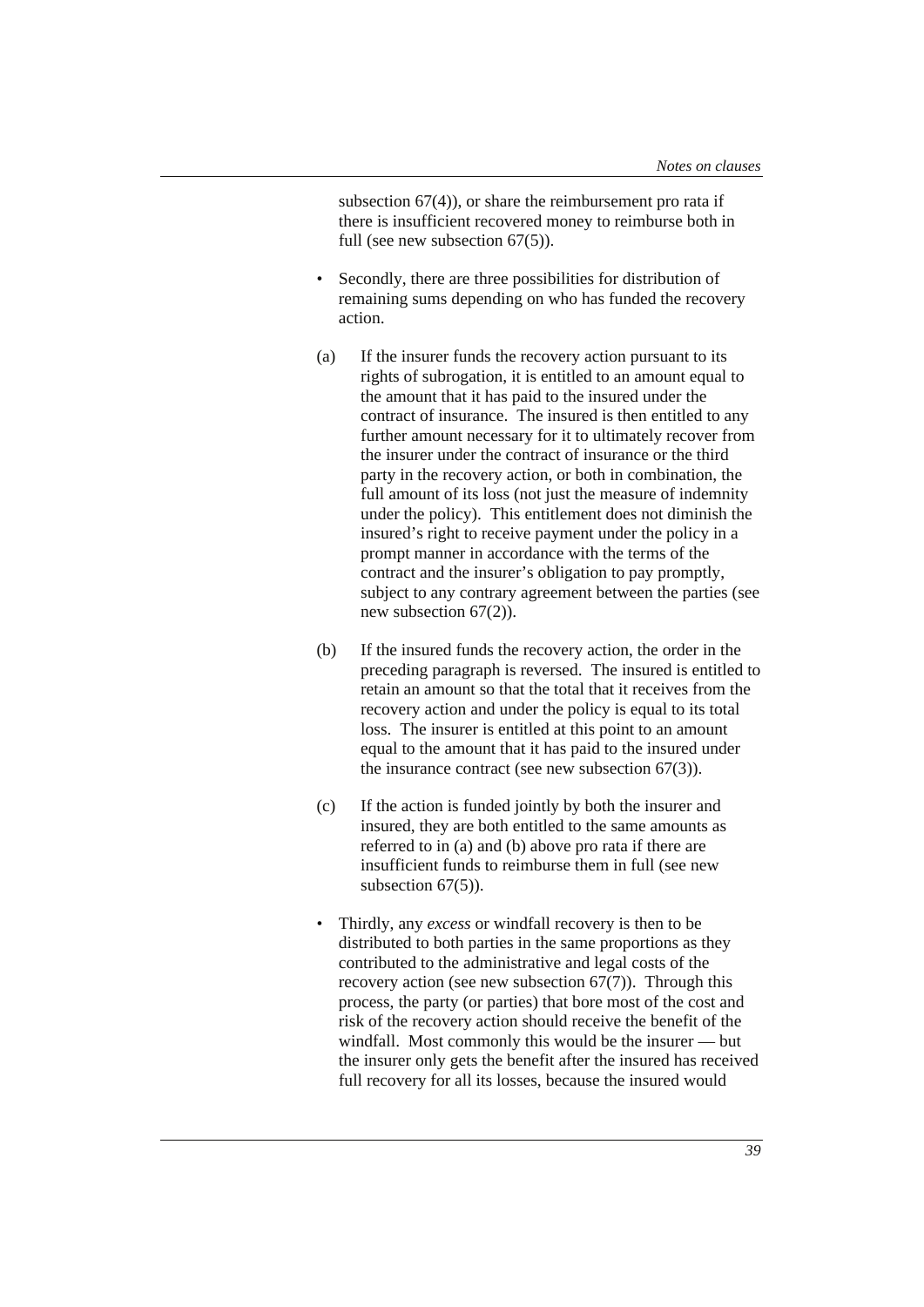have been entitled to these losses as damages from the third party, whether or not there was any insurance in place.

• Finally, any separate or identifiable component in respect of interest should be divided fairly between the parties, having regard to the amounts that each has recovered and the periods of time for which each party lost the use of their funds.

2.163 The Review Panel had also recommended, for the purposes of the new section 67, that third party beneficiaries should be treated as insureds and this is the effect of item 1 of Schedule 7. Accordingly, the same principles of subrogation apply whether the person being indemnified is the insured party or a third party beneficiary to whom the indemnity cover extends.

2.164 New subsection 67(9) provides that the rights of the insurer and insured (or third party beneficiary) under section 67 may be modified by the terms of the relevant insurance contract.

#### *Application*

2.165 By operation of item 3 of Schedule 7 and clause 2, the amendments made by Schedule 7 apply to a contract of general insurance that was originally entered into after the commencement of item 3. Schedule 7 also applies to a contract of general insurance that was originally entered into before the commencement of item 3 of Schedule 7, and is renewed after that commencement.

2.166 By operation of clause 2, item 3 of Schedule 7 commences on the day after the end of the period of 6 months beginning on the day the Act receives the Royal Assent.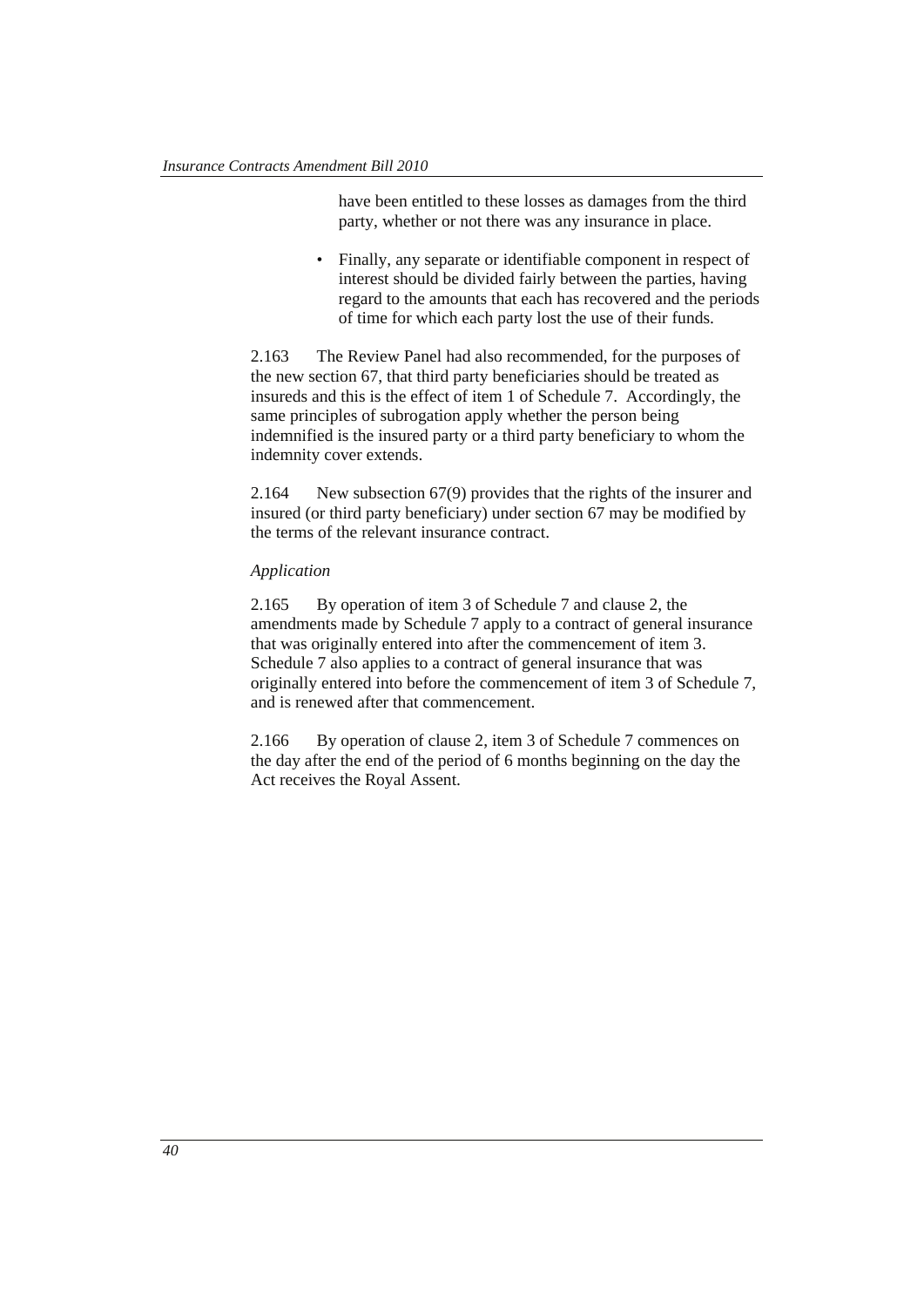# *Chapter 2 Regulation impact statement*

# **Background**

# **Definition — Insurance**

3.1 Insurance plays a vital role in Australia's economy. Individuals, groups, businesses and governments are able to participate in social and economic activities that they otherwise would not be able to engage in by using insurance as a means to price and transfer risks associated with those activities.

3.2 Insurance is created by an insurer and an insured entering into a contract. Under the contract of insurance, a person facing a risk of loss (the insured) from a possible occurrence pays a contribution known as a premium to an insurer who, in return, promises to compensate the insured in proportion to their loss should the occurrence eventuate.

3.3 There are four main classes of insurance:

- personal provides benefits if the insured person dies or is disabled by accident or sickness;
- property provides against loss of or damage to insured property such as buildings or their contents, motor vehicles, ships, cargoes or any other class of property;
- liability provides against legal liability to pay compensation for injury or damage for which the relevant insured may be sued by some other person; and
- monetary loss provides against monetary losses due to, for example, embezzlement by employees or failure of a debtor to repay a loan.

3.4 Personal insurance equates to life insurance. The remaining three classes of insurance are categorised as general insurance.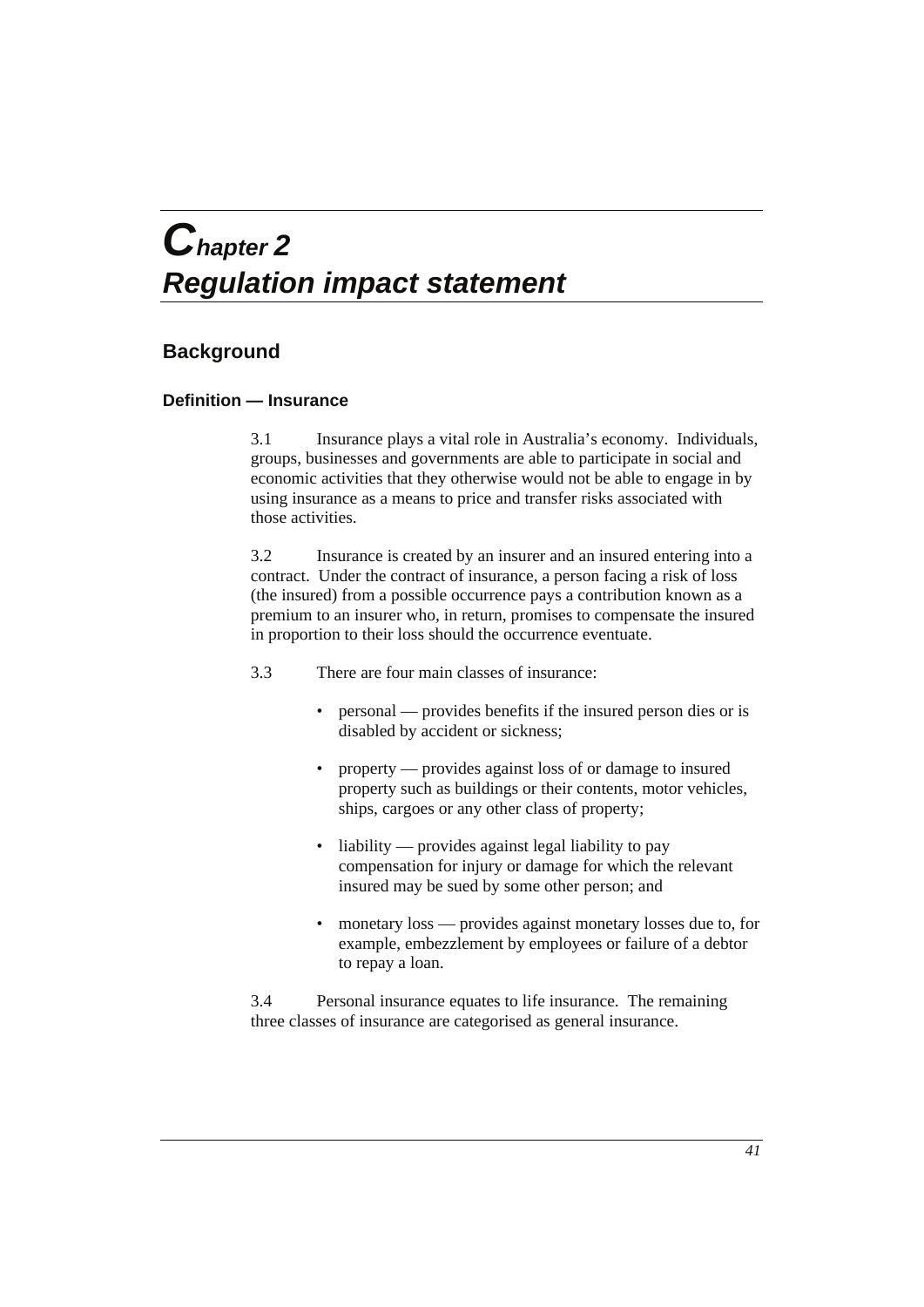# **Profile of the Australian insurance market**

#### **General insurance**

3.5 In the financial years ending in 2008–09, there were 133 private sector insurers accepting general insurance business (i.e. insurance other than life and health insurance). Of these, 116 were direct insurers and 17 were reinsurers. Private insurers reported gross premium revenue of \$31.0 billion. Direct insurers reported gross premium revenue of \$29.2 billion, making up 94.2 per cent of the total. Reinsurers accounted for the remaining 5.8 per cent of the total, or \$1.8 billion. At 22.8 per cent, the domestic motor vehicle class of business accounted for the largest percentage of total direct gross premium revenue.

3.6 In the financial years ending in 200809, private insurers reported total assets of \$94.2 billion, an increase of \$3.1 billion (3.4 per cent) on the previous year. Of these assets, \$84.8 billion (90 per cent) are held by direct insurers. Industry total liabilities were \$65.6 billion, of which \$59.2 billion (89.9 per cent) are held by direct insurers.<sup>1</sup>

#### **Life insurance**

3.7 As at September 2009, there were 32 life insurance companies operating in Australia. They managed \$239.3 billion in assets and generated \$41 billion in net premiums for the twelve months ended September 2009.<sup>2</sup>

3.8 The life insurance market is split into 'superannuation' and 'ordinary', defined by the source of business. In recent years, the superannuation business has become the main focus of life insurers, representing 91.1 per cent of premiums relating to Australian policyholders for the year to 31 March 2008.<sup>3</sup>

3.9 Traditional life insurance products (such as endowment policies, whole of life policies and level premium insurance policies) have largely been replaced by more modern products, such as term insurance, as these products reduce the longevity risk of insurers and provide flexibility for consumers.

1

<sup>1</sup> Australian Prudential Regulation Authority, *Half Yearly General Insurance Bulletin - June 2009*.

<sup>2</sup> Australian Prudential Regulation Authority, *Quarterly Life Insurance Performance – September 2009*.

<sup>3</sup> Australian Prudential Regulation Authority, *Life Insurance Trends — March 2008.*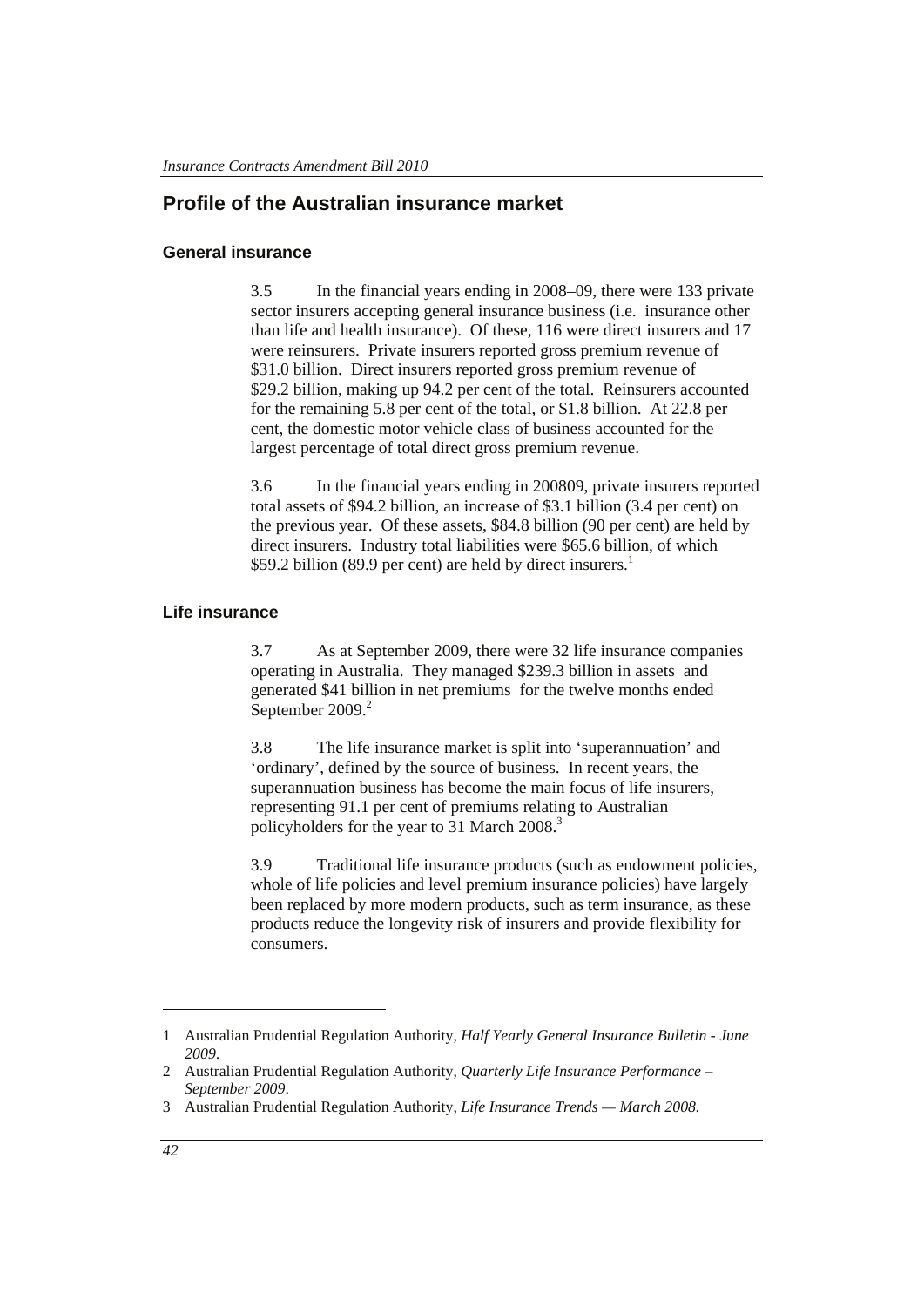# *Insurance Contracts Act 1984*

3.10 The law governing contracts of insurance has a direct influence on the effectiveness and efficiency of the insurance market in Australia. For some time, the law concerning contracts of insurance was derived from a combination of common law principles and statutes issued by a variety of parliaments.

3.11 In 1982, the Australian Law Reform Commission (ALRC) released Report No 20, *Insurance Contracts* (ALRC 20), which made a number of detailed recommendations for reform of the law concerning contracts of insurance. That report led to the enactment by the Australian Parliament of the *Insurance Contracts Act 1984* (IC Act), which came into operation on 1 July 1986. The IC Act provisions were based largely on the ALRC's recommendations.

# **Problem identification**

3.12 The ALRC identified a series of key principles in ALRC 20 that it considered should be the foundation of the law concerning contracts of insurance. Those principles, outlined below, addressed some issues and deficiencies that had affected the efficiency of the former law.

- *Uniformity and modernisation* The law should, as far as possible, be uniform throughout Australia. The ALRC noted the law should remove uncertainties and specify acceptable rules for the modern relationship of the insurer and insured.
- *Assurance of fair competition* The law should ensure that freedom of contract and promotion of competition, so far as compatible with principles of equity and fairness to the insuring public, are basic goals.
- *Promotion of informed choice of insurance* As far as practicable, insureds should receive sufficient information and be otherwise protected by the law so that they may choose the insurance policy best suited to their needs. The ALRC noted that a lack of information concerning contracts of insurance and the different types of cover available was a serious problem for consumers.
- *Principle of utmost good* faith The principle of utmost good faith, which has traditionally underlined contracts of insurance, should remain the touchstone of contracts of insurance.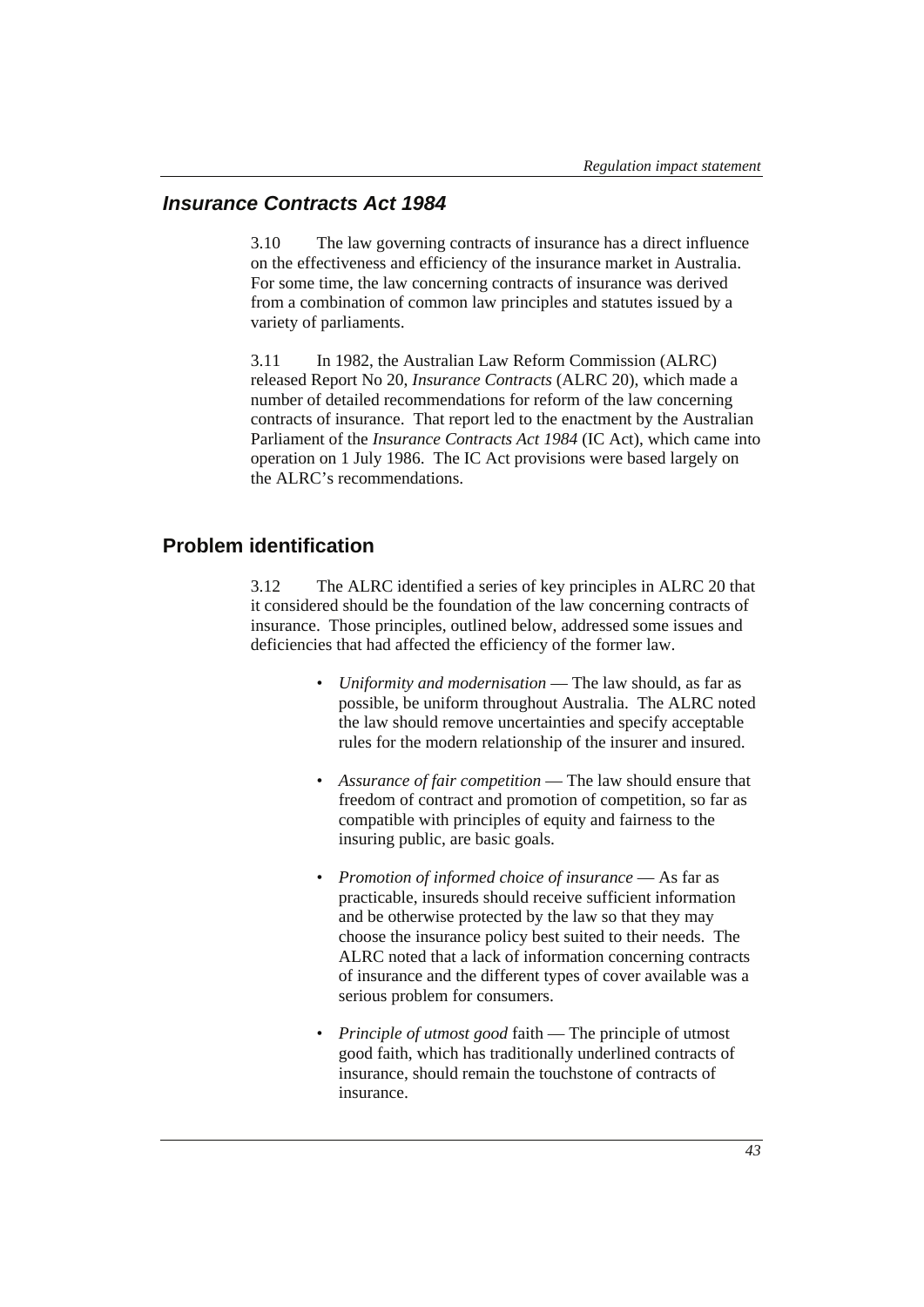- *Need to avoid unfair burdens* The remedies available to insurers in respect of misrepresentation, non-disclosure and breach of contract should not place a burden on the insured that is vastly disproportionate to the loss the insured's actions caused to the insurer.
- *Need to avoid catastrophic losses* As far as practicable, insureds that might otherwise unintentionally be exposed to the risk of catastrophic losses should be protected against losing insurance cover through no fault of their own.<sup>4</sup>

3.13 The IC Act was designed to give effect to those principles. Since its commencement in 1986, the market for insurance in Australia has evolved, both in terms of the type of insurance on offer and the participants in the market. Judicial interpretations of the IC Act have highlighted how it applies in a range of situations, some of which may not have been contemplated when the IC Act was designed. Also, subsequent statutes, such as the *Corporations Act 2001* and *Electronic Transactions Act 1999,* have brought change to the surrounding regulatory environment.

3.14 Those developments, and the experience of applying the IC Act since 1986, has led to a widely held view that, although the IC Act has generally operated effectively to the benefit of the insurance market, there are aspects that would benefit from refinement to prevent inefficiencies and inappropriate outcomes.

# **Revision of the IC Act: Objectives**

3.15 In 2003, the Australian Government commissioned a review panel (the Review Panel) to review the IC Act to ensure it 'continues to meet its original consumer protection objectives and does not discourage insurers from writing policies in Australia.<sup>5</sup> The Review Panel was asked to report on whether provisions of the IC Act remained appropriate in the light of developments in the insurance market and whether any amendments were necessary to clarify or remove ambiguity.

3.16 The Review Panel found that the IC Act was generally operating satisfactorily. However, some amendments were recommended to address insurance market developments and judicial interpretation during the

 $\overline{a}$ 

<sup>4</sup> Australian Law Reform Commission 1982, *Insurance Contracts,* ALRC 20, Canberra, pp xxi-xxii.

<sup>5</sup> Press release C087/03, 10 September 2003, issued by the then Minister for Revenue and Assistant Treasurer.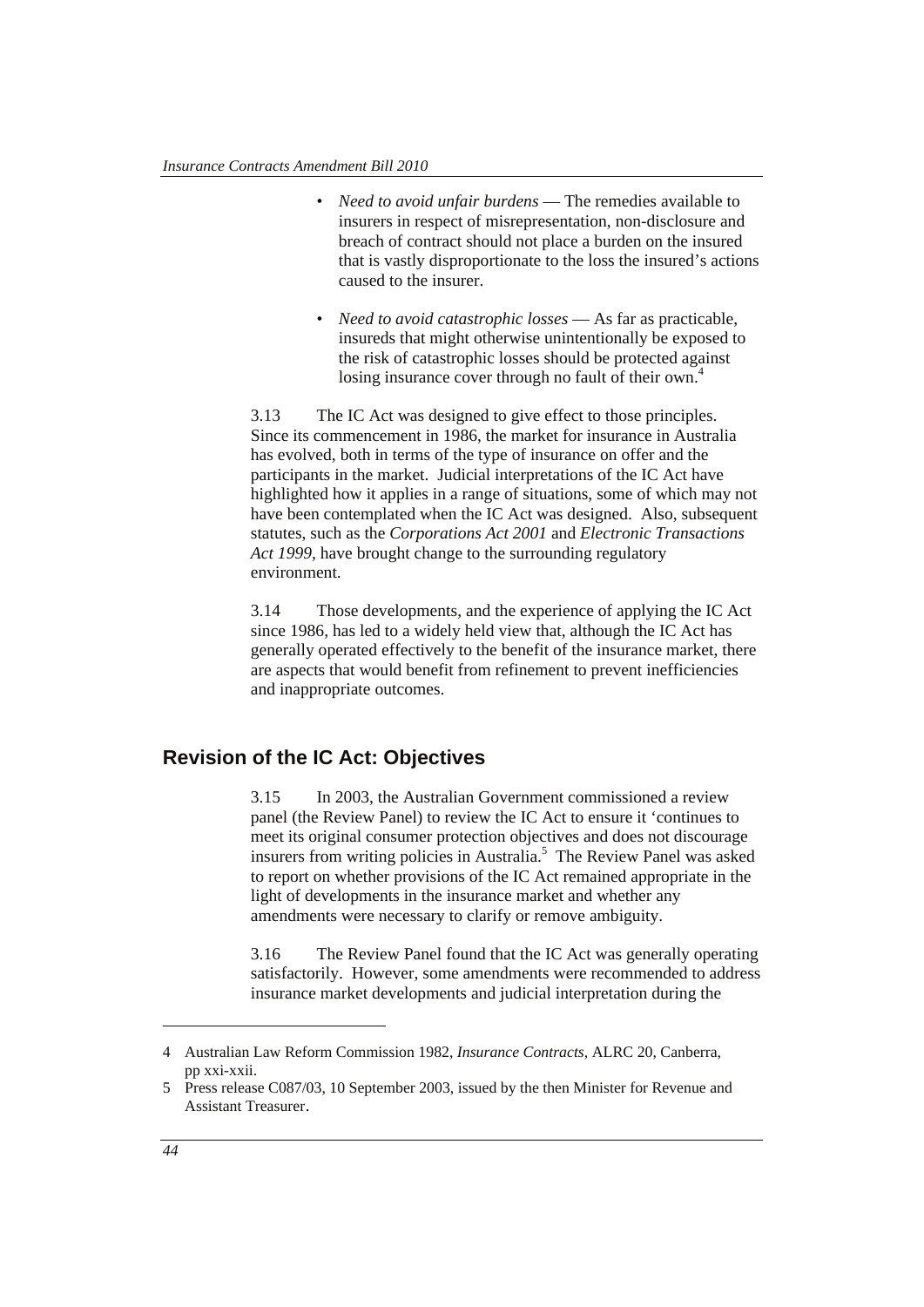period since its enactment. The Review Panel's recommendations were developed having regard to the need to preserve an appropriate balance between the rights and obligations of insurers and insureds.

# **Consultation**

#### **Review Panel deliberations**

#### *Section 54 of the IC Act*

3.17 Insurers had particular concerns about the operation of section 54 of the IC Act and its impact on the cost and availability of liability insurance. The Review Panel began its review by releasing an issues paper that explained the operation of section 54 and its current judicial interpretation. In response, 32 written submissions were received from stakeholders, including the insurance industry, consumer representatives, the regulator, and dispute resolution bodies. The Review Panel also met with stakeholders.

3.18 The Review Panel recommended legislative reform of section 54, but only in respect of particular types of insurance policies. Draft amendments that gave effect to the Review Panel's initial recommendations were released for public consultation in 2004. An additional 16 submissions primarily from the insurance industry, the legal profession and the regulator were received on the draft amendments. The Review Panel made further recommendations to revise the draft amendments in response to these submissions and stakeholder consultations.

#### *Provisions of the IC Act other than section 54*

3.19 The Review Panel's review of provisions of the IC Act other than section 54 began in November 2003 with a request to stakeholders for written 'submissions at large' on issues that may be affecting the current operation of the IC Act and options to address those issues. This was followed by a series of stakeholder meetings in February 2004 to identify key matters for consideration from those issues raised in written submissions.

3.20 In March 2004, the Review Panel released an issues paper, which outlined the matters raised by stakeholders that the Review Panel intended exploring in the second phase of the Review. The Review Panel noted that it could only address issues that had an adverse impact on the operation of the IC Act and could not analyse some issues that may be of significance but fell outside the review's terms of reference.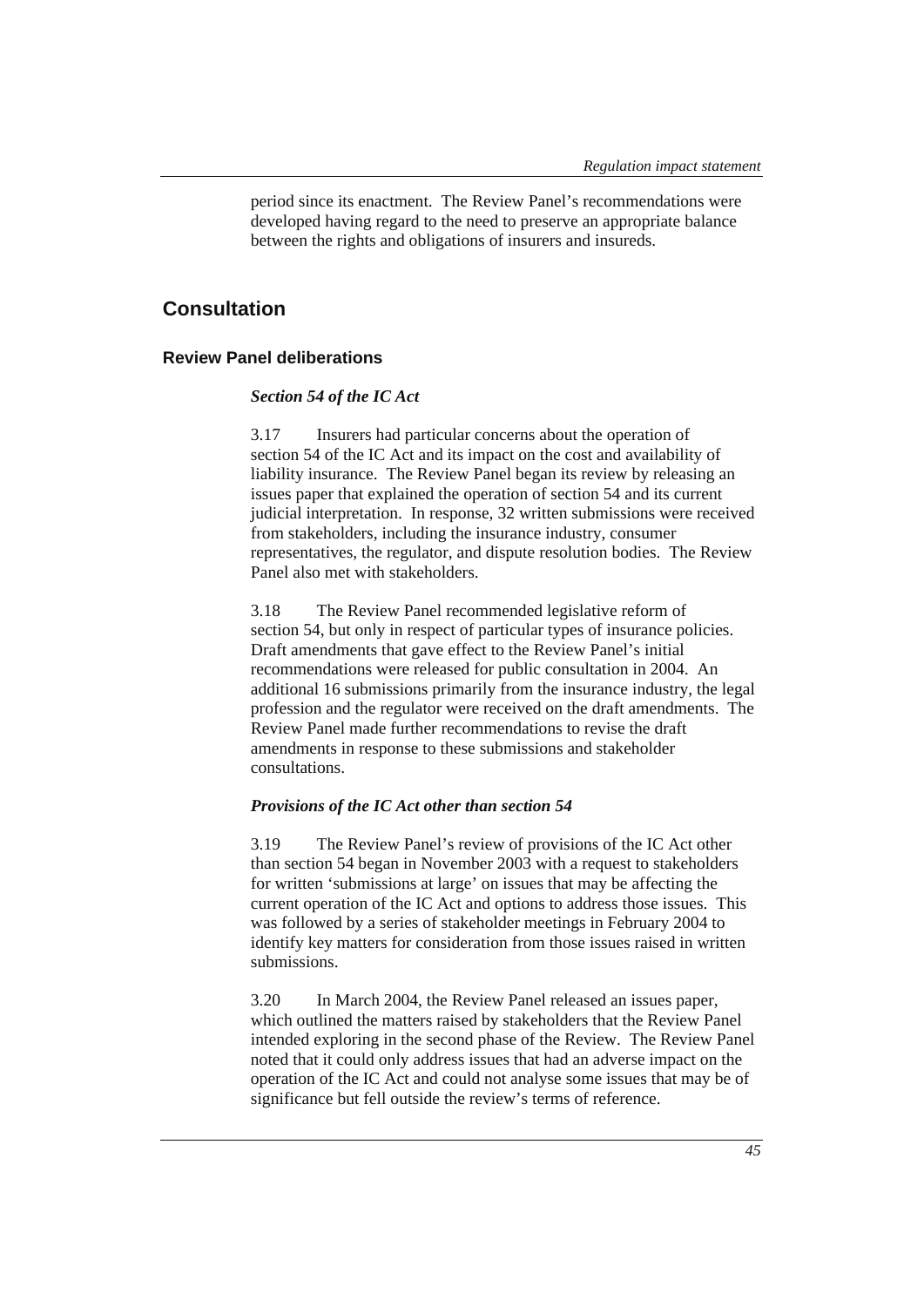3.21 The Review Panel received around 25 submissions from the insurance industry, consumer representatives, dispute resolution bodies and the legal profession in response to the issues paper and used them to develop a proposals paper, which was released in May 2004. The proposals paper included over 40 proposals to amend the IC Act. The Review Panel sought further comments on the contents of its proposals, particularly those that had not been raised in the issues paper but were developed subsequently.

3.22 The proposals paper generated further written submissions from the insurance industry, dispute resolution bodies, consumer representatives and the legal profession. Those were taken into account by the Review Panel in formulating its final recommendations and report, released in January 2005.

#### *Summary of key stakeholder views on the Review Panel's reports*

3.23 Insurance brokers, legal specialists, life insurance industry representatives and the regulator expressed general support for the recommendations of the Review Panel, with some reservations on details.

3.24 Consumer representatives indicated that they would have preferred the Review Panel to propose more regulation concerning claims handling processes, and they also have some reservations about the detail of some recommendations. However, generally consumer representatives were satisfied with the review process and considered that the recommendations to be well-reasoned and balanced.

3.25 The industry body representing general insurers expressed some dissatisfaction with the time frame of the consultation process and opposed a number of the Review Panel's recommendations on the basis that they would impose additional costs for their insurers.

# **Exposure draft legislative package — February 2007**

3.26 An exposure draft of an amending Bill and accompanying regulations was prepared so that stakeholders could comment on the detail of the proposals. The exposure draft legislative package was publicly released in February 2007. It included a revised version of the section 54 amendments. More than 20 submissions were received on the exposure draft Bill.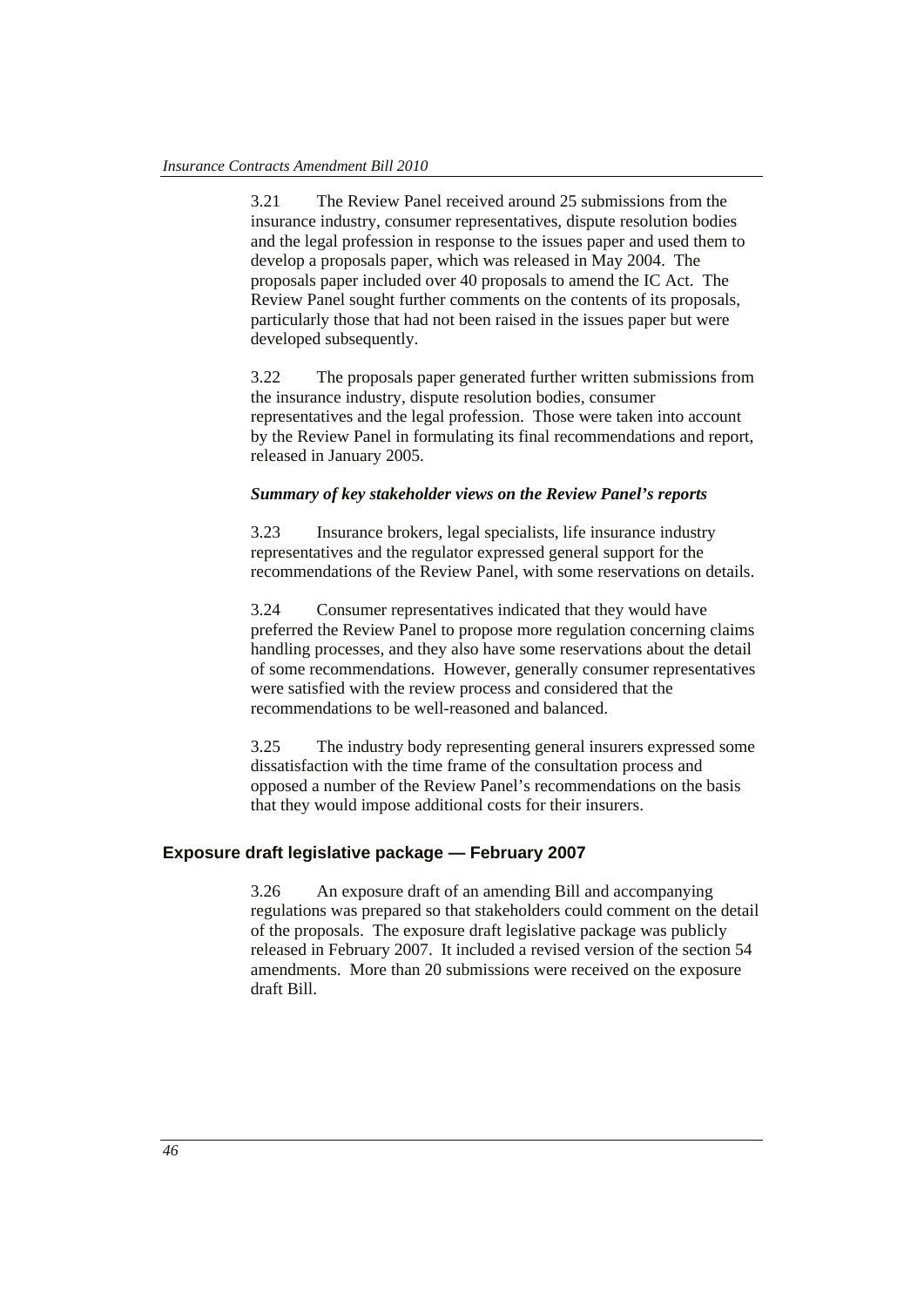# **Identification of options**

3.27 The options for reform, outlined below, are based on a number of the recommendations of the Review Panel, developed in the course of the review in meetings with the Review Panel and in response to issues raised by stakeholders in written submissions to the Review Panel. These options were subsequently modified in response to stakeholders' concerns raised in relation to the February 2007 exposure draft Bill.

3.28 The Insurance Contracts Amendment Bill 2009 (the Bill) is based on a number of the Review Panel's recommendations and contains some further modifications made to the February 2007 exposure draft Bill in the light of consultations with stakeholders subsequent to the release of the Bill, including, in some cases, removal of a measure.

3.29 The proposed regulatory changes in the 2009 Bill, which are not minor or machinery, relate to the following matters:

- 1. electronic communication;
- 2. objective component of insured's duty of disclosure;
- 3. disclosure obligations on renewal of an eligible contract of insurance;
- 4. notification of duty of disclosure;
- 5. non-disclosure rules and life insureds;
- 6. life insurance remedies; and
- 7. third party beneficiaries.

3.30 The groups that will primarily be impacted upon by the proposals include:

- insurers:
- insureds (especially those that have claims), including proposed insureds and beneficiaries under policies; and
- government and regulators, including self-regulatory organisations.

3.31 Most of the proposals affecting insurers or insureds would also affect insurance brokers, where a broker was involved in the negotiation and ongoing management of an insurance contract. However, for the sake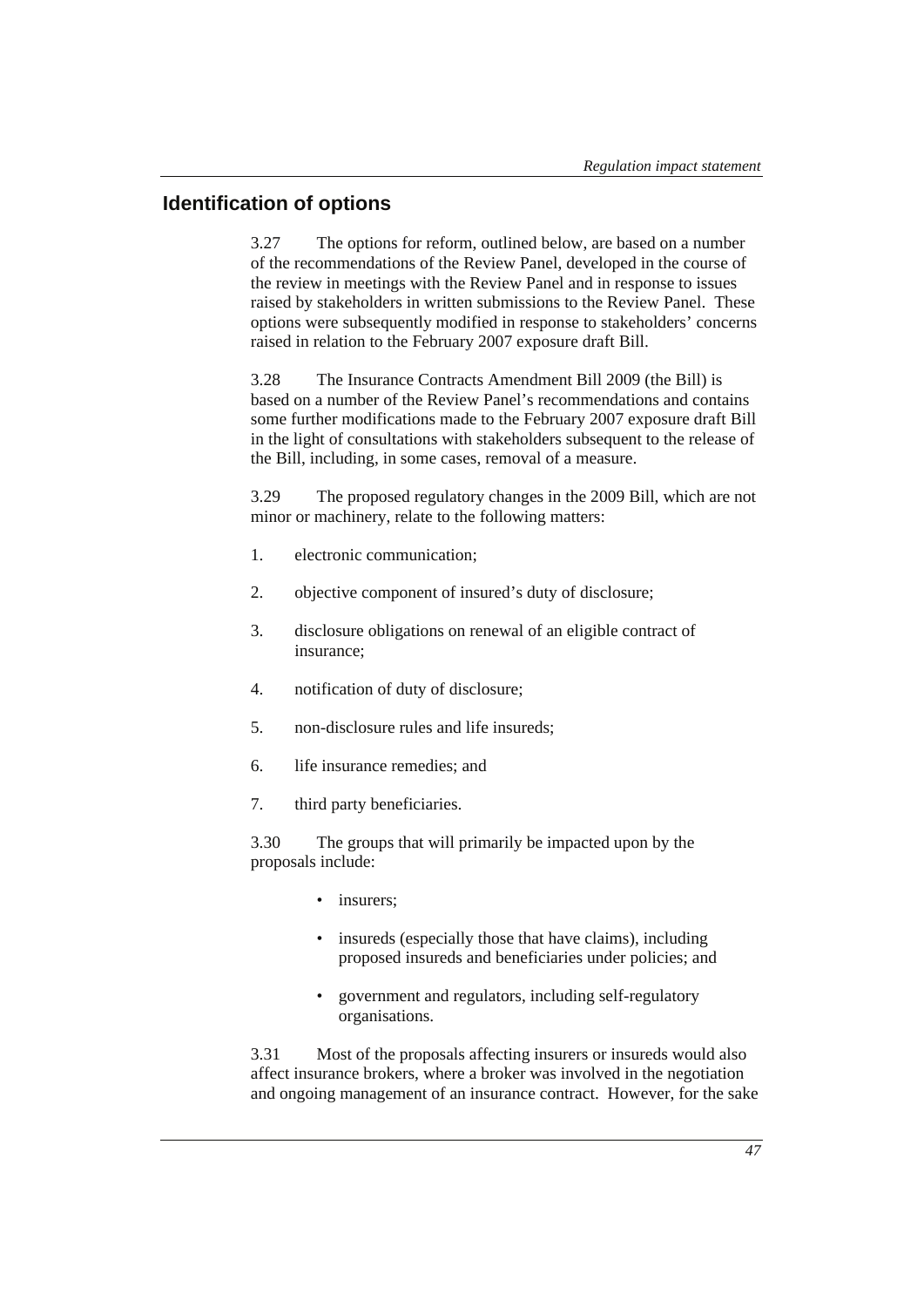of simplicity, insurance brokers have not been identified as a separate impact group for the purposes of the regulation impact statement. It has been assumed that the costs and benefits accruing to insurance brokers as a result of the proposals would ultimately be passed onto insurers and insureds.

3.32 Options for responses to each of these matters are analysed below.

# **Identification of options, impact analysis, conclusions and recommendations**

#### **Impact assessment methodology**

3.33 Impacts can be divided between three impact groups (consumers, business and government). Typical impacts of an option on consumers might be changes in access to a market, the level of information and disclosure provided, or prices of goods or services. Typical impacts of an option on business would be the changes in the costs of compliance with a regulatory requirement. Typical impacts on government might be the costs of administering a regulatory requirement. Some impacts, such as changes in overall confidence in a market, may impact on more than one impact group.

3.34 The assessment of impacts in this regulation statement is based on a seven-point scale  $(-3 \text{ to } +3)$ . The impacts of each option are compared with the equivalent impact of the 'do nothing' option. If an impact on the impact group would, relative to doing nothing, be beneficial, the impact is allocated a positive rating of  $+1$  to  $+3$ , depending on the magnitude of the relative benefit. On the other hand, if the impact imposes an additional cost on the impact group relative to the status quo, the impact is allocated a negative rating of -1 to -3, depending on the magnitude of the relative cost. If the impact is the same as that imposed under the current situation, a zero score would be given, although usually the impact would not be listed in such a case.

3.35 The magnitude of the rating of a particular impact associated with an option has been assigned taking into account the overall potential impact on the impact group. The reference point is always the status quo (or 'do nothing' option). Whether the cost or benefit is one-off or recurring, and whether it would fall on a small or large proportion of the impact group (in the case of business and consumers), is factored into the rating. For example, a cost or benefit, even though large for the persons concerned, may not result in the maximum rating  $(+/-3)$  if it is a one-off event that only falls on a few individuals. Conversely, a small increase in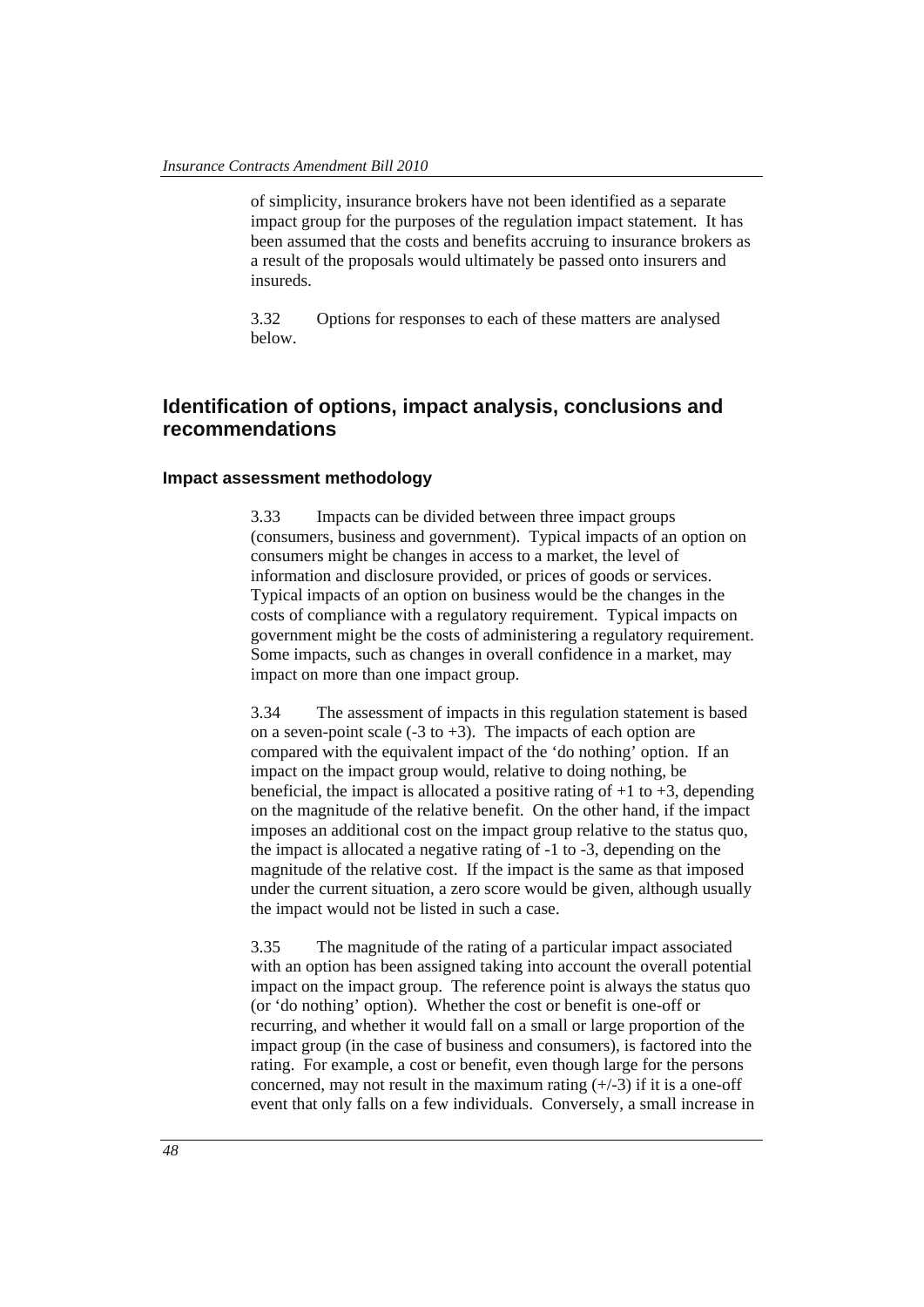costs or benefits might be given a moderate or high rating if it would be likely to recur or if it falls on a large proportion of the impact group. The rating scale for individual impacts is explained in the table below.

| $+3$                                                             | $+2$                                                                | $+1$                                                             |                                                     | - 1                                                        | -2                                                               | -3                                                         |
|------------------------------------------------------------------|---------------------------------------------------------------------|------------------------------------------------------------------|-----------------------------------------------------|------------------------------------------------------------|------------------------------------------------------------------|------------------------------------------------------------|
| Large<br>benefit/<br>advantage<br>compared<br>to 'do<br>nothing' | Moderate<br>benefit/<br>advantage<br>compared<br>to 'do<br>nothing' | Small<br>benefit/<br>advantage<br>compared<br>to 'do<br>nothing' | No<br>substantial<br>change<br>from 'do<br>nothing' | Small cost/<br>disadvantage<br>compared to<br>'do nothing' | Moderate<br>cost/<br>disadvantage<br>compared to<br>'do nothing' | Large cost/<br>disadvantage<br>compared to<br>'do nothing' |

#### **Rating an individual impact**

3.36 The ratings for the individual impacts compared to the status quo are then tallied to produce an overall outcome for the option. If it is positive, it indicates that the option is likely to produce a more favourable cost/benefit ratio than the status quo. If it is zero there would be no overall benefit from adopting the option, and if negative the option would provide overall a less favourable cost/benefit ratio than the 'do nothing' option. Ordinarily, options that have the highest positive score would be the favoured courses of action.

3.37 What is classed as a 'large', 'moderate' or 'small' cost or benefit depends on the nature of the problem and options being considered. Of course, the costs and benefits associated with options to address a problem costing billions of dollars per year are likely to be of a much greater absolute magnitude than the costs and benefits of options for dealing with a rather modest issue that affects only a handful of persons. However, as all the ratings are made relative to the status quo/ do nothing option for a particular problem, the absolute value of 'large' or 'moderate' or 'small' is not really important. All that matters is that within a problem assessment, the impacts of each option are given appropriate ratings relative to the status quo and each other. If that occurs, it will be sufficient for the methodology to yield an overall rating that assists in assessing the relative merits of options, from a cost/benefit perspective, to address the particular problem.

3.38 An example of the rating calculation for an option, using the seven-point scale ratings of impacts, is in the table below. The example is based on a purely hypothetical scenario that a new type of long-wearing vehicle tyre is being sold and marketed, but it has become apparent that the new style of tyres have a higher risk of exploding while in motion than conventional tyres. The example is designed merely to illustrate how the rating scale might be used to compare a proposal's costs and benefits option to the 'do nothing' option — it is not intended to be a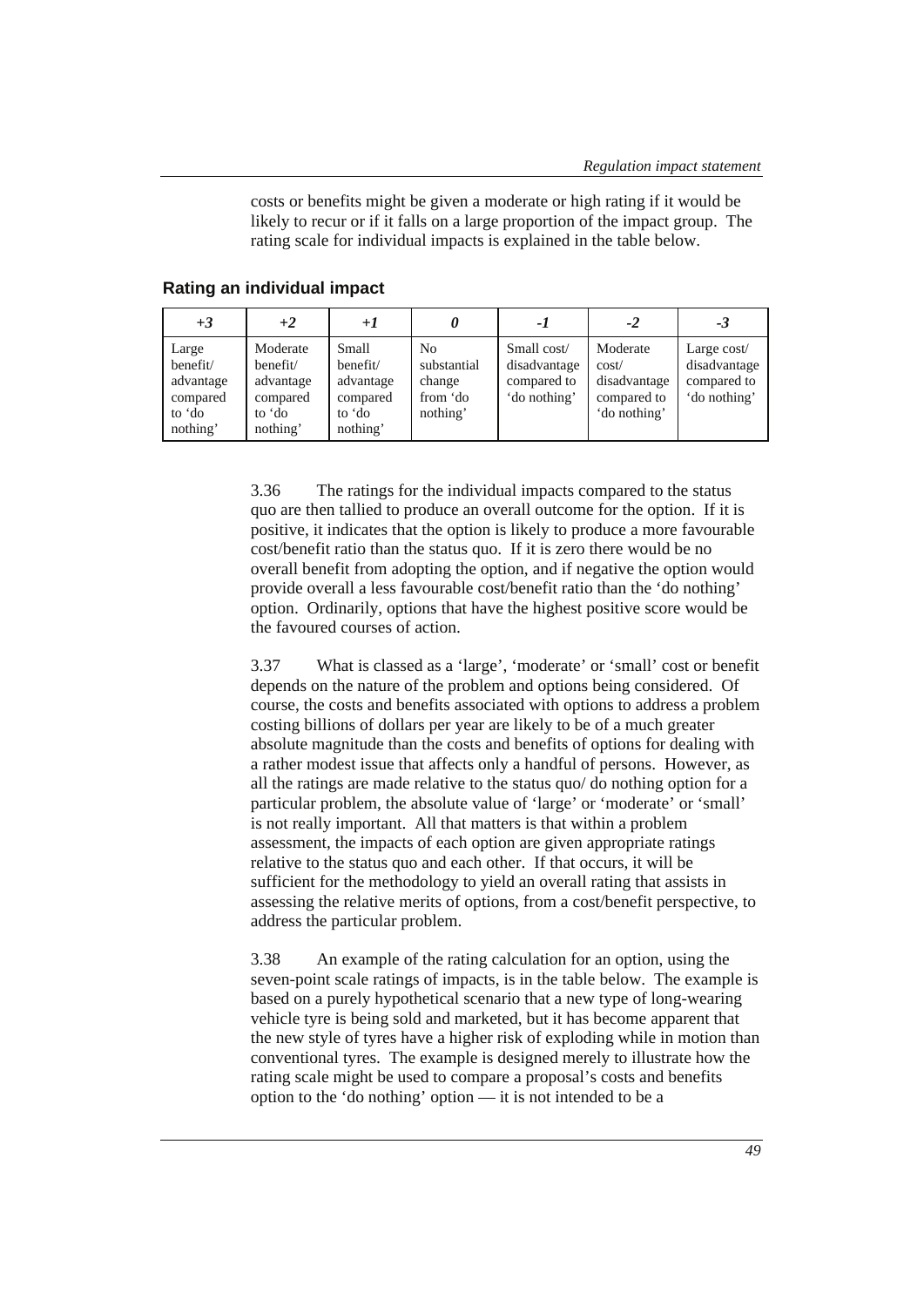comprehensive or realistic assessment of options to address such a problem.

# **Illustrative rating for the problem of a long-wearing tyre that may fail**

|                  | <b>Benefits</b>                                   | Costs                                                                                                                                           |
|------------------|---------------------------------------------------|-------------------------------------------------------------------------------------------------------------------------------------------------|
| <b>Consumers</b> | Access to a cheaper solution for vehicle<br>tyres | Risk of tyre failure that can result in<br>personal and property damage as a<br>result of collision. Damage can be<br>severe but cases are rare |
| <b>Industry</b>  |                                                   | Some compensation payments to<br>persons as a result of collisions<br>caused by the tyre                                                        |
| Government       | Advantages for waste management<br>perspective    |                                                                                                                                                 |

*Option A: Do nothing* 

*Option B: Ban on sale of the new tyre* 

|                       | <b>Benefits</b>                                                               | <b>Costs</b>                                                                                                                    |
|-----------------------|-------------------------------------------------------------------------------|---------------------------------------------------------------------------------------------------------------------------------|
| <b>Consumers</b>      | No persons will be affected by<br>tyre failure and resultant damage<br>$(+3)$ | Lack of access by consumers to<br>long-wearing vehicle tyres,<br>increasing the cost of vehicle<br>maintenance [-2]             |
| <b>Industry</b>       | No compensation payments for<br>accident victims [+1]                         | Transitional costs involved with<br>switching back all<br>manufacturing/marketing<br>operations to conventional tyres<br>$[-3]$ |
| Government            |                                                                               | Conventional tyres produce more<br>waste which is costly to deal with<br>$[-1]$                                                 |
| Sub-rating            | +4                                                                            | -6                                                                                                                              |
| <b>Overall rating</b> | -2                                                                            |                                                                                                                                 |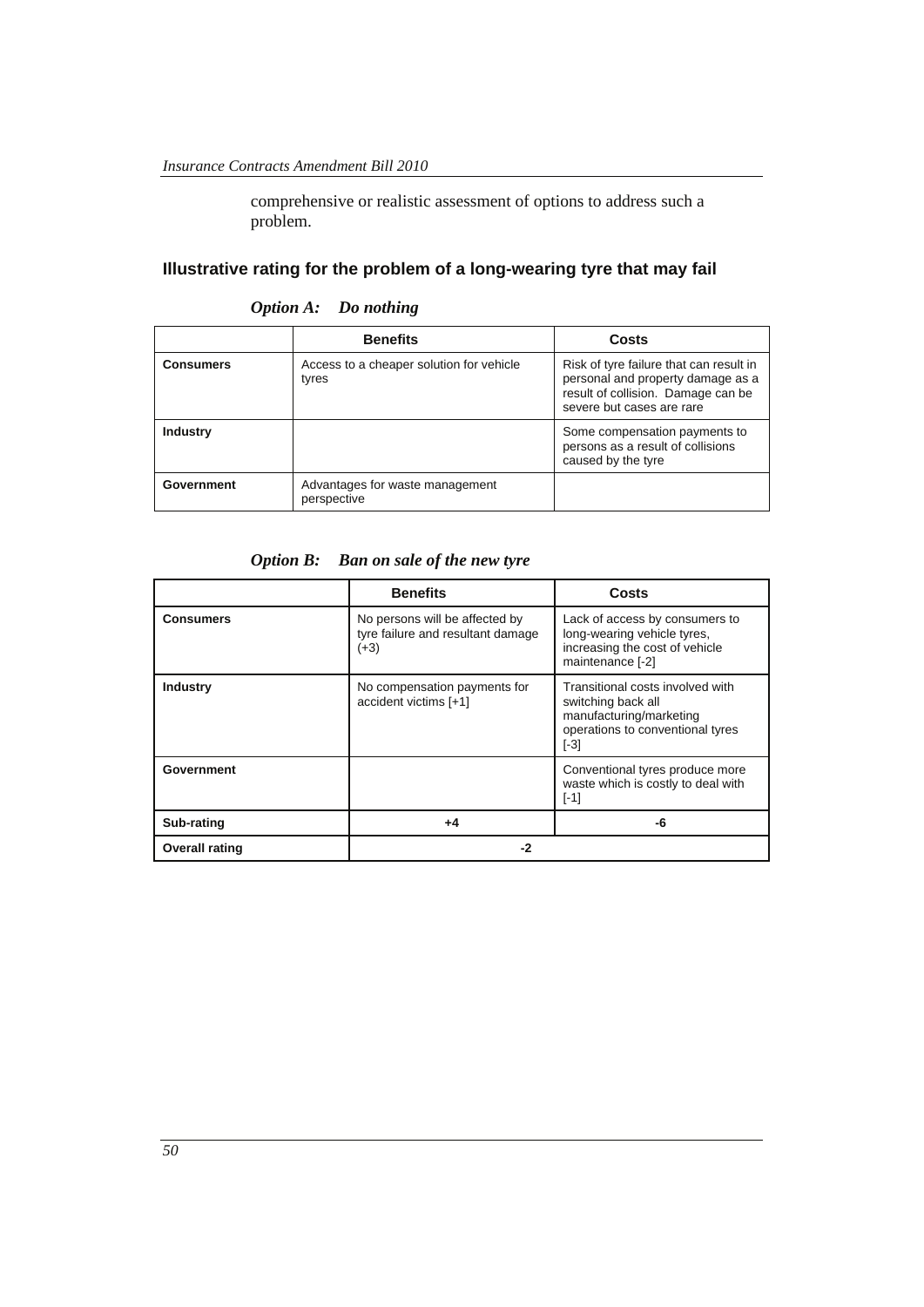|                       | <b>Benefits</b>                                                                   | Costs                                                                        |
|-----------------------|-----------------------------------------------------------------------------------|------------------------------------------------------------------------------|
| <b>Consumers</b>      | Much lower risk of tyre failure and<br>resultant damage than status quo<br>$[+2]$ |                                                                              |
| Industry              | Significantly less compensation<br>payments for accident victims [+1]             | Developing and monitoring<br>industry-wide quality control<br>standards [-2] |
| Government            |                                                                                   |                                                                              |
| Sub-rating            | $+3$                                                                              | -2                                                                           |
| <b>Overall rating</b> | +1                                                                                |                                                                              |

*Option C: Industry-developed quality control standards* 

3.39 In the above hypothetical example, Option C appears to have a better impact for consumers and a better overall cost/benefit rating than Option B.

# **Electronic communication**

### **Problem**

3.40 Communications under the IC Act are currently exempt from the operation of the *Electronic Transa*c*tions Act 1989* (ET Act). The ET Act provides that if a Commonwealth law requires a notice to be provided in writing, it may also be given by means of electronic communication if the relevant recipient consents.

3.41 There are no equivalent facilities in the IC Act. Accordingly, the exemption for the IC Act limits the ability of insurers to utilise electronic communication with insureds. Use of electronic communication for various requirements under the IC Act, including for the dissemination of notices, documents and other information, has the potential to lower costs and increase convenience for insurers and insureds.

#### **Objective**

3.42 The objective is to ensure that the IC Act permits a range of means of communication between insurers and insureds, including by electronic means, such as phone, facsimile, and the internet, provided that the risks for the recipients in the use of electronic means are not unreasonable.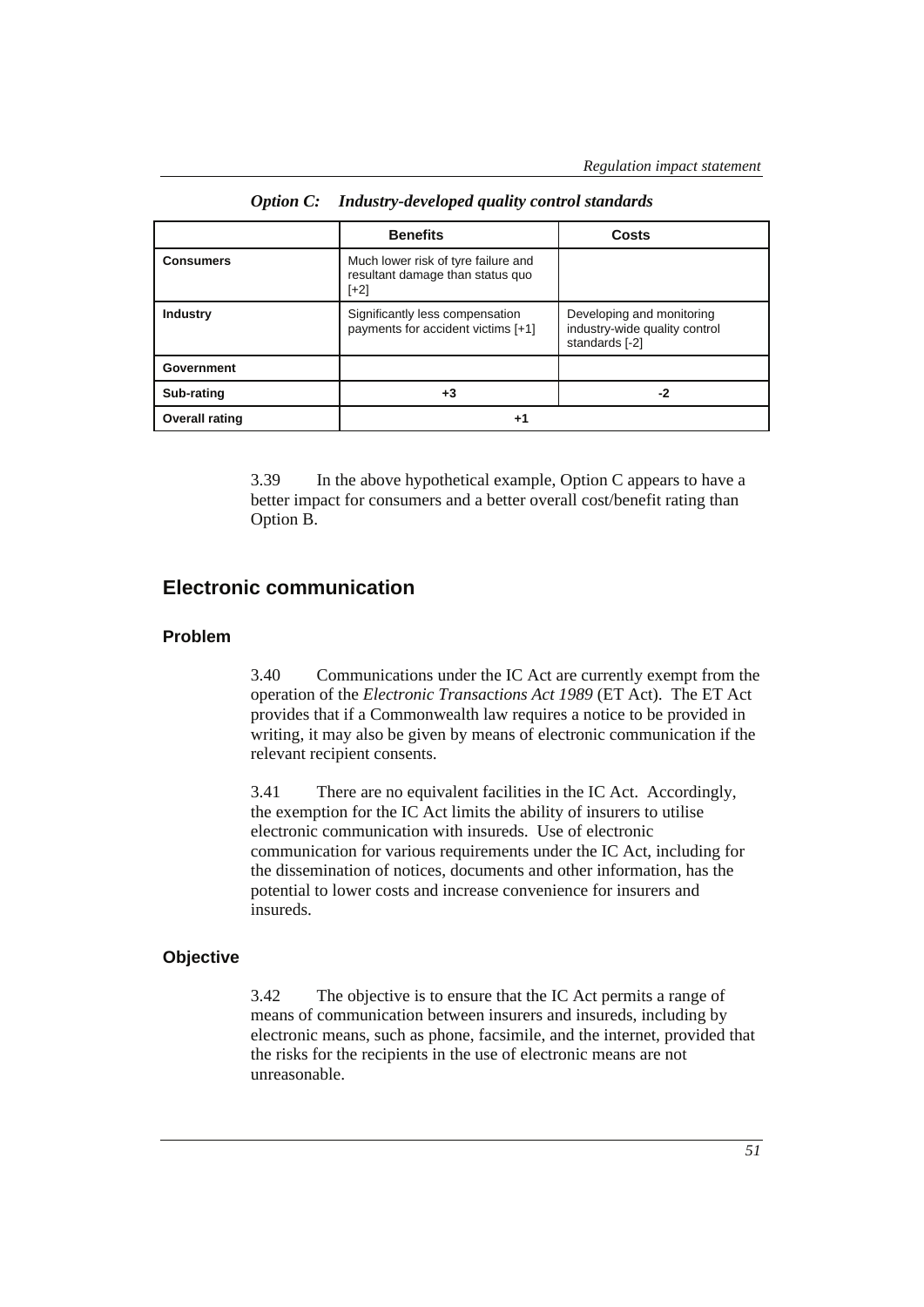# **Options**

#### *Option A: Do nothing*

3.43 Under this option, the IC Act would remain exempt from the ET Act and a number of communications under the Act would still need to be made by traditional writing.

#### *Option B: Make amendments so that electronic communication may be used for communications between insurers and insureds*

3.44 This option would involve removing the exemption of the IC Act from the operation of the ET Act and amending the IC Act, so that communications currently required to be 'in writing' for the purposes of the IC Act may be made by electronic means. Under this option, insurers would not be compelled to utilise electronic communication methods to interface with insureds or potential insureds if they did not choose to do so.

#### **Impact analysis**

#### *Impact group identification*

Affected groups:

- insurers; and
- insureds.

#### *Assessment of costs and benefits*

*Option A: Do nothing* 

|                       | <b>Benefits</b>                                                                                                                    | Costs                                                                                                               |
|-----------------------|------------------------------------------------------------------------------------------------------------------------------------|---------------------------------------------------------------------------------------------------------------------|
| <b>Consumers</b>      | No risk of inadvertent loss of cover<br>arising from electronic<br>communication not being received<br>or appropriately recognised | Additional costs of hard copy<br>correspondence passed on through<br>additional charges                             |
| <b>Insurers</b>       |                                                                                                                                    | Using hard copy correspondence for<br>all required communications may be<br>more expensive than electronic<br>means |
| Government/regulators |                                                                                                                                    |                                                                                                                     |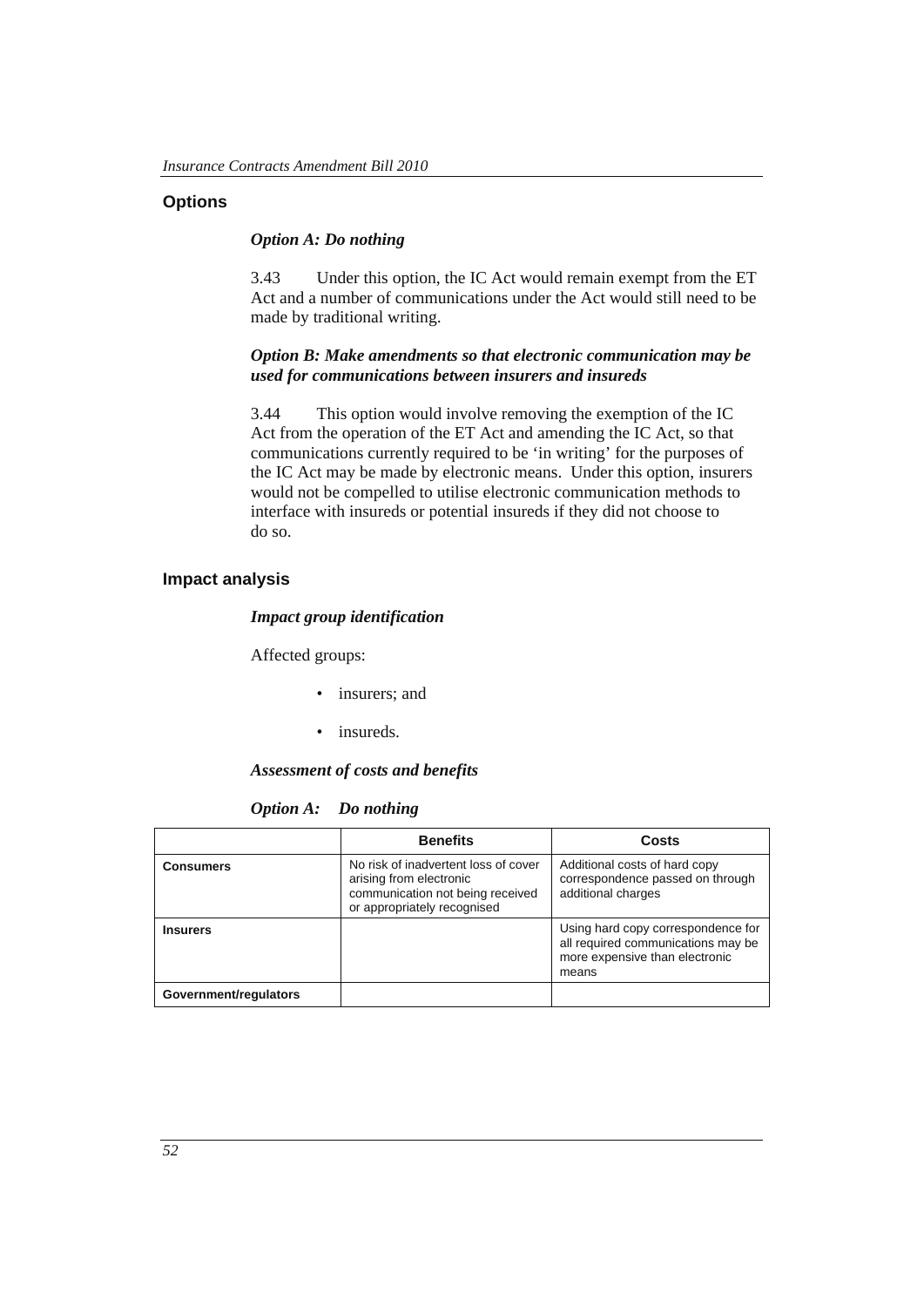|                       | <b>Benefits</b>                                                                                                                   | Costs                                                                                                                                                                                                                    |
|-----------------------|-----------------------------------------------------------------------------------------------------------------------------------|--------------------------------------------------------------------------------------------------------------------------------------------------------------------------------------------------------------------------|
| <b>Consumers</b>      | Savings for insurers from use of<br>electronic communications<br>would be passed to consumers<br>in the form of lower prices[+1]  | Possible greater risk in some<br>cases that cover will be<br>inadvertently lost as a result of<br>electronic statutory<br>communications not being<br>received or their importance not<br>recognised by the insured [-1] |
| <b>Insurers</b>       | Administrative savings by use of<br>electronic means for statutory<br>communications rather than<br>hard copy correspondence [+3] |                                                                                                                                                                                                                          |
| Government/regulators |                                                                                                                                   |                                                                                                                                                                                                                          |
| Sub-rating            | +4                                                                                                                                | -1                                                                                                                                                                                                                       |
| <b>Overall rating</b> | +3                                                                                                                                |                                                                                                                                                                                                                          |

| Option B: Make amendments so that electronic communication may |
|----------------------------------------------------------------|
| be used for communications between insurers and insureds       |

#### **Consultation**

3.45 Removal of the current IC Act exemption from the scope of the ET Act received wide support. There were no submissions in response to the Review Panel's reports opposed to allowing for electronic communications under the IC Act. However there were suggestions from representatives of consumers and the legal profession that allowing electronic communications should be subject to particular safeguards, including the safeguards proposed by the Review Panel in its final report.

3.46 Representatives of insurers submitted there should be no requirement to provide notices in hard copy if the relevant insured has consented to receive information electronically. This was supported by other submissions. However, an insurance dispute resolution body argued that no sanction should apply to an insured until they had been sent a hard copy of the relevant notice or acknowledged receipt of the notice through electronic means.

3.47 Following the release of the exposure draft bill for consultation, life insurance industry representatives suggested that the annual review notice could still be required to be provided in hard copy.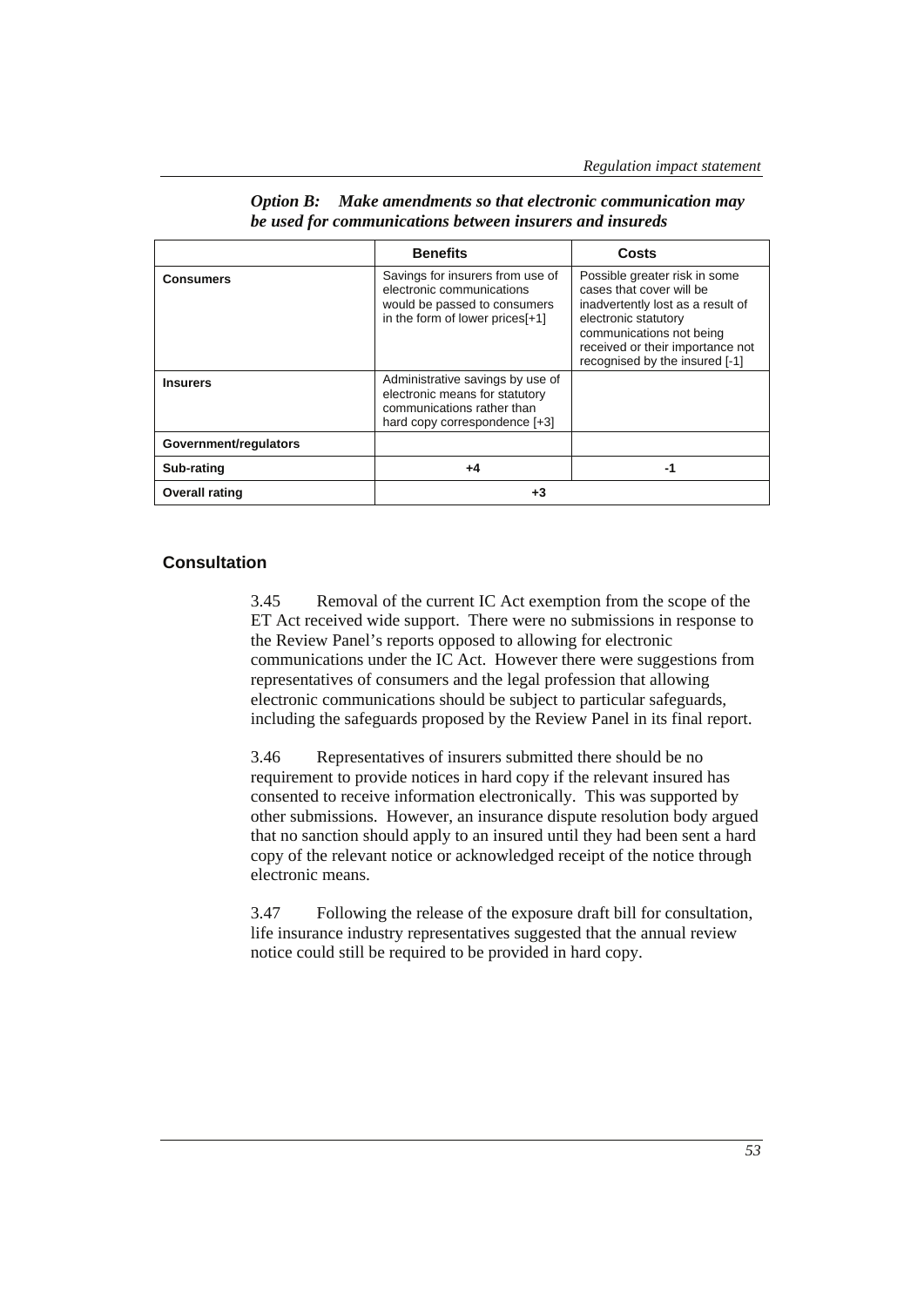# **Conclusion and recommended option**

- 3.48 Option A is not preferred because:
	- general government policy, as reflected in the *Electronic Transactions Act 1999*, is to facilitate electronic transactions; and
	- the potential cost savings in permitting electronic communication to be used for IC Act purposes are significant.

3.49 Option B would allow for electronic communications in accordance with the requirements of the ET Act. However, a number of submissions argued that insurance contacts warranted additional safeguards. The main issue of concern was that the failure of a consumer either to receive or react appropriately to a statutory communication under the IC Act might, in some cases, lead to inadvertent loss of cover and, if the cover had to be called upon due to a claim arising, they would face major financial difficulties. For example, it was argued strongly by consumer representatives and some lawyers that communications required under the IC Act, which are sent electronically, should be capable of being printed and retained. However, responses to the February 2007 exposure draft Bill argued that the requirements of the ET Act are sufficient to address these concerns.

3.50 A further counter-argument against additional safeguards is that electronic communications are more likely to be promptly read and recognised than hard copies.

# **Objective component of insured's duty of disclosure**

# **Problem**

3.51 A number of submissions to the Review Panel, particularly those from advocates for insureds, argued that the current tests for the duty of disclosure (particularly those under subsections 21(1) and 21A(4) of the IC Act) impose an unreasonable burden on insureds to know what an insurer regards as relevant to its decision whether to enter a contract of insurance.

3.52 Section 21, which applies to all contracts of insurance, requires an insured to disclose every matter that they know, or in the circumstances could reasonably be expected to know, would be relevant to the insurer's decision whether to accept the risk and enter the contract.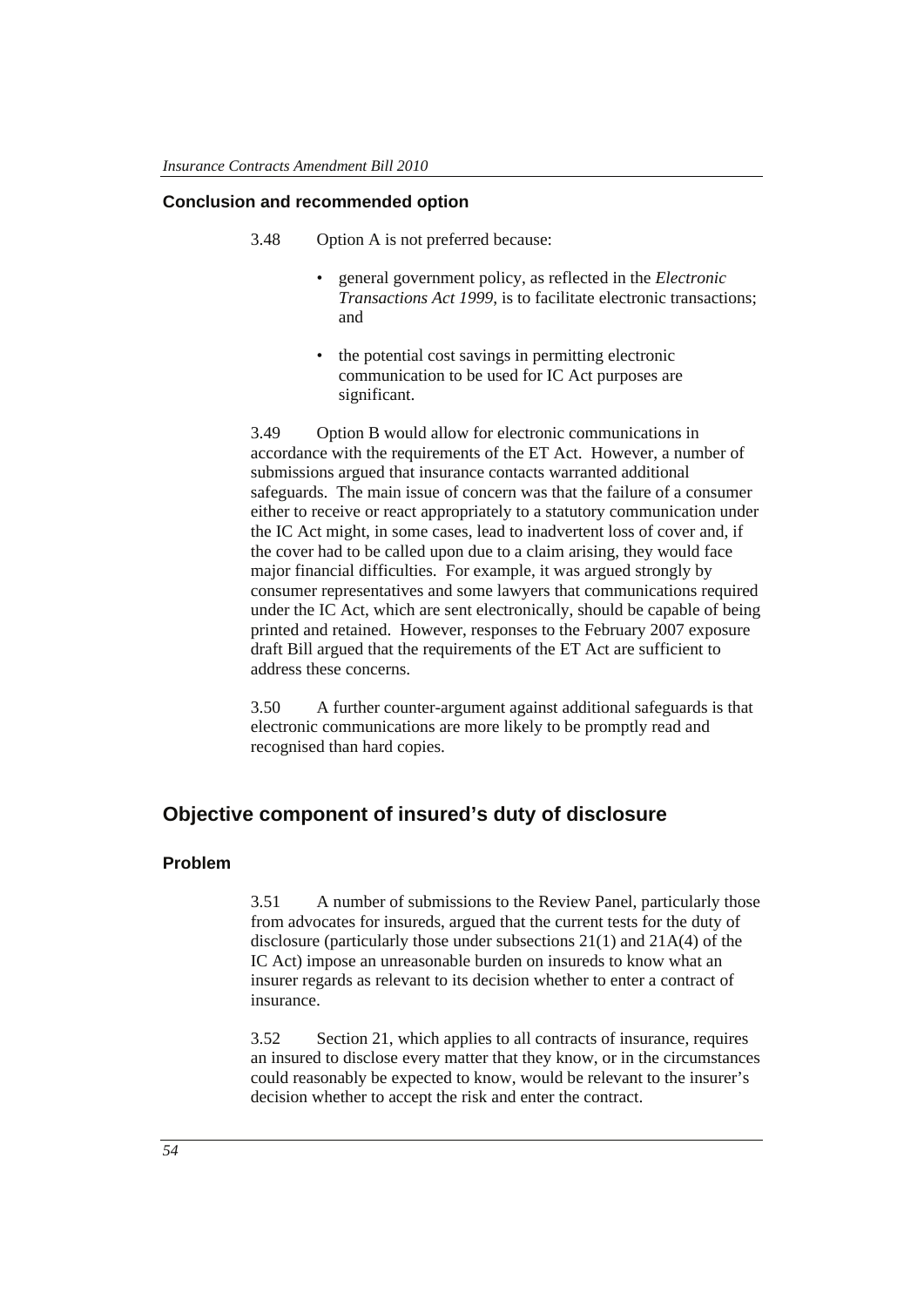3.53 Section 21A, which applies in respect of eligible contracts of insurance,<sup>6</sup> precludes an insurer from making open-ended requests for an insured to disclose 'any other matter'. However, the insurer may still seek disclosure of 'exceptional circumstances' that the insured, or a reasonable person in the circumstances, would be expected to know are relevant to the insurer's decision whether to accept the risk (subsection 21A(4)).

3.54 Disclosure is a significant issue in a number of insurance-related disputes. In a submission responding to the Review Panel's issues paper, the Consumers' Federation of Australia (CFA) estimated that around 13 per cent of determinations made by the then General Insurance Inquiries and Complaints Service Ltd (IEC) involved disputes regarding disclosure.<sup>7</sup> More recently, the Financial Ombudsman Service has advised that in the year ending June 2009, 4 per cent of disputes determined by the General Insurance Division of the Service related to 'non-disclosure on proposal', and a further 2 per cent related to 'disclosure issues'. In the ended ending June 2009, about 4.5 per cent of disputes determined by the former Insurance Ombudsman Service related to 'non-disclosure on proposal'.

3.55 The CFA argued that no other consumer contract imposes a burden on the consumer to know what information the other party requires when deciding whether to enter the contract. The CFA noted that in the case of consumer credit, consumers must answer the credit provider's questions accurately but are not expected to know what other information the credit provider needs to assess the loan application.

 $\overline{a}$ 

<sup>6 &#</sup>x27;Eligible contracts of insurance' are defined in regulation 2B of the *Insurance Contracts Regulations 1985.*

<sup>7</sup> The Consumer *Federation* of Australia (CFA) in its submissions to the Review Panel's March 2004 Issues Paper estimated that between January 1999 and April 2004, the external dispute resolution body, the IEC Claims Review Panel, had made 642 determinations on claims that at least, in part, considered disclosure. These determinations were broken down as follows: Small business (21); Consumer credit (39); Home contents (170); Home building (71); Marine (7); Motor vehicle (200); Motor vehicle TPPD (1); Personal accident/sickness (102); Travel (27); Other (4).

The IEC Panel determined 936 claims in 2002-2003. The CFA extrapolated that 642 claims over a five year timeframe is about 128 per year. 128/936 (the 2002-2003 figure) being 13.7 % - the figure the CFA noted represented the percentage of claims each year that involved (in part) disclosure issues.

In its 2006-2007 Annual Review (at page 10), the IEC (by then, the Insurance Ombudsman Service - the IOS) noted that 'once again, with 35 % of the total, motor vehicle disputes were the most highly represented at IOS, followed by home building disputes (21%), travel disputes (18%) and home contents disputes (12%). With respect to motor vehicle disputes, the main reason for the insurer denying liability was related to exclusion or condition (45%), with non-disclosure the next most frequently cited reason for denying liability (15%), followed by fraud (14%). (On 1 July 2008, the IOS was folded into the Financial Ombudsman Service.)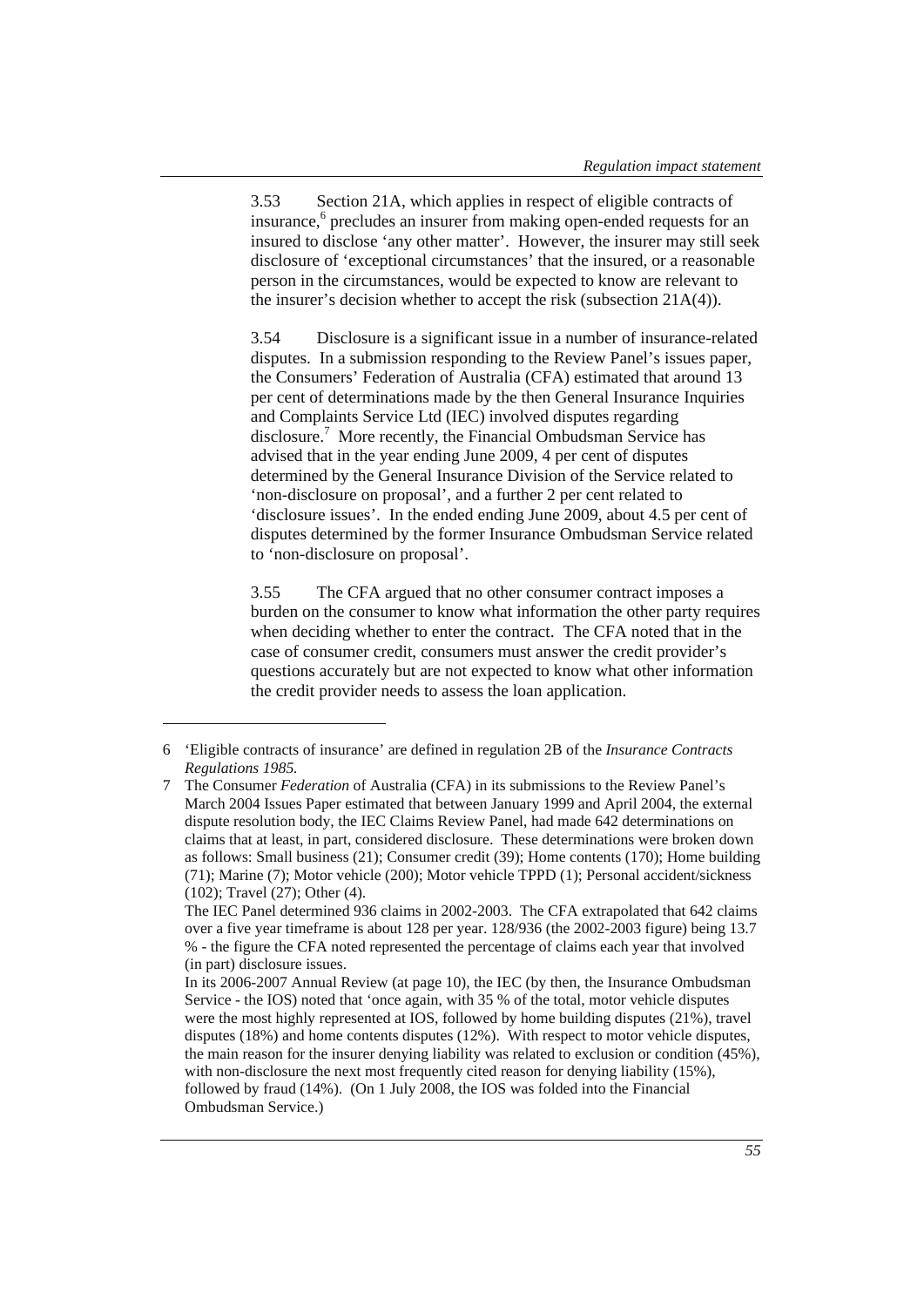3.56 The CFA also argued that the IC Act provisions concerning disclosure fail to take account of technological advances such as data processing and the internet, which have placed insurers in an even better position to assess risk.

3.57 Requiring potential insureds to disclose all information relevant to an insurer's decision, when those persons are not necessarily in a position to assess what type of information may be relevant, can result in unfair outcomes for insureds, for example, where a claim is denied or reduced as a result of the failure to disclose.<sup>8</sup>

#### **Objective**

3.58 The objective is to ensure that the duty of disclosure requirements in the IC Act strike an appropriate balance between, on one hand, ensuring insurers have reliable information to assess and price risk and, on the other hand, the need to avoid placing unfair burdens on insureds in respect of the remedies available against them for non-disclosure.

# **Options**

### *Option A: Do nothing*

3.59 No changes would be made to the objective elements of the insured's duty of disclosure tests in sections 21 and 21A.

#### *Option B: Replace the general duty to disclose in section 21 with a requirement to answer specific questions honestly and fully*

3.60 Under this option, the general duty of disclosure in section 21 would be replaced with a duty on insureds to answer fully and honestly questions that are put to them by the insurer. If that were to happen, section 21A, which applies such a framework to eligible contracts of insurance, would no longer be necessary.

1

<sup>8</sup> A majority of the High Court has taken the view that to require an insured to disclose to an insurer every matter known to (or reasonably knowable by) the insured that was relevant to the insurer's decision would impose an extraordinarily high burden on an insured, which few could ever fully discharge. Permanent Trustee Aust Ltd & Anor v FAI General Insurance Co Ltd (in liq) (2003) 12 ANZ Ins Cas 61-565 at page 76, 650.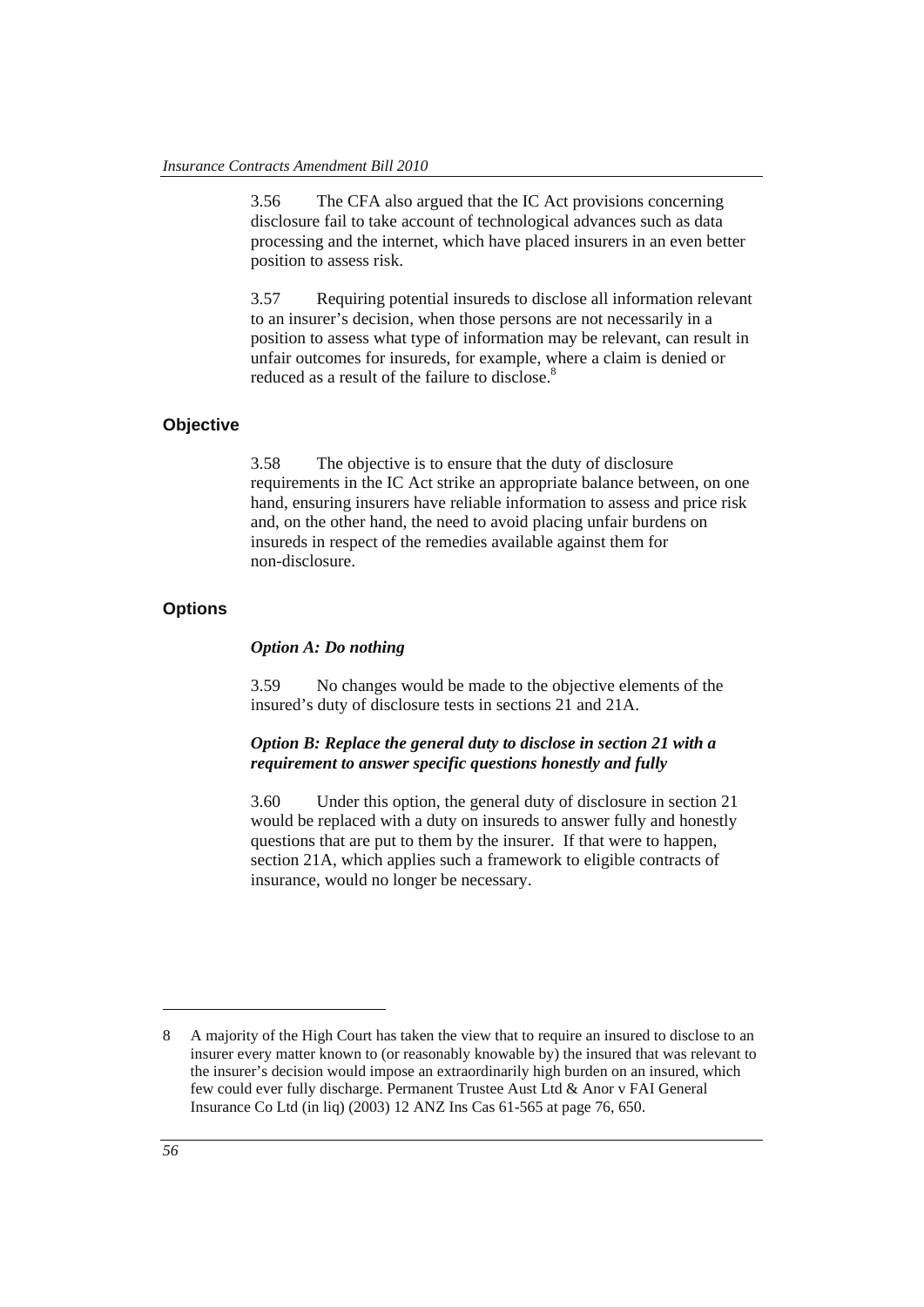### *Option C: Clarify the operation of the mixed objective/subjective duty of disclosure test in section 21*

3.61 Under this option, the current mixed objective/subjective duty of disclosure that applies to insureds under section 21 would be retained. However, the application of the test would be elucidated by requiring reference to non-exclusive factors, including the nature of the particular cover being provided.

# *Option D: Remove that part of section 21A that permits insurers to ask 'catch all' questions in relation to eligible contracts of insurance*

3.62 This option would discourage insurers that offer eligible contracts of insurance from asking general 'catch all' questions concerning 'exceptional circumstances'. Insurers would no longer be able to rely on the duty of disclosure in relation to eligible contracts of insurance if they ask the insured to disclose 'exceptional circumstances' in circumstances such as described by the current paragraph 21A(4)(b).

# **Impact analysis**

#### *Impact group identification*

Affected groups:

- insurers;
- insureds, including proposed insureds and beneficiaries under policies; and
- government and regulators, including self-regulatory organisations.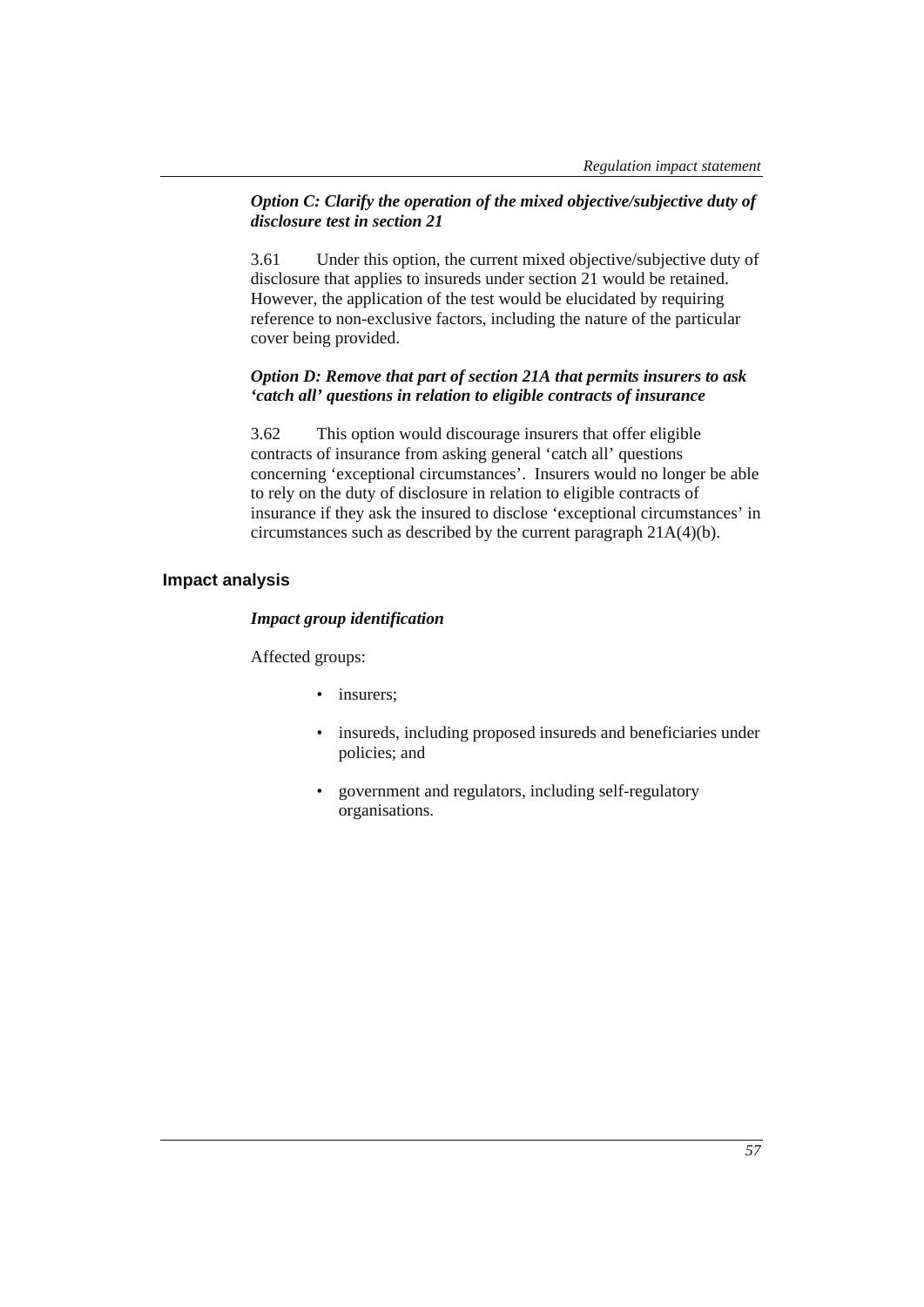# **Assessment of costs and benefits**

# *Option A: Do nothing*

|                       | <b>Benefits</b>                                                                                                        | Costs                                                                                                                                                                                                                                                                |
|-----------------------|------------------------------------------------------------------------------------------------------------------------|----------------------------------------------------------------------------------------------------------------------------------------------------------------------------------------------------------------------------------------------------------------------|
| <b>Consumers</b>      |                                                                                                                        | Leaving the current duty of<br>disclosure test unchanged may<br>continue to unfairly<br>disadvantage some insureds if<br>they fail to disclose a matter they<br>do not realise is relevant to an<br>insurer's decision whether to<br>enter the contract of insurance |
| <b>Insurers</b>       | Insurers sometimes benefit from<br>the objective elements of the<br>existing duty of disclosure test to<br>deny claims | Courts may continue to have<br>different interpretations about<br>the factors to consider in relation<br>to the objective element of the<br>duty of disclosure, which leads<br>to a lack of uniformity in<br>application of the IC Act                               |
| Government/regulators |                                                                                                                        |                                                                                                                                                                                                                                                                      |

# *Option B: Replace the general duty to disclose with a requirement to answer specific questions honestly and fully*

|                       | <b>Benefits</b>                                                                                                                                           | Costs                                                                                                                                                                                                                                                                                               |
|-----------------------|-----------------------------------------------------------------------------------------------------------------------------------------------------------|-----------------------------------------------------------------------------------------------------------------------------------------------------------------------------------------------------------------------------------------------------------------------------------------------------|
| <b>Insurers</b>       | Fewer disputes and legal<br>actions by insureds concerning<br>their obligation to disclose<br>matters that were considered<br>relevant by the insurer [1] | Applying this option to large<br>commercial risks, and in respect<br>of some life insurance products,<br>practicable extremely costly for<br>insurers, as it would require<br>them to construct lengthy and<br>complex specific questions to<br>ensure all relevant information is<br>obtained [-3] |
| <b>Insureds</b>       | Fewer disputes about an<br>alleged failure to disclose<br>relevant matters [1]                                                                            | Insurers may require consumers<br>to respond to more lengthy and<br>complex sets of questions [-2]<br>Less availability of insurance<br>and higher costs for insureds,<br>especially in non-eligible lines<br>$\lceil -2 \rceil$                                                                    |
| Government/regulators | Frequency of disputes<br>regarding disclosure could<br>reduce and ease of resolution<br>could increase [1]                                                |                                                                                                                                                                                                                                                                                                     |
| Sub-rating            | $+3$                                                                                                                                                      | -7                                                                                                                                                                                                                                                                                                  |
| <b>Overall rating</b> | -4                                                                                                                                                        |                                                                                                                                                                                                                                                                                                     |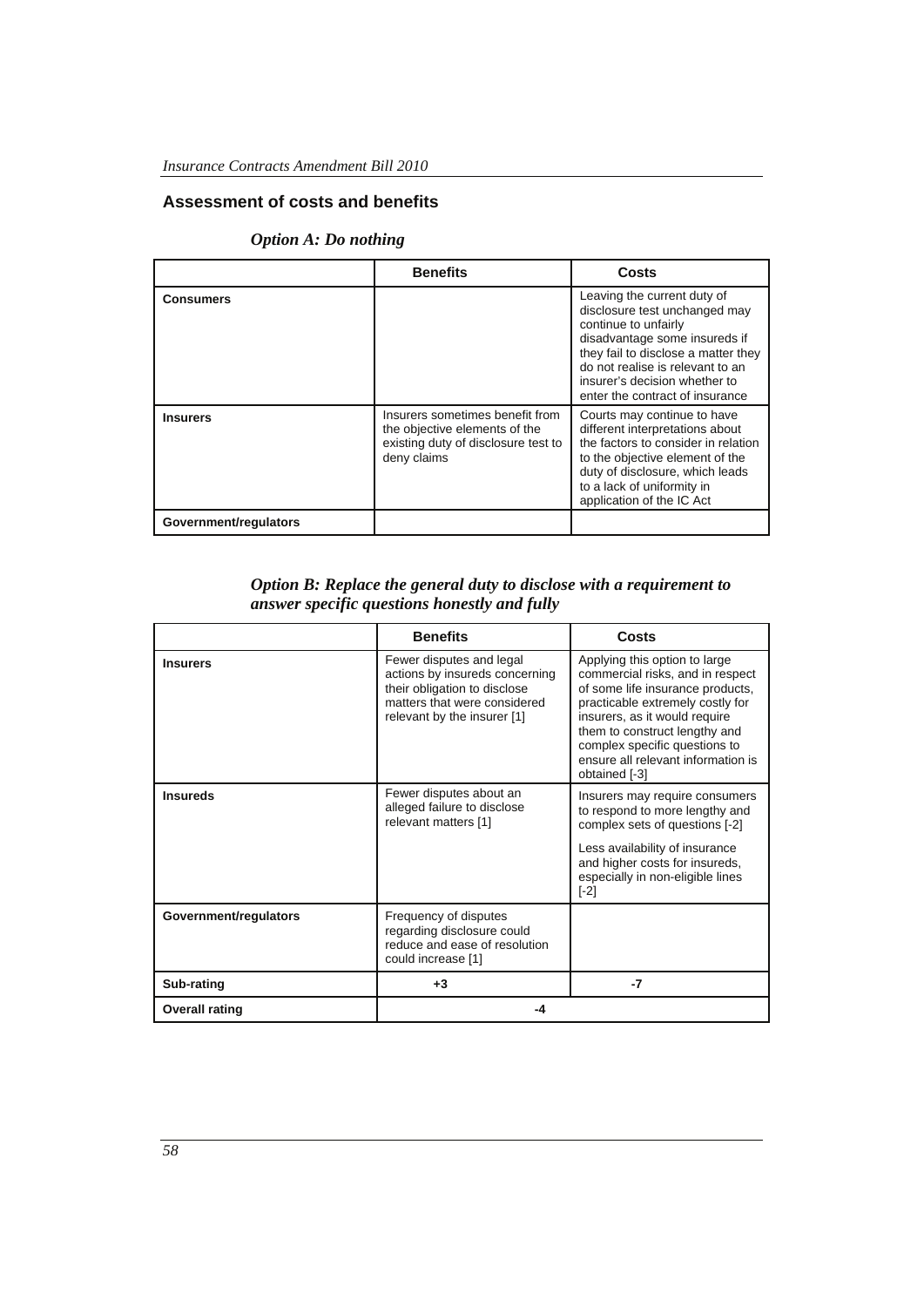|                           | <b>Benefits</b>                                                                                                                                                                                                          | Costs                                                                                                |
|---------------------------|--------------------------------------------------------------------------------------------------------------------------------------------------------------------------------------------------------------------------|------------------------------------------------------------------------------------------------------|
| <b>Insurers</b>           | Reduction in frequency and<br>complexity/cost of disputes [1]                                                                                                                                                            | This option may lead to some<br>litigation about interpretation of<br>the new objective factors [-1] |
| <b>Insureds</b>           | Reduction in frequency and<br>complexity/cost of disputes [1]                                                                                                                                                            | This option may lead to some<br>litigation about interpretation of<br>the new objective factors [-1] |
| Government/<br>regulators | Ease of interpretation and reduction<br>of inconsistencies between factors<br>that are taken into account in<br>determining an insured's duty of<br>disclosure is likely to result in more<br>efficient adjudication [2] |                                                                                                      |
| Sub-rating                | $+4$                                                                                                                                                                                                                     | -2                                                                                                   |
| <b>Overall rating</b>     | +2                                                                                                                                                                                                                       |                                                                                                      |

*Option C: Clarify the operation of the mixed objective/subjective duty of disclosure test in section 21* 

| Option D: Remove the part of section 21A that permits insurers to ask |
|-----------------------------------------------------------------------|
| 'catch all' questions in relation to eligible contracts of insurance  |

|                           | <b>Benefits</b>                                                                                                                                                                                      | Costs                                                                                                                                                                                                |
|---------------------------|------------------------------------------------------------------------------------------------------------------------------------------------------------------------------------------------------|------------------------------------------------------------------------------------------------------------------------------------------------------------------------------------------------------|
| <b>Insurers</b>           |                                                                                                                                                                                                      | For some insurers under eligible<br>contracts, being no longer able<br>to rely on 'catch all' questions<br>may encourage them to<br>formulate more, or more<br>complex, specific questions<br>$[-1]$ |
| <b>Insureds</b>           | Insureds under eligible contracts will not<br>be disadvantaged by being required to<br>answer questions that require a<br>knowledge of what factors may be<br>relevant to an insurer's decision [+2] | Possibility of having to answer a<br>larger number, or more<br>complex, questions [-1]                                                                                                               |
| Government<br>/regulators | Frequency and complexity of disputes that<br>need to be adjudicated regarding the duty<br>of disclosure will be reduced [+1]                                                                         |                                                                                                                                                                                                      |
| Sub-rating                | $+3$                                                                                                                                                                                                 | $-2$                                                                                                                                                                                                 |
| <b>Overall rating</b>     | $+1$                                                                                                                                                                                                 |                                                                                                                                                                                                      |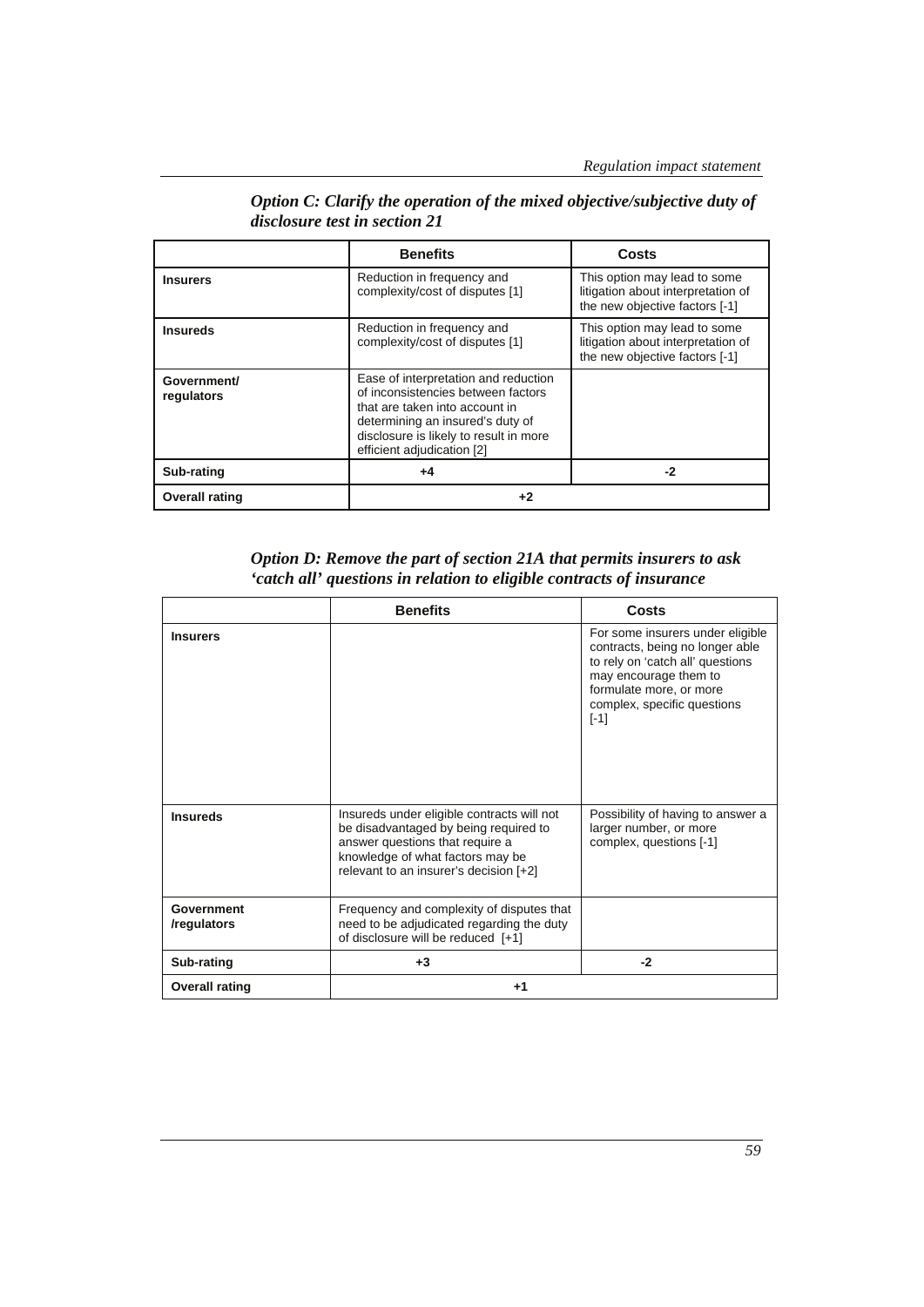### **Consultation**

3.63 Option B was supported by stakeholders including representatives of insurance brokers, and a legal aid commission. It was argued that insurers should be required to ask insureds specific questions that reflect their underwriting guidelines. Insurers that offered insurance over large commercial risks disagreed. They provided examples suggesting that, in those cases, questions were formulated and asked in the course of negotiating the relevant contract of insurance. It was not possible to produce a 'pro-forma' list of questions at the outset capable of dealing with all relevant risk factors that may affect the policy proposal.

3.64 Option C was suggested to the Review Panel by a firm of commercial solicitors. They noted the existing test in section 21 had been applied inconsistently by various courts, which runs counter to the policy intention that the law concerning contracts of insurance should apply uniformly throughout Australia.

3.65 In respect of eligible contracts of insurance, one general insurer reported to the Review Panel that it asked potential insureds specific questions and did not have a 'catch all' question (Option D). That insurer argued the 'catch all' question was no longer relevant to eligible contracts. Insurers offering that type of contract had 'clear underwriting guidelines based on comprehensive historical data that effectively define what information a prospective customer needs to provide to enable a risk to be accepted'. This view was not shared by other general insurers and their representative body, which submitted to the Panel that it would not be possible for many insurers to develop a list of relevant specific questions.

3.66 In response to the exposure draft Bill, few stakeholders commented on this particular amendment and at least one major insurer supported the way the Bill gave the Review Panel recommendation effect. The general insurers' representative body offered no additional information on how the removal of the 'exceptional circumstances' question would impose costs on insurers.

### **Conclusion and recommended options**

3.67 Option B (replacing the general duty of disclosure with a duty to answer specific questions) is unlikely to be practicable to apply more widely than in relation to eligible contracts. In particular, it would not appear to be practical to apply Option B in the context of large commercial insurance and some types of individual life insurance. Accordingly, Option B is rejected.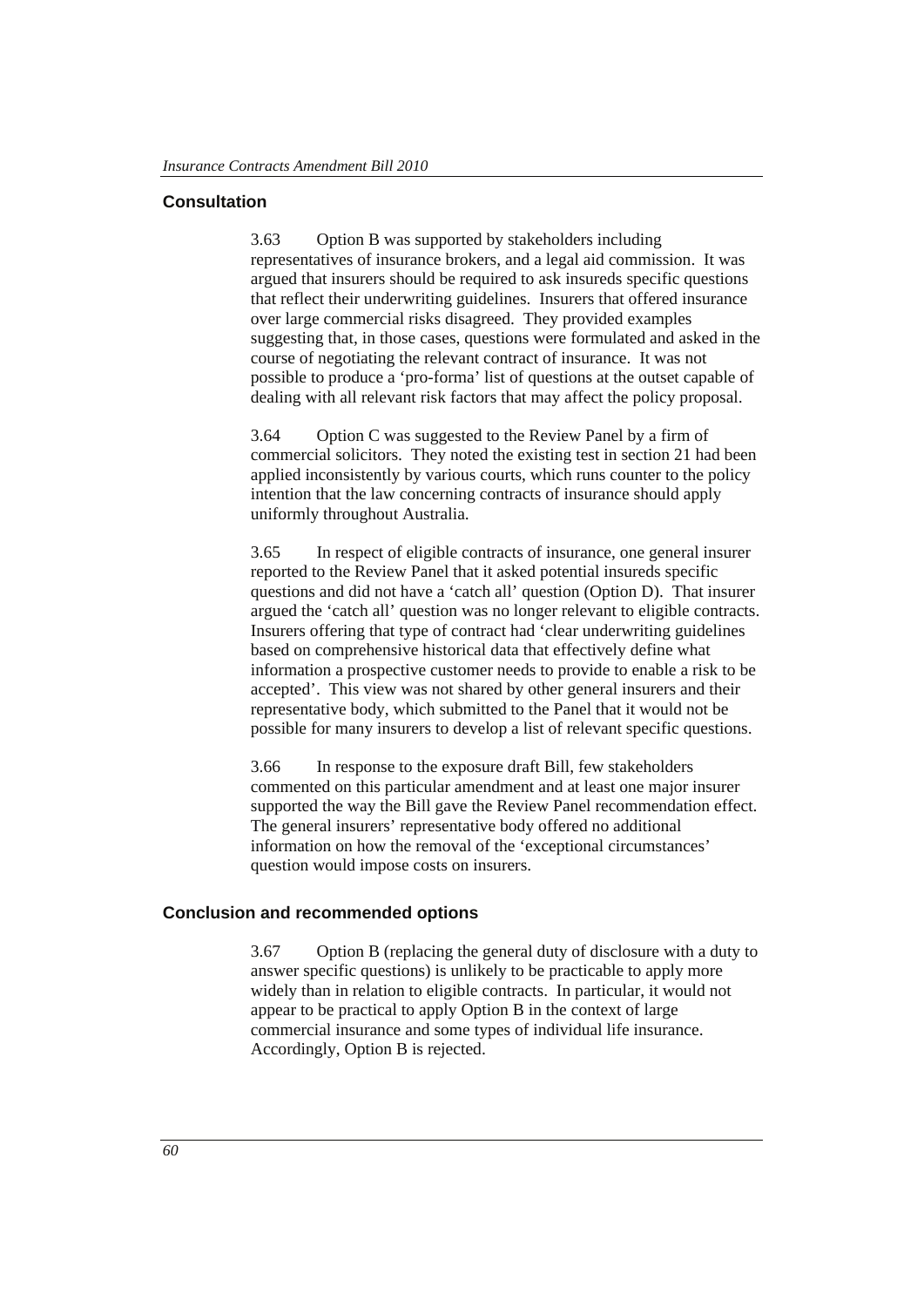3.68 Option C, under which the duty of disclosure would be clarified by setting out some non-exclusive factors in the Act to which regard should be had in applying the duty test, does not result in greater expenses for insurers. This option is designed to assist courts in interpreting how the duty applies in difficult cases and should assist to remove current inconsistencies in the application of the test between courts and promote uniform application of the IC Act throughout Australia.<sup>9</sup>

3.69 Option D would address concerns about the duty of disclosure rules incorporating an objective test that requires insureds to know what an insurer regards as relevant, at least in respect of personal lines insurance (eligible contracts). Although some insurers have strongly opposed Option D on the grounds that it would increase expenses, others have noted that in the case of personal lines insurance, insurers generally have a very strong understanding of what factors are relevant to the risk in question, and ask specific questions accordingly. The likelihood of any unforseen factors being relevant to risk is not high, and to the extent that it exists, there is a cogent argument that it is most appropriately borne by the insurer rather than the insured.

3.70 Option C is recommended because further guidance in interpreting provisions in the IC Act dealing with disclosure is likely to be of benefit to insurers, insureds and courts. Further, the costs of applying this option are not great. Option D (removing the ability to ask for disclosure of exceptional circumstances) is also recommended, because it largely addresses concerns from the insureds' perspective regarding the objective component of the duty of disclosure in respect of eligible contracts, notwithstanding there are some costs associated with its implementation.

 $\overline{a}$ 

<sup>9</sup> Keall DCJ (Western Australian District Court) in *Delphin v Lumley General Insurance Ltd*  (1989) 5 ANZ Ins Cas 60-941 concluded that the relevant tests required both extrinsic and intrinsic factors to be taken into account. On the other hand, Brooking J (Victorian Supreme Court) in *Twenty-first Maylux Pty Ltd v Mercantile Mutual Insurance (Aust) Ltd*(1990) VR 919 took the view that 'intrinsic' factors (such as imperfect understand of English or unfamiliarity with business or insurance practice) are not to be taken into account. Jones J (Queensland Supreme Court) applied the test applied by Brooking J in *Twenty-first Maylux Pty Ltd* and took into account extrinsic factors rather than individual idiosyncrasies: *Dew v. Suncorp Life and Superannuation Ltd* [2001] QSC 252.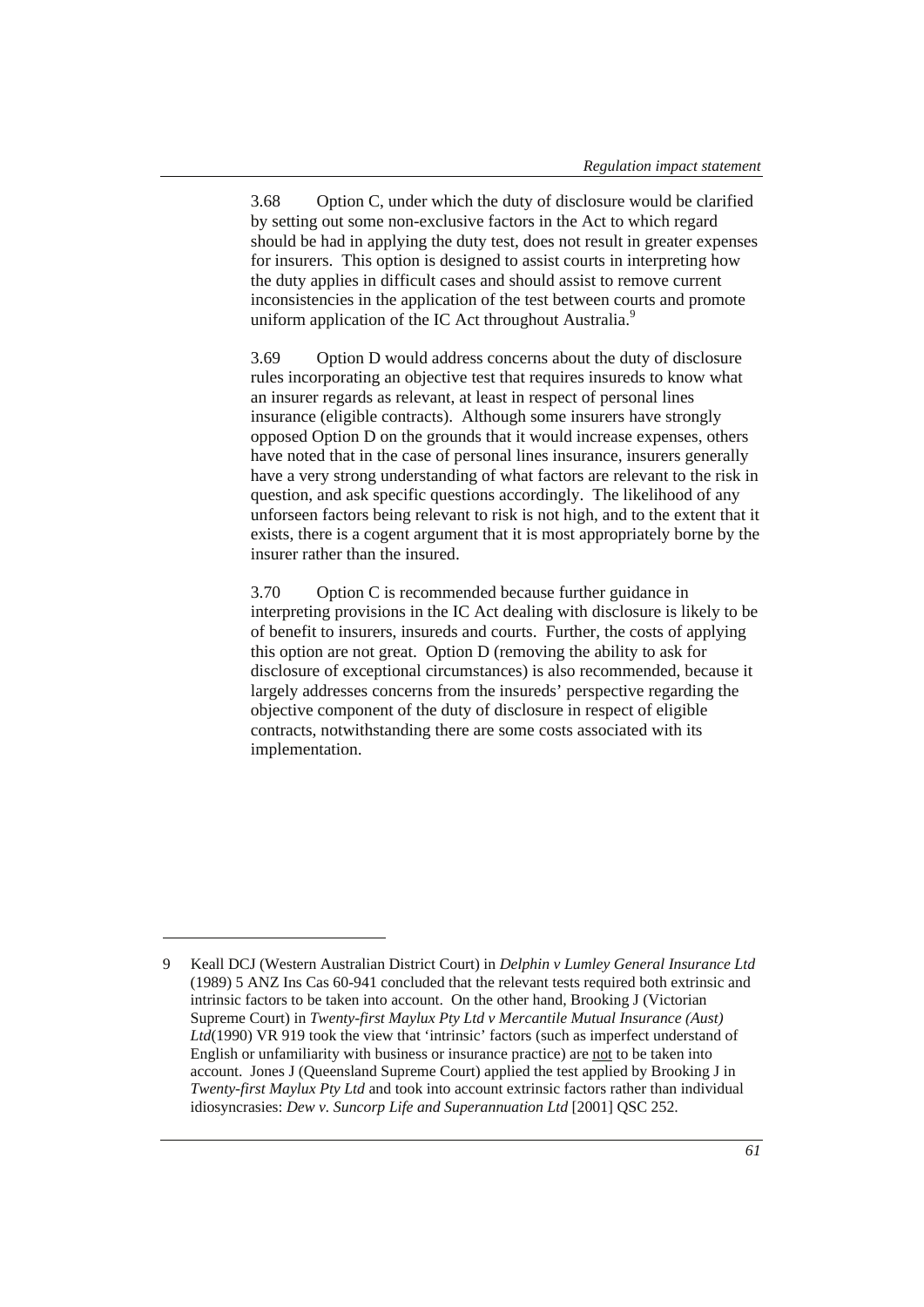# **Disclosure obligations on renewal of an eligible contract of insurance**

#### **Problem**

3.71 The then General Insurance Enquiries and Complaints Service Ltd (IEC) (a predecessor of the Financial Ombudsman Service), in its first submission to the Review Panel, raised concerns at the current law surrounding notice of the duty of disclosure upon renewal of a contract of insurance. The IEC stated:

'… *the experience of (IEC) Review Panel members is that the great majority of people regard a renewal notice in the same way as they would a gas bill, that is an account to be paid at or about the due date, although unlike the gas bill, a reminder notice is usually not issued if the sum payable is not paid within the prescribed time. In other words, the general public do not understand the renewal process creates a new insurance contract, sometimes with new policy terms, with new disclosure obligations.'* 

3.72 In its submission, the IEC noted instances of insureds under motor vehicle policies being denied claims because they failed to update their driving history as required upon renewal. Apparently this was due to a lack of awareness of the disclosure requirement, rather than any deliberate concealment on their part.

3.73 To have circumstances such as these continuing to arise is undesirable because the detriment to the persons concerned is potentially great. If insureds do not realise that they are under a new set of disclosure obligations upon renewal of a contract of insurance, they risk failing to inform the insurer of matters that have occurred since the relevant contract was entered into that are relevant to the insurer's decision whether to accept the risk of the renewed contract. As a consequence, the insured may be denied the right to recover under the contract, to potentially great detriment to the insured and any other person with an interest in the particular insurance contract.

3.74 An examination of statistics published by an external dispute resolution body is indicative of the extent to which non-disclosure on renewal leads to disputes between insurers and insureds. For the period July 2005 to June 2006 in relation to which the former Insurance Ombudsman Service — the IOS — reported on disputes determined by the scheme during that period with 'Non-disclosure on proposal' as a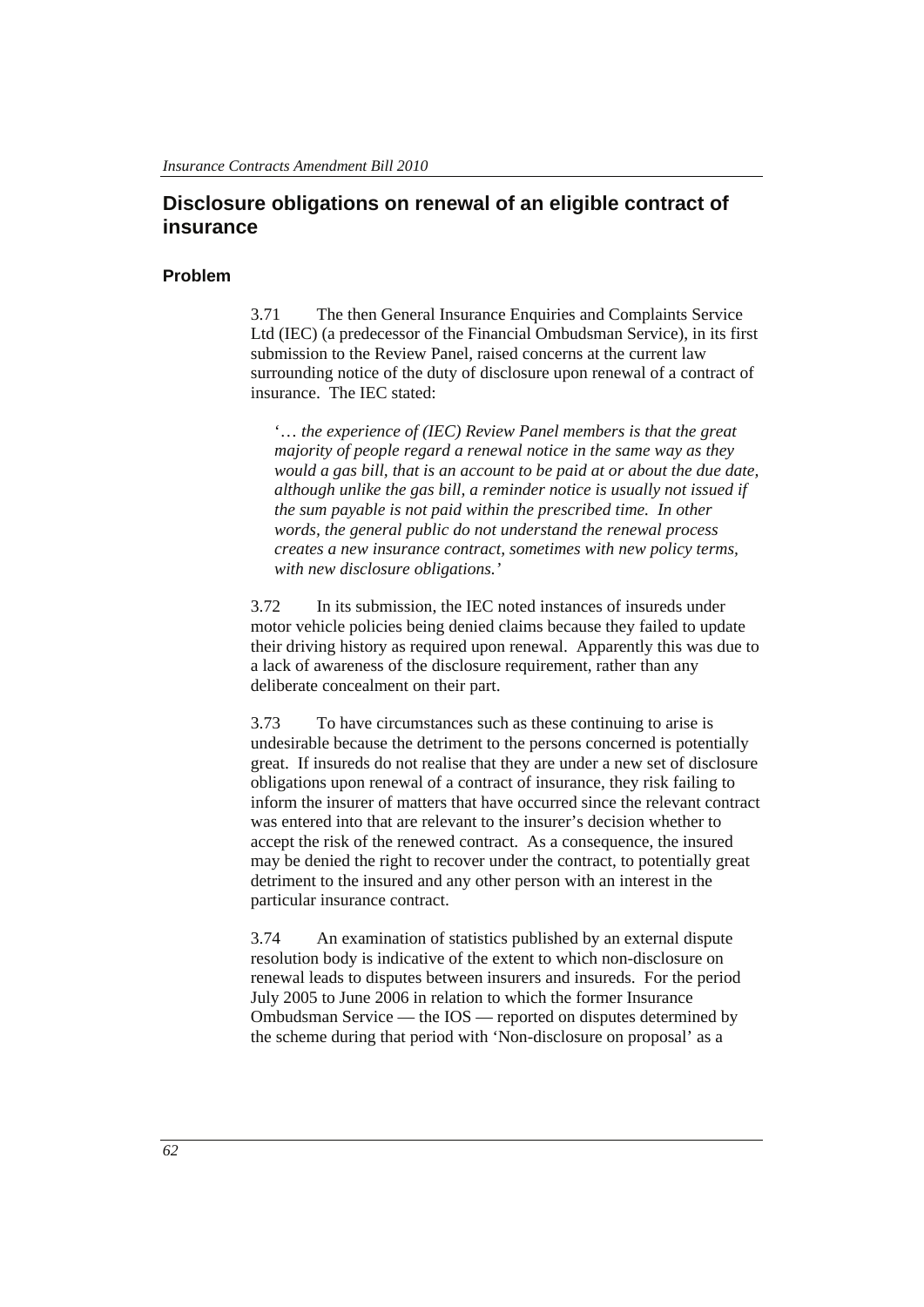reason members denied liability, in total, 53 out of 107 disputes relating to alleged non-disclosure involved renewals.<sup>10</sup>

#### **Objective**

3.75 The objective is to ensure that, as much as possible, insureds renewing an eligible contract of insurance understand their duty of disclosure obligations.

# **Options**

 $\overline{a}$ 

#### *Option A: Do nothing*

3.76 The requirement on insurers under an eligible contract of insurance to ask specific questions of the insured — if they wish to rely on the insured's duty of disclosure — would not apply on renewal of the particular eligible insurance contract.

### *Option B: Make the obligation to provide details regarding the duty of disclosure the same at both inception and renewal of an eligible contract of insurance*

3.77 Under this option, renewal of an eligible contract of insurance would trigger duty of disclosure obligations for both insurers and insureds similar to the obligations that applied when the contract was first entered into.

<sup>10</sup> There were no disputes in the 2005-2006 reporting period relating to the IOS category 'Nondisclosure on proposal' for the general insurance lines of Caravan/Campervan; Consumer Credit, Marine-Pleasure Craft, Motor Vehicle – Third Party [TPPD], Small Business and Strata Title. The three disputes in the reporting period involving disclosure issues relating to Travel insurance did not involve renewals (undoubtedly due to the nature of the insurance). However, for the remaining lines of Motor Vehicle, Home Buildings, Home Contents, Personal Accident/Sickness and Medical Indemnity, more than half of the disputes involving disclosure issues were renewals. Three out of four Home Buildings disputes relating to alleged non-disclosure involved renewals; two out of three Home Contents disputes relating to alleged non-disclosure involved renewals; three out of four Personal Accident/Sickness disputes relating to alleged non-disclosure involved renewals and of four Medical Indemnity disputes, one related to renewal issues. Most disclosure/renewal issues arose in relation to Motor Vehicle insurance disputes. The IOS reported that in the financial year 2005-2006, motor vehicle disputes made up 35% of all referrals to IOS - 654 out of 1870 disputes in total (in all, 13% of the total of 11,235, 690 motor vehicle policies and renewals issued during 2005-2006 led to claims). Out of 93 Motor Vehicle disputes involving disclosure issues, 44 complaints resulted where claims had been rejected on renewal for alleged breaches of disclosure (including alleged misrepresentations).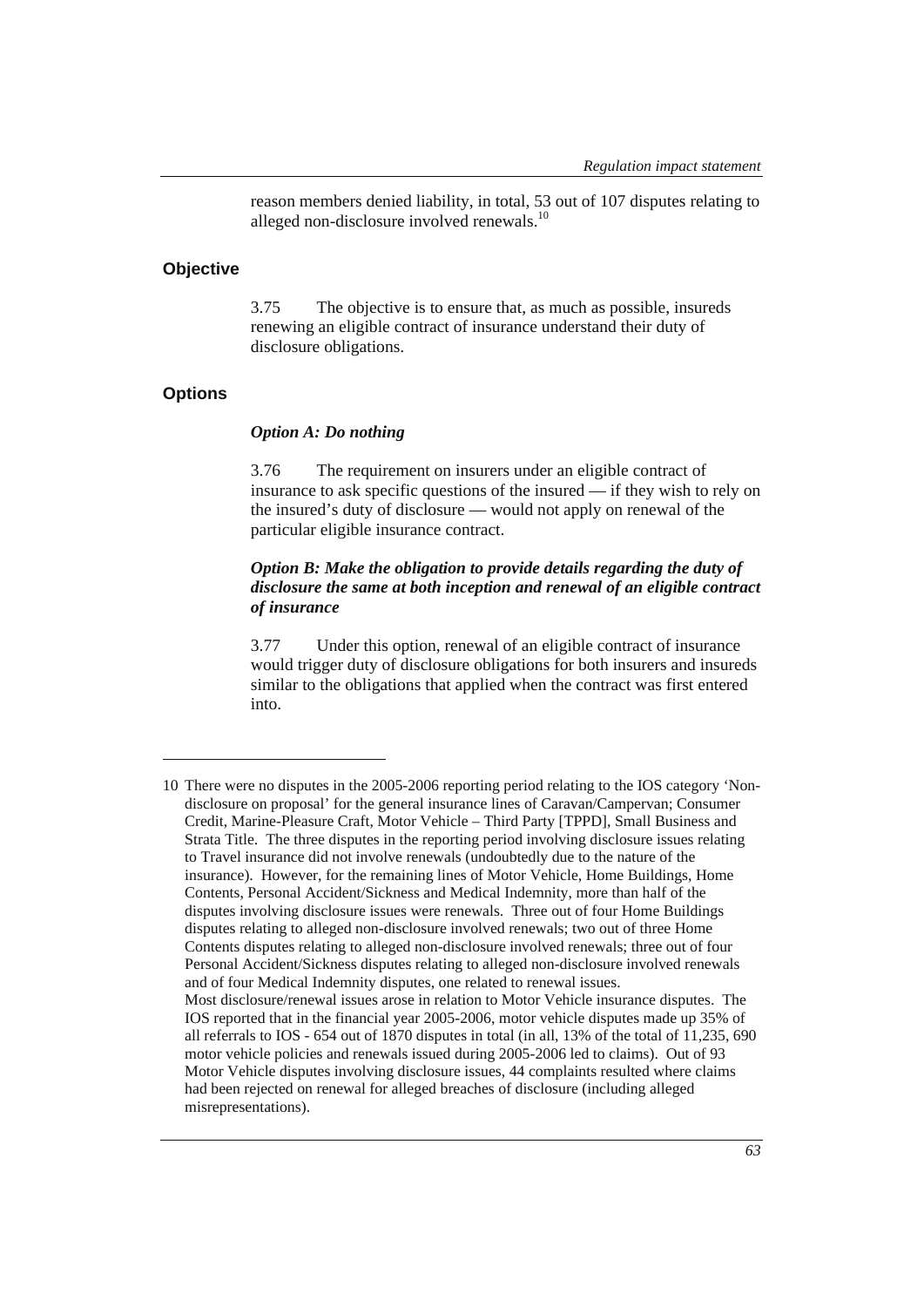3.78 For example, under this option, an insurer wishing to rely on an insured's duty of disclosure at renewal of an eligible contract would need to ask the insured specific questions or, alternatively, seek an update to the answers the insured had provided at the inception of the contract.

# **Impact analysis**

#### *Impact group identification*

Affected groups:

- insurers;
- insureds; and
- government and regulators, including self-regulatory organisations.

### **Assessment of costs and benefits**

*Option A: Do nothing* 

|                           | <b>Benefits</b>                                                                                              | Costs                                                                                                                                                              |
|---------------------------|--------------------------------------------------------------------------------------------------------------|--------------------------------------------------------------------------------------------------------------------------------------------------------------------|
| <b>Insurers</b>           | Minimal administrative burden to take<br>advantage of duty of disclosure on<br>renewal of eligible contracts |                                                                                                                                                                    |
| <b>Insureds</b>           |                                                                                                              | Disadvantage for some insureds<br>who are denied claims because<br>they did not realise their duty of<br>disclosure obligations on<br>renewal of eligible contacts |
| Government/<br>regulators |                                                                                                              |                                                                                                                                                                    |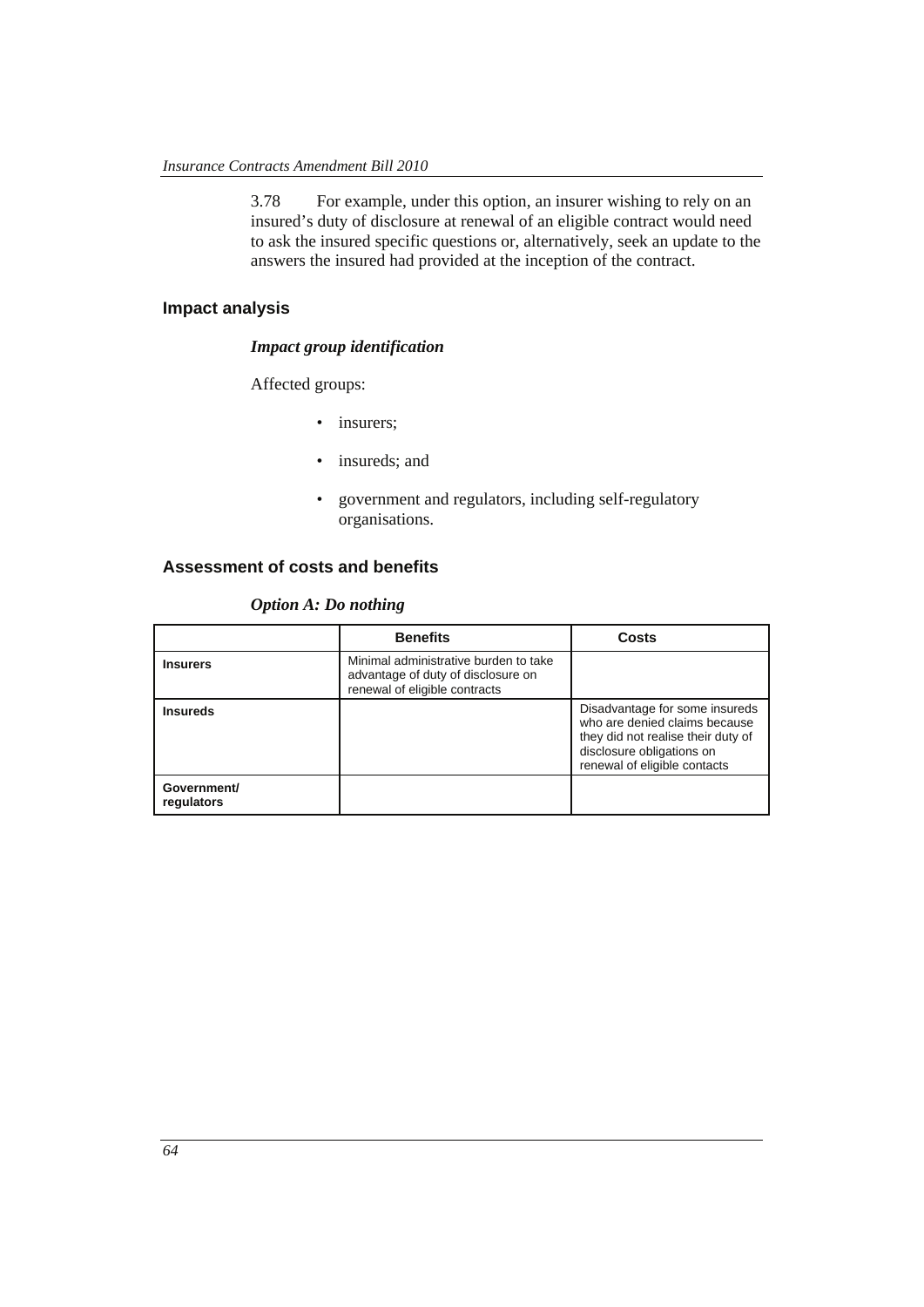|                           | <b>Benefits</b>                                                                                                                                                   | Costs                                                                                                                                                  |
|---------------------------|-------------------------------------------------------------------------------------------------------------------------------------------------------------------|--------------------------------------------------------------------------------------------------------------------------------------------------------|
| <b>Insurers</b>           | Insurers would receive better<br>information about the risks associated<br>with renewal of a particular eligible<br>contract [1]                                  | Changes to administrative<br>procedures for renewals of<br>eligible contracts that could, for<br>some insurers, involve<br>significant costs<br>$[-2]$ |
| <b>Insureds</b>           | Insureds would no longer face denial of<br>a claim because they did not realise<br>that the duty of disclosure applies on<br>renewal of an insurance contract [3] | Possible increases in premiums<br>passed on by some insurers due<br>to increased costs [-1]                                                            |
| Government/<br>regulators | Reduction in dispute resolution<br>regarding the disclosure requirements<br>on renewal of eligible contracts [1]                                                  |                                                                                                                                                        |
| Sub-rating                | +5                                                                                                                                                                | -3                                                                                                                                                     |
| <b>Overall rating</b>     | +2                                                                                                                                                                |                                                                                                                                                        |

*Option B: Make the obligation to provide details regarding the duty of disclosure the same at both inception and renewal of an eligible contract of insurance* 

#### **Consultation**

 $\overline{a}$ 

3.79 In submissions to the Review Panel, a consumer representative body and a legal aid commission expressed support for the amendment proposed in Option B. The legal aid commission noted that, in its experience, many insureds were unaware of their duty of disclosure obligations on renewal and assumed that it was an automatic process, subject to payment of the premium. Insurance broker representatives submitted the IC Act should be amended so that insurers must make clear in any renewals the consequences of non-disclosure.

3.80 General insurer representatives submitted that requiring insurers to ask specific questions on renewal would result in significant increases in the costs incurred by insurers.<sup>11</sup> The additional costs would ultimately be passed on to insureds.

<sup>11</sup> An insurance company submitted in relation to the 2007 exposure draft Bill that a renewal under the proposed changes would result in an average increased cost per policy of \$15, a cost that would ultimately be passed onto customers.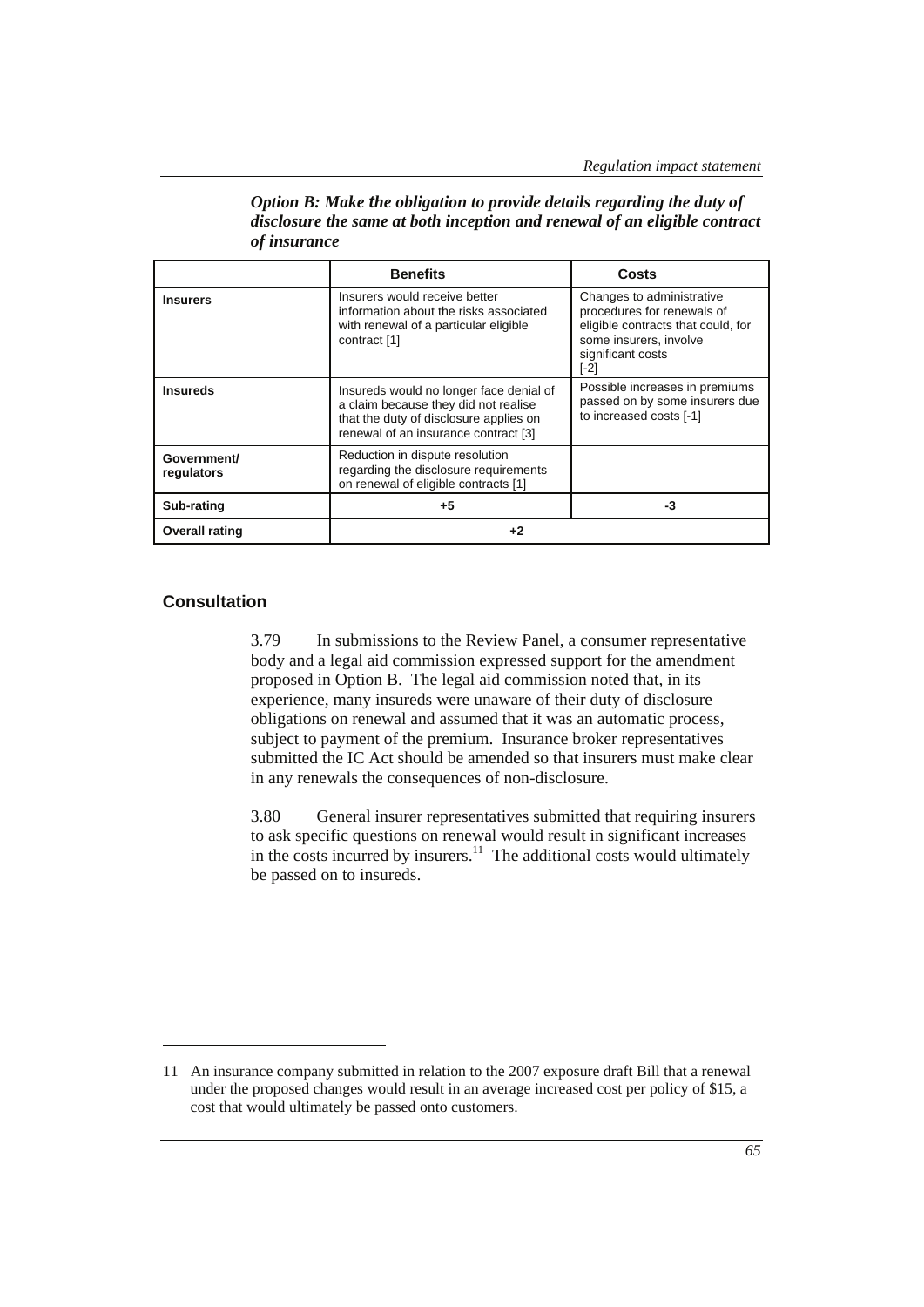### **Conclusions and recommended options**

3.81 Option B would result in the duty of disclosure obligations (such as the requirement to ask specific questions for eligible contracts) applying at renewal, as well as inception.

- 3.82 If Option B were adopted:
	- insurers would be better advised of factors affecting the risk associated with a particular contract of insurance; and
	- insureds would be less likely to be disadvantaged when making a claim because they failed to disclose adequately on renewal.
		- However, the change would result in costs for insurers because they would need to ask insureds to update answers provided at inception of the contract, or on last renewal, rather than relying on the general duty of disclosure in section 21 of the IC Act. Notwithstanding the prospect of increased administrative costs, Option B is recommended because:
	- some general insurers either do not seek to rely on the duty of disclosure on renewal for lines of eligible contracts, or already adopt the practice of seeking an update to answers provided previously, so the potential for increased costs to insureds involved in changing processes would depend on the systems processes individual insurers have in place for handling renewals where practices such as these are not currently employed; and
	- the measure would avoid the possibility of significant detriment for insureds as a result of a failure to comply with the general duty of disclosure obligations applying on renewal, due to ignorance about their existence.

# **Notification of duty of disclosure**

### **Problem**

3.83 Section 22 of the IC Act requires insurers to clearly inform prospective insureds of the general nature and effect of the duty of disclosure before the insured enters the relevant contract of insurance.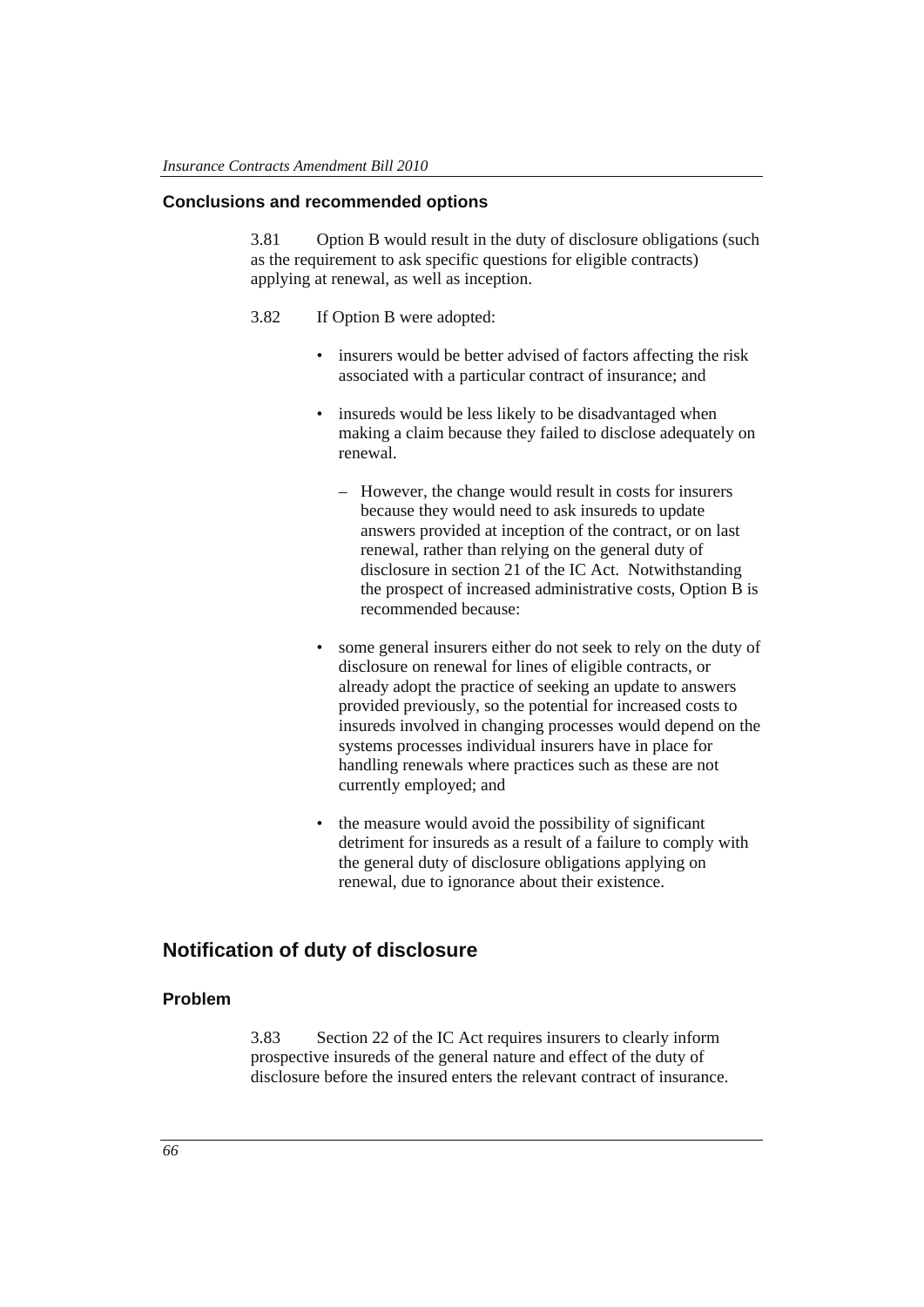3.84 A legal aid commission noted in a submission to the Review Panel that, in its experience, many insureds assume they have complied with their duty of disclosure obligations when they disclose all facts known to the insured at the time of filling out a proposal form or answering an insurer's questions during a preliminary telephone application interview. However, matters that are relevant to the insurer's decision to accept the risk and enter the contract may arise after the date of application for the policy and the date it comes into effect, for example, significant changes in the state of an insured's or a life insured's health. It is quite common for insureds to fail to disclose such matters because they mistakenly believe they are under no obligation to do so. Ignorance about the duration and scope of the duty of disclosure was a common misconception.<sup>12</sup>

3.85 Thus, many insureds will inadvertently fail to disclose facts that may come to light after the insured completes the proposal process but before the contract of insurance comes into effect and, as a consequence, may be in breach of their duty of disclosure. The result of such ignorance on the part of some insureds, coupled with prolonged delays between application and the issuing of the insurance policy (the Review Panel was made aware that in some circumstances the time between providing the relevant disclosure and the commencement of the contract of insurance can be some months), may mean that claims and even entire policies may be jeopardized to the serious detriment of insureds or their dependants and beneficiaries. This is particularly important for beneficiaries of insurance linked to superannuation and dependants receiving or expecting to receive death benefits from life insurance policies applied for years prior to a claim being made on the policy.

3.86 Instances of disputes involving alleged breaches of disclosure (both innocent and fraudulent) where prolonged delays occurred have arisen before the life insurance and superannuation external dispute resolution schemes, in particular, the former Financial Industry Complaints Service (FICS) — now part of the Financial Ombudsman Service) and the Superannuation Complaints Tribunal. Cases have also arisen before the Australian courts involving ignorance of the extent of the

 $\overline{a}$ 

<sup>12</sup> Many, if not most, insureds believe that their duty of disclosure ends when a proposal application has been completed and accepted by the insurer (that is,. the proposal - not the contract). See the Annual Report of the General Insurance Enquiries and Complaints Scheme [IEC] Annual Report 1996, page 10-11; IEC Annual Report 1997, page 9; IEC Annual Report, 1998, page 10, cited in *Disclosure and concealment in consumer insurance contracts* by Dr Julie-Anne Tarr, Cavendish Publishing Limted, 2002. [The former General Insurance Enquiries and Complaints Scheme [IEC] is now part of the Financial Ombudsman Service].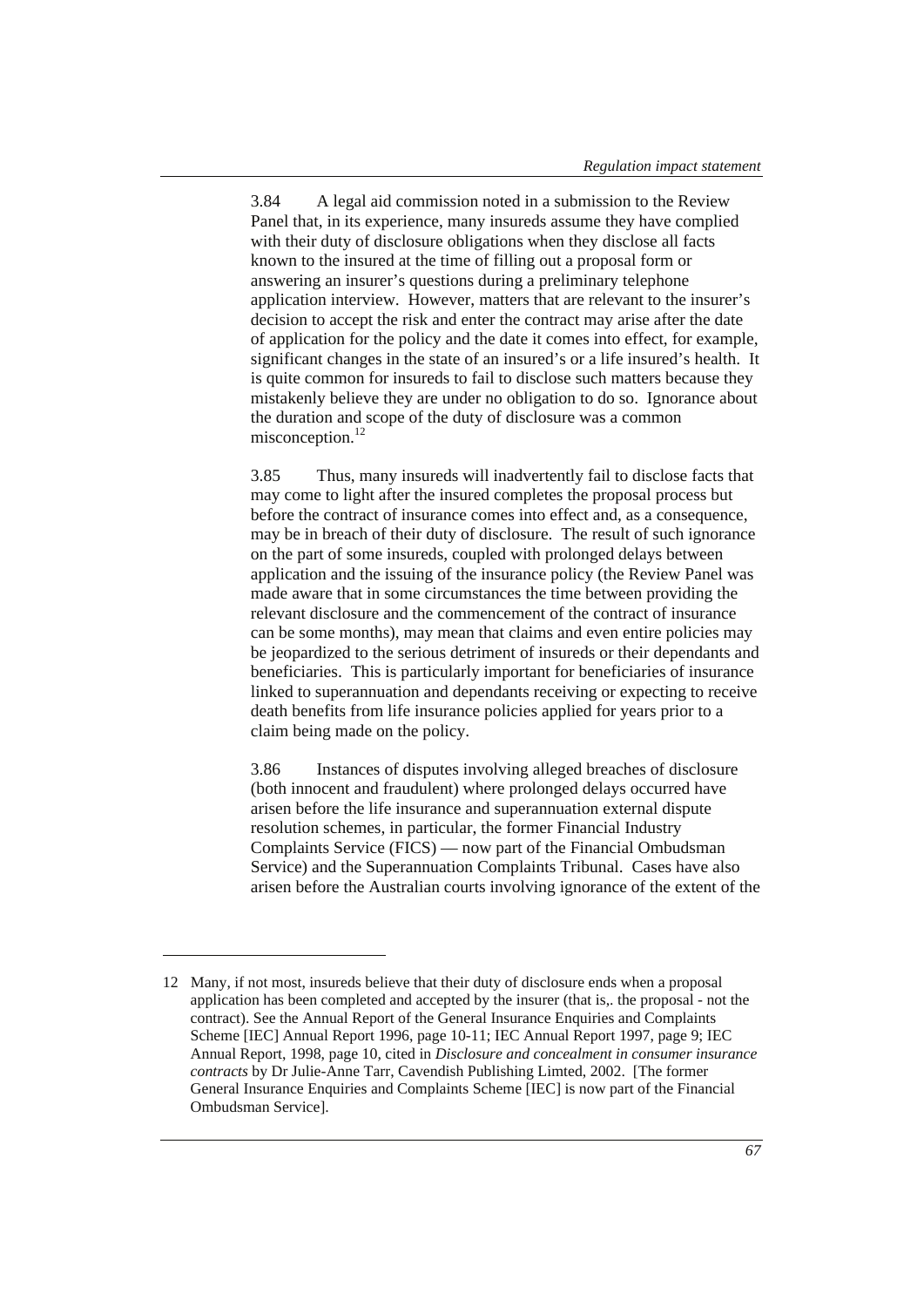insured's duty of disclosure where delays have been found to be a factor in disputes involving alleged breaches of the duty.<sup>13</sup>

3.87 Delays can be caused by both insurers and insureds. The problem tends to occur more frequently in certain lines of business, for example, in life insurance and in directors' and officers' (D&O) liability insurance, mainly because of the extended nature of the assessment process in those business lines. Delays may be caused by the insurer where time –consuming processes are involved, such as, example, collecting declarations from directors for D&O liability insurance or collecting medical disclosures in relation to life insurance policies. Delays may also be caused when negotiations are extended where the insurer makes a counter-offer.

3.88 Delays may be caused by the insured where, for example, a written application is posted many weeks after the blank application form had been provided to the insured, or where the insured has provided incomplete responses to questions or made mistakes in completing forms or failed to append their signature to a paper form.

3.89 Some of the determinations of the external dispute resolution schemes indicate that the policy/proposal wording used by many insurers is not clear about the scope of the disclosure obligation. The extent to which this may disadvantage consumers is accentuated when delays occur. While negative outcomes for consumers may be attenuated by the proposed reform that would require insurers to clearly inform the insured, before a contract is entered into, that their duty of disclosure applies until the proposed contract is entered into, this may not of itself alleviate those cases where there is a prolonged delay between the time an application is made and the concluding of the contract, particularly where this is coupled with lack of understanding or ignorance of the insured's duty of disclosure.

 $\overline{a}$ 

<sup>13</sup> The FICS Panel, for example, dealt with approximately 200 cases over a ten year period involving alleged non-disclosure by insureds. Two out of some 14 disputes specifically involving Insurance Contracts Act section 22 over a period of six years involved extended delays (approximately four months between application and acceptance and issue of the contract of insurance) have been reported. At least two determinations of the Superannuation Complaints Tribunal (involving delays of two and three month delays respectively) were reported in a period of just over one year. In the 21 years since the Insurance Contracts Act became law, a number of cases have arisen before the courts involving disclosure issues in the context of extended delays: *Goodwin v State Government Insurance Office (QLD)* (1991) 6 ANZ Ins Cas 61-064 [Full Court of the Supreme Court of Queensland]; *Summerton v SGIC Life Ltd* (1999) 19 ANZ Ins Cas 90-102; *McCabe v Royal & Sun Alliance* (2003) WASCA 162.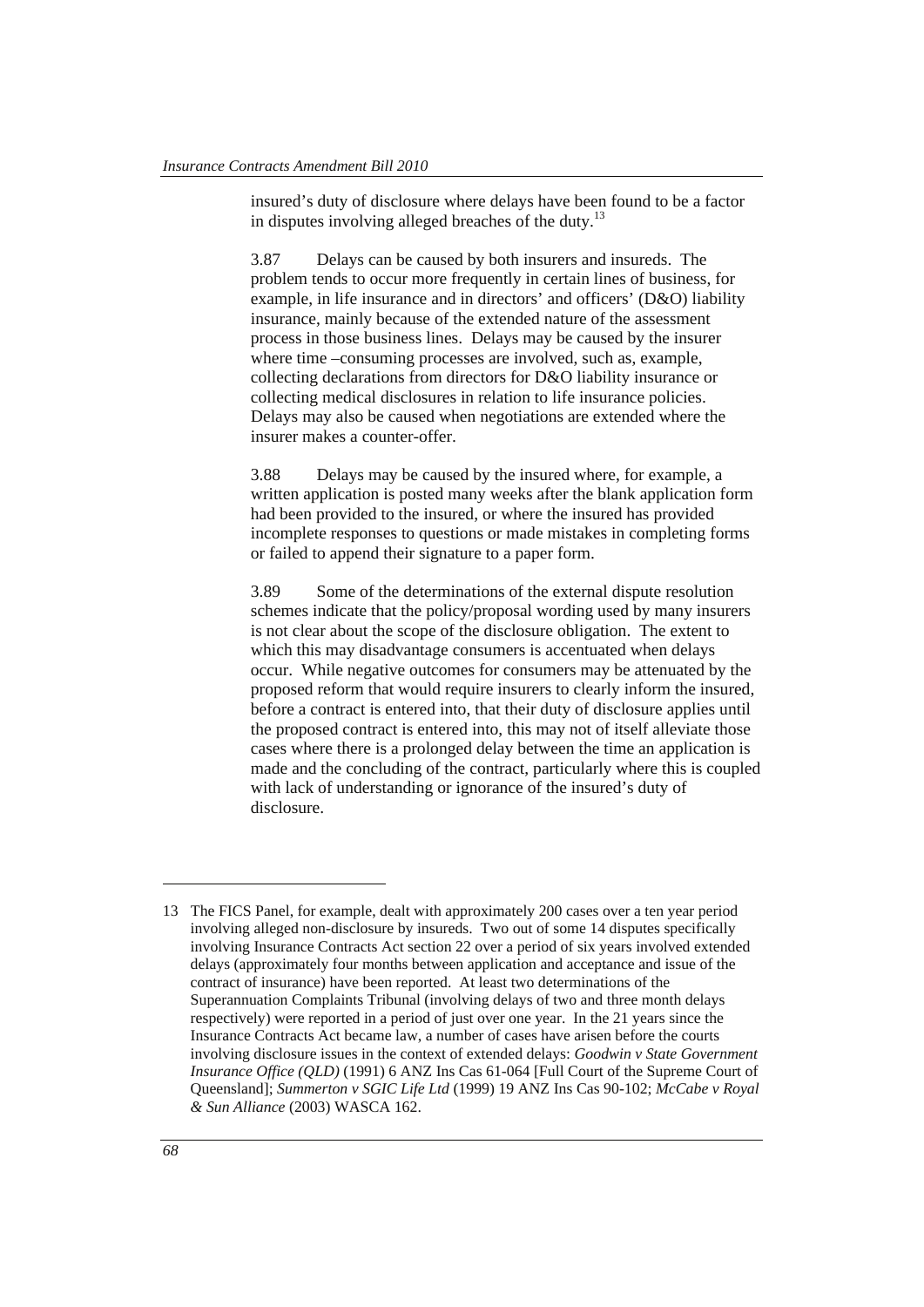3.90 If no action is taken, failure to provide requisite disclosures for events that took place between the date of the initial application and the time the contract was entered into will continue to be one of the reasons that the claims of some insureds are jeopardised. The Review Panel noted that although some insurers ask the insured immediately prior to the policy coming into effect whether they have anything additional to disclose since filling out the original proposal form, this is not a universal practice.

#### **Objective**

3.91 The objective is to ensure, so far as is reasonably possible, that insureds are not disadvantaged when a claim arises because they did not understand their duty of disclosure obligations where there was a delay between the date they initially applied for the insurance and the date the contract was entered into.

# **Options**

#### *Option A: Do nothing*

3.92 This option would retain the current rule that insurers must advise prospective insureds of their duty of disclosure at the time the insured submits an application for insurance. There is no further requirement for a reminder at the time the policy is issued.

### *Option B: Require insurers to issue reminders concerning the duty of disclosure at the time the relevant contract is issued*

3.93 Under this option, insurers would be required to provide to the insured, at the time the contract of insurance is issued, a reminder that the duty of disclosure continues until the time that the policy is entered into, unless the contract is entered a short time after the person initially applied for insurance.

#### *Option C: Require insurers to use clearer language as to when the duty applies in the initial notification*

3.94 Under this option, there would be no need for an additional reminder when the policy is issued as proposed by Option B. However, insurers would need to clearly state when explaining the insured's duty of disclosure that it extends until the time the contract of insurance is entered into.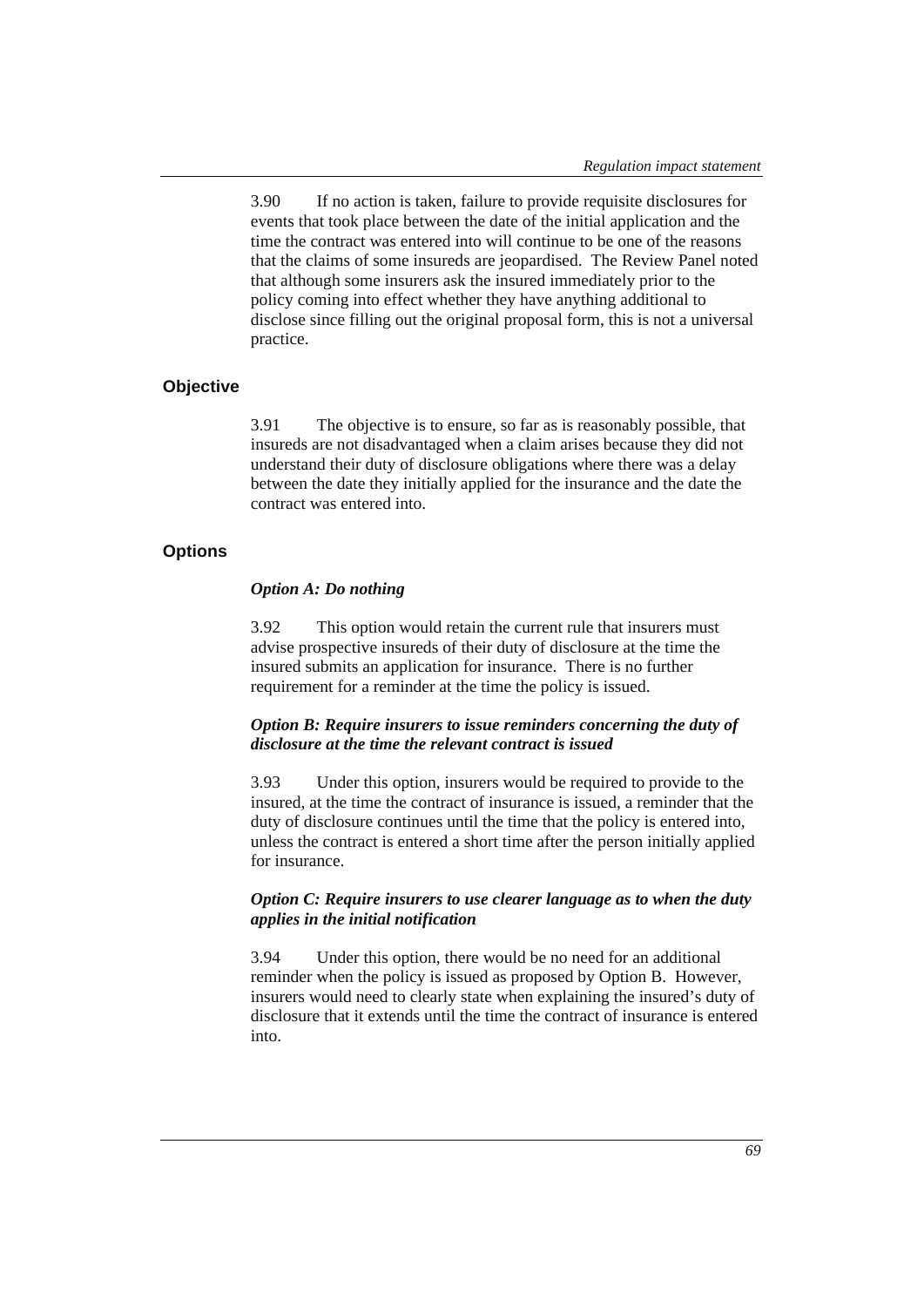# **Impact analysis**

# *Impact group identification*

Affected groups:

- insurers;
- insureds (especially those that have claims), including proposed insureds and beneficiaries under policies; and
- government and regulators, including self-regulatory organisations.

#### **Assessment of costs and benefits**

### *Option A: Do nothing*

|                       | <b>Benefits</b> | Costs                                                                                                     |
|-----------------------|-----------------|-----------------------------------------------------------------------------------------------------------|
| <b>Insurers</b>       |                 |                                                                                                           |
| <b>Consumers</b>      |                 | Claims by some insureds will<br>continue to be jeopardised due<br>to non-disclosure                       |
| Government/requiators |                 | Ongoing need to resolve<br>disputes about non-disclosure of<br>events between application and<br>contract |

|  | Option B: Require an additional reminder at the time the policy is issued |  |  |  |  |
|--|---------------------------------------------------------------------------|--|--|--|--|
|  |                                                                           |  |  |  |  |

|                       | <b>Benefits</b>                                                                                                                                         | Costs                                                                                                                                                                      |
|-----------------------|---------------------------------------------------------------------------------------------------------------------------------------------------------|----------------------------------------------------------------------------------------------------------------------------------------------------------------------------|
| <b>Insurers</b>       | An reminder notification increases the<br>likelihood that insurers will be properly<br>advised of relevant factors necessary<br>to assess risks [1]     | Possible additional<br>administrative costs.<br>Note that some insurers<br>already issue a reminder<br>where delays have<br>occurred after the initial<br>application [-2] |
| <b>Insureds</b>       | Significant reduction in claim denials<br>due to a failure to understand that the<br>duty of disclosure extends until the<br>policy is entered into [3] |                                                                                                                                                                            |
| Government/regulators | Likely reduced need to resolve<br>disputes involving a failure to disclose<br>events between application and<br>contract [1]                            |                                                                                                                                                                            |
| Sub-rating            | $+4$                                                                                                                                                    | -2                                                                                                                                                                         |
| <b>Overall rating</b> | $+2$                                                                                                                                                    |                                                                                                                                                                            |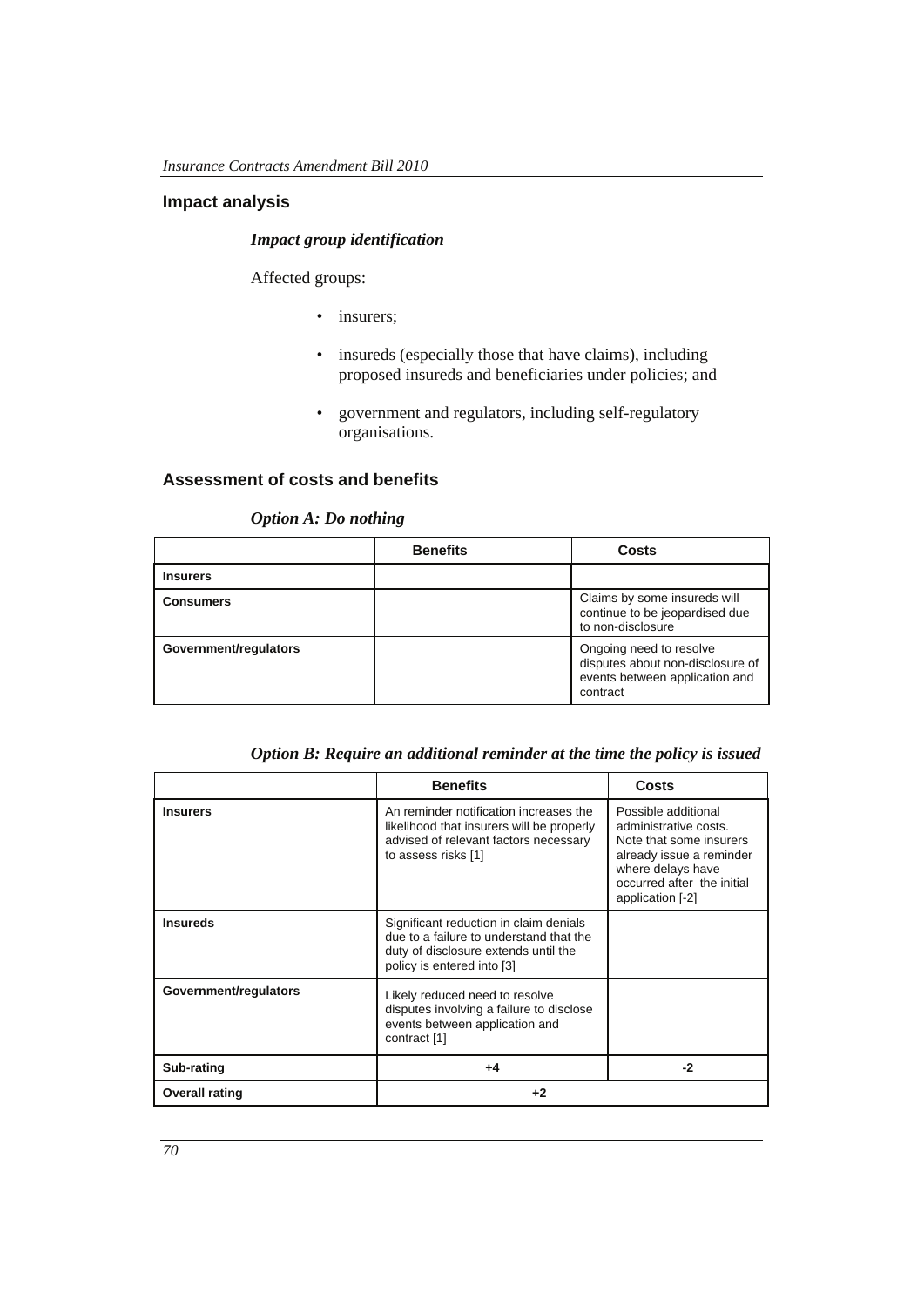|                       | <b>Benefits</b>                                                                                                                                       | Costs                                                                                                |
|-----------------------|-------------------------------------------------------------------------------------------------------------------------------------------------------|------------------------------------------------------------------------------------------------------|
| <b>Insurers</b>       |                                                                                                                                                       | Insurers would incur one-off<br>administrative expenses required<br>to change reminder wordings [-2] |
| <b>Insureds</b>       | Likely reduction in claim denials<br>due to a failure to understand<br>that the duty of disclosure<br>extends until the policy is<br>entered into [2] |                                                                                                      |
| Government/requlator  | Likely reduced need to resolve<br>disputes involving a failure to<br>disclose events between<br>application and contract [1]                          |                                                                                                      |
| Sub-rating            | +3                                                                                                                                                    | -2                                                                                                   |
| <b>Overall rating</b> | +1                                                                                                                                                    |                                                                                                      |

*Option C: Require insurers to use clearer language as to when the duty applies in the initial notification* 

# **Consultation**

 $\overline{a}$ 

3.95 General insurance industry representatives argued the benefits of a change such as proposed by Option B were not significant enough to justify the costs. Option B would require a change in the compliance requirements of insurers that was disproportionate to the benefits that may flow from such an amendment. A submission made in relation to the February 2007 exposure draft Bill argued that sending a reminder notice was unnecessary, problematic and administratively costly.<sup>14</sup>

3.96 However, other submissions, including from legal profession representatives and a dispute resolution body, supported reform of the type proposed in Option B. One submission noted that an amendment such as Option B could be expected to lead to a reduction in the number of disputes.

3.97 Life insurance industry representatives indicated to the Review Panel that the majority of life insurers already included advice to

<sup>14</sup> The insurer argued that the proposed reminder notice requirement was unnecessary because the duty of disclosure notice has already clearly informed the insured that the duty continues to apply until the contract is entered into. It would also require an upgrade to the insurer's computer systems and increase the administrative burden on the insurer, again at increased cost. Further the proposed amendment may have an adverse impact on insureds, because insurers may deal with this issue by refusing to issue policies more than 2 months in advance. The insured may instead be asked to call back and obtain a quote closer to the time of inception of the policy and if they forget to do so, it may result in non-insurance.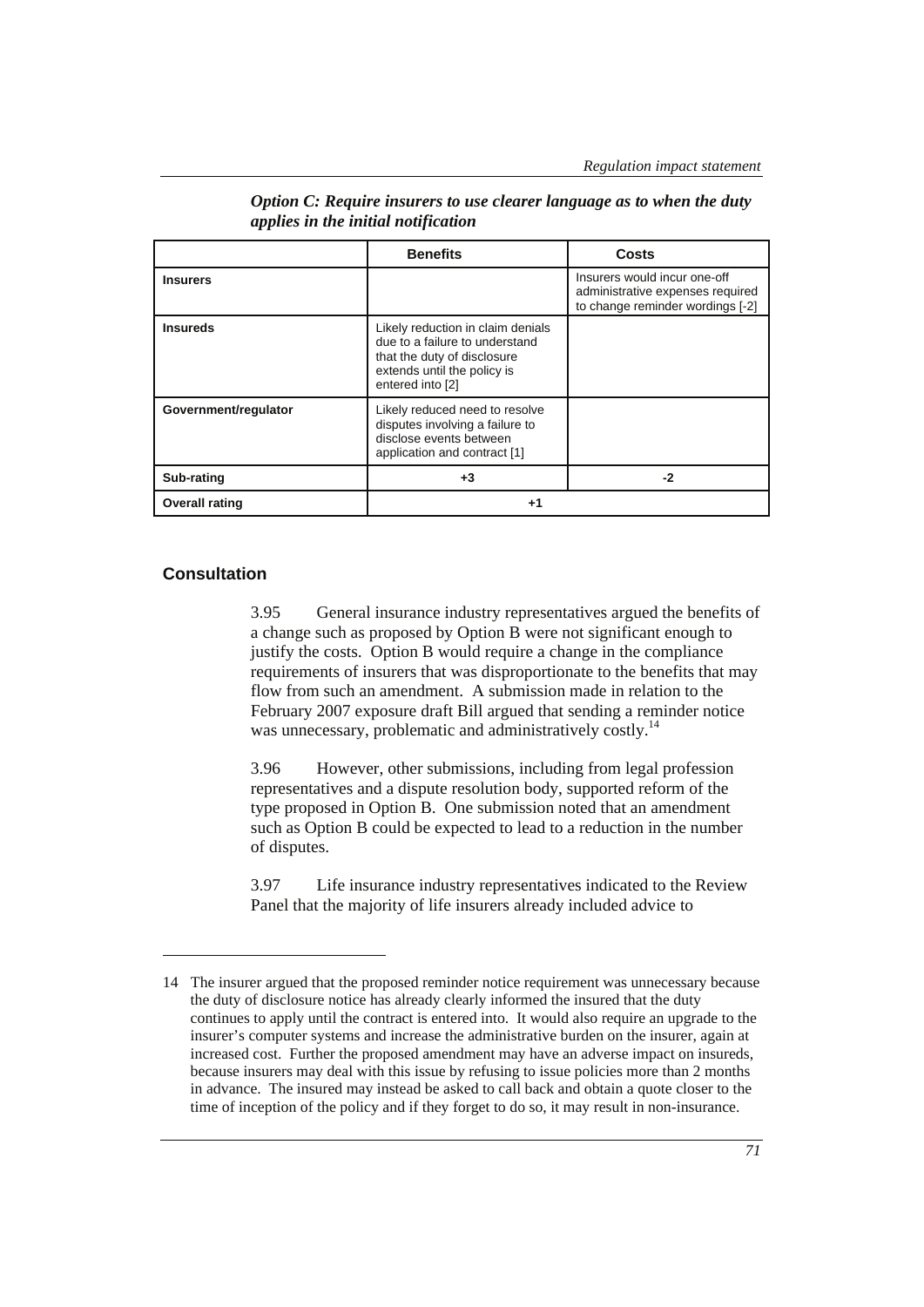prospective applicants that their duty of disclosure continues until the date the contract is entered into, such as that proposed in Option C.

#### **Conclusions and recommended options**

3.98 Many insureds do not realise that their duty of disclosure extends until the contract is entered into, so that if the policy is issued some time after a proposal form is submitted, the insured may be exposed to the denial of a claim if they failed to disclose a relevant fact that arose (or which they became aware of) during the interim period. A failure to disclose could lead to loss of the insurance cover altogether through avoidance of the policy by the insurer.

3.99 Option B minimises this risk by requiring insurers to give insureds a reminder of the duty at the time the contract is issued (unless the contract is issued within a short time of receiving the proposal). This option would generate additional administrative expenses for insurers.

3.100 Option C goes some way toward addressing the problem by having the initial notice of the duty state more clearly that the duty extends until the time the contract is issued. The additional administrative expenses associated with Option C would be less than those associated with Option B, but Option C is likely to be less effective than a reminder at the time the policy is issued, especially when the contract is entered into some time after the proposal form is submitted.

3.101 Typically, the insurer would communicate with the insured at the time the proposal is accepted by the insurer to notify the insured of the acceptance and to request payment. At this time, the insurer could add an additional 'standard' element to that communication regarding the fact that the duty of disclosure extended until the relevant contract was entered into. Therefore, the additional costs of complying with Option B (after a transitional phase) are not expected to be great.

3.102 On balance, Option B is favoured.

# **Non-disclosure rules and life insureds**

#### **Problem**

3.103 Misrepresentations by a 'life insured' (that is, a person other than the insured whose life is insured under the contract of life insurance) are treated as if they were made by the insured themselves pursuant to section 25 of the IC Act. As a consequence, if a life insured is found to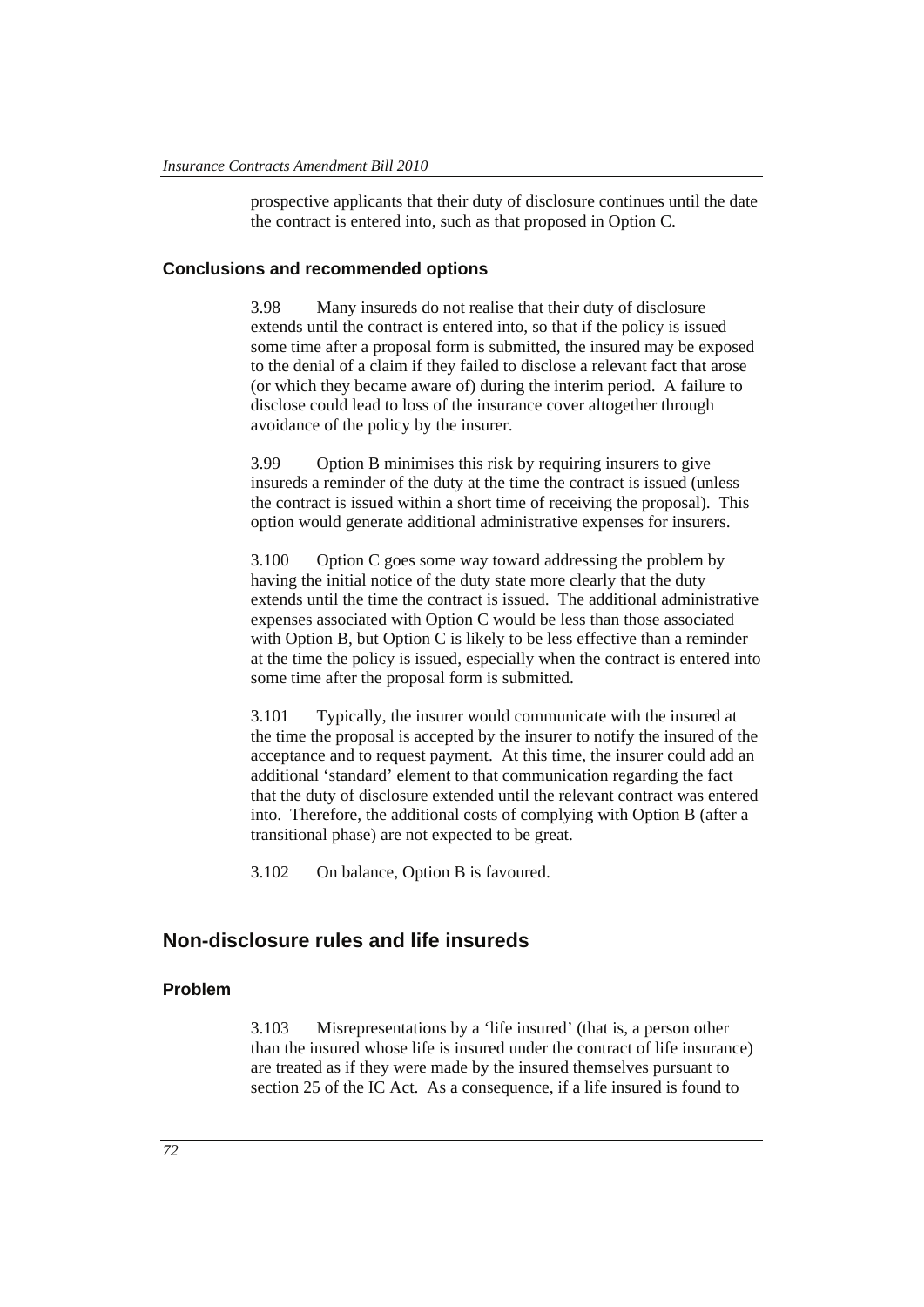have made a misrepresentation to an insurer, the insurer has the same remedies against the insured as if the misrepresentation had been made by the insured. However, under the current law, there is no remedy against the insured where the *life insured* fails to disclose some matter that is relevant to an insurer's decision whether to enter the contract of life insurance.

3.104 Non-disclosure by a life insured may adversely affect the reliability of information available to insurers. In that regard, non-disclosure has a similar result to misrepresentation. Preventing non-disclosure by life insureds would help ensure that insurers are fully informed about the relevant risks so they can price them accordingly.

3.105 An expansion of section 25 to include non-disclosure by a life insured would provide a fairer balance between the interests of the parties. The reason is that insurers must still satisfy a claim under a contract of life insurance, notwithstanding that there has been a non-disclosure by the life insured that, if made by the insured, would have allowed the insurer the right to avoid the contract or reduce their liability.

3.106 There appears to be no reason why non-disclosure and misrepresentation on the part of the life insured should be treated differently and for the current disparity with respect to misrepresentation and non-disclosure by life insureds to continue.

3.107 If no change is made, then the degree of information asymmetry as between the parties would not be reduced and the current disparity of remedies for insurers with respect to misrepresentations and non-disclosures by life insureds would continue, resulting in unfair and anomalous outcomes.

### **Objective**

3.108 The objective is to ensure that insurers receive reliable and adequate information to assess and price risk, without placing an unfair burden on insureds in respect of the remedies available against them for non-disclosure.

#### **Options**

#### *Option A: Do nothing*

3.109 This option would leave section 25 of the IC Act unchanged so that it continued to apply only in respect of misrepresentation by a life insured, but not in respect of non-disclosure by a life insured. Also, there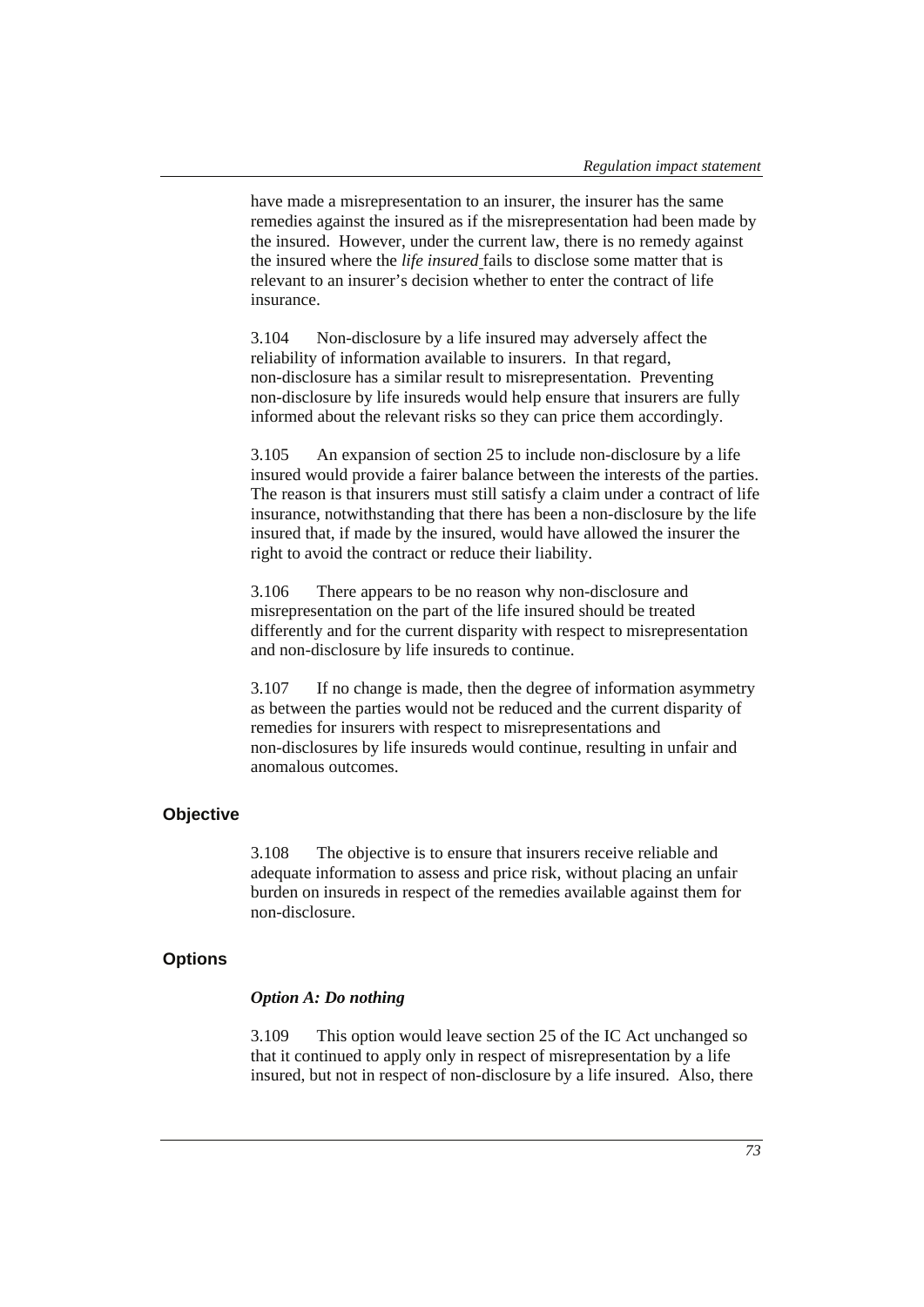would be no obligation on insurers to give the life insured notice of the duty of disclosure.

#### *Option B: Expand the duty of disclosure under section 25 to cover non-disclosure by a life insured*

3.110 Under this option, the rule in section 25 of the IC Act that imputes a misrepresentation by a life insured to an insured would also apply to a non-disclosure by the life insured. Further, the insurer would be required to give the life insured notice of the duty of disclosure before the relevant insured entered into the contract of insurance.

3.111 Section 22 of the IC Act would be amended to require the insurer to clearly inform the life insured of their proposed new duty of disclosure.

# **Impact analysis**

#### *Impact group identification*

Affected groups:

- insurers:
- insureds (including life insureds and prospective life insureds); and
- government/regulators.

#### **Assessment of costs and benefits**

*Option A: No specific action* 

|                       | <b>Benefits</b> | Costs                                                                                                                                           |
|-----------------------|-----------------|-------------------------------------------------------------------------------------------------------------------------------------------------|
| <b>Insurers</b>       |                 | Insurers would continue to be<br>disadvantaged in some cases<br>by non-disclosures by life<br>insureds that cannot be imputed<br>to the insured |
| <b>Insureds</b>       |                 |                                                                                                                                                 |
| Government/regulators |                 |                                                                                                                                                 |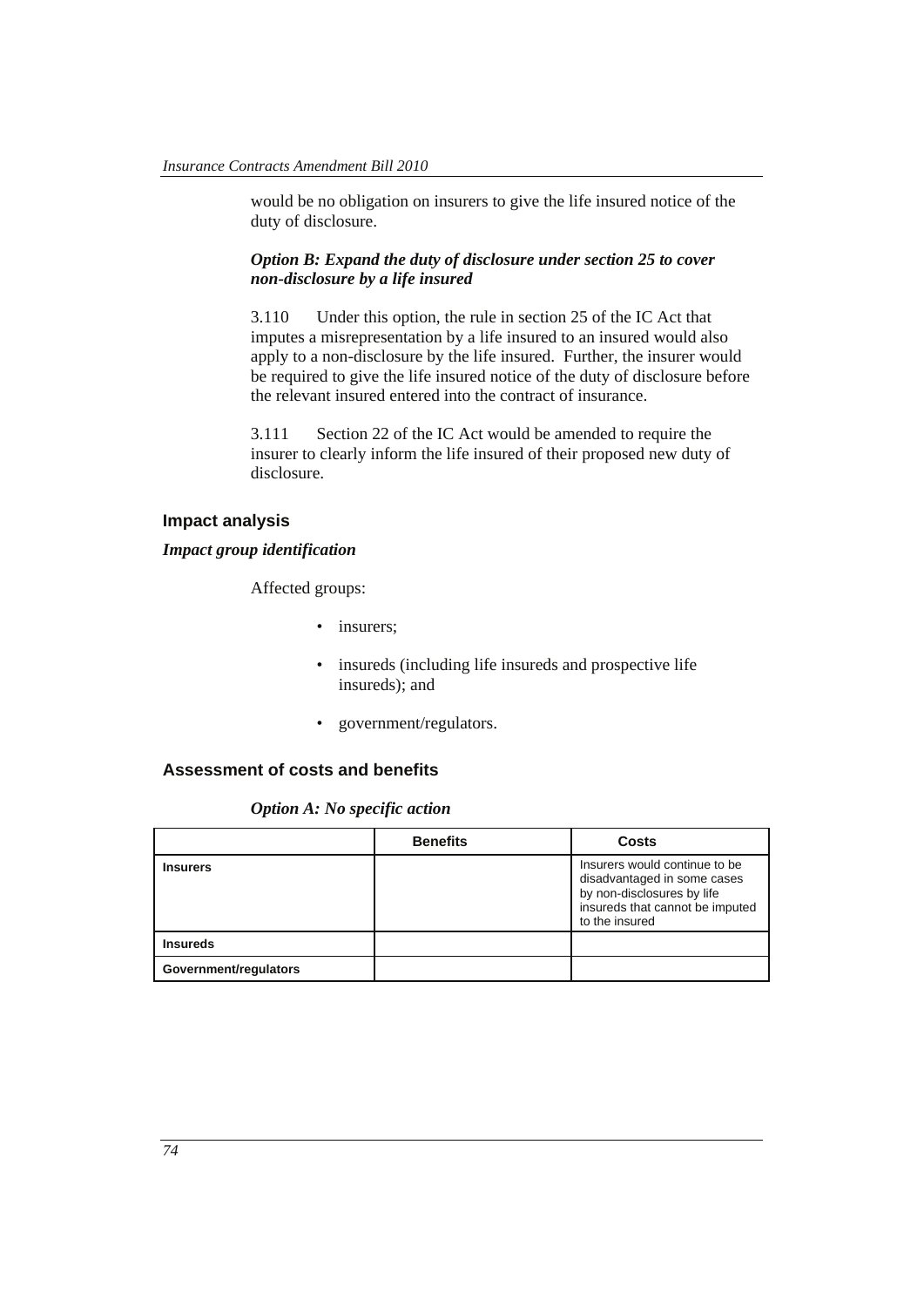|                       | <b>Benefits</b>                                                                                                                                                                        | Costs                                                                                                                                                                      |
|-----------------------|----------------------------------------------------------------------------------------------------------------------------------------------------------------------------------------|----------------------------------------------------------------------------------------------------------------------------------------------------------------------------|
| <b>Insurers</b>       | Insurers would benefit by being<br>able to rely on non-disclosures by<br>life insureds as a defence to<br>claims, as well as their current right<br>to rely on misrepresentations [3]. | The proposed additional<br>requirement that insureds notify life<br>insureds of the duty of disclosure<br>would result in additional<br>compliance costs for insurers [-2] |
| <b>Insureds</b>       | The savings to insurers by denying<br>claims for non-disclosure by<br>life-insureds could lead to risk<br>premiums for consumers [1]                                                   | Additional compliance costs for<br>insurers may lead to increased<br>premiums for consumers [-1]                                                                           |
| Sub-rating            | +4                                                                                                                                                                                     | -3                                                                                                                                                                         |
| <b>Overall rating</b> | $+1$                                                                                                                                                                                   |                                                                                                                                                                            |

*Option B: Expand the duty of disclosure under section 25 to cover non-disclosure by a life insured* 

# **Consultation**

3.112 In submissions to the Review Panel, life insurance industry representatives strongly supported amending the IC Act in the manner proposed by Option B.

3.113 Representatives of the legal profession submitted that further evidence and consideration were necessary before Option B were considered. A consumer representative body argued there was no empirical evidence to suggest the current formulation of section 25 had caused problems for insurers, and a legal aid commission also opposed any reform of the type proposed in Option B.

### **Conclusions and recommended options**

3.114 Non-disclosure by a life insured may have a similar result to that of a misrepresentation by the life insured, in that a non-disclosure may also adversely affect the reliability of information available to insurers to price their risk. Reducing information asymmetry between parties to a contract will achieve a fairer result for the parties and also third party beneficiaries.

3.115 Option B ensures that non-disclosure by a life insured would have similar ramifications to a misrepresentation. This will help to ensure insurers are fully informed about the relevant risks so that they can price them accordingly. Failure to disclose by a life insured would have the same impact for insureds as a misrepresentation by a life insured. Although life insureds would be subject to a duty of disclosure to which they are not currently subject, the non-disclosure would be imputed to the insured.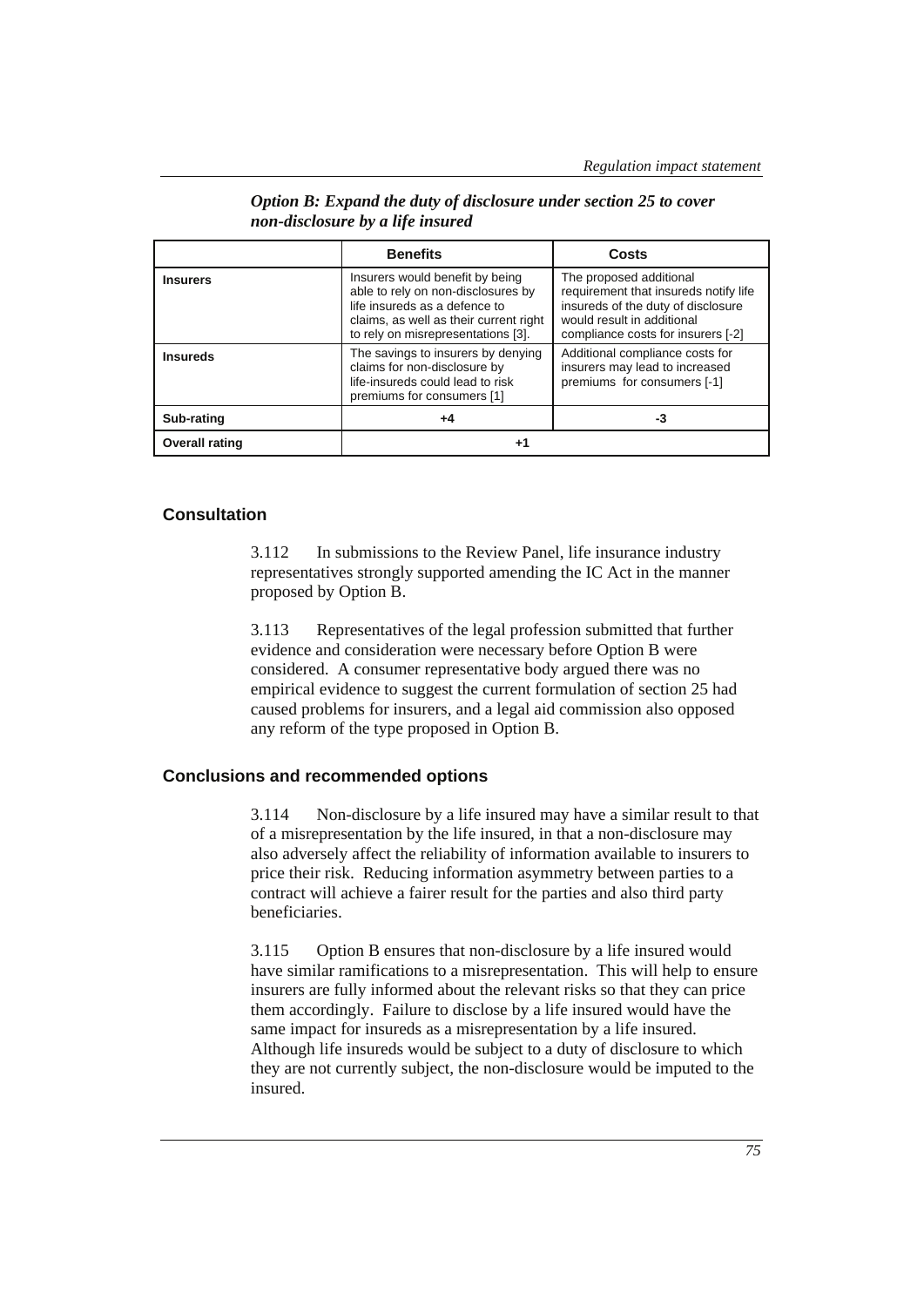3.116 If a life insured's non-disclosure or misrepresentation is to be imputed to an insured, then it follows that the life insured should receive some notice that this may occur. A key principle underlying the ALRC recommendations that gave rise to the IC Act was that consumers should receive all the information relevant to their contract of insurance and therefore the notice requirement in Option B appears appropriate. Insurers would usually communicate with life insureds about their disclosure obligations, so it is reasonable that the insurer provide information about the duty directly as part of that process, rather than relying on indirect channels through the insured.

3.117 Although Option B does impose some additional costs for life insurers (in relation to the notification obligation) and life insureds (in respect of the broader duty), it is preferred over Option A in order to ensure that non-disclosure by a life insured is dealt with appropriately, and insurers may deny or reduce claims in appropriate circumstances if non-disclosure by a life insured occurs.

# **Life insurance remedies**

### **Problem**

3.118 The current provisions in the IC Act that deal with the remedies available to a life insurer are of long standing. The life insurance industry argues that the remedies are now inadequate and inappropriate for many life insurance products now on the market.

3.119 Sections 29 and 30 of the IC Act provide remedies for life insurers in relation to misstatements, misrepresentations and non-disclosures. If there is a misstatement about the date of birth of a life insured, section 30 provides for a remedy for the insurer, based on the principle of proportionality, to vary the sum insured or adjust/refund premiums. The remedies in section 29 deal with pre-contractual misrepresentations and non-disclosure about relevant matters other than age/date of birth. In summary:

- the only remedy for fraudulent non-disclosure or misrepresentation is avoidance of the contract;
- the only remedies for innocent non-disclosure or misrepresentation discovered within three years are either:
	- − a variation of the sum insured to an amount not less than by a factor calculated by reference to the premiums actually charged as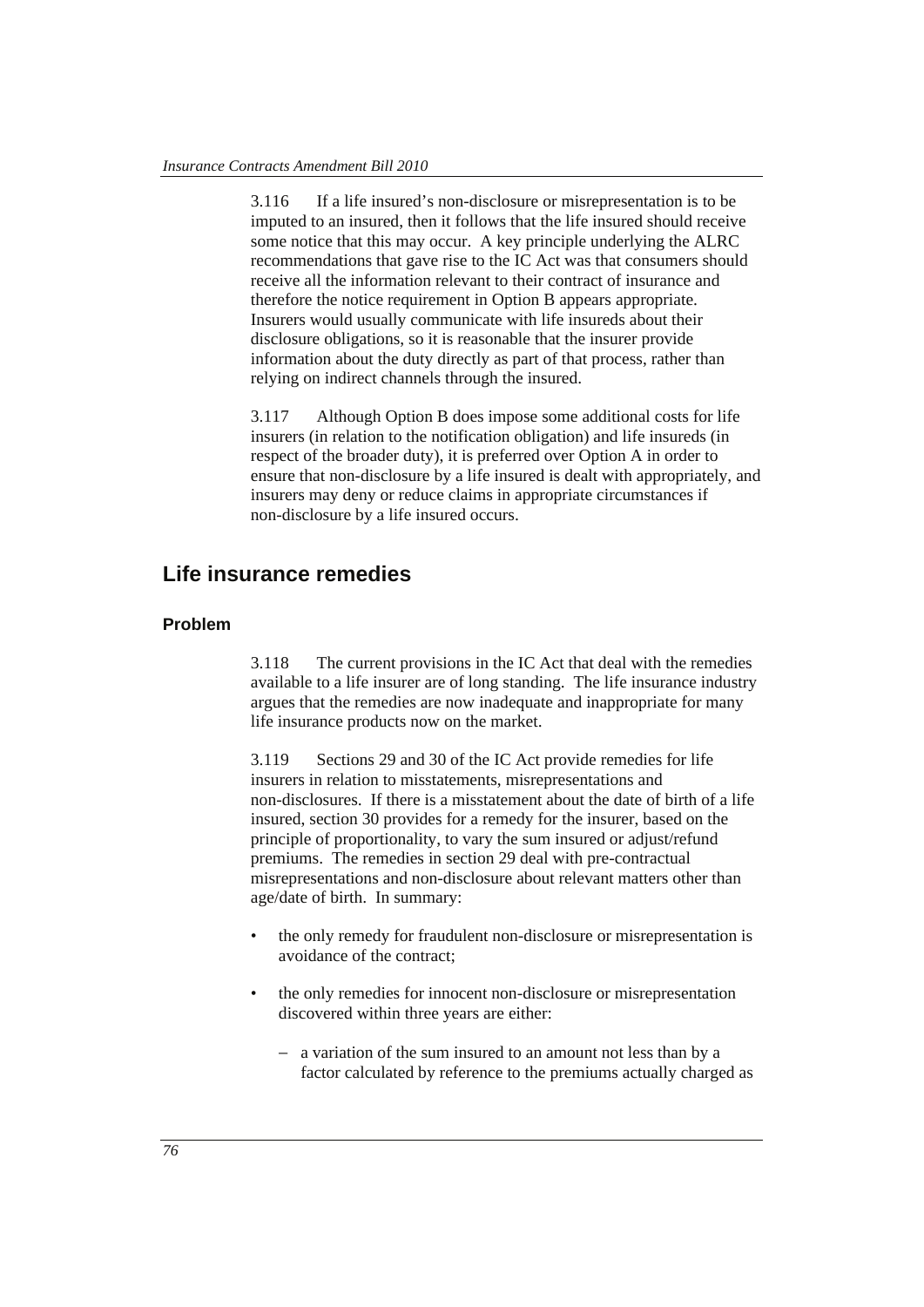a proportion of the premiums that would have been charged if the non-disclosure or misrepresentation had not occurred; or

- − if the insurer would not have been prepared to enter into a contract of life insurance *on any terms* it may avoid the contract;
- there is no remedy for innocent non-disclosure or misrepresentation discovered after three years.

3.120 The remedies in sections 29 and 30 derive from remedies formerly available under the *Life Insurance Act 1945.* They were designed for the 'traditional' life insurance products that were common at the time the remedies were developed (for example, whole of life and endowment policies). Traditional products such as these were long term, provided for cover on death and had a surrender value. A surrender value is, in effect, an investment (rather than a risk) component that provides for an amount payable to an insured should their contract be terminated before the end of its term.

3.121 Arguing that the remedies for non-disclosure are now inadequate and inappropriate for many life insurance products now on the market, life insurance industry representatives, in a submission to the Review Panel, identified the following developments in the life insurance market that had taken place since the IC Act commenced operation:

- the increasing popularity of risk-only products such as income protection (IP) and total and permanent disablement (TPD) insurance, as well as trauma/critical illness and term life insurance:
- the practice by some life insurers of selling multiple types of cover within one contract (for example, 'bundled' contracts);
- the incidence of life insurance products allowing for more than one life insured;
- the increasing proportion of policies taken out on a short term basis; and
- developments in underwriting practices to take account of the changing nature of life insurance products available.

3.122 The submission argued that the prescriptive and inflexible nature of the remedies in section 29 no longer provides a fair balance between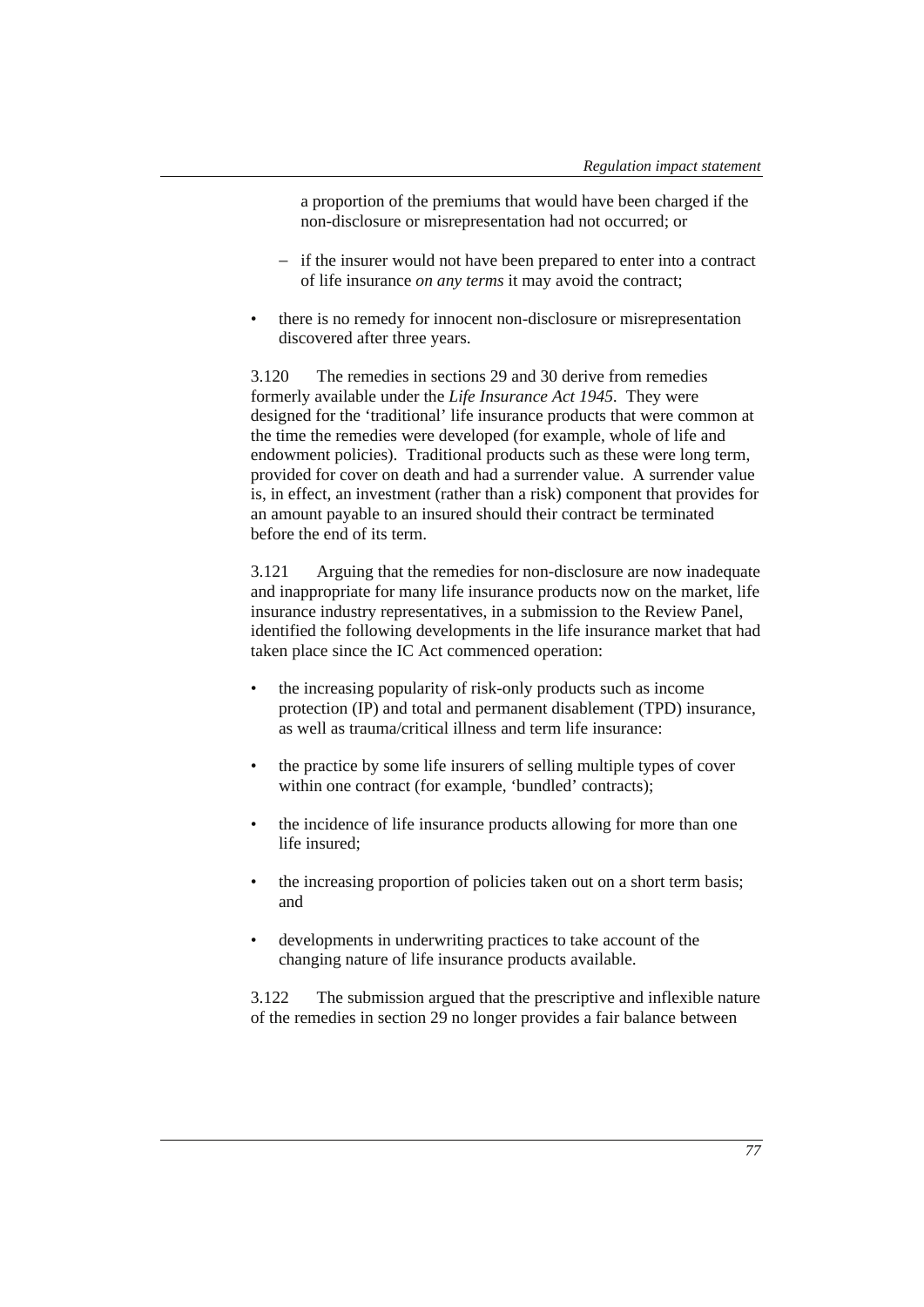the interests of insurers and insureds.15 For example, if different types of life cover are bundled in the same contract, which often occurs<sup>16</sup>, the section 29 remedies are not sufficiently flexible to allow avoidance of the contract by the insurer or correction of one cover that is affected by a non-disclosure or a misrepresentation without affecting the other cover(s) bundled in the same contract. <sup>17</sup>

3.123 Life insurance industry representatives also argued that the relative inflexibility of remedies in section 29 frequently leads to inequitable results for the insured. For example, if an insured innocently failed to disclose that they were a smoker and this was discovered by the insurer within three years, an appropriate remedy could be to continue the insurance as initially agreed but to set a higher premium rather than relying on the available section 29 remedy of reducing the sum insured: a harsher penalty for the insured than may have been needed or appropriate in the circumstances.

### **Objective**

3.124 The objective is to ensure that remedies in respect of pre-contractual misrepresentation and non-disclosure by insureds provide adequate redress for life insurers but do not result in penalties for insureds that are disproportionate to the loss suffered by the insurer.

 $\overline{a}$ 

<sup>15</sup> The courts (*Hoare v Mercantile Mutual Life Insurance Co* unreported, Rolfe J, Supreme Court of New South Wales,7 November 2000; *Herbohn v NZI Life Limited* (1998) 10 ANZ Ins Cas 61-410) and the external resolution bodies (FICS and the Banking and Financial Services Ombudsman Limited – now merged into the FOS) have acknowledged there are limitations placed on insurers by the inflexibility of section 29.

<sup>16</sup> Life insurers often offer 'package' policies that have a number of different component covers - such as death, TPD, trauma and IP cover. The client does not have to buy the whole package; rather, they can select the different options they want. The combination they choose may or may not include death cover.

<sup>17</sup> The discovery of non-disclosure or misrepresentation may impact the sum insured or premium levied on certain products, but not others. Similarly, with knowledge of the additional facts, an insurer may want to avoid certain aspects of the policy, but not others (for example, avoid an IP policy but keep the term cover on foot). If bundled contracts cannot be severed, an insurer may be forced to cancel all cover from inception, to the detriment of both the insured and the insurer.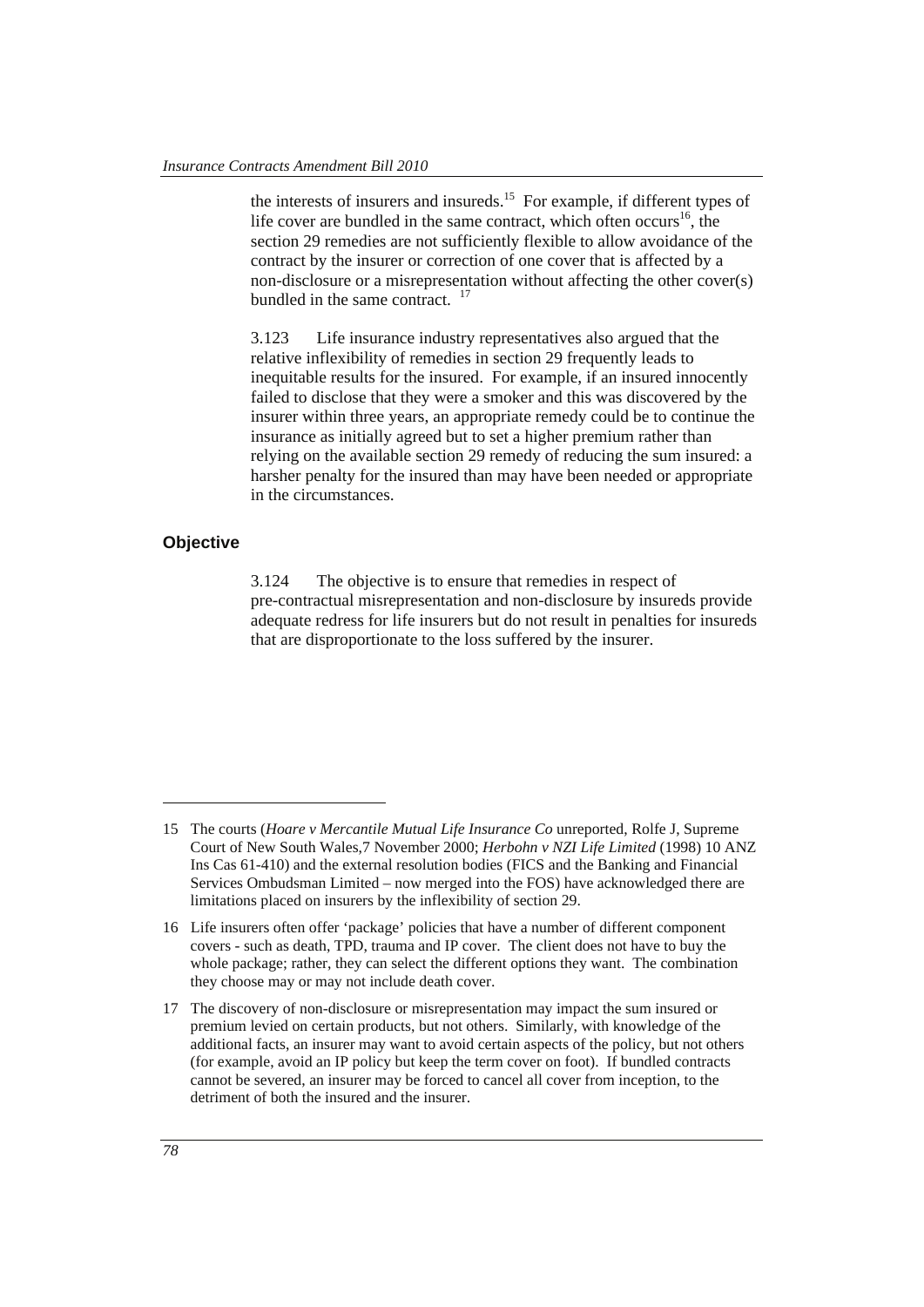### **Options**

 $\overline{a}$ 

#### *Option A: Do nothing*

3.125 Under this option, the specialised life insurance remedies in section 29 would continue to apply to all types of life insurance.

### *Option B: Make remedies for breach of the duty of disclosure for life insurance mirror the counterpart remedies for general insurance*

3.126 Under this option, the remedies for non-disclosure or misrepresentation under a contract of life insurance would be similar to remedies for non-disclosure and misrepresentation under a contract of general insurance, providing an avenue whereby a policy could be continued, albeit on terms that reflected the position had non-disclosure or misrepresentation not occurred. In the case of fraud, the insurer could avoid the contract.

3.127 In the absence of fraud, the insurer could, for example, impose an exclusion so as to put the life insurer and the insured in the same position they would have been in if the non-disclosure or misrepresentation had not occurred, or could reduce its liability to an amount that would restore the insurer to its original position had no breach of the duty of disclosure occurred.18 This is a much more flexible remedy than the proportionate reduction of the sum insured currently provided for in section 29.

3.128 If the remedy currently available to general insurers under subsection 28(3) were applied, this would put the life insurer and the insured in the same position they would have been if the non-disclosure/misrepresentation not occurred in the first place, providing protection for other policyholders in respect of the cross subsidisation of spiralling claims costs by paying increased premiums.

<sup>18</sup> In many cases, this allows the insurer to reduce the claim to nil.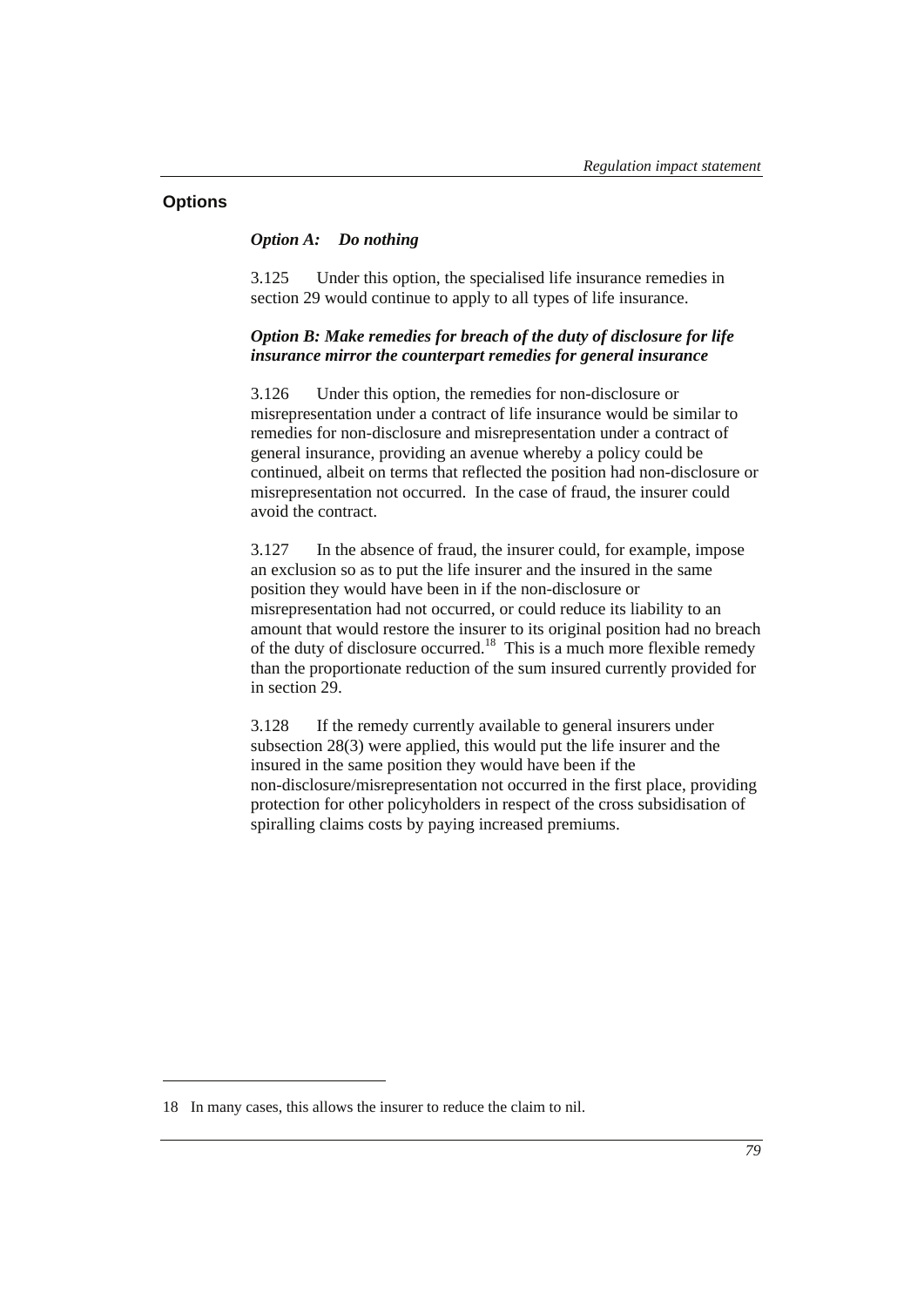3.129 The three-year time limit for insurers to seek a remedy on the basis of innocent non-disclosure or misrepresentation would be removed<sup>19</sup>

3.130 There would continue to be a distinct remedy in respect of fraud or non-disclosure concerning age as currently applies under section 30.

### *Option C: As per Option B, but retain specialised life insurance remedies for policies that have a surrender value or provide death cover*

3.131 This option is like Option B, but the current remedies for life insurance in section 29 would be retained for policies that have a surrender value or provide death cover.<sup>20</sup>

3.132 If the policy has an aspect of cover with a surrender value and/or death cover, and some other type of insurance cover as well, the policy would be 'unbundled' for the purposes of considering the application of remedies for breach of the duty of disclosure.

3.133 In addition, contracts could be 'unbundled' so that a misrepresentation or a non-disclosure that was relevant to the risk for one type of cover, for example, a misrepresentation about assets relevant to

 $\overline{a}$ 

<sup>19</sup> Life insurance representatives indicated in a submission to the Review Panel pointed out that in so far as a distinction exists between the remedies available for the life insurer in section 29 and the general insurer under section 28, historically, traditional life insurance policies (whole of life and endowment policies) offered a bundled mix of 'risk' insurance and participating or non-participating investment/savings. However, public policy may be been seen to be served by limiting the insurer's right to void a long term life insurance bundled policy for innocent misrepresentation to 3 years. It may have been determined that it would be inequitable for an insurer to have the right to void a long term bundled investment/risk policy for innocent misrepresentation. On the other hand, the submission suggested that the 3 year period is consistent with the period referred to in the 'nonforfeiture' provisions of both the *Life Insurance Act 1945* (sections 95 to 102) and the *Life Insurance Act 1995* (section 210), restricting the right of the life insure to avoid a policy for non-payment of contract premiums after 3 years premiums had been paid. According to the submission, these non-forfeiture provisions did not apply to term life insurance where the policy did not provide for a 'surrender value', but represented pure risk.

<sup>20</sup> In a submission to the Review Panel, life insurance representatives indicated that whereas in 1972 whole of life and endowment insurance represented 95.3% of sales that year, by 1996, whole of life and endowment products represented 6.1% of sales, while investment account and investment-linked products represented 12.6% of sales – these types of policies typically have surrender values. On the other hand, term life insurance provided for an insurance benefit payable only on death without the investment/savings component. In 1977, the proportion of new business constituted by Term Insurance was less than 15%. By 2004, the proportion of new long term life insurance represented by Term Insurance (including Rider Benefits and Disability Insurance, Crisis, etc) is 94%.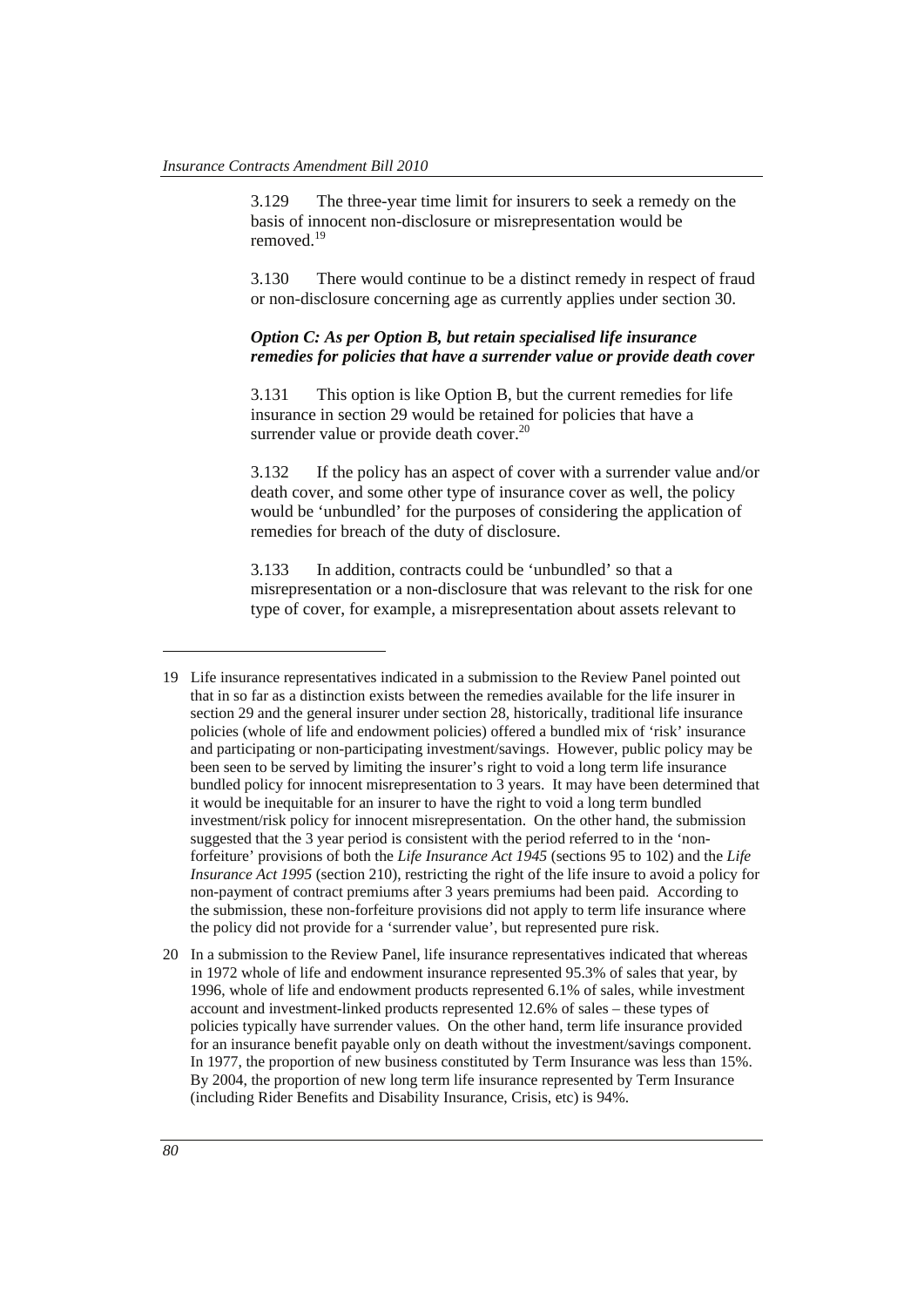income protection insurance, would not necessarily apply to a different type of cover, provided as part of the bundled policy, in relation to which the misrepresentation was of no consequence or relevance.

3.134 Like Option B, section 30 would still apply to misstatements regarding age. The three year limitation on remedies would apply only to policies, or types of cover under a bundled contract, which included a surrender value or death cover.

### **Impact analysis**

#### *Impact group identification*

Affected groups:

- life insurers;
- insureds, including life insureds; and
- government and regulators, including self-regulatory organisations.

# **Assessment of costs and benefits**

#### *Option A: Do nothing*

|                       | <b>Benefits</b>                                                                                                                                                                                 | Costs                                                                                                                                                                                                                                                                                                                    |
|-----------------------|-------------------------------------------------------------------------------------------------------------------------------------------------------------------------------------------------|--------------------------------------------------------------------------------------------------------------------------------------------------------------------------------------------------------------------------------------------------------------------------------------------------------------------------|
| <b>Insurers</b>       |                                                                                                                                                                                                 | No scope for use of less costly<br>remedies for life insurers                                                                                                                                                                                                                                                            |
|                       |                                                                                                                                                                                                 | Lack of flexibility of remedy can<br>force insurers to allege fraud, with<br>resultant costly litigation placing<br>pressure on premium rates                                                                                                                                                                            |
| <b>Insureds</b>       | The claims of insureds under<br>traditional policies and risk only<br>term life insurance policies will<br>continue to enjoy the protections<br>offered under the present<br>remedies framework | The lack of flexibility in remedies for<br>life insurance can result in detriment<br>to insureds who are subjected to a<br>sanction more onerous than<br>necessary<br>The price and availability of life<br>insurance may continue to be<br>adversely affected through lack of<br>access to more appropriate<br>remedies |
| Government/regulators |                                                                                                                                                                                                 |                                                                                                                                                                                                                                                                                                                          |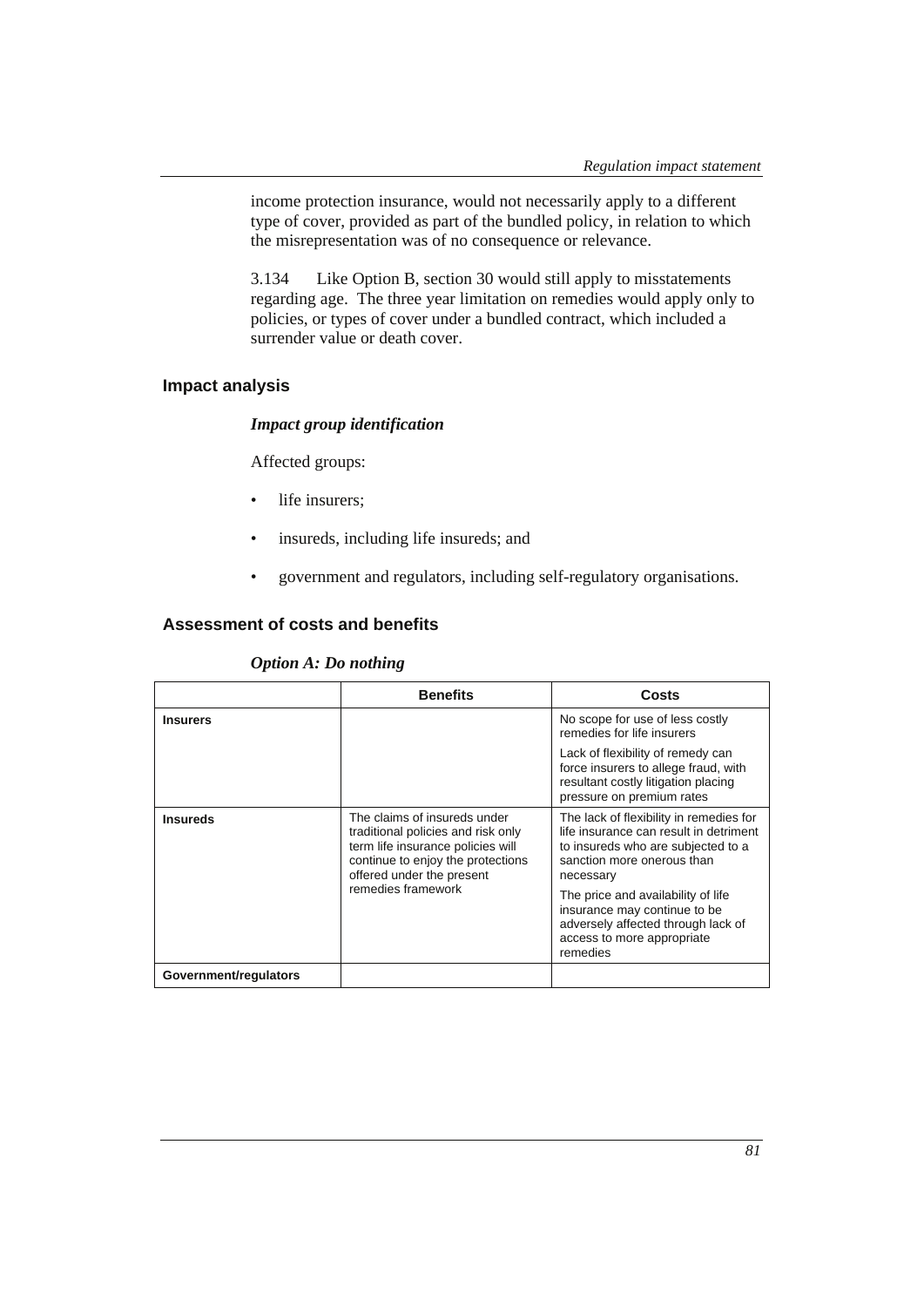|                       | <b>Benefits</b>                                                                                                                                                            | Costs                                                                                                                                                                                                                                                                                                                                                                         |
|-----------------------|----------------------------------------------------------------------------------------------------------------------------------------------------------------------------|-------------------------------------------------------------------------------------------------------------------------------------------------------------------------------------------------------------------------------------------------------------------------------------------------------------------------------------------------------------------------------|
| <b>Insurers</b>       | This option would allow more<br>flexibility in determining<br>remedies for breach of duty of<br>disclosure allowing the use of<br>less costly remedies [+3]                | There will be transitional<br>administrative costs for insurers<br>associated with adopting a new<br>remedies framework [-1]                                                                                                                                                                                                                                                  |
| <b>Insureds</b>       | Increased flexibility of remedy<br>may benefit insureds overall<br>through use of less costly and<br>less onerous remedies, and<br>possible decrease in premiums<br>$[+1]$ | Removal of the specialised<br>remedies and the protection<br>offered by the 'three year rule'<br>in section 29 could produce<br>inappropriate outcomes in some<br>cases (particularly 'traditional'<br>life insurance policies, including<br>those with death<br>cover/surrender value) to the<br>significant detriment of some<br>insureds and their beneficiaries<br>$[-3]$ |
| Government/regulators | Increased flexibility of remedy<br>may lead to less complex<br>dispute resolution processes<br>[+1]                                                                        |                                                                                                                                                                                                                                                                                                                                                                               |
| Sub-rating            | $+5$                                                                                                                                                                       | $-4$                                                                                                                                                                                                                                                                                                                                                                          |
| <b>Overall rating</b> | +1                                                                                                                                                                         |                                                                                                                                                                                                                                                                                                                                                                               |

### *Option B: Make remedies for breach of the duty of disclosure for life insurance mirror the counterpart remedies for general insurance*

*Option C: As per Option B, but retain specialised life insurance remedies for policies that have a surrender value or provide death cover* 

|                       | <b>Benefits</b>                                                                                                                                                            | Costs                                                                                                                                                                                                                                                                                                |
|-----------------------|----------------------------------------------------------------------------------------------------------------------------------------------------------------------------|------------------------------------------------------------------------------------------------------------------------------------------------------------------------------------------------------------------------------------------------------------------------------------------------------|
| <b>Insurers</b>       | This option would allow more<br>flexibility in determining remedies<br>for breach of duty of disclosure<br>allowing less costly remedies<br>$[+3]$                         | Dividing different types of life<br>insurance cover into categories,<br>including for the purposes of<br>'unbundling', increases<br>complexity and administration of<br>the legislation $[-1]$                                                                                                       |
| <b>Insureds</b>       | Increased flexibility of remedy<br>may benefit insureds overall<br>through use of less costly and<br>less onerous remedies, and<br>possible decrease in premiums<br>$[+1]$ | The claims of some insureds,<br>including those with<br>beneficiaries, may be<br>detrimentally affected by loss of<br>protections offered under the<br>present remedies framework,<br>though if surrender value/death<br>policies retain the prior<br>remedies, this would occur<br>rarely<br>$[-1]$ |
| Government/regulators | Increased flexibility of remedy<br>may lead to less complex<br>dispute resolution processes [+1]                                                                           |                                                                                                                                                                                                                                                                                                      |
| Sub-rating            | $+5$                                                                                                                                                                       | $-2$                                                                                                                                                                                                                                                                                                 |
| <b>Overall rating</b> | $+3$                                                                                                                                                                       |                                                                                                                                                                                                                                                                                                      |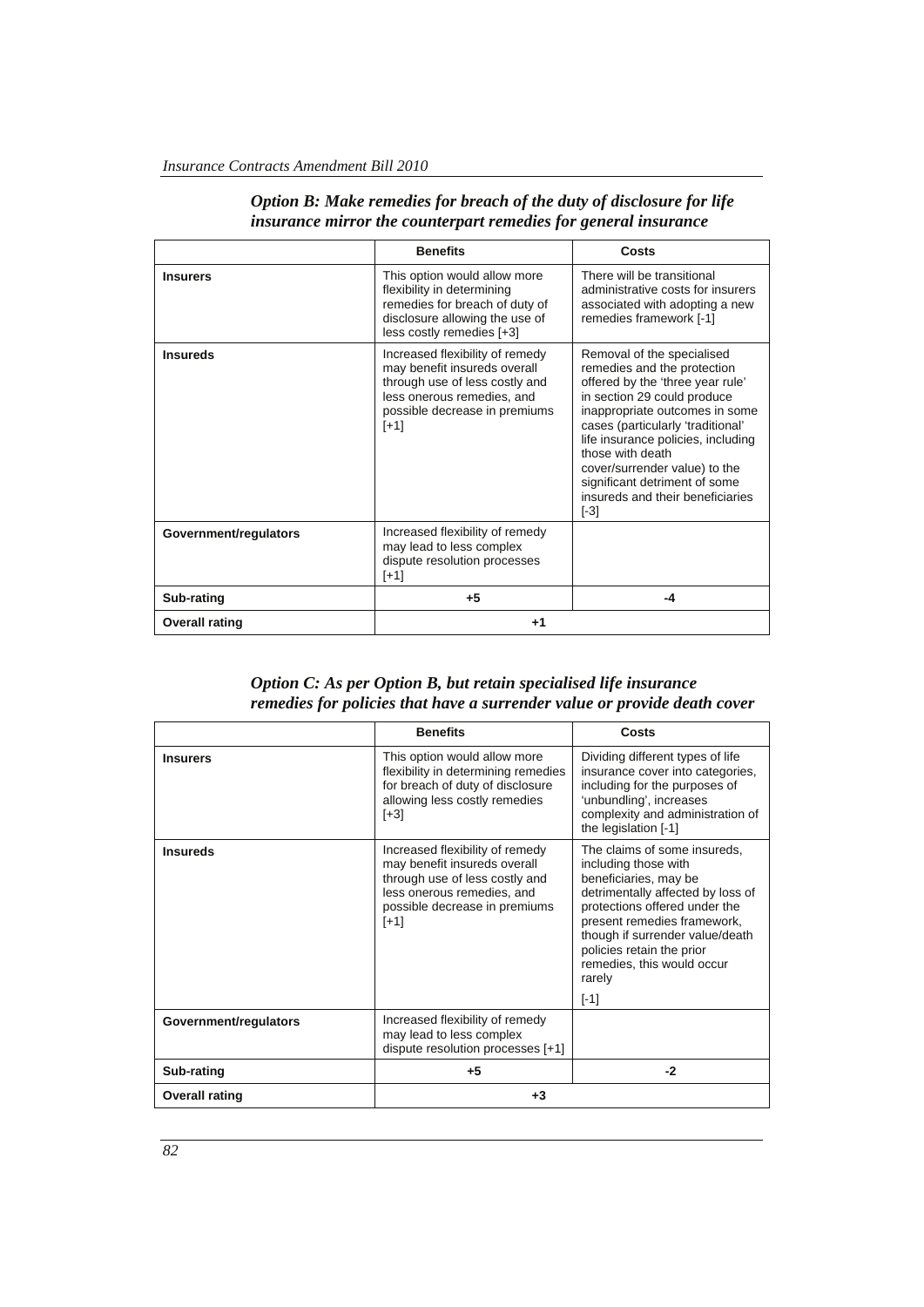### **Consultation**

 $\overline{a}$ 

3.135 There has been no clear consensus regarding the need to reform the current remedies available to life insurers in respect of non-disclosure and misrepresentation. The life insurance industry strongly argues that there are significant deficiencies in the current remedy arrangements given the range and type of life insurance products currently on the market. In a submission to the Review Panel, one life insurer noted that difficulties with the current life insurance remedies may be affecting the cost and availability of insurance (with consequent negative effects for insureds).<sup>21</sup> Life insurance representatives argued that if the remedy currently available to general insurers under subsection 28(3) of the IC Act were applied, this would put the life insurer and the insured in the same position they would have been if the non-disclosure/misrepresentation not occurred in the first place, providing protection for other policyholders in respect of the cross subsidisation of spiralling claims costs by paying increased premiums.

3.136 However, consumer representatives opposed any change of the type proposed by Options B or C. A consumer representative body submitted that the distinction between remedies in respect of life insurance and general insurance had historical foundations in that it was an acknowledgement that the *Life Insurance Act 1945* already regulated life insurer conduct. Consumer representatives questioned whether the current remedies are as restrictive as claimed by members of the life insurance industry and expressed concern about the impact of changes to the protections currently available to insureds.

3.137 It was argued that life insurance, even the types of life insurance that are akin to 'pure risk', involve more complex disclosures than an

<sup>21</sup> One industry submission to the Review Panel provided an example of the overall impact on the cost of insurance arising from the inflexibility of the remedies available to life insurers under section 29. With income protection insurance, a frequently occurring event is the overstatement of income, resulting in an insured benefit exceeding the level of appropriate cover. In the event that no remedy can be applied (that is,. reduction in insured benefit) when a claim is made, an insured will often receive more income by remaining on claim than if they returned to work. The overall effect is extended claim periods and increased claim costs, which are ultimately passed on to other policyholders in the form of premium increases. As to the availability of insurance, another industry submission pointed out that in some cases, section 29 works to penalise insureds by forcing insurers to allege fraud in order to avoid a contract where they may in fact have been prepared to offer alternative terms, if such a remedy were available. The stigma of a fraud allegation made against an insured by an insurer will result in the insured having difficulties in obtaining cover in the future. For insurers, establishing fraud is costly and complex, leading to protracted litigation with legal costs for individual cases often exceeding \$100,000. Ultimately, these legal costs place pressure on premium rates.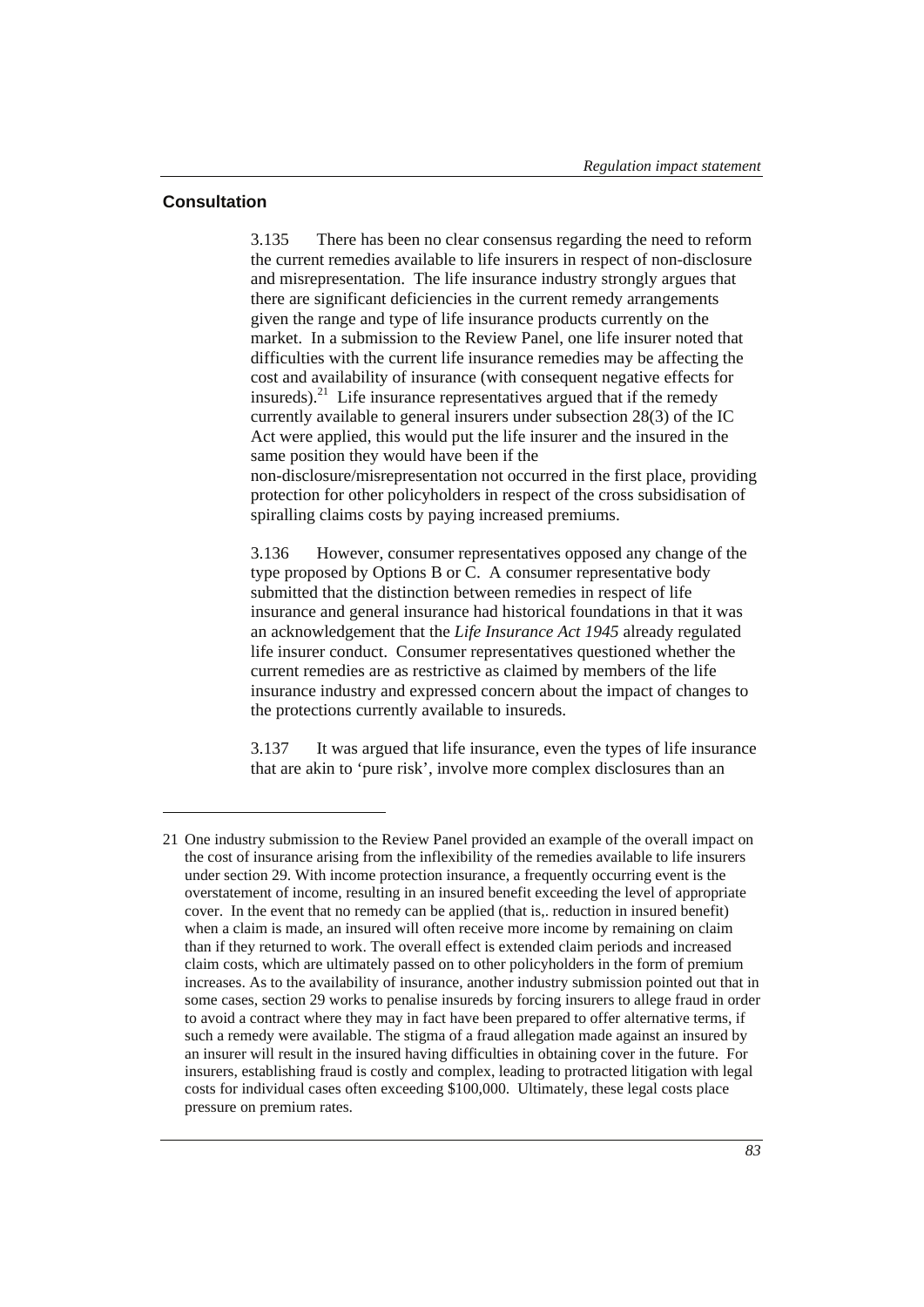ordinary general insurance product. Therefore, life insureds require greater protections than general insureds in relation to remedies for breaches of the duty of disclosure and, in particular, the protection offered by the 'three year rule' should be retained for all life insurance.

#### **Conclusions and recommended options**

3.138 The problem is that the remedies available to life insurers under the IC Act for non-disclosure or misrepresentation do not adequately take into account the changed nature of life insurance products and, as a result, unnecessarily limit the availability of life insurance or increase its cost.

3.139 Option A would involve no change to the current remedies and, as a consequence, the concerns regarding the inflexible nature of life insurance remedies would remain. Option B would involve removing the current distinction between remedies for a breach of the duty of disclosure in life insurance and general insurance so that the remedies are the same. Option C is similar to Option B, although Option C would leave the existing life insurance remedies available for particular types of cover (namely, life policies with a surrender value and those with a death cover component).

3.140 It is accepted that the current remedies for breaches of the duty of disclosure in life insurance (not related to age) unnecessarily restrict the remedies available to insurers in the context of some types of cover. However, the restricted and specialised remedies offered in relation to life insurance policies with a surrender value and/or death cover remain appropriate and provide useful protections to insureds. The benefits of freeing up the remedies in other cases outweigh the costs of moving to a bifurcated system, with the added complexity of 'unbundling' the components of policies. The risks of unfairly disadvantaging insureds by removing the protections currently provided is not considered great in respect of policies that do not have a surrender value.

# **Third party beneficiaries**

### **Problem**

3.141 Third party beneficiaries are not parties to a contract of insurance. Rather, they are specified in the contract as being persons to whom insurance cover provided by the contract extends. They may be, for example, employees who are covered by a personal accident policy taken out by their employer or members of a superannuation fund who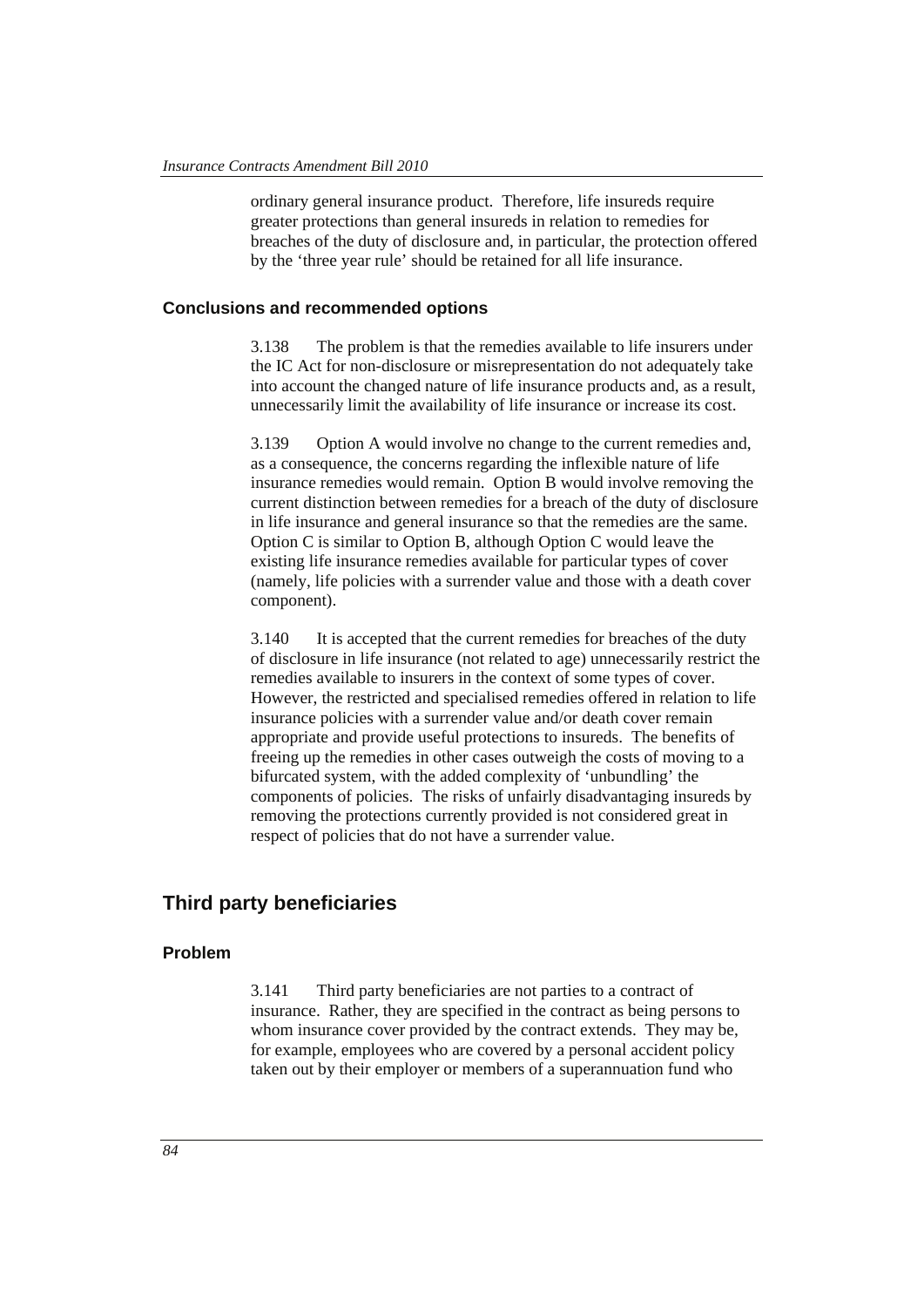receive life insurance cover under a policy taken out by the trustee of the fund.

3.142 Although the IC Act deals with the entitlement of such persons to make a claim, notwithstanding that they are not parties to the contract (see section 48 as one example), there are few other references to third party beneficiaries in the IC Act. It has been suggested that their status as the primary object of insurance cover in many instances may mean that third party beneficiaries should have essentially the same rights and obligations as insureds.

3.143 For example, it is arguable that an insurer should have a duty to act in good faith towards a specified third party beneficiary, and vice-versa, at least after the contract has been entered into.

3.144 As a result of the IC Act dealing with specified third party beneficiaries to a limited extent, there is uncertainty about aspects of the legal rights and obligations among the insurer, the insured and the third party. Uncertainty leads to expensive litigation and, although the precedents set by earlier litigation provides guidance for later cases, there is often still room to argue how a particular case should be resolved. Uncertainty of outcomes ultimately leads to higher risk premiums being charged in relation to the affected policies and also results in outcomes that may be anomalous or inconsistent.

3.145 Inclusion of suitable contractual provisions to deal with third party beneficiaries may provide a partial solution to the limited application of the IC Act. However, as third party beneficiaries are not parties to the contract, there are limitations to the scope of contractual solutions.

### **Objective**

3.146 The objective is to ensure that, to the extent reasonably practical, third party beneficiaries under an insurance contract have rights and obligations that are predictable and in keeping with the context and intention of their relationships with both the insurer and the insured.

#### **Options**

#### *Option A: Do nothing*

3.147 This option would retain the current position under which specified third party beneficiaries are generally not covered by the IC Act.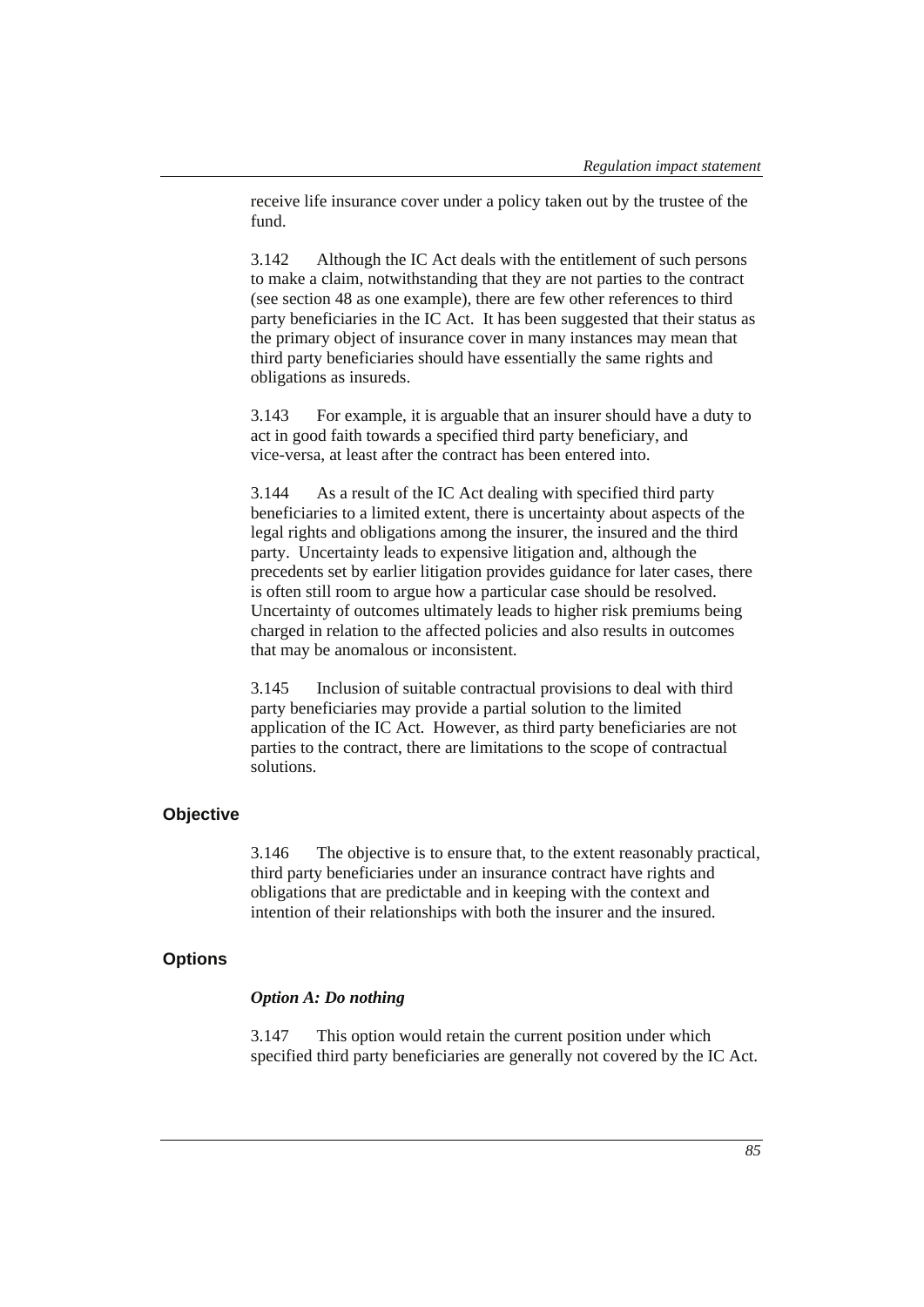### *Option B: Extend all rights and obligations of insureds under the IC Act to specified third party beneficiaries*

3.148 Under this option, specified third party beneficiaries would have the same rights and obligations under the IC Act as if they were the insured. The insurer would need to notify all third party beneficiaries of their duty of disclosure before the relevant contract is entered into. Further, in relation to eligible contracts of insurance, all third party beneficiaries would need to be notified of unusual terms in the contract.

### *Option C: Extend only certain rights and obligations under the IC Act to specified third party beneficiaries*

3.149 This option would treat specified third party beneficiaries as insureds under the IC Act only for the purposes of:

- subrogation, in that the insurer would be able to substitute for the third party beneficiary in an action against a third party who is liable for a loss that has been paid by the insurer;
- the duty of utmost good faith (but not pre-contractually); and
- circumstances where the IC Act allows an insured to request the insurer provide them with particular information by way of written notice.

#### **Impact analysis**

#### *Impact group identification*

Affected groups:

- insurers:
- insureds (including specified third party beneficiaries and insureds); and
- government and regulators, including self-regulatory organisations.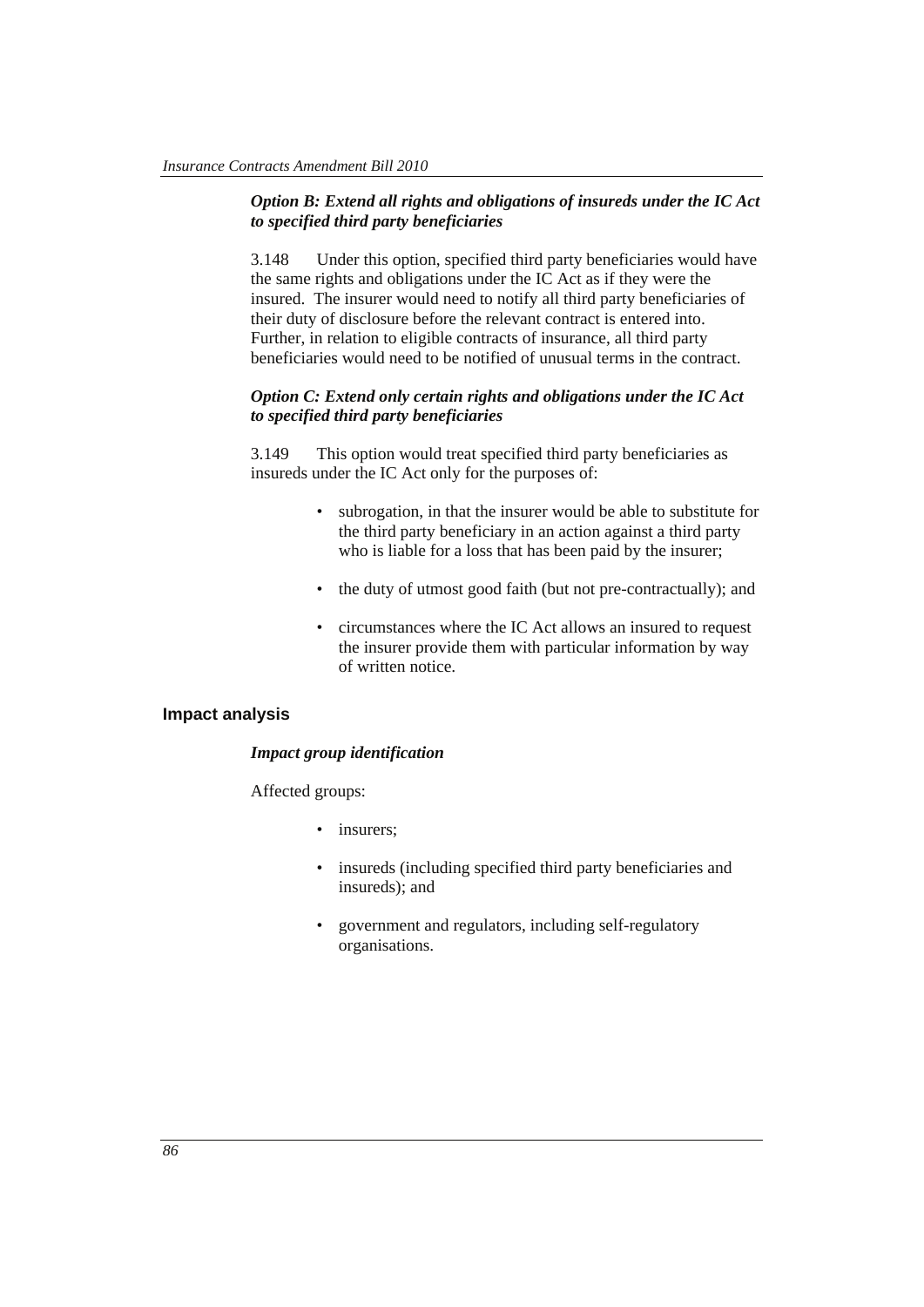# **Assessment of costs and benefits**

### *Option A: No specific action*

|                       | <b>Benefits</b> | Costs                                                                              |
|-----------------------|-----------------|------------------------------------------------------------------------------------|
| <b>Insurers</b>       |                 | Risk of unanticipated outcomes,<br>which may require litigation to<br>resolve      |
| <b>Insureds</b>       |                 | Risk of unanticipated outcomes,<br>which may require litigation to<br>resolve      |
|                       |                 | Some increased risk premium<br>passed on to insureds as a result of<br>uncertainty |
| Government/regulators |                 |                                                                                    |

*Option B: Extend all rights and obligations of insureds under the IC Act to specified third party beneficiaries* 

|                       | <b>Benefits</b>                                                                                  | Costs                                                                                                                                                                                                                        |
|-----------------------|--------------------------------------------------------------------------------------------------|------------------------------------------------------------------------------------------------------------------------------------------------------------------------------------------------------------------------------|
| <b>Insurers</b>       | Decreased risk of unanticipated<br>outcomes regarding claims by<br>third party beneficiaries [2] | Greater administrative<br>expenses in treating third<br>parties as beneficiaries, for<br>example, due to the<br>requirements to give notices<br>pre- and post- contractually,<br>which may be impractical to<br>apply $[-3]$ |
| <b>Consumers</b>      | Reduced uncertainty act can<br>reduce litigation costs and<br>expenses and risk premiums [1]     | Higher administrative costs are<br>likely to be passed on to<br>customers [-2]                                                                                                                                               |
|                       |                                                                                                  | Insurers may cease to offer<br>some products involving<br>multiple third party beneficiaries,<br>reducing the opportunity for<br>insureds to manage risk [-2]                                                                |
| Government/regulators | Increased certainty may lead to<br>less complex dispute resolution<br>processes [+1]             |                                                                                                                                                                                                                              |
| Sub-rating            | +4                                                                                               | -7                                                                                                                                                                                                                           |
| <b>Overall rating</b> | -3                                                                                               |                                                                                                                                                                                                                              |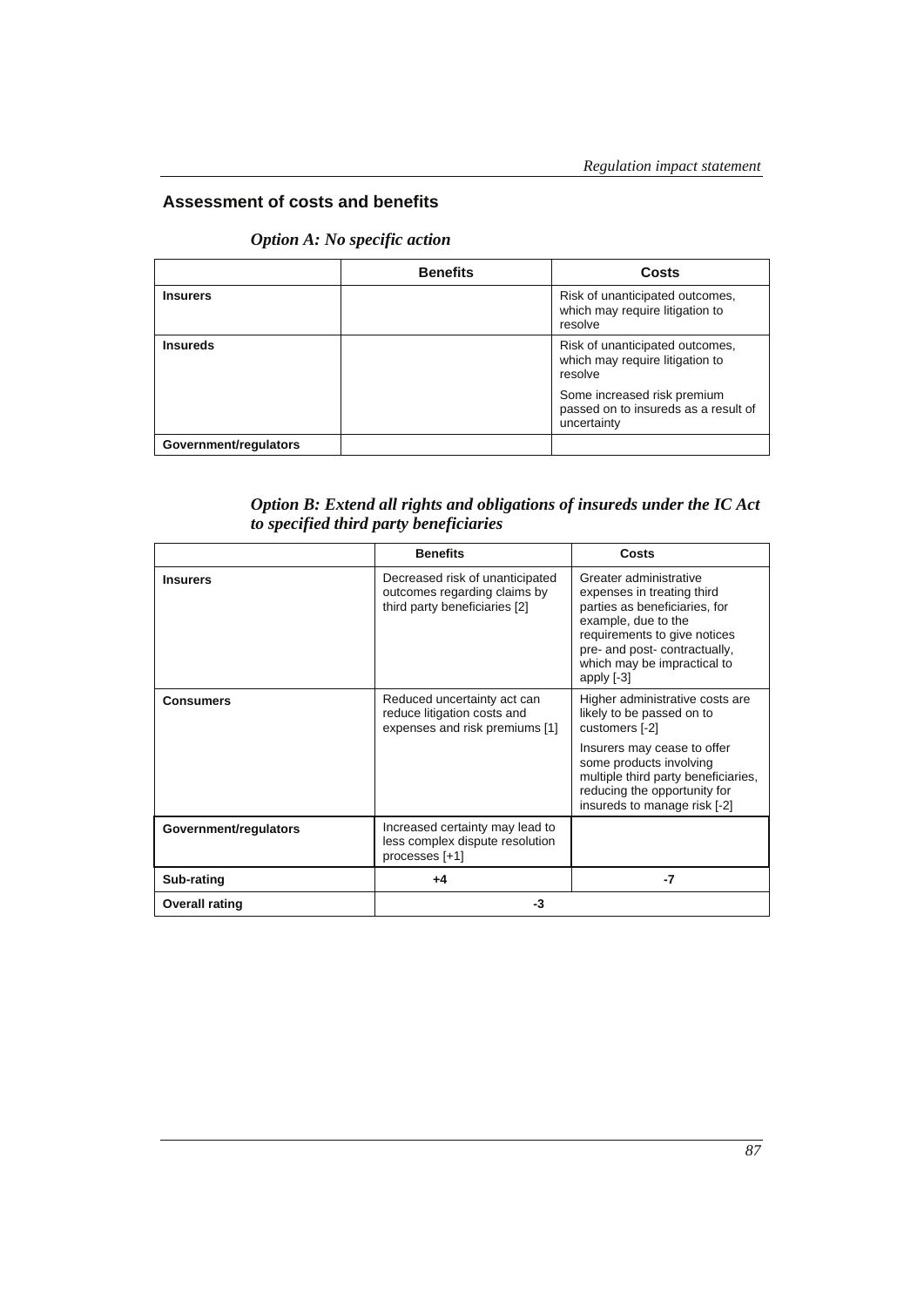|                       | <b>Benefits</b>                                                                                                          | Costs                                                                                                                                                                  |
|-----------------------|--------------------------------------------------------------------------------------------------------------------------|------------------------------------------------------------------------------------------------------------------------------------------------------------------------|
| <b>Insurers</b>       | Decreased risk of unanticipated<br>outcomes regarding claims by<br>third party beneficiaries [+2]                        | There would be some<br>administrative costs arising<br>from the requirement to provide<br>third party beneficiaries with<br>notices in limited circumstances<br>$[-1]$ |
| <b>Insureds</b>       | Reduced uncertainty about the<br>status of third party beneficiaries<br>may reduce litigation costs and<br>premiums [+2] | Some additional administrative<br>costs could be passed on to<br>insureds [-1]                                                                                         |
| Government/regulators | Increased certainty may lead to<br>less complex dispute resolution<br>processes [+1]                                     |                                                                                                                                                                        |
| Sub-rating            | $+5$                                                                                                                     | -2                                                                                                                                                                     |
| <b>Overall rating</b> | +3                                                                                                                       |                                                                                                                                                                        |

|  |  |                                        |  | Option C: Extend only certain rights and obligations under the IC Act |  |  |
|--|--|----------------------------------------|--|-----------------------------------------------------------------------|--|--|
|  |  | to specified third party beneficiaries |  |                                                                       |  |  |

#### **Consultation**

3.150 There was support from consumer and insurance industry representatives for extending the duty of utmost good faith to third party beneficiaries. However, concerns were expressed about the practicalities of extending all rights and obligations of an insured to third party beneficiaries. NIBA noted it would be impractical to extend the duty of utmost good faith to pre-contractual matters such as the duty of disclosure.

#### **Conclusions and recommended options**

3.151 The problem is that the current limited application of the IC Act to third party beneficiaries has resulted in anomalies and inconsistencies, and legal uncertainty.

3.152 The proposal in Option B would extend all rights and responsibilities conferred on insureds under the IC Act to third party beneficiaries. Although this would resolve the uncertainty, it would have significant practical difficulties because the identity of many third party beneficiaries will not be known until after the contract is entered into. Option C avoids those difficulties by only conferring on third party beneficiaries a limited range of rights and obligations which do not involve significant expense. Option A involves no change to the current situation.

3.153 The preferred option is Option C. Concerns raised during the initial consultation period regarding the expense and practical difficulties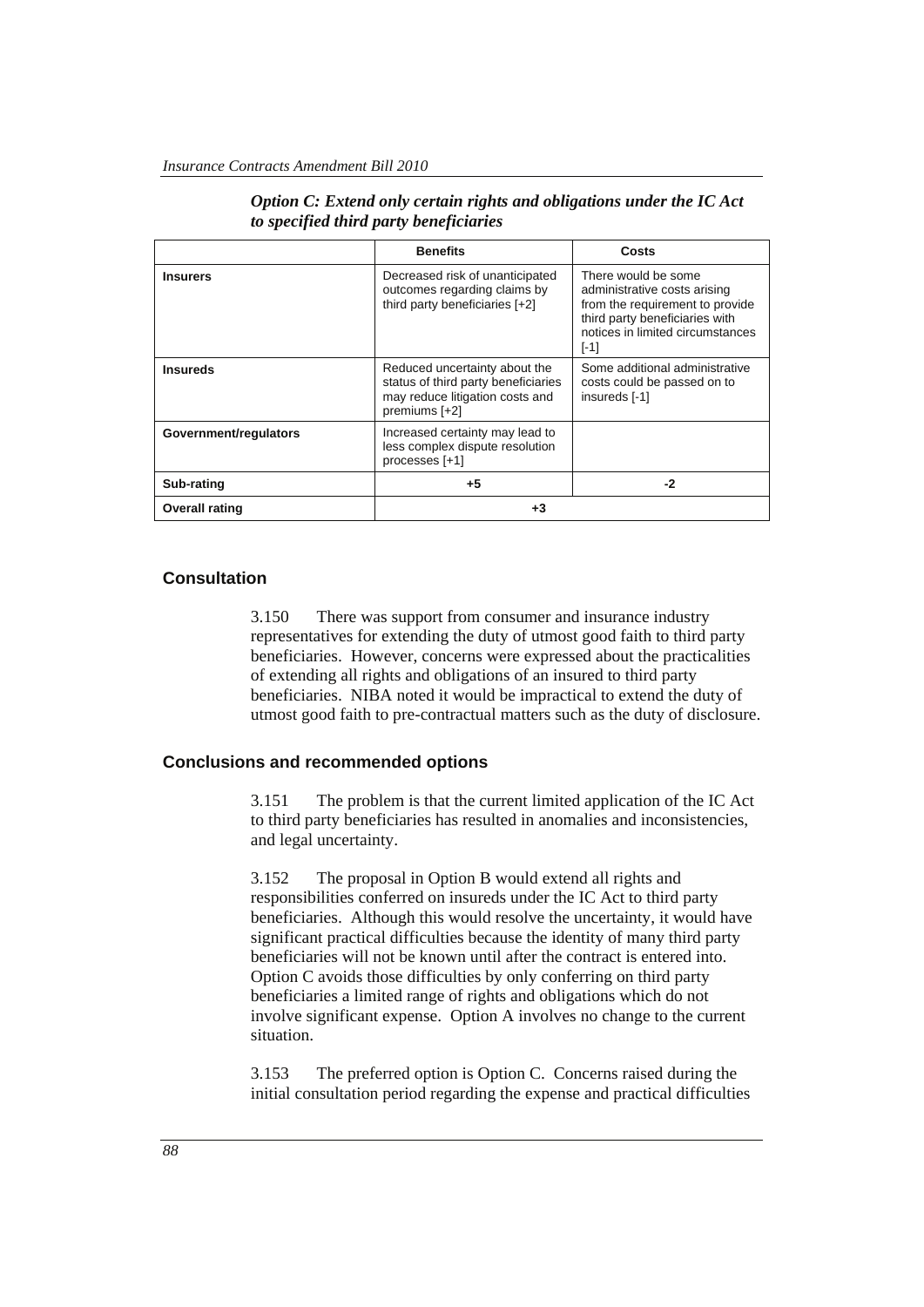of bestowing third party beneficiaries with all of the rights and obligations held by insureds are justified. Option C clarifies rights and obligations in a range of areas but could be implemented without any significant cost burden for insurers or consumers.

# **Summary of impacts**

3.154 Elements of the proposals set out in the Bill will benefit both insurers and insureds, without imposing significant ongoing compliance costs on industry with flow-on impacts on premium settings.

- 3.155 The key measures in the bill relate to
- 1. electronic communication;
- 2. objective component of insured's duty of disclosure;
- 3. disclosure obligations on renewal of an eligible contract of insurance;
- 4. notification of duty of disclosure;
- 5. non-disclosure rules and life insureds;
- 6. life insurance remedies; and
- 7. third party beneficiaries.

3.156 Both insurers and insureds will benefit from the ability to use electronic communication for various notice requirements under the IC Act. Use of electronic communications has the potential to lower costs related to use of hard copy communications and to increase convenience for both insurers and insureds.

3.157 The Bill will clarify the insured's duty of disclosure, remove the insurer's option to ask 'catch-all' questions and effectively require specific questions to be asked on renewal. Insurers will be required to remind insureds of their duty of disclosure where there is a significant elapse of time between application and contract.

3.158 Initially, some additional administrative costs will be placed on insurers in terms of altering established processes for renewing policies, which could flow through to increased premiums charged. However, these measures are intended to strike an appropriate balance between ensuring insurers have reliable information to assess and price risk, while at the same time, avoiding an unfair burden being placed on insureds in